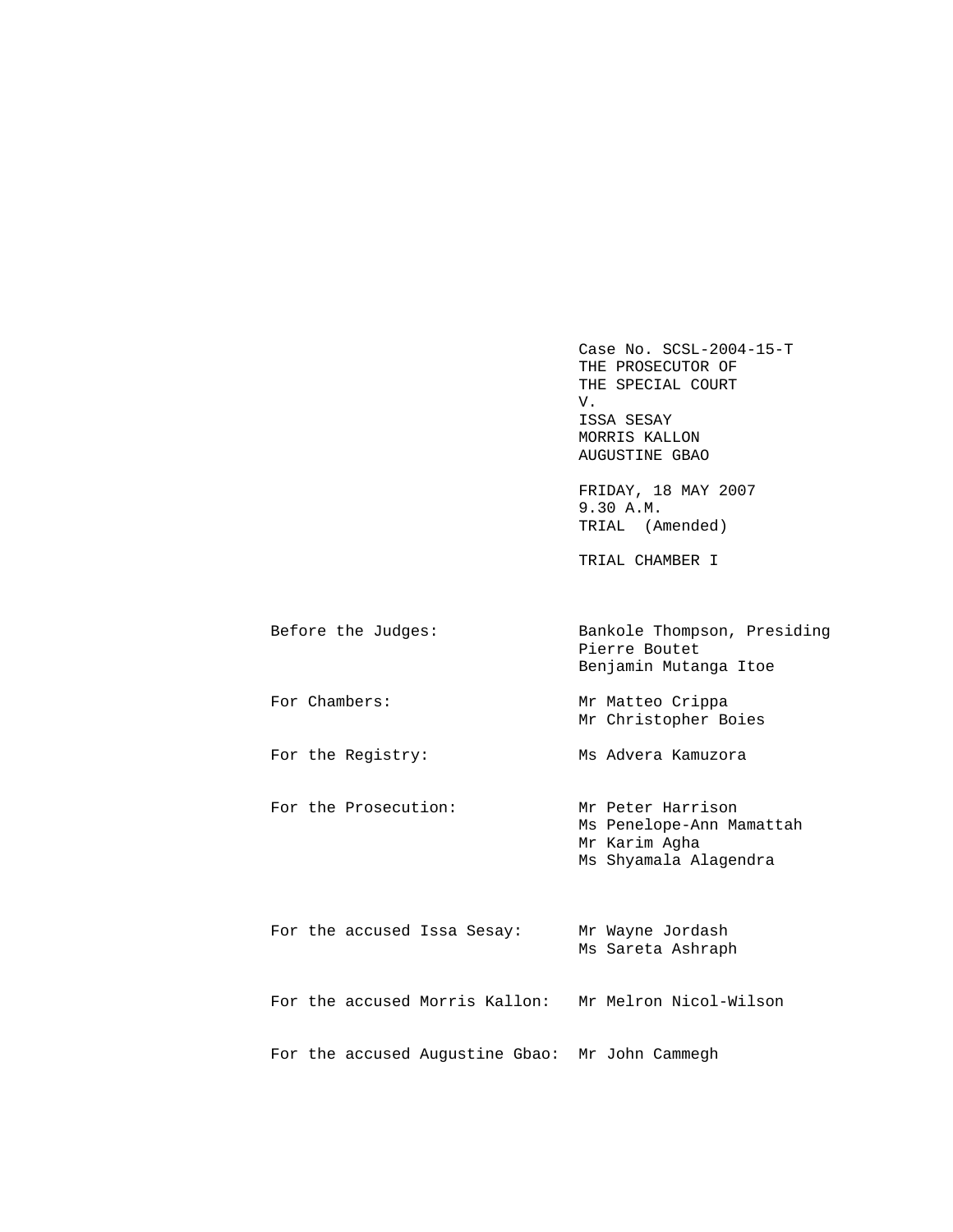|        | SESAY ET AL           |              |
|--------|-----------------------|--------------|
| Page 2 |                       |              |
|        | 18 MAY 2007 (AMENDED) | OPEN SESSION |

|                     | $\mathbf 1$ | $[RUF18MAY07A - MC]$                                          |
|---------------------|-------------|---------------------------------------------------------------|
|                     | 2           | Friday, 18 May 2007                                           |
|                     | 3           | [Open session]                                                |
|                     | 4           | [The accused present]                                         |
|                     | 5           | [The witness entered court]                                   |
|                     | 6           | [Upon commencing at 9.30 a.m.]                                |
|                     | 7           | [The witness answered through interpreter]                    |
|                     | 8           | ISSA HASSAN SESAY [Continued]<br>WITNESS:                     |
|                     | 9           | PRESIDING JUDGE: We're resuming the proceeding in open        |
| $09:48:42$ 10<br>I. |             | session since we adjourned last night in open session. And do |
| you'll              | 11          | recall correctly that you had indicated, Mr Jordash, that     |
| some                | 12          | want to move the Court into closed session this morning at    |
|                     | 13          | point in time?                                                |
|                     | 14          | MR JORDASH: At some point in time, yes; almost for            |
| $09:49:02$ 15       |             | certain.                                                      |
| open                | 16          | PRESIDING JUDGE: Right. Well, then we'll proceed in           |
|                     | 17          | session until you so indicate.                                |
|                     | 18          | MR JORDASH:<br>Thank you.                                     |
|                     | 19          | PRESIDING JUDGE: Right.                                       |
| 09:49:1020<br>piece |             | Yesterday, Mr Sesay wrote two names on a<br>MR JORDASH:       |
|                     | 21          | of paper. He subsequently referred to them in open session,   |

so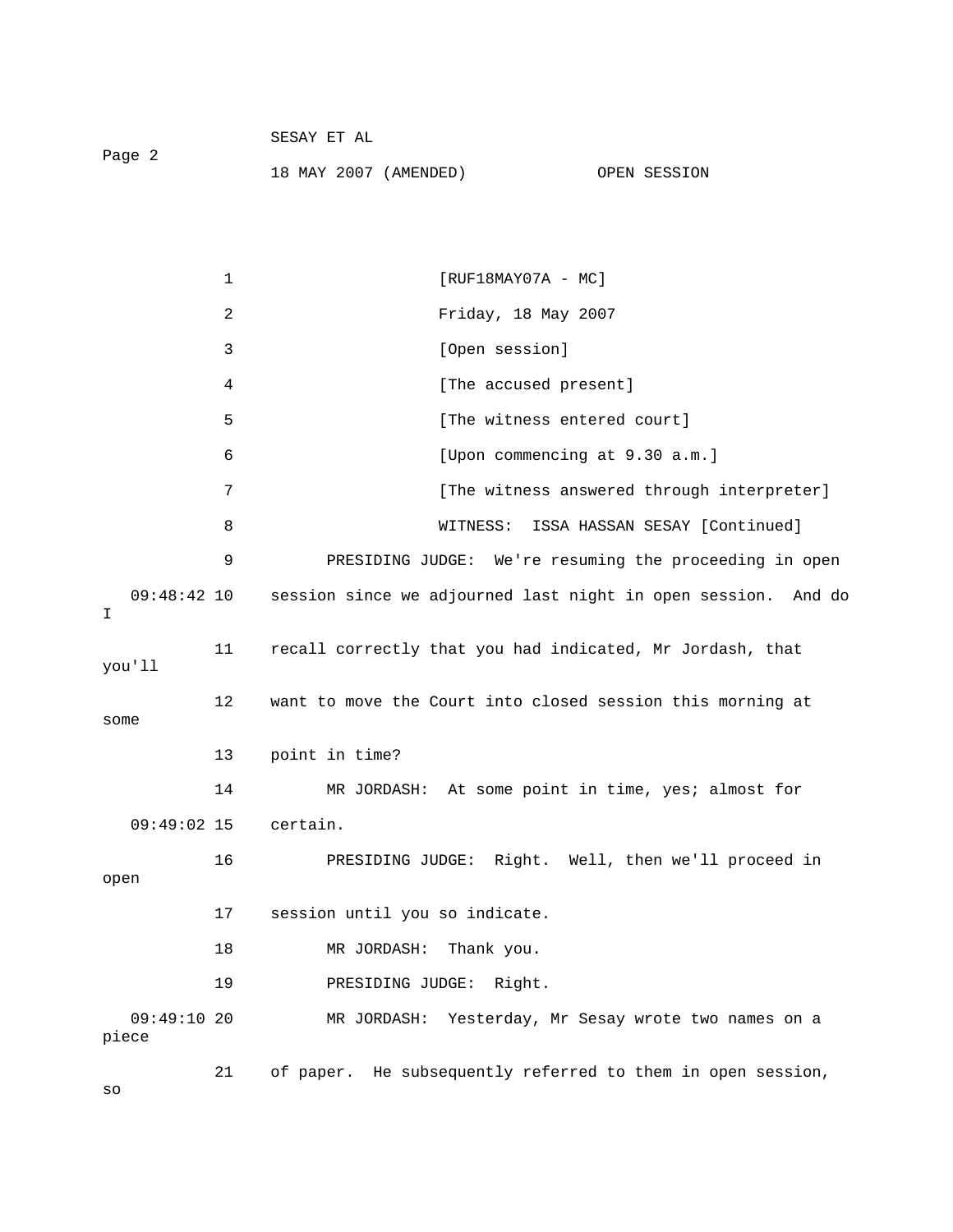|       | 22            | I'd invite Your Honours to exhibit the two names.     |
|-------|---------------|-------------------------------------------------------|
| usual | 23            | PRESIDING JUDGE: Very well. Did we go through the     |
|       | 24            | ritual? Well, let me for an abundance of caution, ask |
|       | $09:49:36$ 25 | Mr Nicol-Wilson whether he has any objection?         |
|       | 26            | MR NICOL-WILSON: No objection, Your Honour.           |
|       | 27            | PRESIDING JUDGE: And Mr Cammegh?                      |
|       | 28            | MR CAMMEGH: No, thank you.                            |
|       | 29            | PRESIDING JUDGE: Mr Prosecuting counsel?              |

|        | SESAY ET AL |                       |              |
|--------|-------------|-----------------------|--------------|
| Page 3 |             |                       |              |
|        |             | 18 MAY 2007 (AMENDED) | OPEN SESSION |

| if           | $\mathbf{1}$   | MR HARRISON: There is no objection. But can I just ask      |
|--------------|----------------|-------------------------------------------------------------|
| that         | $\overline{2}$ | Mr Jordash remembers where -- whether this is the two names |
| then         | 3              | immediately subsequent to writing them we then -- the Court |
|              | 4              | did go into closed session?                                 |
| $09:49:56$ 5 |                | MR JORDASH: It is.                                          |
| the          | 6              | MR HARRISON: Yes. There's no objection. I have all          |
|              | 7              | names.                                                      |
| and          | 8              | PRESIDING JUDGE: Right. We'll receive it in evidence        |
|              | 9              | mark it -- Madam Courtroom Officer, what's the number?      |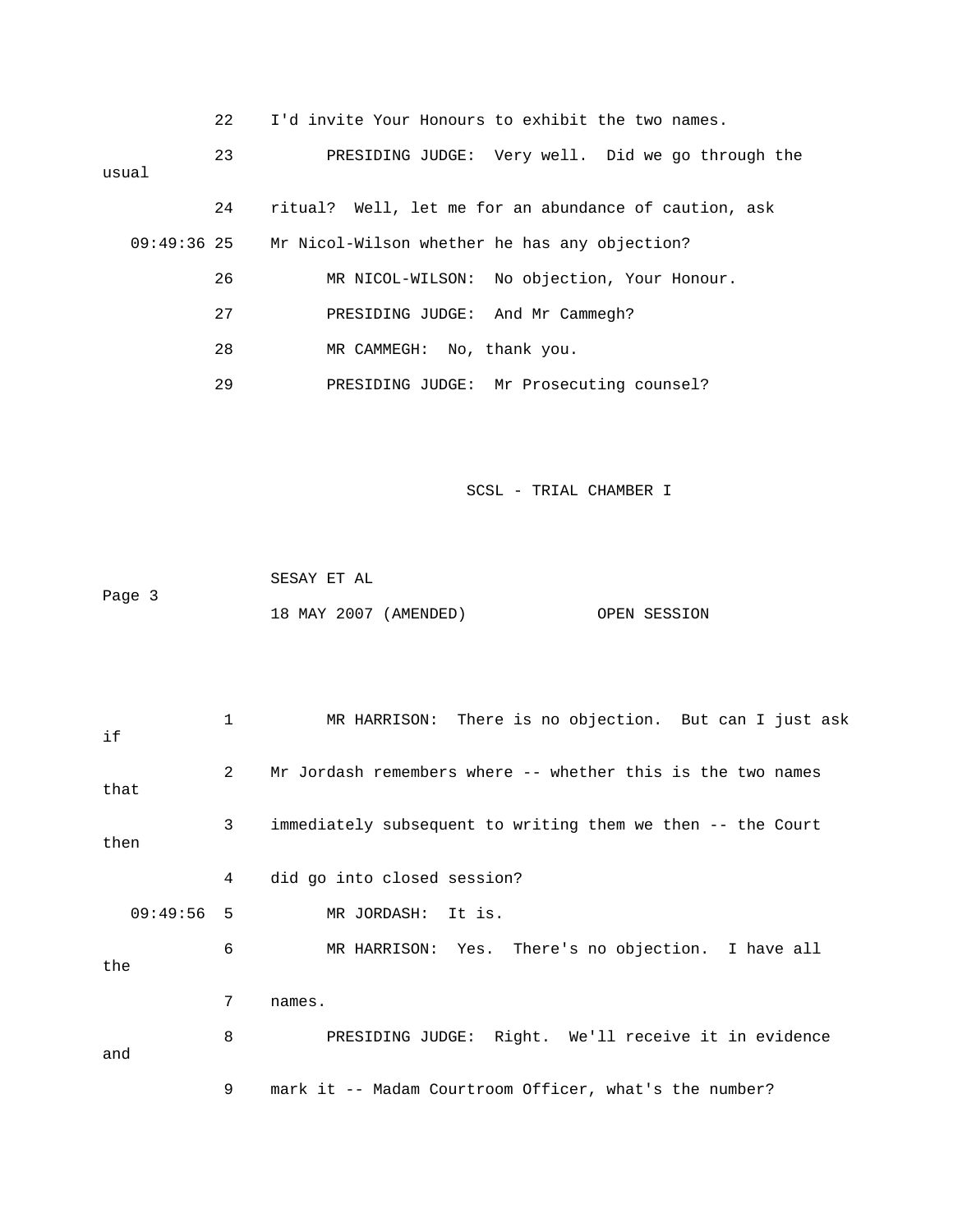09:50:04 10 MS KAMUZORA: Exhibit 200, Your Honour. 11 PRESIDING JUDGE: Exhibit 200. And please indicate 12 somewhere on that document the nexus between the exhibit and the 13 witness. 14 **Interval Exhibit No. 200 was admitted**] 09:50:33 15 JUDGE ITOE: Please, let me have a look at Exhibit 200, 16 please. Here, here. 17 PRESIDING JUDGE: Yes, Mr Jordash. 18 MR JORDASH: Thank you, Your Honour. 19 EXAMINED BY MR JORDASH: [Continued] 09:51:14 20 Q. Good morning, Mr Sesay. 21 A. Good morning, Mr Jordash. 22 Q. Are you well? 23 A. Yes, I'm okay. 24 Q. Now, I want to continue asking you questions about the 09:51:33 25 attack from -- on Koidu Town then on to Makeni. I just want to 26 ask you about the evidence given by TF1-141. Obviously, be 27 careful about saying anything which might reveal the witness' 28 identity; although I think the risk is less than with some of the 29 other witnesses we were discussing yesterday. Now, this witness

SCSL - TRIAL CHAMBER I

Page 4

SESAY ET AL

18 MAY 2007 (AMENDED) OPEN SESSION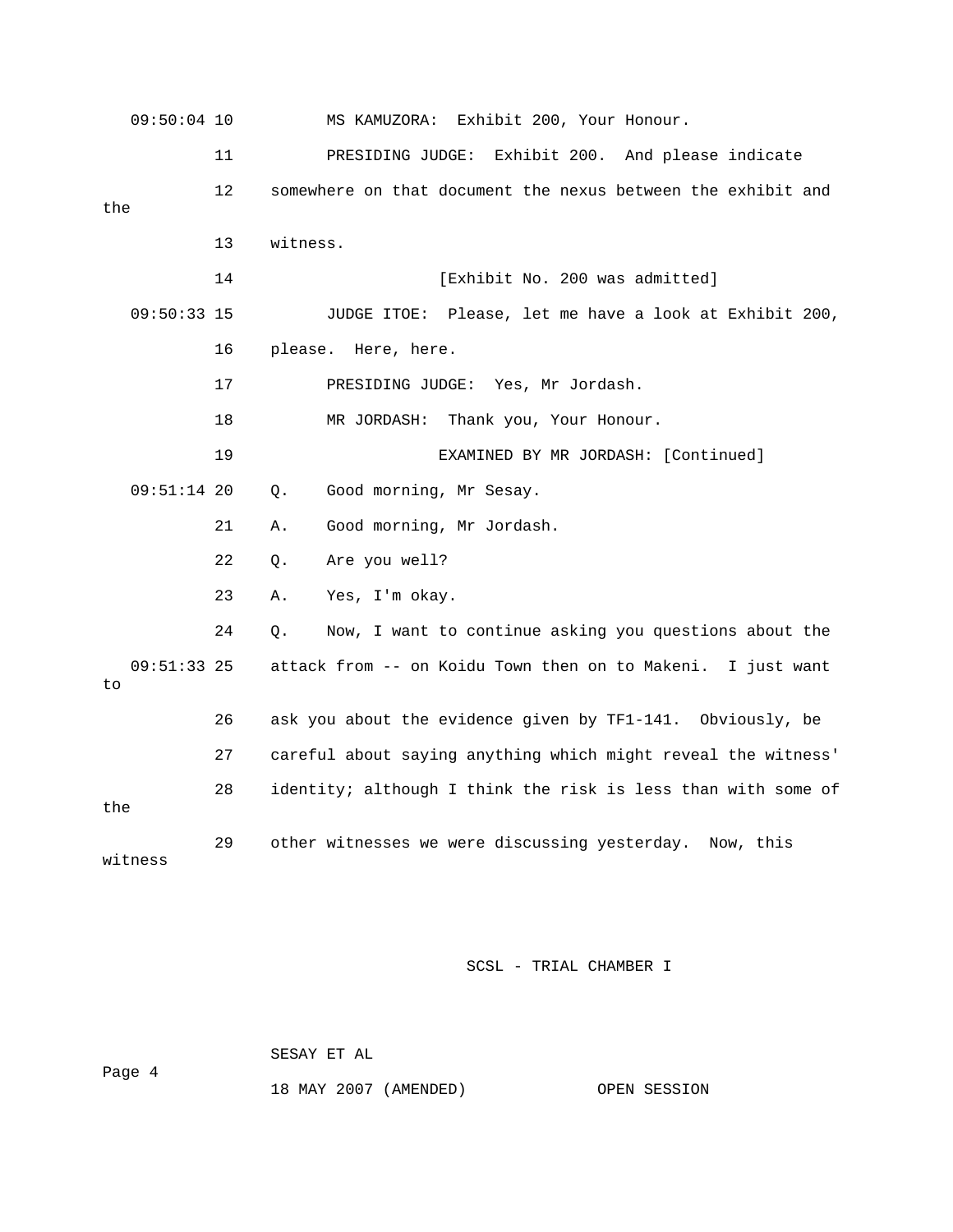1 said that he was on the attack with you to Koidu; do you remember 2 this witness? 3 A. Yes. I can recall him, one four. 4 Q. And he described the attack as saying that the attack went 09:52:41 5 to Gandorhun and at the point of Gandorhun the group was divided 6 into further groups; did that happen? 7 A. Well, from -- it was a lie, but I'll explain. Because from 8 February '98 to 2001 disarmament, Gandorhun was under our 9 control. So it was not possible for a fight -- for fight to 09:53:21 10 ensue in -- 11 THE INTERPRETER: Your Honours, would the witness go a 12 little bit slow. 13 MR JORDASH: Right. I think we are just going to have to 14 slow it down even more today, else we just -- everyone is going 09:53:35 15 to get frustrated. It seems unnatural and it is unnatural but do 16 your best, okay? It's not your fault. Start that answer again. 17 THE WITNESS: I said that this witness lied because 18 Gandorhun was under RUF control in December '98, so there was no 19 need for any fighting to have taken place. 09:54:05 20 MR JORDASH: 21 Q. Well -- 22 A. Because it was in Gandorhun -- it was through Gandorhun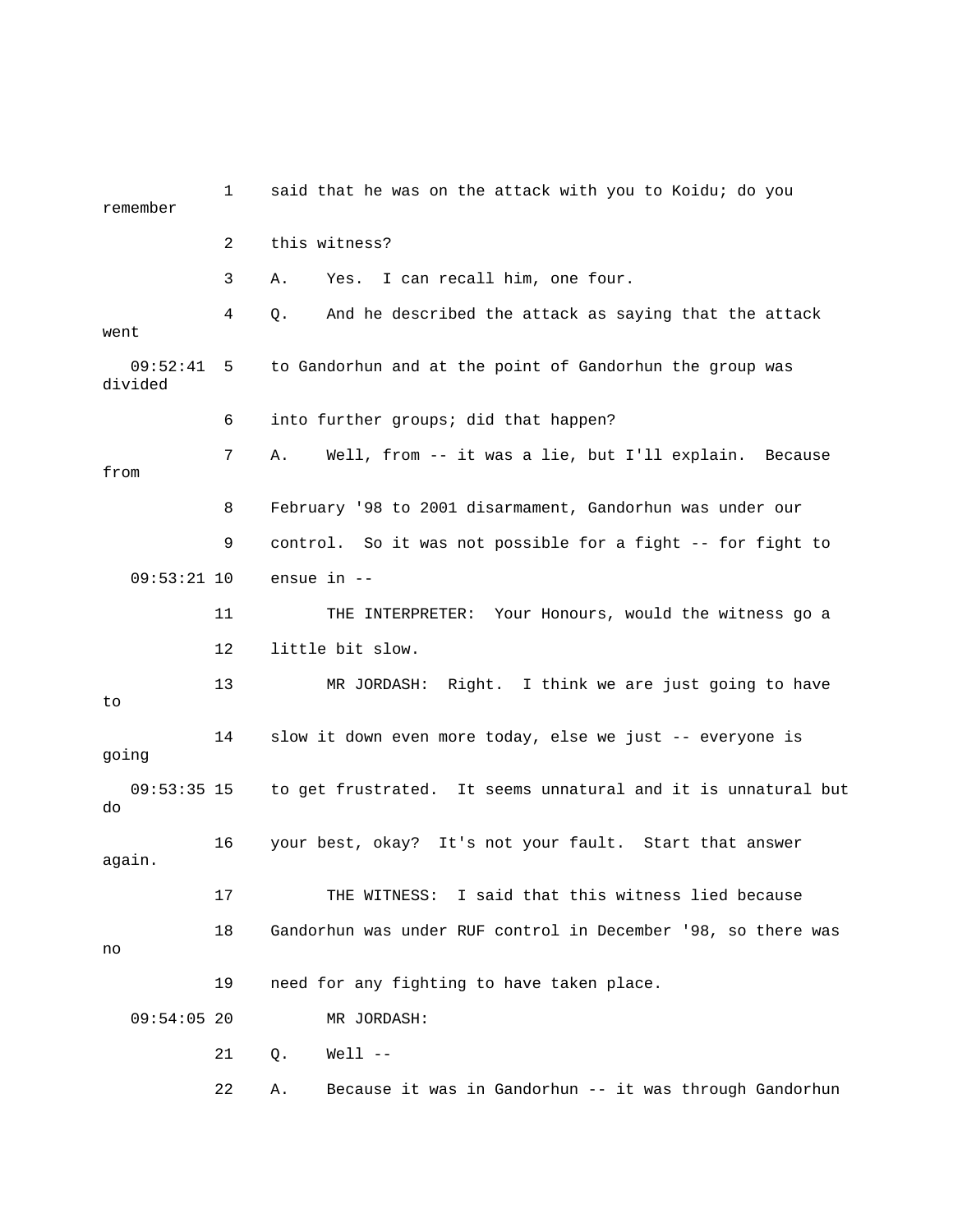|               | 23 | that we passed to go to Superman's Ground before we attacked  |
|---------------|----|---------------------------------------------------------------|
| Court,        | 24 | Kono. And if you recall that witness's testimony in this      |
| $09:54:19$ 25 |    | he said before the attack at --                               |
|               | 26 | Go back a sentence, please.<br>О.                             |
| this          | 27 | I said if you could recall that witness's testimony in<br>Α.  |
| the           | 28 | Court, the witness said before the attack in Kono he was with |
| Gieya         | 29 | group that I was heading. We cleared Bunumbu up to Koidu      |

|        | SESAY ET AL |                       |              |
|--------|-------------|-----------------------|--------------|
| Page 5 |             |                       |              |
|        |             | 18 MAY 2007 (AMENDED) | OPEN SESSION |

|         |              | and all this was a big lie, because at this time --                |
|---------|--------------|--------------------------------------------------------------------|
| This    | $\mathbf{2}$ | I think there has been some confusion caused by me.<br>$Q_{\star}$ |
| 1998;   | 3            | witness said that he was on the attack to Koidu, December          |
| to      | 4            | okay? He said that he left Buedu and he went with your group       |
|         |              | $09:55:15$ 5 Gandorhun; are you with me so far?                    |
|         | 6            | Yes. That was a lie. And I could recall that witness's<br>A.,      |
| crossed | 7            | testimony. He said when we came from Buedu we came and             |
|         | 8            | the Moa River and we went to Manowa. Then we cleared the road      |

up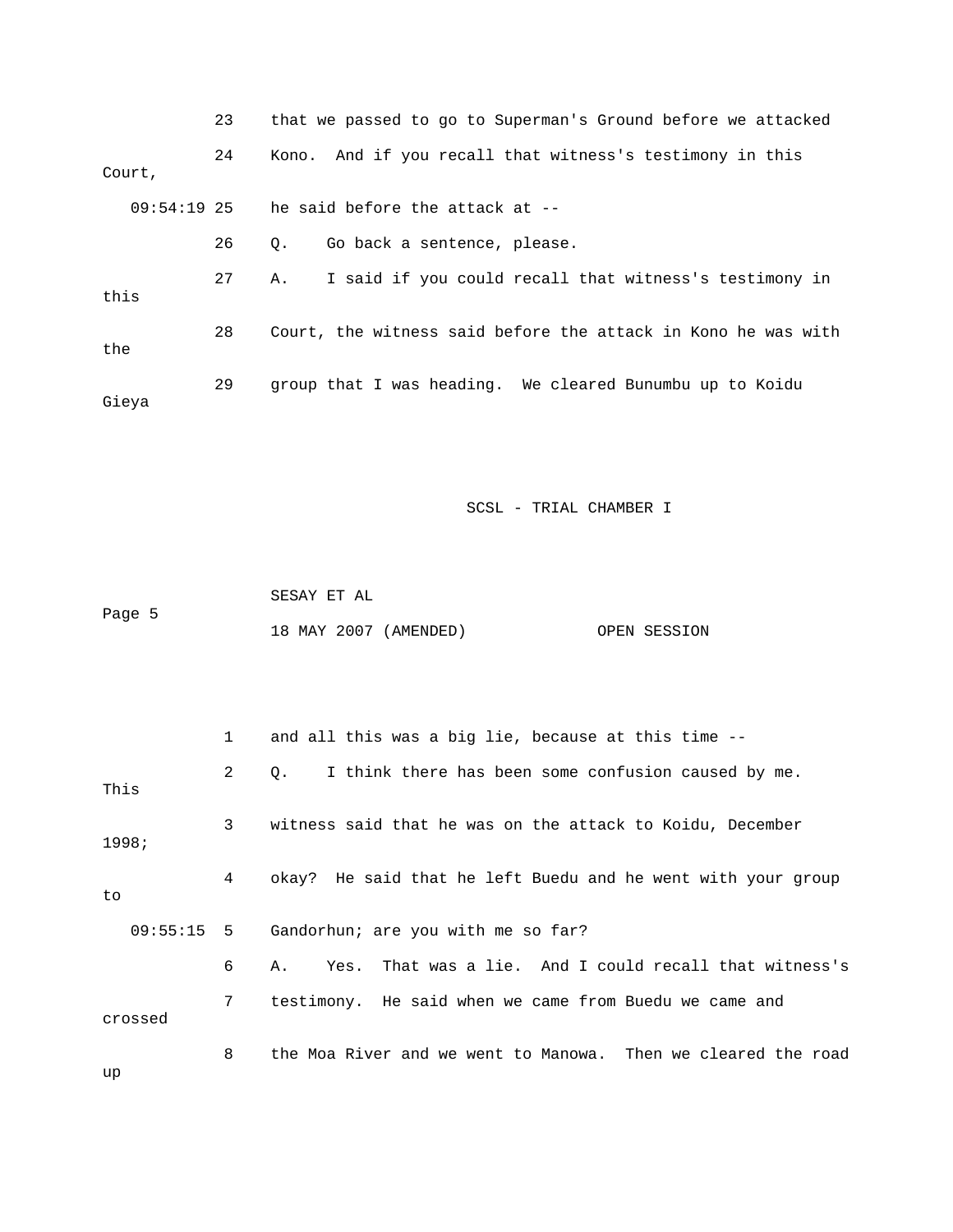9 to Koindu Gieya, through Bunumbu, Bandajuma, Yawei, and that was 09:55:39 10 a big lie because, when we attacked Kono, on 16 December '98, it 11 was ECOMOG that was -- it was ECOMOG and the CDF that had been 12 occupying Manowa, Bunumbu and Bandajuma, Yawei. So, if he said 13 that we fought at Koindu Gieya, it was a big lie. Because from 14 March 1998, to December '98, it was RUF that had been controlling 09:56:22 15 the Koindu Gieya. 16 Q. This witness said that you passed through Gandorhun on the 17 way to Koidu Town and said that at Gandorhun there had been a 18 division into groups, an advance group and a bulldoze team in the 19 middle and a team at the rear. 09:56:56 20 A. That was a lie. That was a lie. We did not even hold a 21 meeting at Gandorhun. I did not spend a night at Gandorhun. We 22 only passed through Gandorhun. It was at Superman Ground that we 23 went and organised everything about the attack and there we 09:57:15 25 orders. 26 Q. And this witness says that in Gandorhun the ammunition 27 shared between the groups? 28 A. That was a big lie. If he -- if you look at the 29 Prosecutor's witness, he was at Superman's Ground before the 24 divided the men and we made a plan and we gave the standing was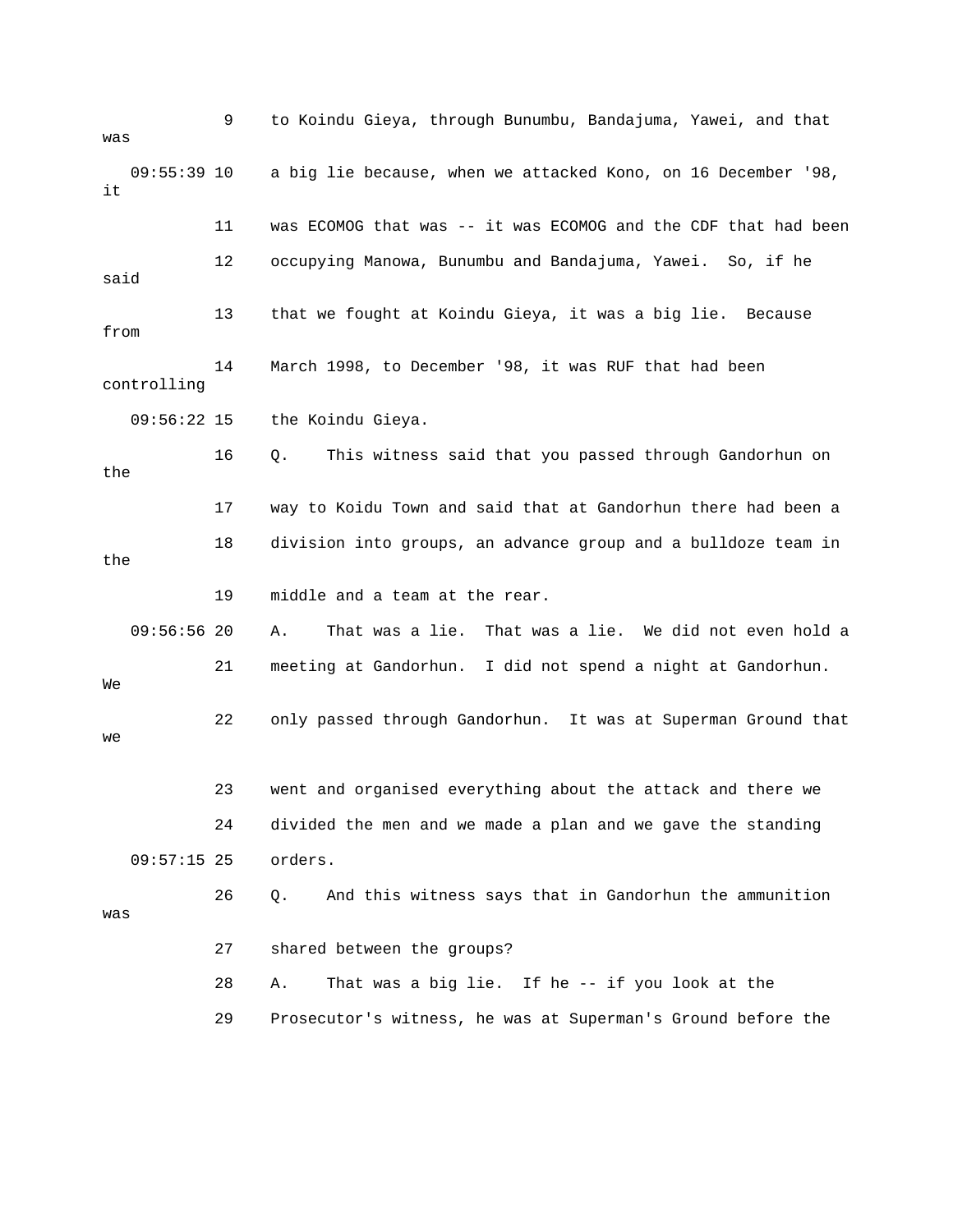| Page 6              |    | SESAY ET AL                                                    |
|---------------------|----|----------------------------------------------------------------|
|                     |    | 18 MAY 2007 (AMENDED)<br>OPEN SESSION                          |
|                     |    |                                                                |
|                     |    |                                                                |
|                     | 1  | attack, and he himself said that he took part in the attack on |
|                     | 2  | Koidu. And he did not mention that we divided the group at     |
| held                | 3  | Gandorhun. He said that it was at Superman's Ground that we    |
|                     | 4  | the meeting and from there we left and went and attacked Koidu |
| 09:57:55            | 5  | Town, and that was the fact. And let me just look at his TF    |
|                     | 6  | number.                                                        |
|                     | 7  | JUDGE BOUTET: I'm really getting confused now.<br>Are we       |
|                     | 8  | talking the same witness when the accused is saying that the   |
|                     | 9  | Superman Ground the witness was there and so on. So are we     |
| $09:58:11$ 10<br>to |    | talking of the same witness or another witness? He did refer   |
| witness             | 11 | the Prosecution witness. I'm guessing it's a different         |
| confusing,          | 12 | that he is making reference to, but it's getting very          |
|                     | 13 | I must say now. Your client also said before it was a big lie  |
| was                 | 14 | and he went to give that he was not there because the highway  |
| $09:58:27$ 15       |    | controlled by CDF and so on. I don't think that was the        |
| getting             | 16 | proposition you put to him but that's why I'm saying I'm       |
|                     | 17 | confused in this. I know --                                    |
|                     | 18 | THE WITNESS: My Lord.                                          |
|                     | 19 | Just wait, Mr Sesay. I'm just trying to<br>JUDGE BOUTET:       |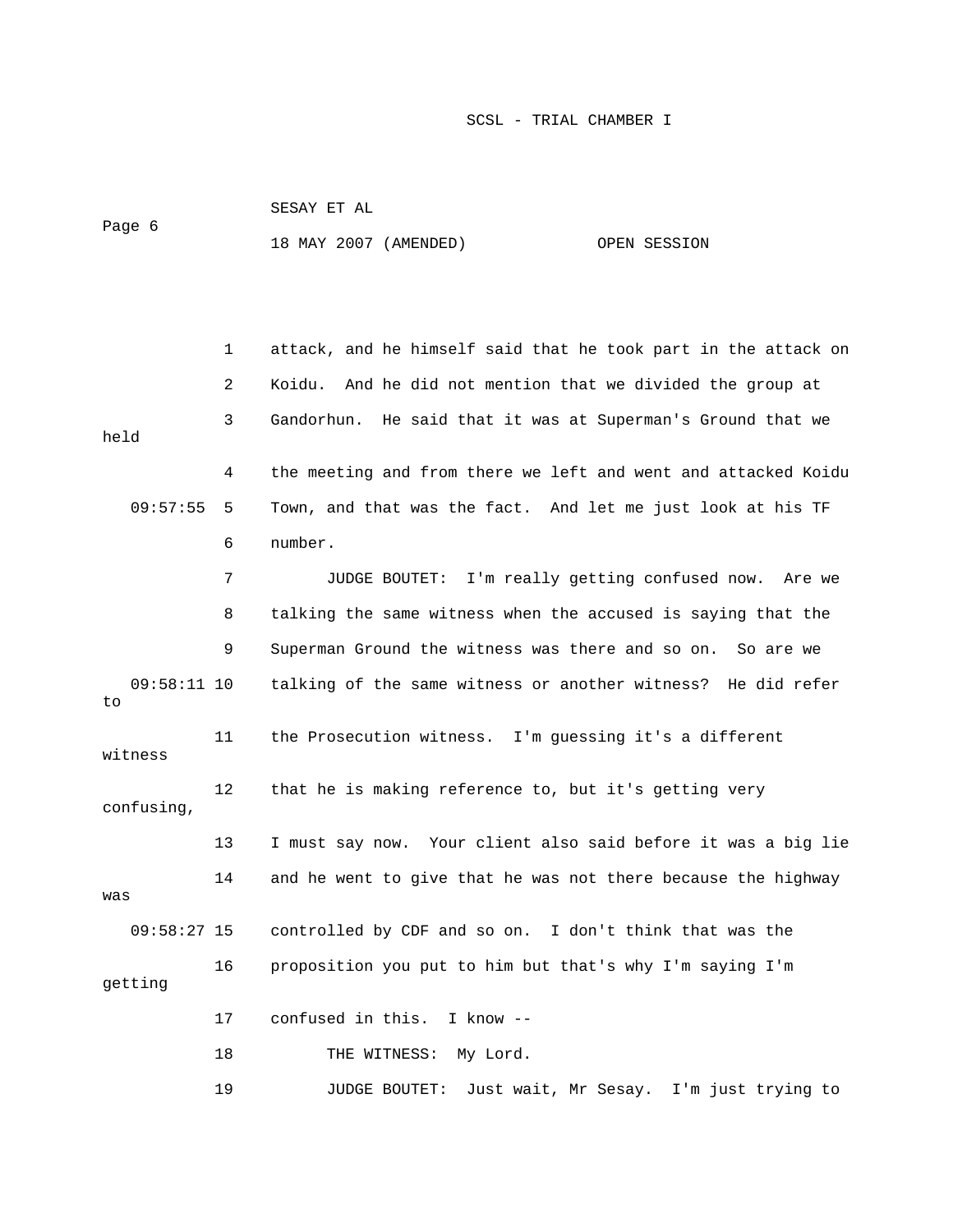09:58:41 20 follow what's going on. So I know what you're doing; you are 21 putting allegations and evidence as it was led by the 22 and ask the witness if he agrees or disagrees and so on, but 23 be able to make sense of it it has to follow in some order. 27 saying. 28 MR JORDASH: Point taken. uld you please allow me to 29 THE WITNESS: Mr Lawyer, wo Prosecution to 24 Otherwise, I don't understand what is a lie and what's not. So 09:59:01 25 it's up to you, Mr Jordash. I would imagine that you would like 26 at least one of the judges to understand what the witness is

SCSL - TRIAL CHAMBER I

 SESAY ET AL Page 7 18 MAY 2007 (AMENDED) OPEN SESSION

1 explain to the judge what I am saying so that he would

2 understand?

3 JUDGE BOUTET: Yes.

4 THE WITNESS: Thank you. The lawyer asked me, said that 09:59:31 5 141 said, 141 alleged that it was at Gandorhun that we divided 6 the group for the attack on Kono and I said it was a lie. I said

7 if the Court would recall one of the Prosecution witnesses who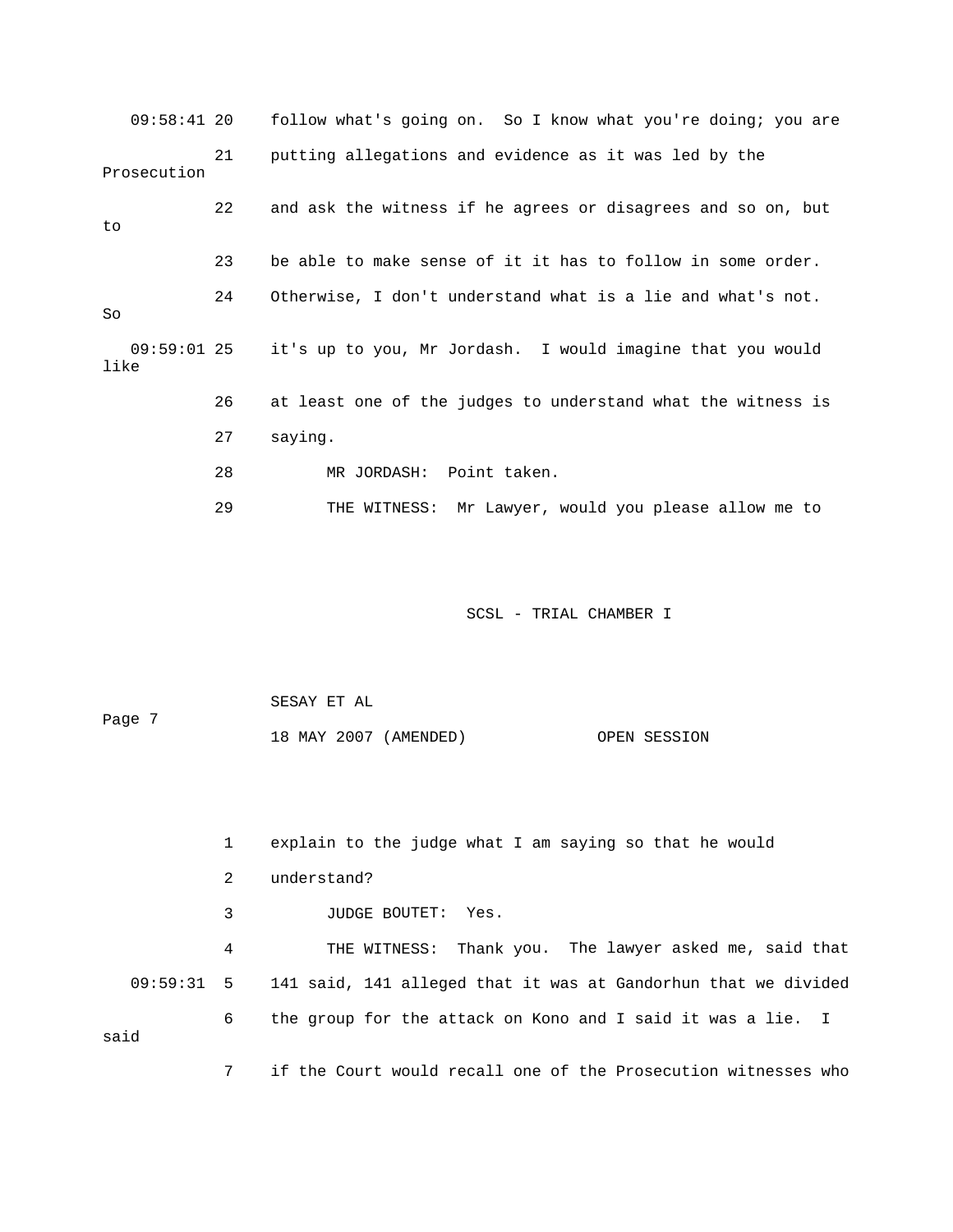| was |                          | 8  | was TF -- who was TF -- TF1-367, he told this Court that he     |
|-----|--------------------------|----|-----------------------------------------------------------------|
|     |                          | 9  | at Superman Ground where we held the meeting and it was from    |
| was | $09:59:59$ 10            |    | there that we left for the attack on Koidu Town. I said that    |
|     |                          | 11 | the truth. But for 141 to say that we divided the group at      |
|     |                          | 12 | I said that was a lie. That was what I said, sir.<br>Gandorhun. |
|     |                          | 13 | JUDGE BOUTET:<br>Thank you, Mr Sesay.                           |
|     |                          | 14 | I think you've already dealt with the point<br>MR JORDASH:      |
|     | $10:00:23$ 15            |    | about what the witness said about staying for one night in      |
|     |                          | 16 | Gandorhun, which you say you didn't.                            |
| at  |                          | 17 | THE WITNESS:<br>That was a lie. We did not spend a night        |
|     |                          | 18 | Gandorhun.                                                      |
|     |                          | 19 | This witness said that when you and the group that he<br>Q.     |
|     | $10:00:47$ 20<br>divided |    | claims to have been in attacked Koidu Town, the group was       |
|     |                          | 21 | into companies. The first company was A Company; that was the   |
| The |                          | 22 | advance team.<br>Those, the bulldoze team and the rear team.    |
|     |                          | 23 | question is: When you or your group attacked Koidu Town, was    |
|     | teams?                   | 24 | there ever a division into the advance bulldoze and rear        |
| the | $10:01:37$ 25            |    | Well, I just want to understand the question. You said<br>Α.    |
|     |                          | 26 | witness said that the advance team, the rear team and the       |
|     |                          | 27 | bulldoze team; is that what you mean?                           |
|     |                          | 28 | Yes, this is what the witness said was the division when<br>Q.  |
|     |                          | 29 | the group attacked Koidu Town?                                  |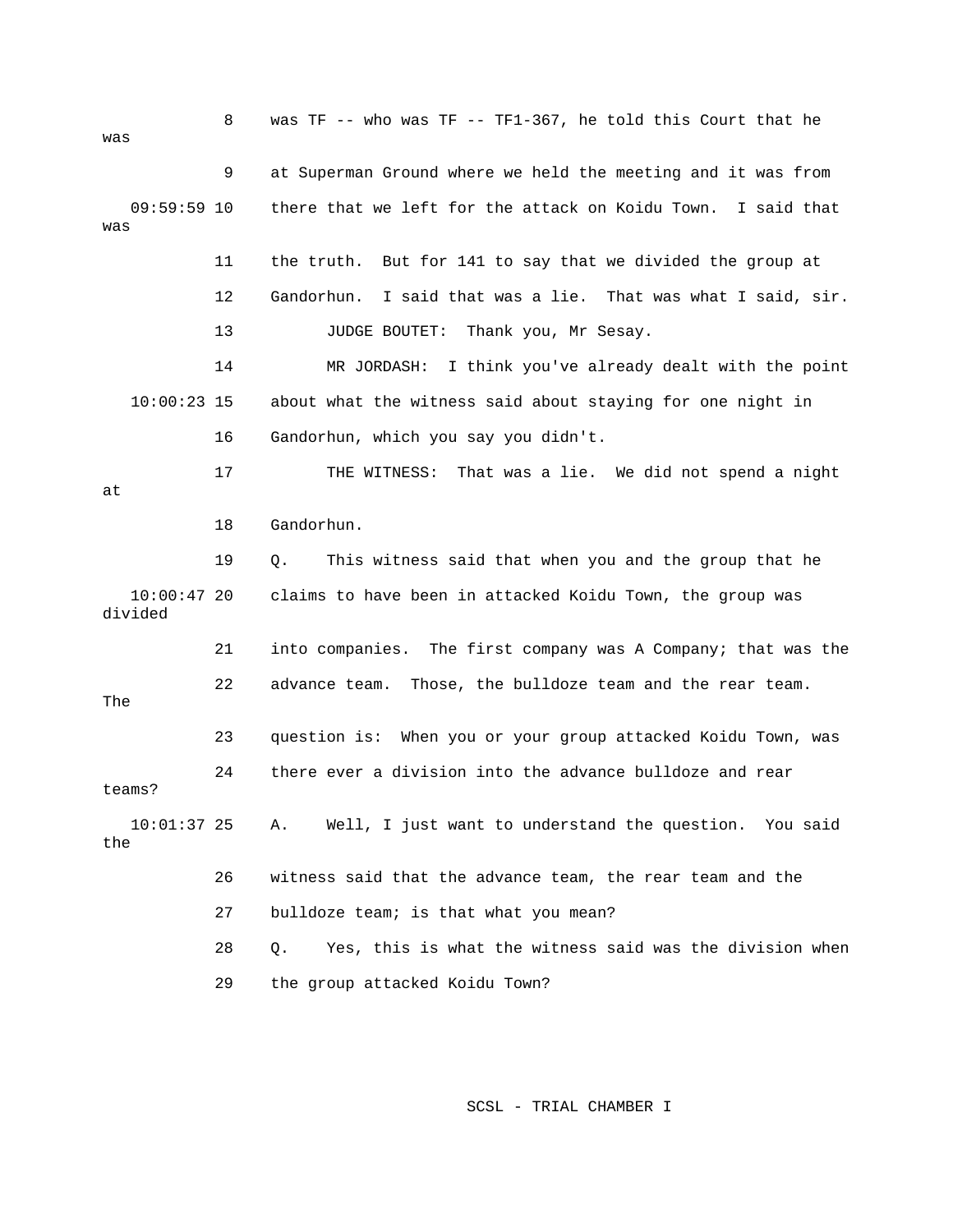|        |  |  | SESAY ET AL |  |
|--------|--|--|-------------|--|
| Page 8 |  |  |             |  |

18 MAY 2007 (AMENDED) OPEN SESSION

 1 A. That was a lie because I had explained yesterday how we, did 3 not give them names that this was the advance, this was the rear, 4 this was the bulldoze team. That was a lie, because we were not moving. This was an attack. So that we would be able to attack 6 the base. So it was different from what he said. 7 Q. Okay. Did you use a tactic referred to as the bulldoze 9 A. Well, we did not have any bulldoze team. The group that 10:02:48 10 knew about, which I divided, the ambush and the four groups which 11 attacked Koidu Town. And the groups were five. This witness was 12 talking about three groups. So all this will prove that he was 13 not there. He did not know anything about this attack. We had 14 five different groups. The ambush; the group that attacked 17 that attacked Hill Station. 18 JUDGE BOUTET: Now, Mr Jordash, I don't have the 2 how I divided in the groups. There were five groups and we  $10:02:17$  5 8 team; is that something that is familiar with you? I 10:03:10 15 Kimberlite; the group that attacked Five-Five Spot; the group 16 that attacked the DO Barracks; and the group that came from Kuyor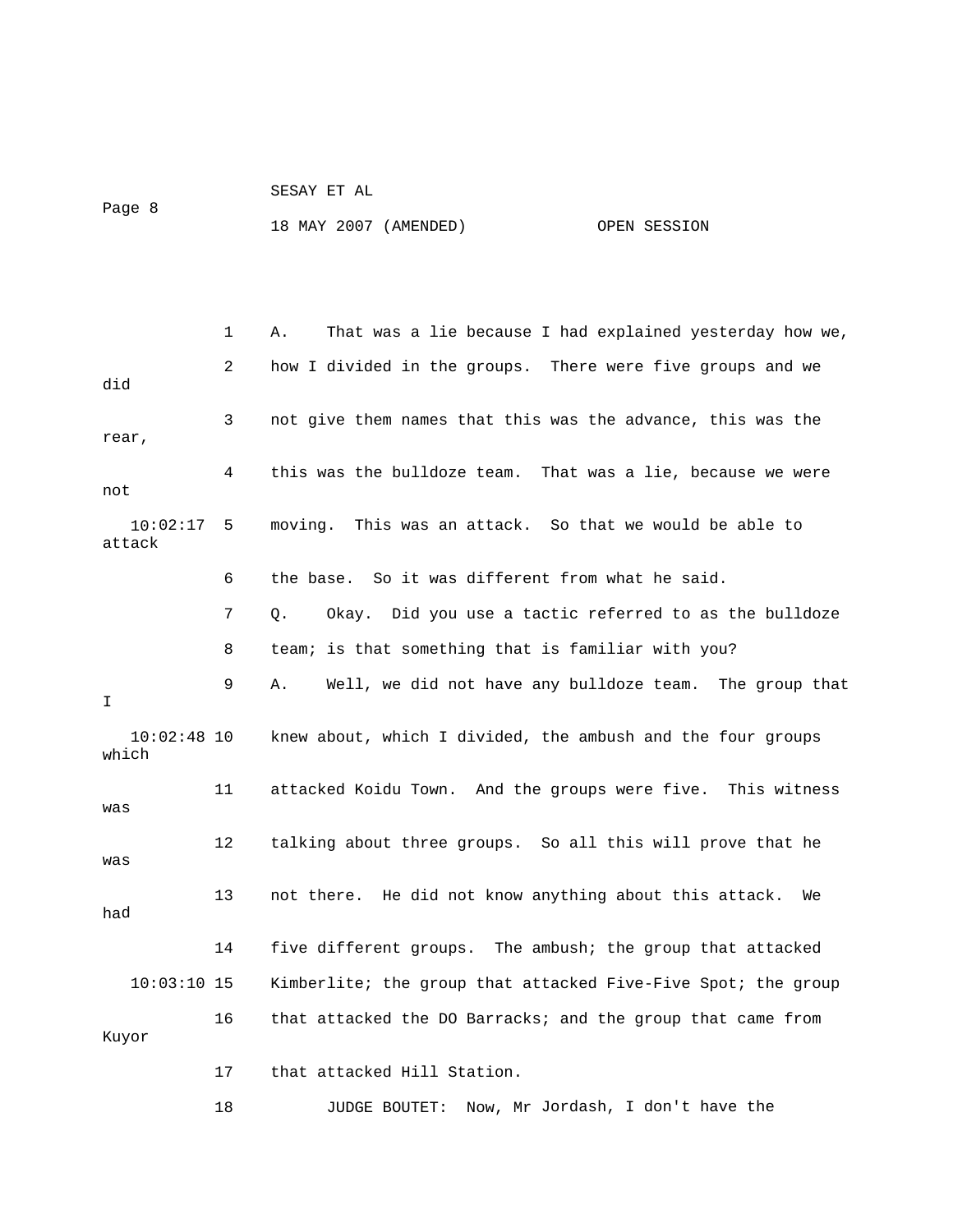19 transcript, I cannot check what you're saying, I accept what 21 evidence of that witness to be saying that the group was 22 in company. The first, A Company, was -- I am just what you've said -- was composed of the advance team, the that, I 55 25 don't know, if that witness, I don't have the evidence as I  $\mathop{\rm say}\nolimits$  , 26 testified that there were more than one company. So, it's just 27 that the witness said this is not the way it was structured and I 28 recall the witness saying that they were divided in five groups. 29 The evidence you're making reference to talks of one company but 10:03:32 20 you're suggesting to the witness, but you make reference to the divided paraphrasing 23 24 bulldoze team and the rear team, which would seem to mean 10:03:

SCSL - TRIAL CHAMBER I

|        | SESAY ET AL           |              |
|--------|-----------------------|--------------|
| Page 9 |                       |              |
|        | 18 MAY 2007 (AMENDED) | OPEN SESSION |

 1 it would appear that that witness testified that there was more 2 than one company and the companies would appear to have been 3 subdivided in these type of groups. Do I -- do you understand 4 what I mean, Mr Jordash?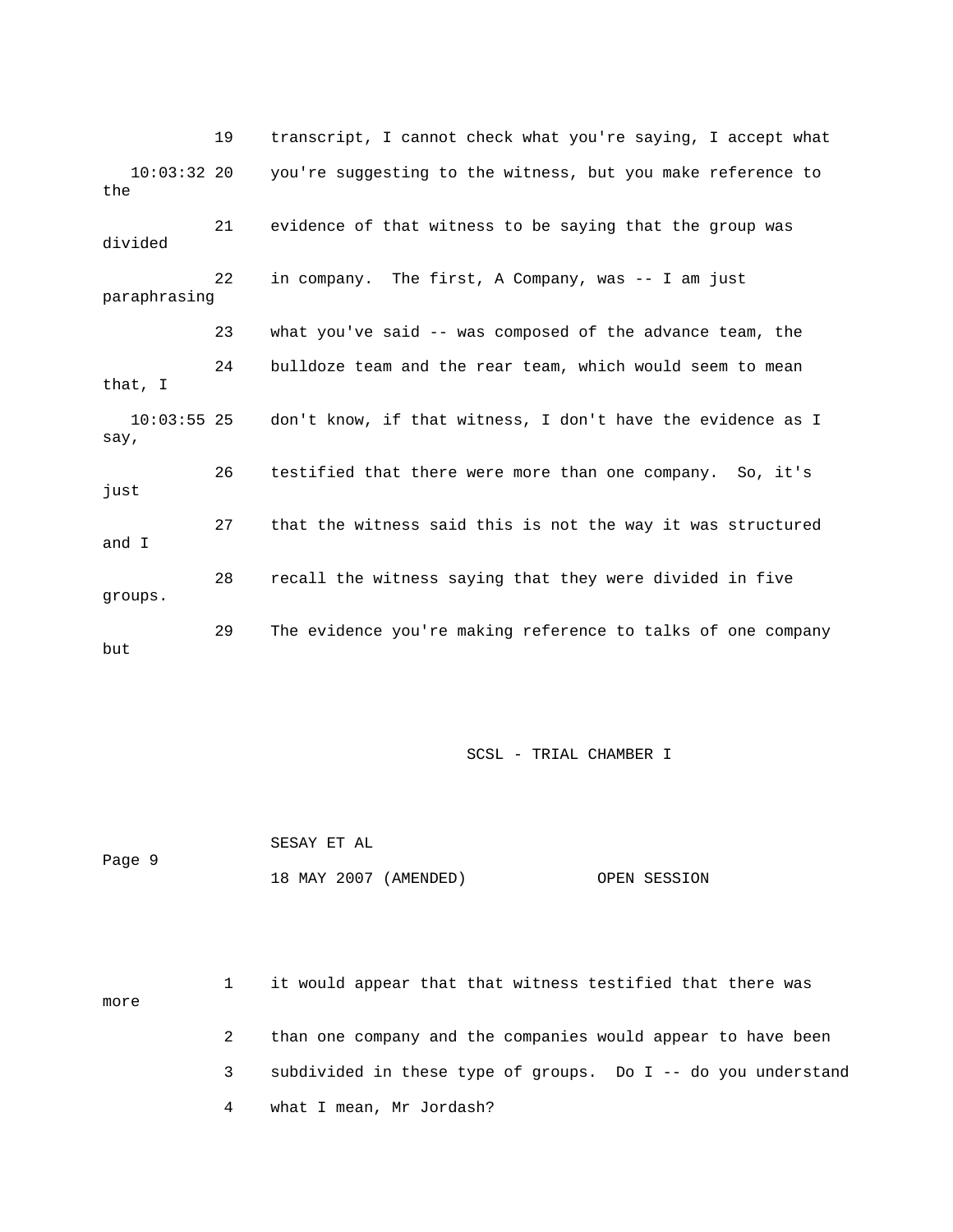10:04:31 5 MR JORDASH: I think so. But the evidence I am afraid 7 JUDGE BOUTET: I don't know. I'm just quoting from your of -- so I'm just reporting what you've said. 11 MR JORDASH: Well, what the witness appears to have said, 12 which is a bit unclear, is that the group was divided into 14 consisted of the advance team, the bulldoze team and the rear 16 be. JUDGE BOUTET: Yes. Okay. As I say, I don't have that, 19 just want to make sure that what you've been putting to the you 21 have and that is what he said, that's fine with me. 22 MR JORDASH: What I'll do is I will check that. If, for 24 of the transcripts. 10:05:41 25 JUDGE BOUTET: 107? 26 MR JORDASH: Page 107. 27 JUDGE BOUTET: Yes, thank you. 28 MR JORDASH: And I'll have that checked as well. Because I 29 am working from summaries. 6 isn't -- 8 quote where you say the witness testified that the group was 9 divided in company. The one was -- first A Company was composed 10:04:4 13 companies and the first company was the A Company, which 10:05:08 15 team. I think Your Honour's understanding is how it was meant to 17 18 and I haven't checked that evidence to see what it is, because I 10:05:22 20 witness is what that witness has testified to. That is what 23 everyone's reference, it is evidence from 15 April 2005, page 107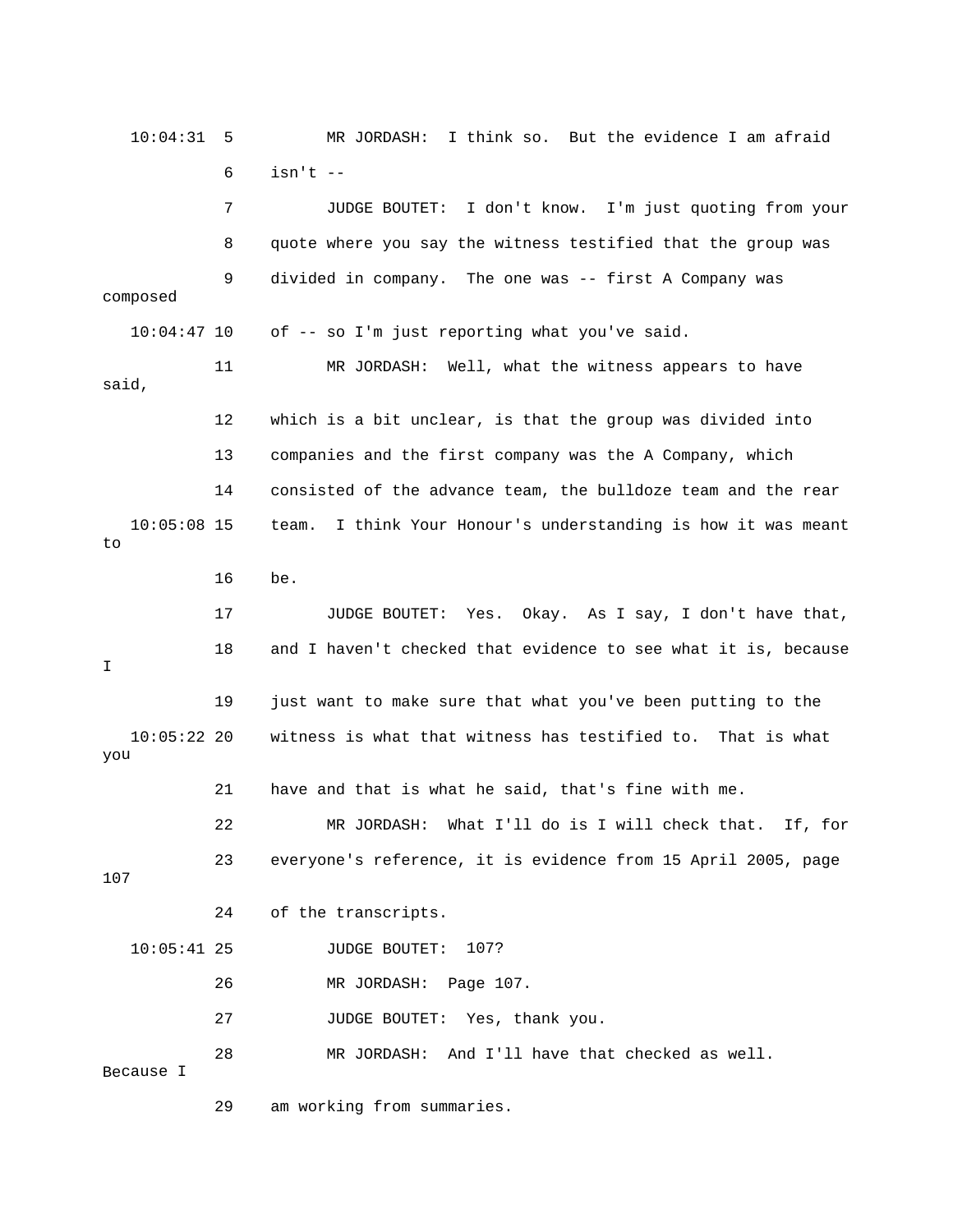1 JUDGE BOUTET: Thank you, Mr Jordash. 3 Q. I want to ask you about some other evidence that that 4 witness gave, Mr Sesay, which is not strictly concerning Koidu 7 A. Yes. I said that when I had captured Koidu Town I 8 to Sam Bockarie. Sam Bockarie gave instructions to me that 9 the new plan. He gave instructions to me. He said -- he said 14 150 armed men. So they were the ones that moved on the main towards Makeni. That was the new plan. 16 Q. Let me be a bit clear: What was the objective of the new 17 plan? 18 MAY 2007 (AMENDED) OPEN SESSION 2 MR JORDASH: 10:06:09 5 Town. Before I ask you that, can you ask you this: After the 6 attack on Koidu Town was there a plan, a new plan? reported was 10:06:39 10 Akim Turay should head the group to go to Tongo, through Jiama 11 Nimikoro, and we should go with 100 armed men. Then Kallon, he 12 was already in the ambush position with 100 armed men. Then 13 Bockarie said Rambo should join Kallon at Gold Town with another road  $10:07:15$  15

Page 10

SESAY ET AL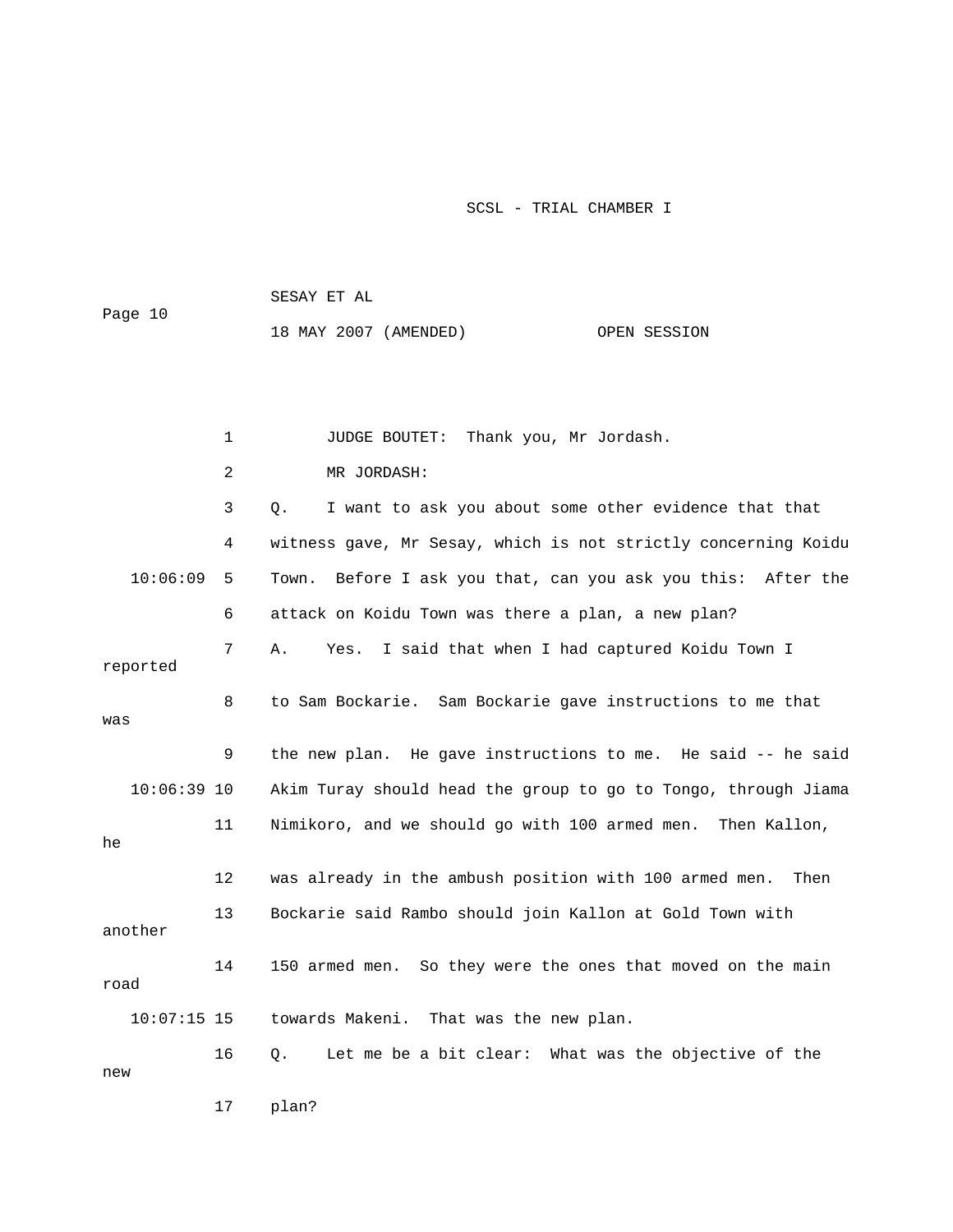|                         | 18 | Well, the instructions that I got from Bockarie, and we<br>Α. |
|-------------------------|----|---------------------------------------------------------------|
| enemy                   | 19 | were fighting a war. If you attacked your enemy and your      |
| $10:07:34$ 20<br>pursue |    | had been running from you, what you would do is that you      |
|                         | 21 | him, because it was to gain ground. That was why we had been  |
|                         | 22 | fighting. If the enemy had put up resistance then we wouldn't |
| running,                | 23 | have been able to pursue them. But since they had been        |
|                         | 24 | so Bockarie said we were to pursue them.                      |
| $10:07:50$ 25           |    | Which ground were you seeking to take?<br>Q.                  |
| were                    | 26 | Well, the ground that they had been leaving when they<br>Α.   |
|                         | 27 | running. If when they arrived in Masingbi and they put up a   |
|                         | 28 | strong resistance so that we wouldn't be able to capture      |
|                         | 29 | Masingbi, then we would not have reached Masingbi. But since  |
|                         |    |                                                               |

|         | SESAY ET AL           |              |
|---------|-----------------------|--------------|
| Page 11 |                       |              |
|         | 18 MAY 2007 (AMENDED) | OPEN SESSION |

| pursuing |   |       |  |  |  | when they saw us, they ran away, then we too continued |  |                                                         |  |
|----------|---|-------|--|--|--|--------------------------------------------------------|--|---------------------------------------------------------|--|
|          | 2 | them. |  |  |  |                                                        |  |                                                         |  |
|          |   |       |  |  |  |                                                        |  | 3 Q. Was there a plan to go to Freetown, at this stage? |  |
|          |   | А.    |  |  |  | Well, before the attack on Kono --                     |  |                                                         |  |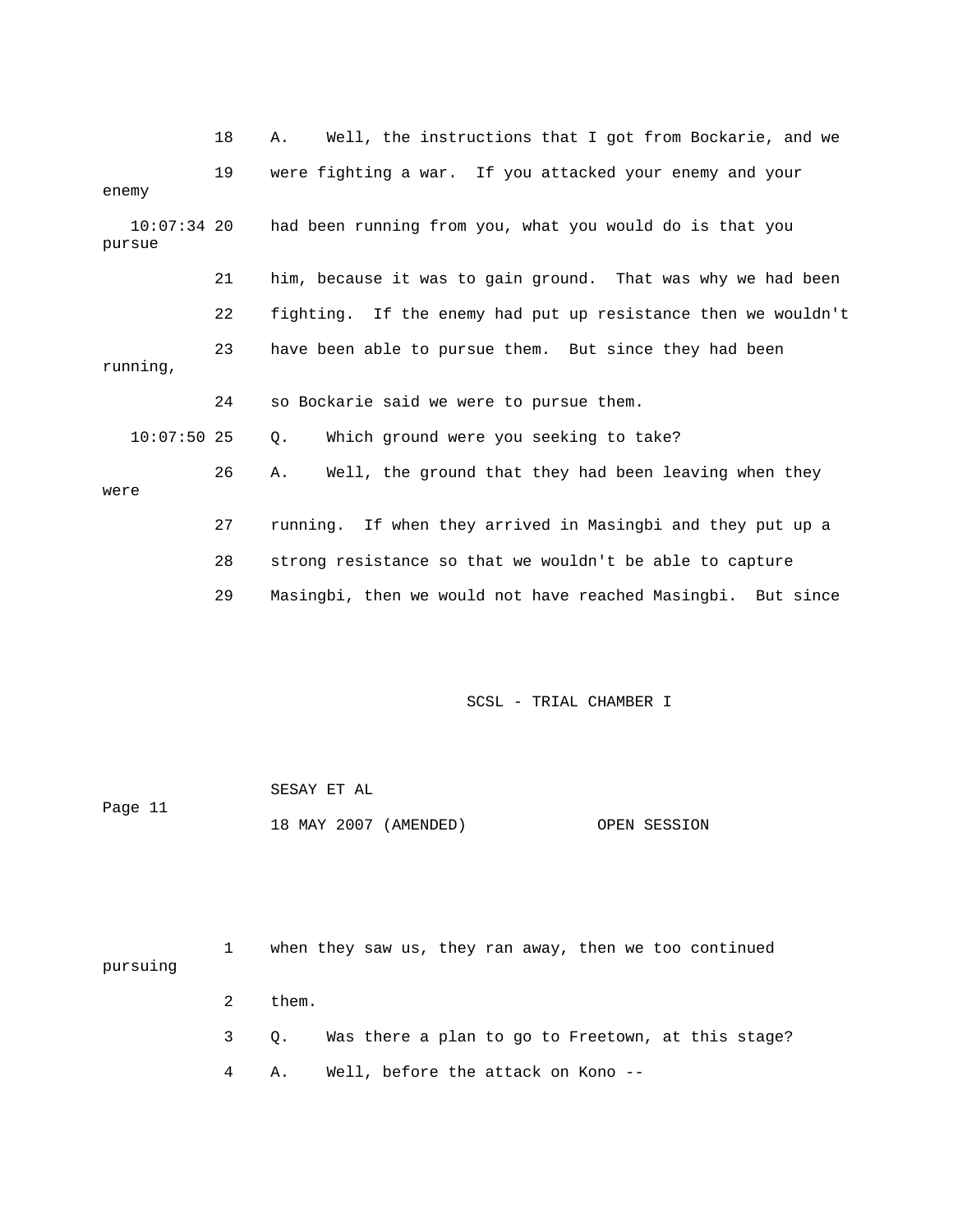10:08:51 5 PRESIDING JUDGE: Yes, Mr Prosecutor.

 6 MR HARRISON: Your Honour, the Prosecution is mindful it 9 context. We just ask if, in future, perhaps, a little bit 10:09:06 10 caution could be taken. We realise this is an accused and he 11 ought to be given latitude. 12 PRESIDING JUDGE: Thank you. Counsel, there is a veiled 10:09:26 15 objection but, rather, a gentle or mild advice that you avoid 17 and, therefore, infringe the rule of impermissibility against 18 leading questions. What is your response? 21 PRESIDING JUDGE: And, of course, it could also be a 22 question on a contentious issue. 23 MR JORDASH: Well, I don't think it's contentious in the 24 sense the Prosecution allege that there is a plan to go to 10:10:14 25 Freetown. I simply asked Mr Sesay if that was true or not. 27 plan to go to Freetown, then that would be a leading question. 28 But, "Was there a plan to go to Freetown," simply -- I don't 29 understand the objection. is 7 important for all of the evidence to be heard. In this 8 particular instance, it is a leading question in this particular more 13 objection that you've been leading this particular area. But, of 14 course, I don't think it's been -- it's not stated as a formal any 16 tendency to ask questions which might amount to leading questions 19 MR JORDASH: My understanding of a leading question is that 10:09:58 20 the answer is suggested by the question. If 26 I'd said to Mr Sesay, it's true isn't it, that there wasn't a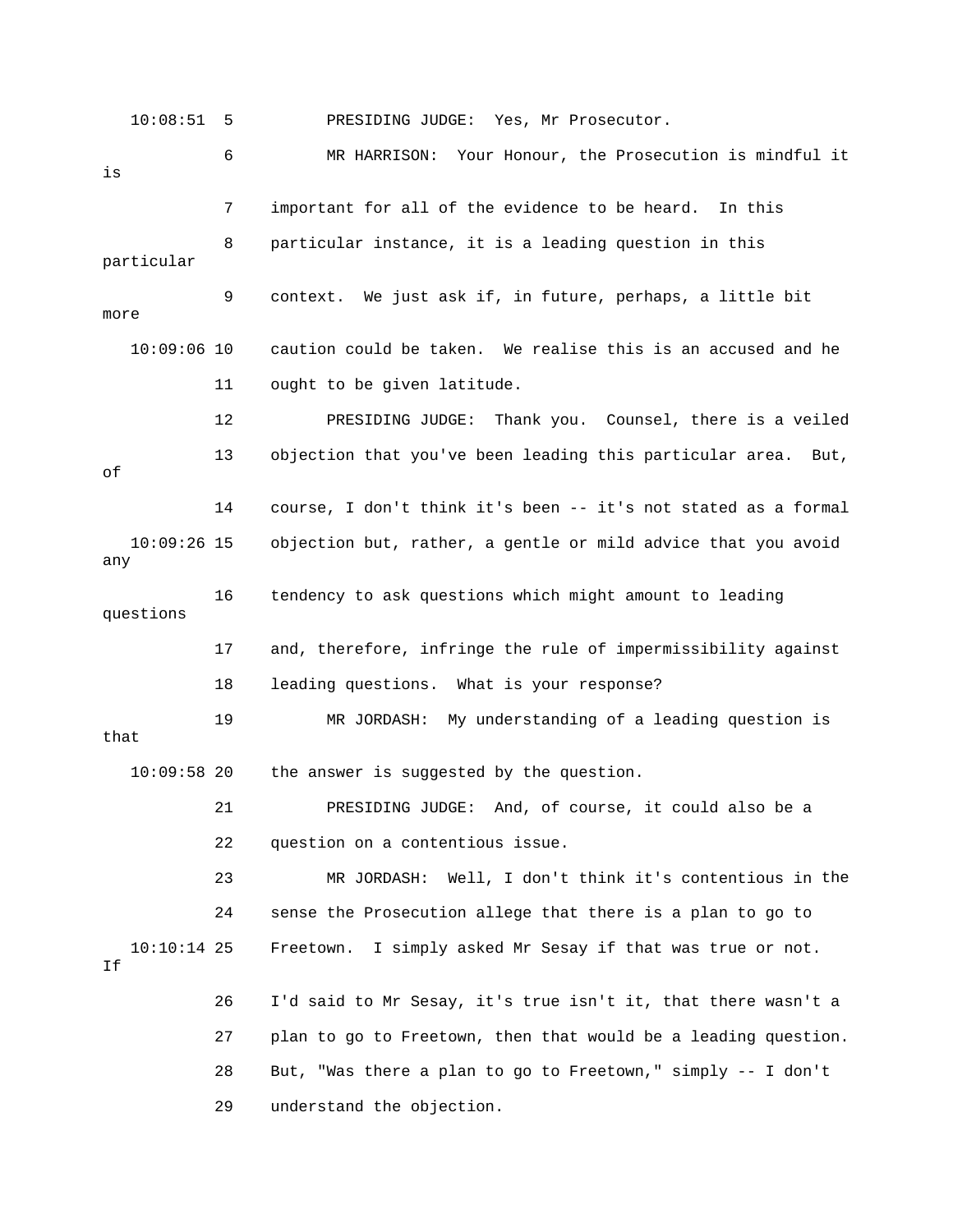|                       |              | 18 MAY 2007 (AMENDED)<br>OPEN SESSION                          |
|-----------------------|--------------|----------------------------------------------------------------|
|                       |              |                                                                |
| been                  | $\mathbf{1}$ | Yes. Right. Well, since it hasn't<br>PRESIDING JUDGE:          |
| at                    | 2            | stated as a formal objection. Perhaps, all I think I can do    |
|                       | 3            | this stage is to remind you that, of course, these rules of    |
| exist                 | 4            | impermissibility in respect of examination-in-chief still      |
| 10:10:54              | 5            | and are still in operation; notably the one against leading    |
|                       | 6            | questions. We can go on.                                       |
|                       | 7            | MR JORDASH:<br>Your Honour, yes.                               |
|                       | 8            | PRESIDING JUDGE: Counsel, of course, is saying that he         |
| оf                    | 9            | recognises the there may well be some latitude here in respect |
| $10:11:13$ 10<br>law, |              | an accused testifying on his own behalf but, as a matter of    |
|                       | 11           | I don't think there is any such degree of latitude but, in any |
|                       | 12           | event, I think we can proceed and hopefully that some of the   |
|                       | 13           | questions conform with the basic principles. All right.        |
|                       | 14           | MR JORDASH:<br>I hope all of them do.                          |
| $10:11:35$ 15         |              | Mr Sesay, was there a plan? I hope that's not<br>Q.            |
|                       | 16           | objectionable. Was there a plan, was there an objective?       |
| this                  | 17           | Well, we did not have a plan to attack Freetown during<br>Α.   |

SESAY ET AL

ge 12

Pa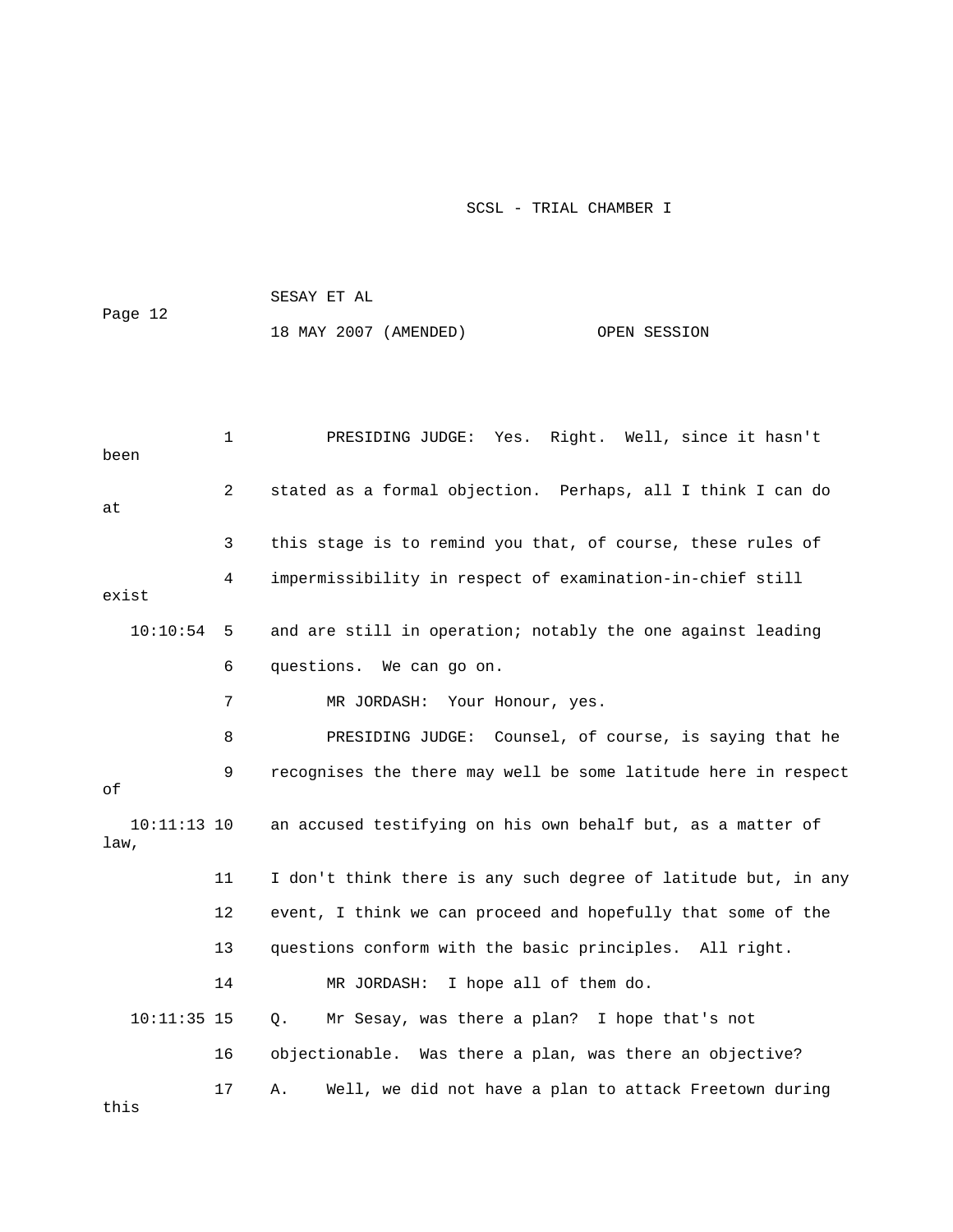18 time. We did not have a plan to -- they did not give me any 19 instructions that we were to attack Freetown. No.

 10:12:02 20 Q. Now, you recall this witness, TF1-141, who claimed that 26 before he left to go on the attack with you to Koidu Town. 27 A. Well, from March to December '98, it was ECOMOG and the 29 from March '98 to December. he 21 had been on various attacks in Kailahun. Now, this witness said 22 that he had been staying at Bunumbu and he went on an attack at 23 Daru, and the witness said that the order to capture the town was 24 given by Sam Bockarie. And the way in which the witness gave 10:13:00 25 evidence must have meant that that attack took place in 1998, CDF 28 that had been controlling Bunumbu. RUF did not attack Bunumbu

SCSL - TRIAL CHAMBER I

 SESAY ET AL Page 13 18 MAY 2007 (AMENDED) OPEN SESSION

 1 Q. I think there is no dispute about this. This is a 2 different Bunumbu to the place where the training base was. 3 A. No. This -- I think this was Bunumbu Teachers' College, 4 that was where the witness meant. Because I can recall his 10:13:58 5 testimony in this Court.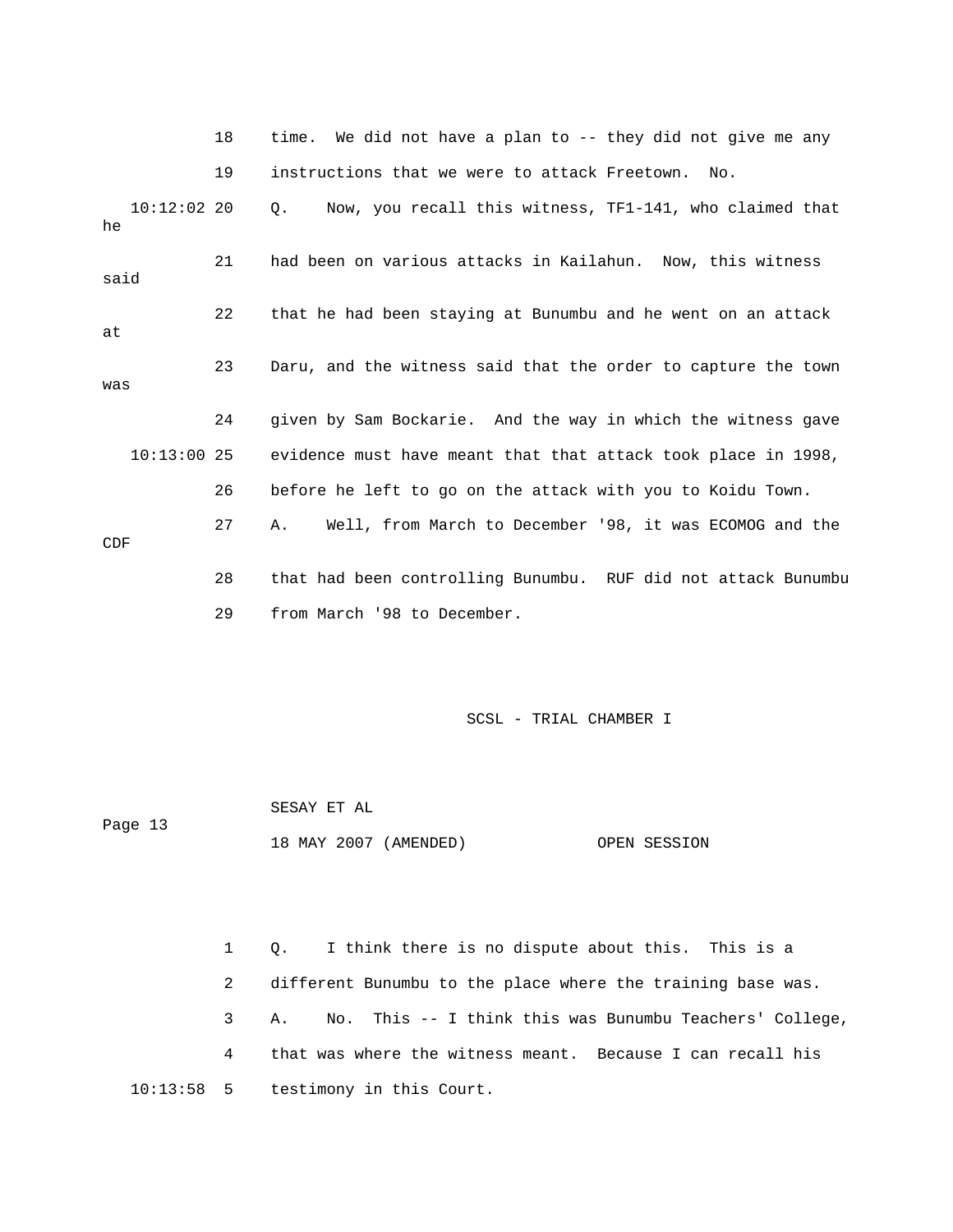|                         | 6  | Is that the same place where the training base was?<br>Q.        |
|-------------------------|----|------------------------------------------------------------------|
| Kailahun                | 7  | The training base -- the Bunumbu is between<br>Α.<br>No.         |
|                         | 8  | Town and Buedu and it is off the main road. It is a small        |
|                         | 9  | village and this is a big town, Bunumbu.                         |
| 10:14:21 10<br>RUF?     |    | When was there an attack on Bunumbu, if at all, by the<br>Q.     |
| they                    | 11 | Well, the RUF, under Sam Bockarie, supervised by 371,<br>Α.      |
|                         | 12 | carried on that attack when we had attacked Koidu Town in        |
|                         | 13 | December.<br>That was the time they attacked Manawa, Bunumbu and |
|                         | 14 | After we had captured Makeni, we had been moving<br>Segbwema.    |
| $10:15:00$ 15           |    | towards, I mean, when we had captured Kono, we had been moving   |
|                         | 16 | towards Makeni.<br>That was the time Mosquito and 371 organised  |
| The                     | 17 | those attacks, and it was 371 who supervised that operation.     |
| December                | 18 | attack on Manawa, Bunumbu and Segbwema. That was late            |
|                         | 19 | '98.                                                             |
| $10:15:23$ 20           |    | So, just to be as clear as we can, where would you have<br>Q.    |
|                         | 21 | been at that point, you, personally?                             |
| So                      | 22 | Well, at that time, I was in Makeni, late December '98.<br>Α.    |
|                         | 23 | if 141 said that he took part in those attacks, then he alone    |
| was                     | 24 | would not be in those attacks and be in the Kono attack; it      |
| $10:15:50$ 25<br>recall |    | not possible. And I want to let you recall, Mr Lawyer, to        |
|                         | 26 | that witness's testimony. He said to the Court that he left      |
| train                   | 27 | Superman's Ground in May when I gave them order to go and        |
|                         | 28 | in Bunumbu, and he said that he spent eight months in the        |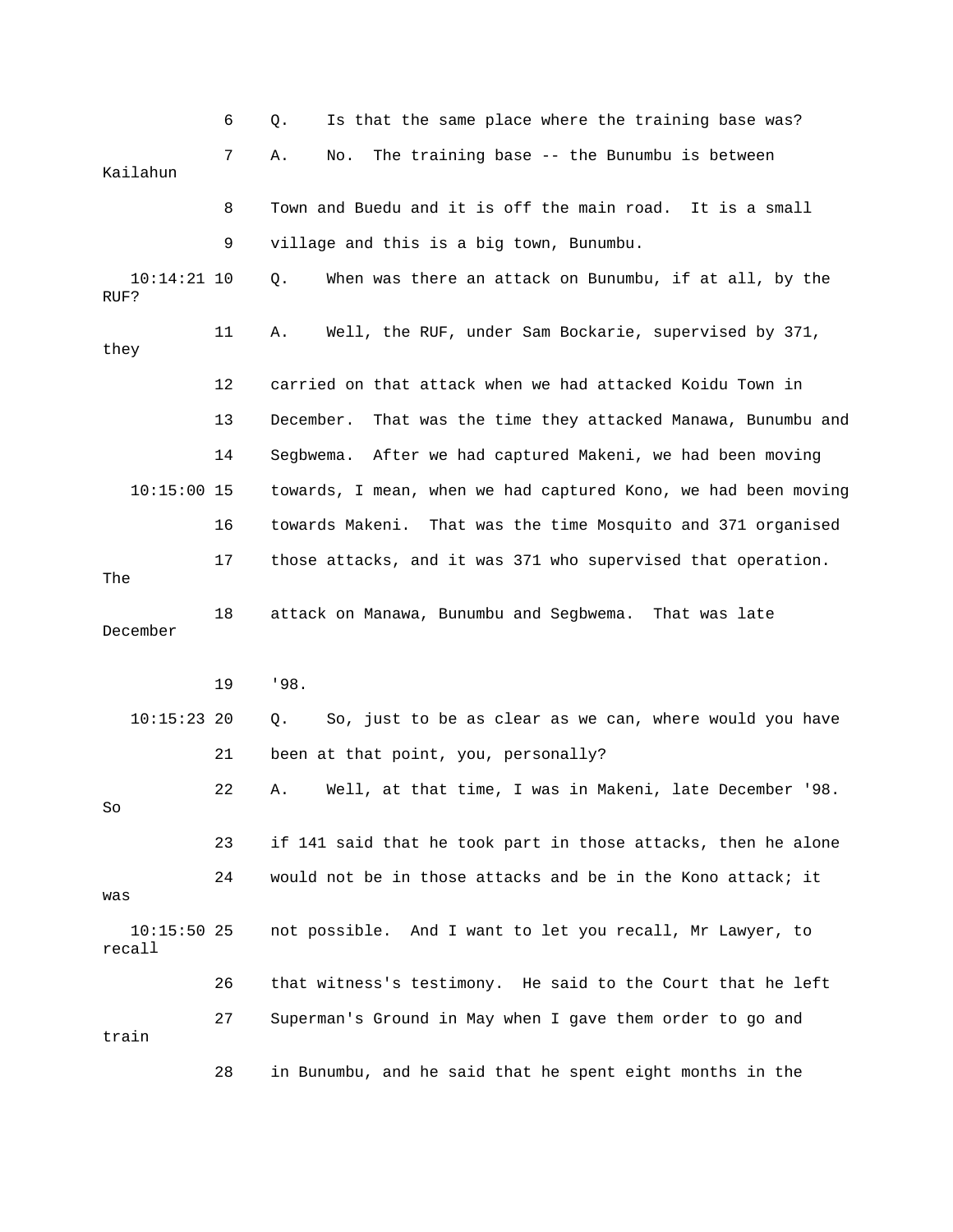29 training base. That was what he said in this Court. Well from

|         | SESAY ET AL |                       |              |
|---------|-------------|-----------------------|--------------|
| Page 14 |             |                       |              |
|         |             | 18 MAY 2007 (AMENDED) | OPEN SESSION |

| feel          | 1              | May to December, then he said he spent eight months. Then I     |
|---------------|----------------|-----------------------------------------------------------------|
|               | $\overline{2}$ | he should have graduated from the base in '99.                  |
|               | 3              | This witness said that the attack on Daru that he took<br>Q.    |
| Eagle.        | 4              | place -- that he took part in had a commander called War        |
| 10:16:46      | 5              | Do you know of anyone called War Eagle?                         |
| name.         | 6              | I knew Eagle, who was Kamoh Kanneh, that was his real<br>Α.     |
|               | 7              | He was the battalion commander at Baima but, from March '98,    |
|               | 8              | ECOMOG and the CDF captured Daru Barracks and the town.<br>They |
|               | 9              | occupied there up to December. So for the whole of '98, from    |
| $10:17:17$ 10 |                | March to December, RUF did not attack Daru.                     |
|               | 11             | Were there people in $-$ sorry, were there civilians in<br>О.   |
|               | $12 \,$        | Daru, during 1998?                                              |
|               | 13             | Yes, there were civilians with ECOMOG and CDF.<br>Α.            |
| relation      | 14             | How was it organised? Where were the civilians in<br>Q.         |
| $10:17:51$ 15 |                | to ECOMOG?                                                      |
|               | 16             | Well, the ECOMOG were at the -- at Daru Barracks.<br>The<br>Α.  |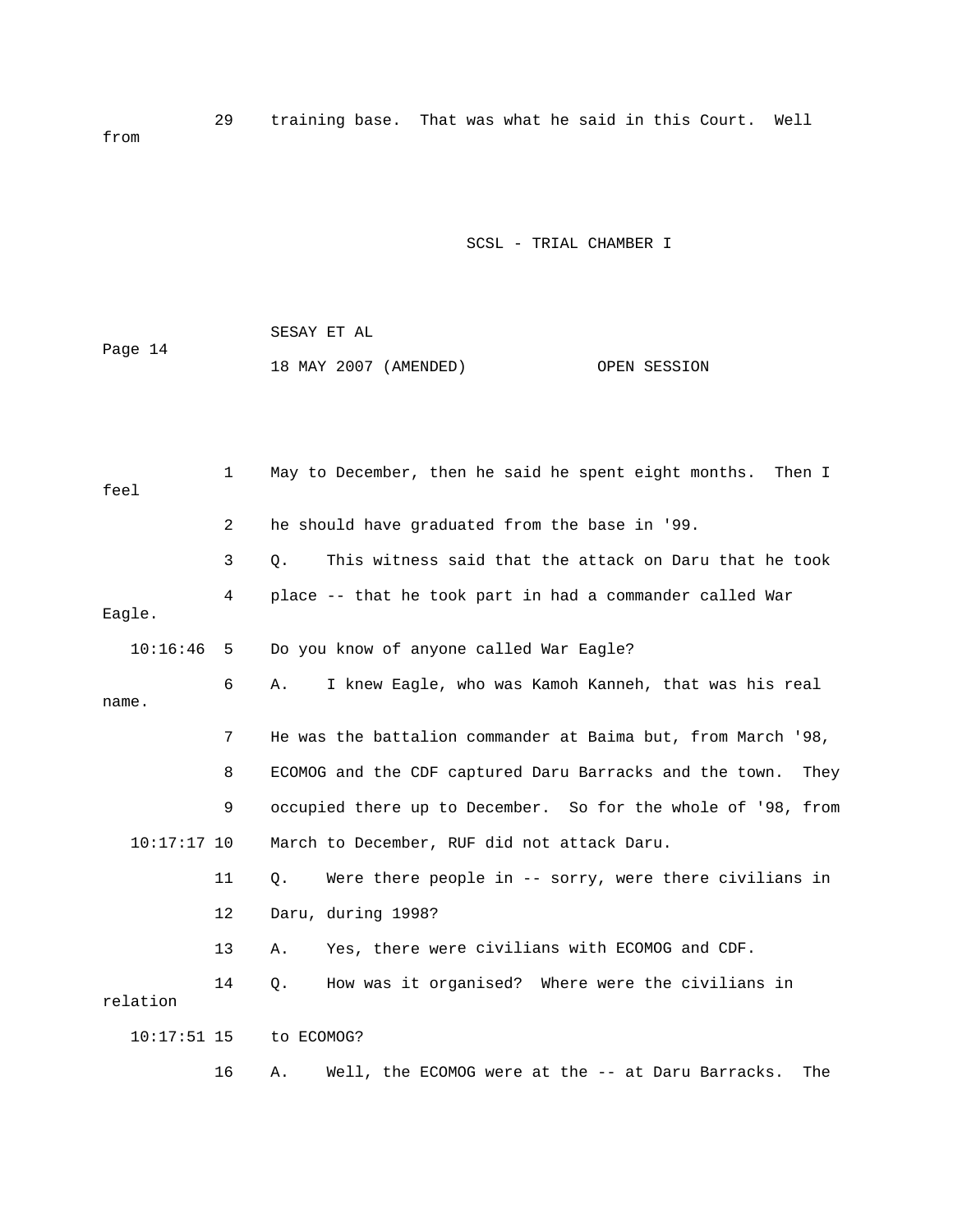| quard |               | 17          |                             | civilians and the CDF were at Daru Town, but ECOMOG had a     |
|-------|---------------|-------------|-----------------------------|---------------------------------------------------------------|
| one   |               | 18          |                             | post from Daru Town towards the two roads that went to -- the |
| the   |               | 19          |                             | road that went to Baima, ECOMOG had a guard post there; and   |
| quard | $10:18:19$ 20 |             |                             | one that went towards Bombahun to Kuiva, ECOMOG had another   |
|       |               | 21          |                             | post there. Because I came to know that in '99 when I passed  |
|       |               | 22          |                             | through Daru, after the Lome.                                 |
|       |               | 23          | $Q$ .                       | Did you know someone called Gassimu, in 1998?                 |
|       |               | 24          | Α.                          | Yes. I knew Gassimu.                                          |
|       | $10:18:52$ 25 |             | $Q$ .                       | Who was he?                                                   |
|       |               | 26          | Α.                          | Gassimu was a black guard; he was one of Foday Sankoh's       |
|       | 27            | bodyguards. |                             |                                                               |
|       | 28            | $Q$ .       | Where was he based in 1998? |                                                               |
|       |               | 29          | Α.                          | Well, first, after the retreat, he was at Mobai. But          |
|       |               |             |                             |                                                               |

|         | SESAY ET AL           |              |
|---------|-----------------------|--------------|
| Page 15 |                       |              |
|         | 18 MAY 2007 (AMENDED) | OPEN SESSION |

| at      |   | around June, it was then that Sam Bockarie posted him to Kono, |
|---------|---|----------------------------------------------------------------|
| Gassimu | 2 | Superman's Ground, from Mobai, 1998. So, from June '98,        |
| for     | 3 | was in Kono, up to the time that I met him in December 1998    |
|         | 4 | the attack on Koidu Town.                                      |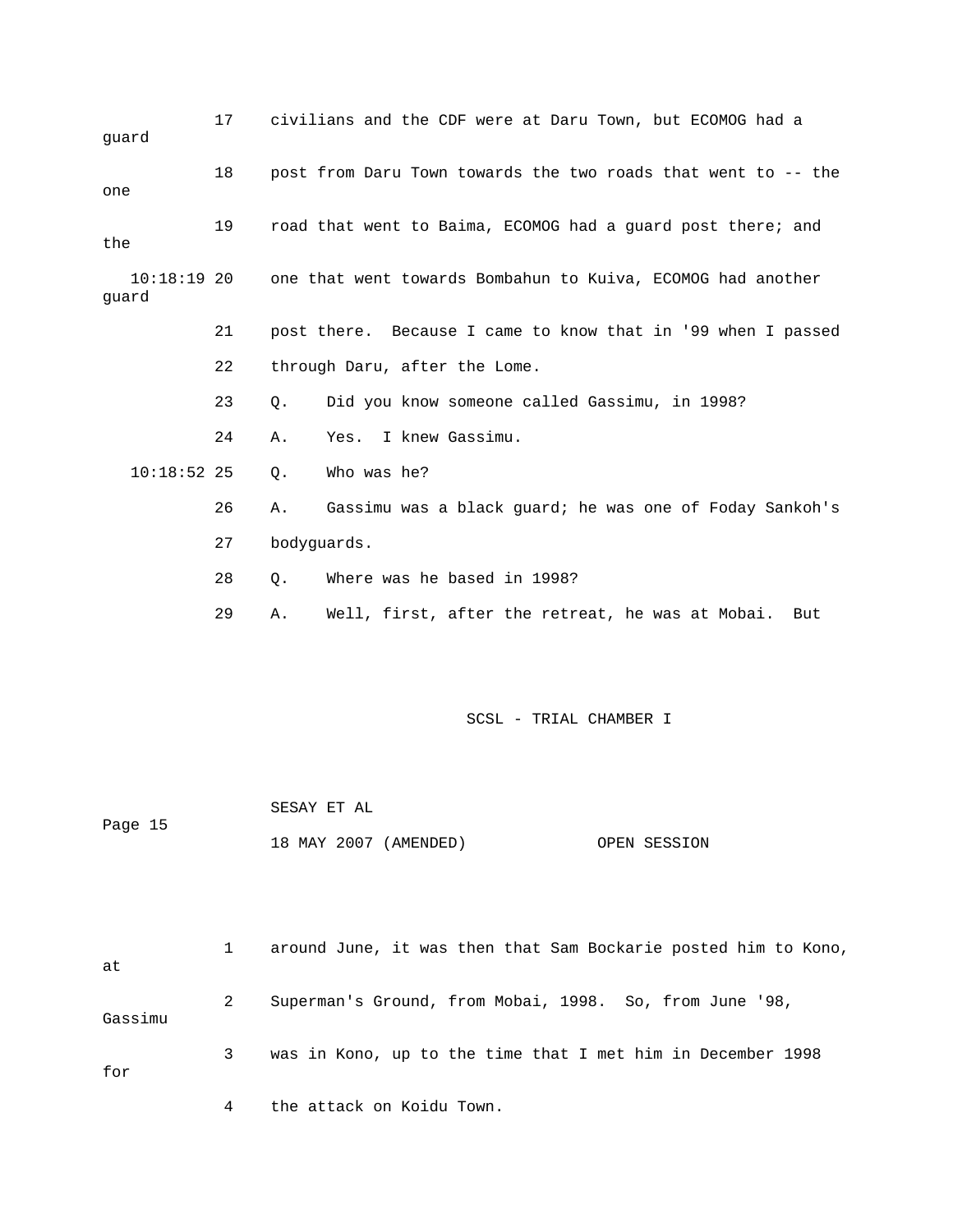10:19:36 5 Q. What happened to him then? 6 A. Well, after the attack, he stayed in Kono and we came to 7 Makeni. Bockarie said that he was to be the deputy brigade 8 commander -- the brigade major for Kono. So he was based in 9 as a brigade major for the whole of '99, 2000 and 2001, up to 10:20:02 10 time of disarmament. 15 Ground, December '98, and all of us attacked Koidu Town. So 16 was not possible for him to have left there to go back to 17 Segbwema. And, as I knew, nobody came from Kono to go on the 18 attack on Segbwema. The Segbwema attack, it was Bockarie and 19 that organised the men in Kailahun when they carried out that 21 Q. Do you know, or did you know, someone called Papay 22 or Colonel Francis? 23 A. Yes. I knew him. 24 Q. Where was he in 1998? 10:21:21 25 A. Well, he was in, in '98, he was at Balahun, but I later Kono the 11 Q. TF1-141, who we were discussing, said that Colonel Gassimu 12 took part in an operation to capture Segbwema, which, again, on 13 the timing he gave, was around 1998. Do you know if that's true? 14 A. That's a big lie because Gassimu, I met him at Superman's 10:20:41 it 371 10:21:02 20 attack. Gassimu was not part of it. Francis 26 came to know that they were the ones that carried out the attack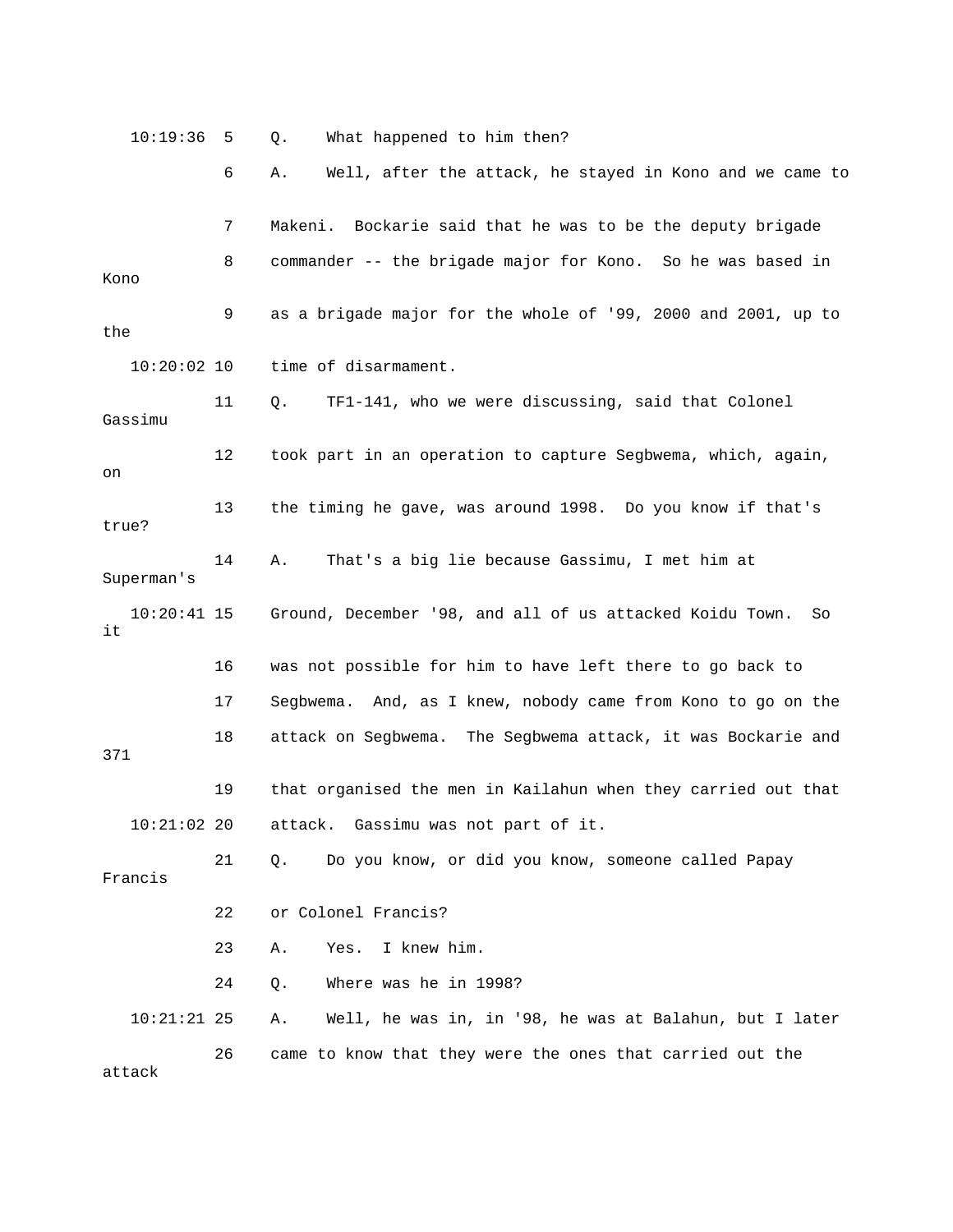27 on Segbwema. He was at Segbwema during that attack. Segbwema,

- 28 Bunumbu and Manawa, late December '98.
- 29 Q. Do you know what happened during the attack on Segbwema?

SCSL - TRIAL CHAMBER I

 SESAY ET AL Page 16 18 MAY 2007 (AMENDED) OPEN SESSION

 1 Do you know what kind of attack it was? 2 A. Well, I was not there and the operation was not reported 3 me. I said that it was 371 who supervised the operation, and 4 had been reporting to Bockarie. It was not to me, so I 10:22:26 5 be able to know exactly what transpired at Segbwema, because I 7 not report to me. It was Bockarie who made him supervisor for 8 that attack and he was reporting to Bockarie. 9 Q. Do you know what the objective of that attack was? 10:22:53 10 A. Well, what I understood later, it was to cut off the 11 ECOMOG, cut off their supply route between Kenema and Daru, 12 was why they went and occupied Segbwema up to Bendu Junction. 14 1998/99? 10:23:34 15 THE INTERPRETER: Your Honours, would -- Your Honours, to he wouldn't 6 was in Makeni, and that is a considerable distance and 371 did that 13 Q. Do you know of an attack on Nayiama Juru in and around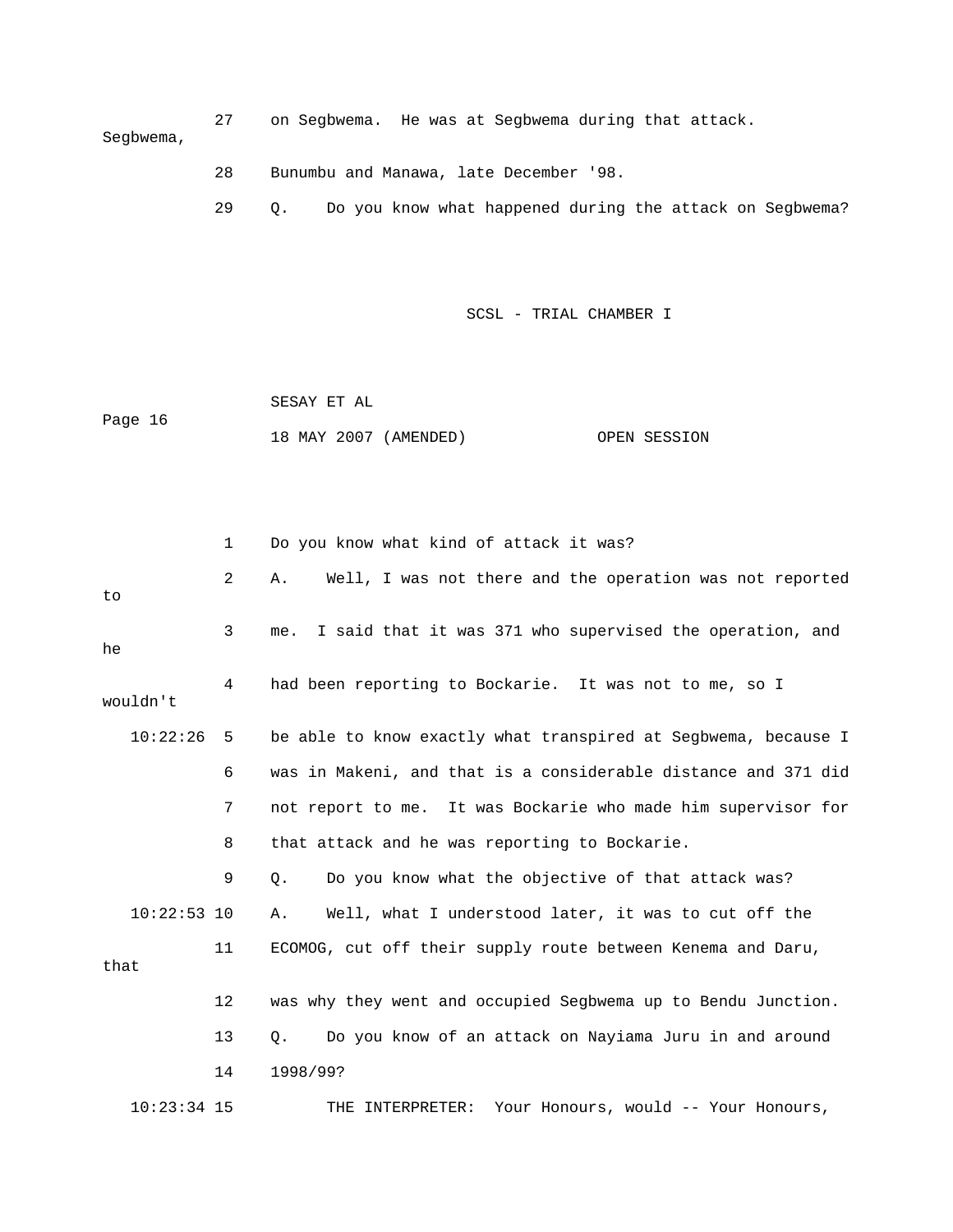|                      | 16 |       | would the learned attorney be asked to repeat the name.      |
|----------------------|----|-------|--------------------------------------------------------------|
|                      | 17 |       | MR JORDASH:                                                  |
|                      | 18 | Q.    | Excuse my pronunciation, Nayiama Juru. N-A-Y-I-A-M-A,        |
|                      | 19 |       | second word "Juru."                                          |
| $10:23:41$ 20        |    | Α.    | Nayiama, Nayiama.                                            |
|                      | 21 | $Q$ . | Thank you. Do you know of an attack on that place?           |
|                      | 22 | Α.    | Yes, that was in August to September '98. That was then      |
|                      | 23 |       | that I was at Pendembu. It was Bockarie. He was the one that |
| based                | 24 |       | said men should go and attack Nayiama, because ECOMOG was    |
| $10:24:19$ 25<br>one |    |       | there and, indeed, they did attack the place; and they burnt |
|                      | 26 |       | armoured car.                                                |
| car?                 | 27 | Q.    | Was anyone killed during the burning of that armoured        |
|                      | 28 | Α.    | You mean from the RUF or from the ECOMOG side?               |
|                      | 29 | Q.    | Let's start with the ECOMOG side.                            |

|         | SESAY ET AL           |              |
|---------|-----------------------|--------------|
| Page 17 |                       |              |
|         | 18 MAY 2007 (AMENDED) | OPEN SESSION |

 1 A. Well, this was war. It was fighting. When you went to 2 fight, you are either killed or you kill your enemy. That was 3 what used to happen. Or you were either captured or you captured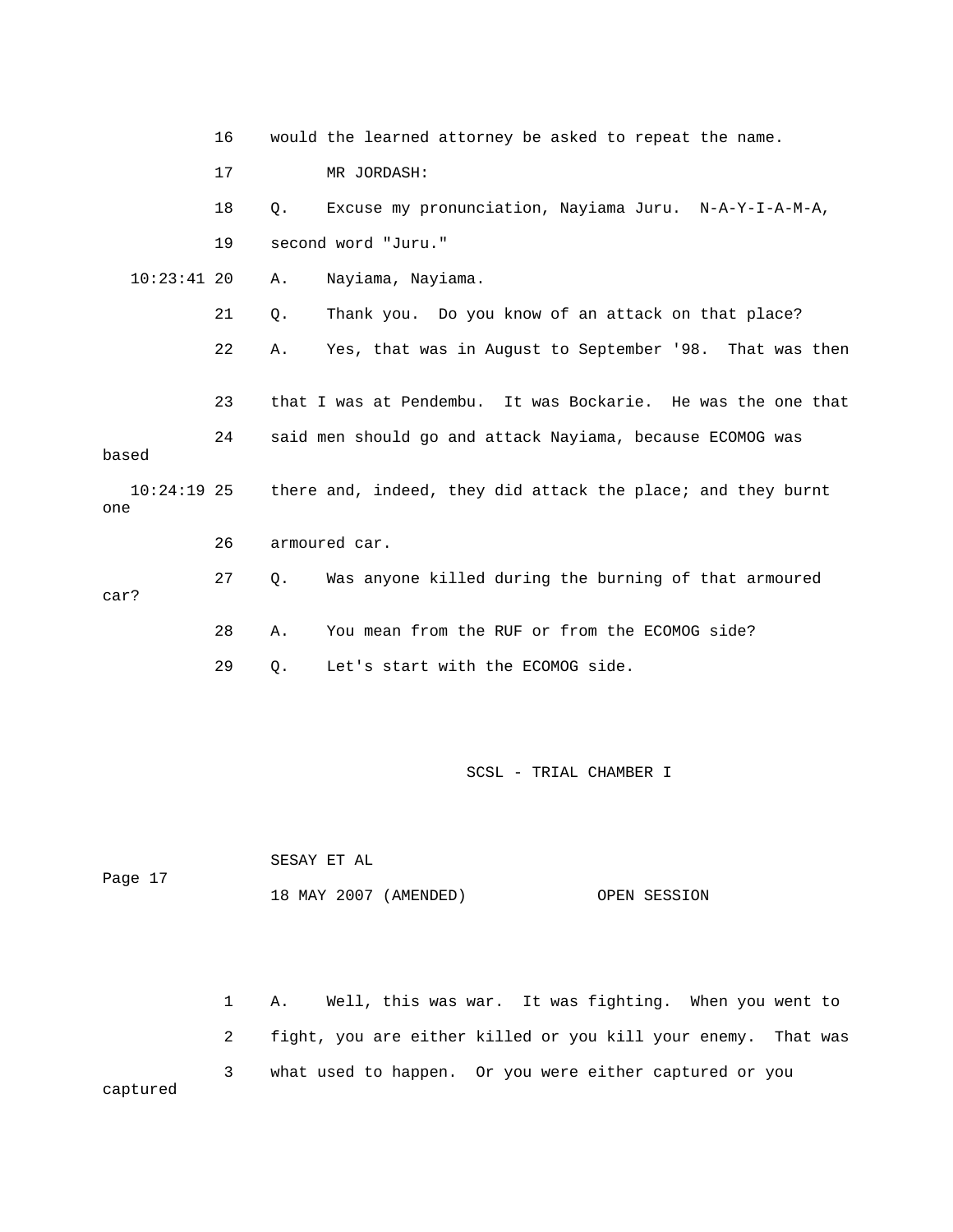|     | report        | 4  | your enemy. That was what war involves. But they did not       |
|-----|---------------|----|----------------------------------------------------------------|
|     | 10:25:14      | 5  | to me that they killed civilians, and they did not kill any    |
|     |               | 6  | civilians there. It was ECOMOG and the CDF that occupied the   |
|     |               | 7  | town.                                                          |
|     |               | 8  | How are you so sure that civilians were not killed?<br>Q.      |
| And |               | 9  | Well, during that time I was at Pendembu as commander.<br>Α.   |
|     | $10:25:37$ 10 |    | the men that went, other senior officers, were there on the    |
|     |               | 11 | attack and did not report any such things to me.               |
|     |               | 12 | Who went; can you remember? Which senior commanders?<br>Q.     |
| who |               | 13 | Well, Lion was there as the adviser to Mohamed Gaddafi,<br>Α.  |
| if  |               | 14 | was the commander. And even Vandi Kosia also went there.<br>So |
|     | $10:26:14$ 15 |    | anything had happened which had to do with civilians, I would  |
|     |               | 16 | have known, but they did not report anything to me saying that |
|     |               | 17 | they had killed civilians there.                               |
|     |               | 18 | What job did Vandi Kosia have at that time?<br>Q.              |
| who |               | 19 | Well, at that time he was the adviser to Denis Lansana<br>Α.   |
| all | $10:26:35$ 20 |    | was the brigade commander based in Pendembu with whom we were  |
| the |               | 21 | in Pendembu. So he was the one that said that I was to join    |
|     |               | 22 | men to go to Nayiama.                                          |
| оf  |               | 23 | THE INTERPRETER: Your Honours, I don't get the last bit        |
|     |               | 24 | the witness's testimony.                                       |
|     | $10:26:50$ 25 |    | MR JORDASH:                                                    |
|     |               | 26 | Repeat the last sentence, please, Mr Sesay.<br>Q.              |
|     |               | 27 | I said -- I said I was the one who said Kosia should go<br>Α.  |
| as  |               |    |                                                                |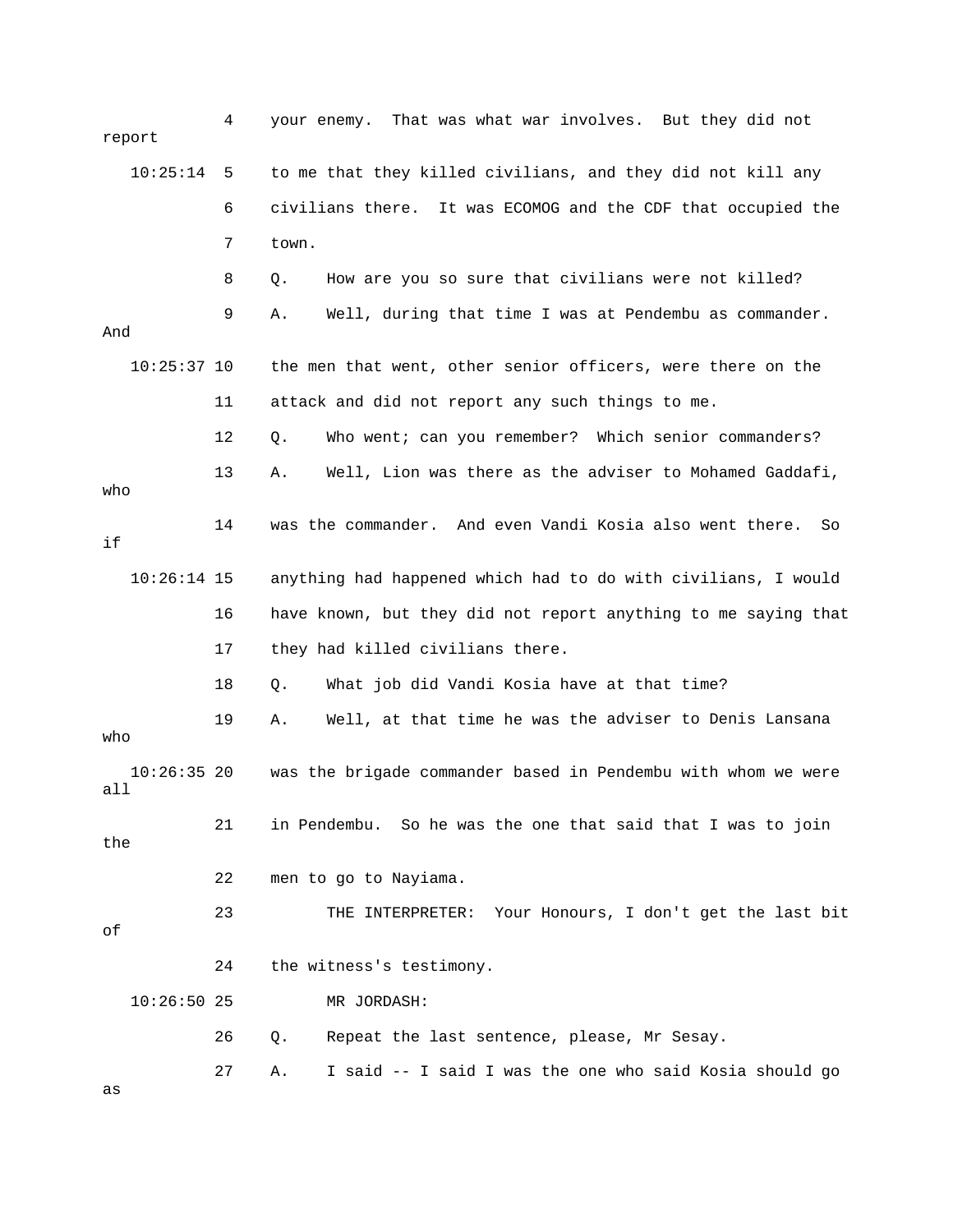28 senior man with Lion so there they would be able to be with 29 men, so that there would be control, and they did not report

SCSL - TRIAL CHAMBER I

 SESAY ET AL Page 18 18 MAY 2007 (AMENDED) OPEN SESSION

the

 1 anything to me that they killed civilians. They only fought 2 against the CDF and ECOMOG, and they pushed them out of Kenema 4 THE INTERPRETER: Correction interpreter: Out of 6 MR JORDASH: 7 Q. This witness also claimed that he'd been on an operation 8 called Operation Spare No Soul ordered by you who was present 10:28:03 10 A. You've confused the question. You are talking about -- 12 Nayiama first, then you come to Bunumbu, because this was one -- 3 out of Nayiama, sorry. Nayiama, 10:27:26 5 instead of Kenema. in 9 Buedu, and the operation was an operation on Bunumbu? if 11 the witness is talking about Nayiama, let me respond about of 13 the witness's who did not make any head and tail about his own 14 story. 10:28:20 15 Q. Okay. Go ahead.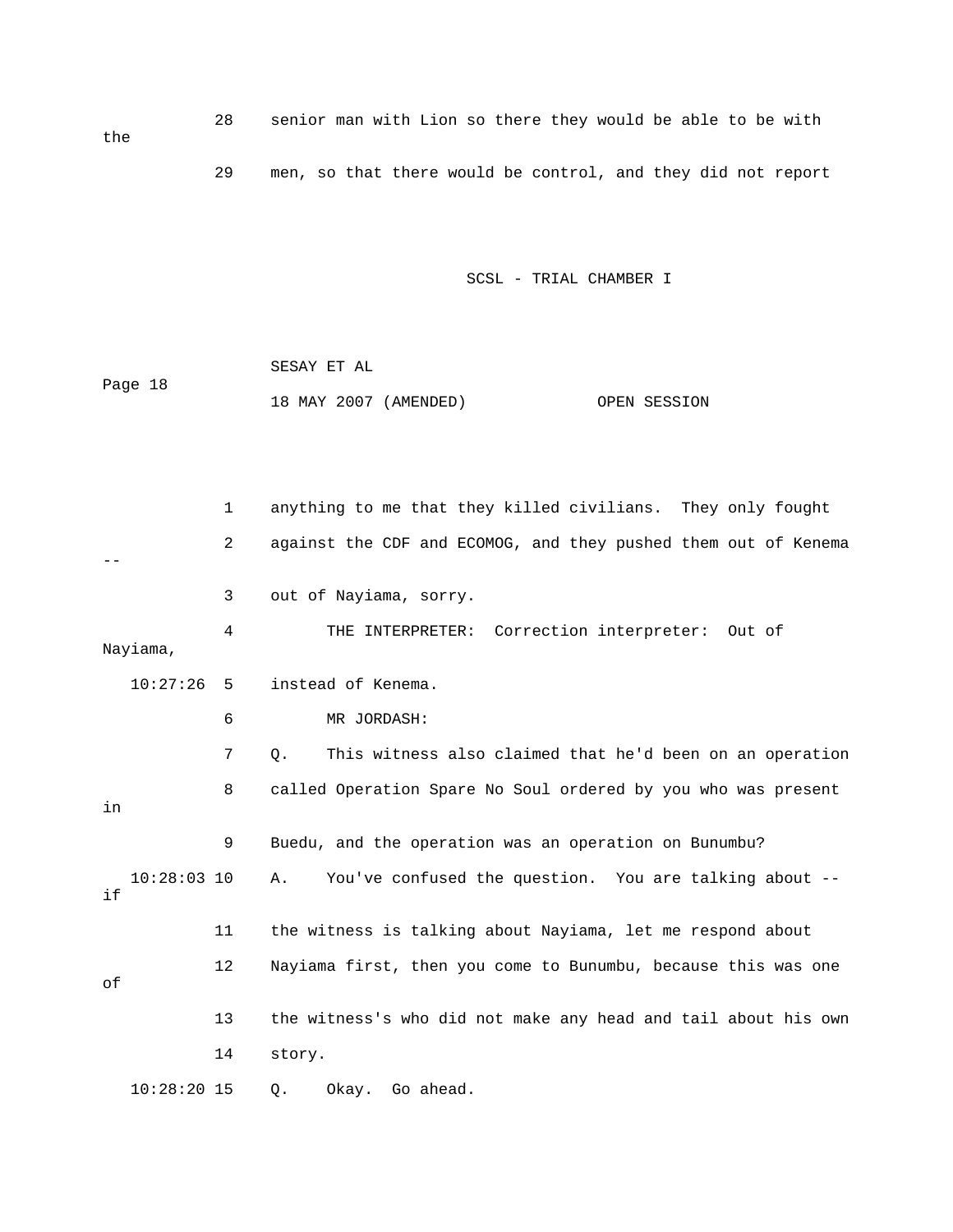| Superman's              | 16 | Because the witness told the Court that he left<br>Α.         |
|-------------------------|----|---------------------------------------------------------------|
| the                     | 17 | Ground in May, then August, how would he be able to come from |
| And                     | 18 | training base and go and take part in an attack on Nayiama?   |
|                         | 19 | he said that he spent eight months in the base. And it was in |
| $10:28:41$ 20           |    | this same 1998. See, see?                                     |
|                         | 21 | Okay. Operation Spare No Soul ordered by you from Buedu<br>Q. |
|                         | 22 | involving an attack on Bunumbu; is that correct?              |
| you                     | 23 | Mr Lawyer, minus 141, and 141, I feel that the judges,<br>Α.  |
|                         | 24 | the Defence lawyers, you saw 141.                             |
| $10:29:22$ 25<br>Answer |    | JUDGE ITOE: Mr Sesay, please answer the question.             |
| make                    | 26 | the question. A question has been put to you. Before you      |
|                         | 27 | any commentaries on questions put to you, on any replies you  |
| you                     | 28 | make, you should first of all answer the question. They said  |
| that                    | 29 | ordered Operation Spare No Soul which was supposed to -- and  |

|         | SESAY ET AL           |              |
|---------|-----------------------|--------------|
| Page 19 |                       |              |
|         | 18 MAY 2007 (AMENDED) | OPEN SESSION |

 1 you ordered it from Buedu, involving an attack on Bunumbu; is 2 that true or false? Answer the question before you make any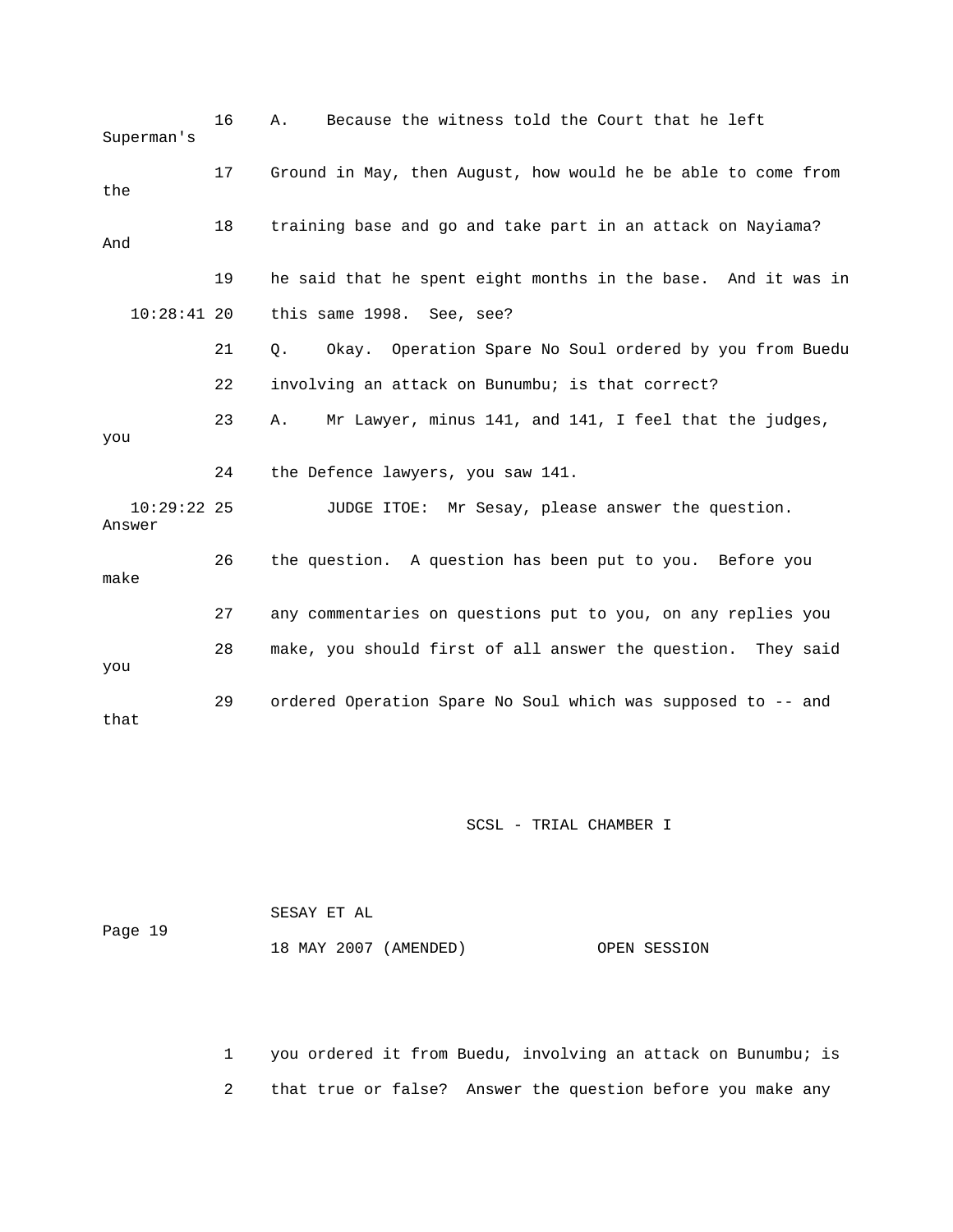|               | 3  | commentary on what the witness is, or what he may have said;   |
|---------------|----|----------------------------------------------------------------|
|               | 4  | will you please?                                               |
| 10:30:01      | 5  | THE WITNESS: My Lord, my previous -- all my previous           |
| <b>ECOMOG</b> | 6  | responses about this, I said from March to December it was     |
|               | 7  | that had been controlling Bunumbu, so no attack took place on  |
| you           | 8  | Bunumbu by the RUF. And this Operation Spare No Soul, which    |
| I.            | 9  | have been talking about, I had never given such instructions.  |
| $10:30:25$ 10 |    | never gave instructions, and what brought about this operation |
| in            | 11 | Spare No Soul, which I have told the Court about, that it was  |
| Pendembu.     | 12 | September that I heard about it on BBC, when I was at          |
| Nigeria       | 13 | It was based on -- when they returned Foday Sankoh from        |
| to -          | 14 | to Sierra Leone, that was why Bockarie gave that instruction   |
| $10:30:51$ 15 |    | Eldred Collins to talk about operation Spare No Soul.          |
|               | 16 | MR JORDASH: Okay, thank you.                                   |
|               | 17 | Now, I want to ask you about somebody else. And please<br>Q.   |
|               | 18 | don't mention any witness in relation to this person. I just   |
| Do            | 19 | want to ask you, first of all, whether you know this person:   |
| $10:31:26$ 20 |    | you know somebody called or did you know someone called Tiger? |
|               | 21 | He was a radio operator.<br>Α.                                 |
|               | 22 | Whose radio operator was he?<br>Q.                             |
| operating     | 23 | I said yes, he was a radio operator. He had been<br>Α.         |
| with          | 24 | with me at Giema before the coup and he had been operating     |
| $10:31:55$ 25 |    | me in '97 in Freetown here, when I was at Hill Station, and he |
|               | 26 | had been operating with me in '98 when I was at Pendembu.      |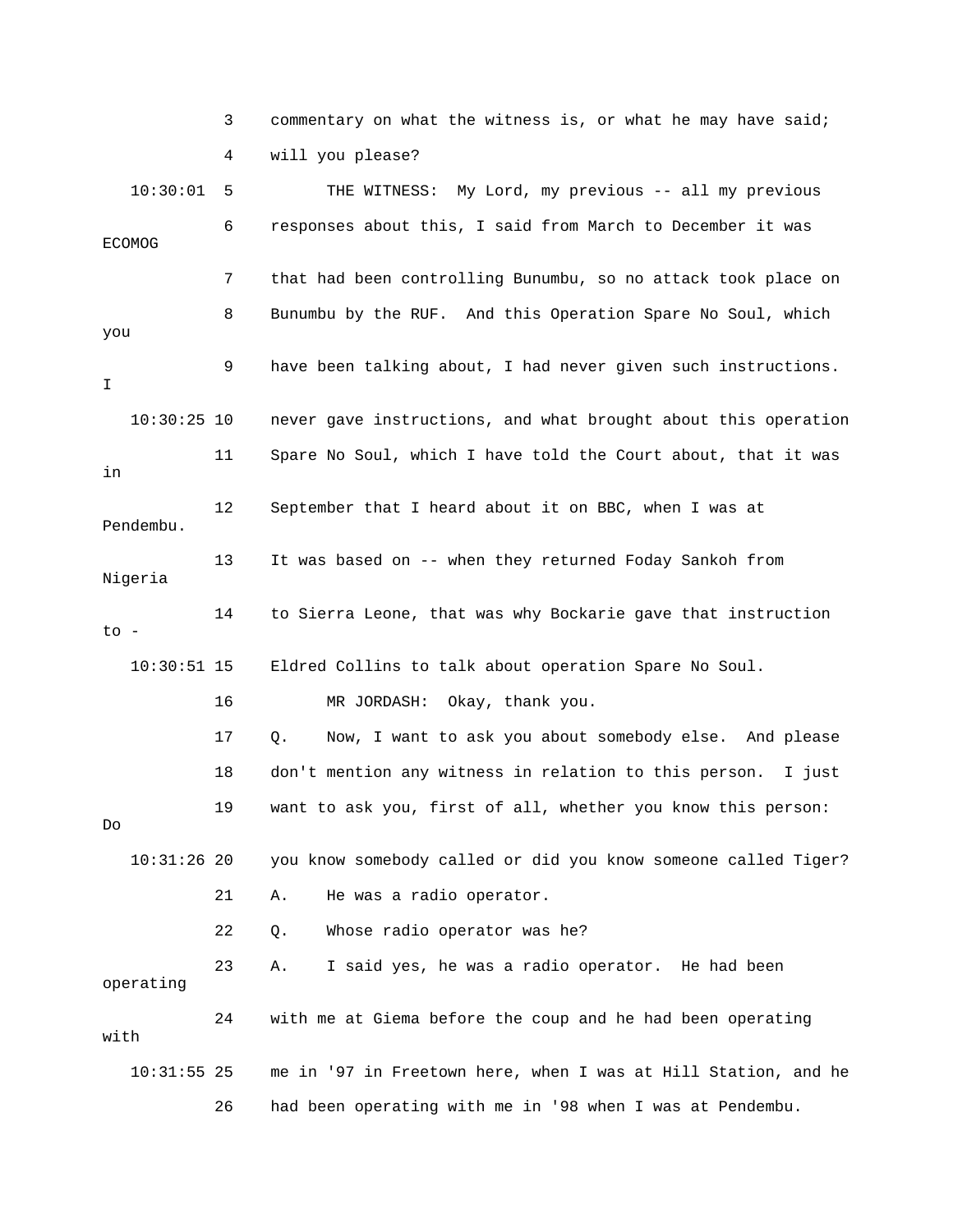27 Q. Did you know anyone else called Tiger?

 28 JUDGE ITOE: Was he a radio operator? He had been 29 operating with you. Was he a radio operator?

SCSL - TRIAL CHAMBER I

 SESAY ET AL Page 20 18 MAY 2007 (AMENDED) OPEN SESSION

1 THE WITNESS: Yes. 2 JUDGE ITOE: Thank you. 4 Q. Do you know any other person called Tiger? 10:32:48 5 A. Only -- only the radio operator, Tiger, that I knew. 6 Q. Okay. Thank you. What happened to Tiger after you went 8 A. Well, Bockarie said that Tiger should remain at Pendembu, 9 so he was with the brigade commander at Pendembu. There I him while I left for Buedu and from Buedu I went to Kono. 11 remained in Pendembu in November, December '98. 12 Q. And what happened to him after that? 13 A. Well, he was in Kailahun. He was in Kailahun. He did not 3 MR JORDASH: to 7 Koidu Town? left 10:33:3 Tiger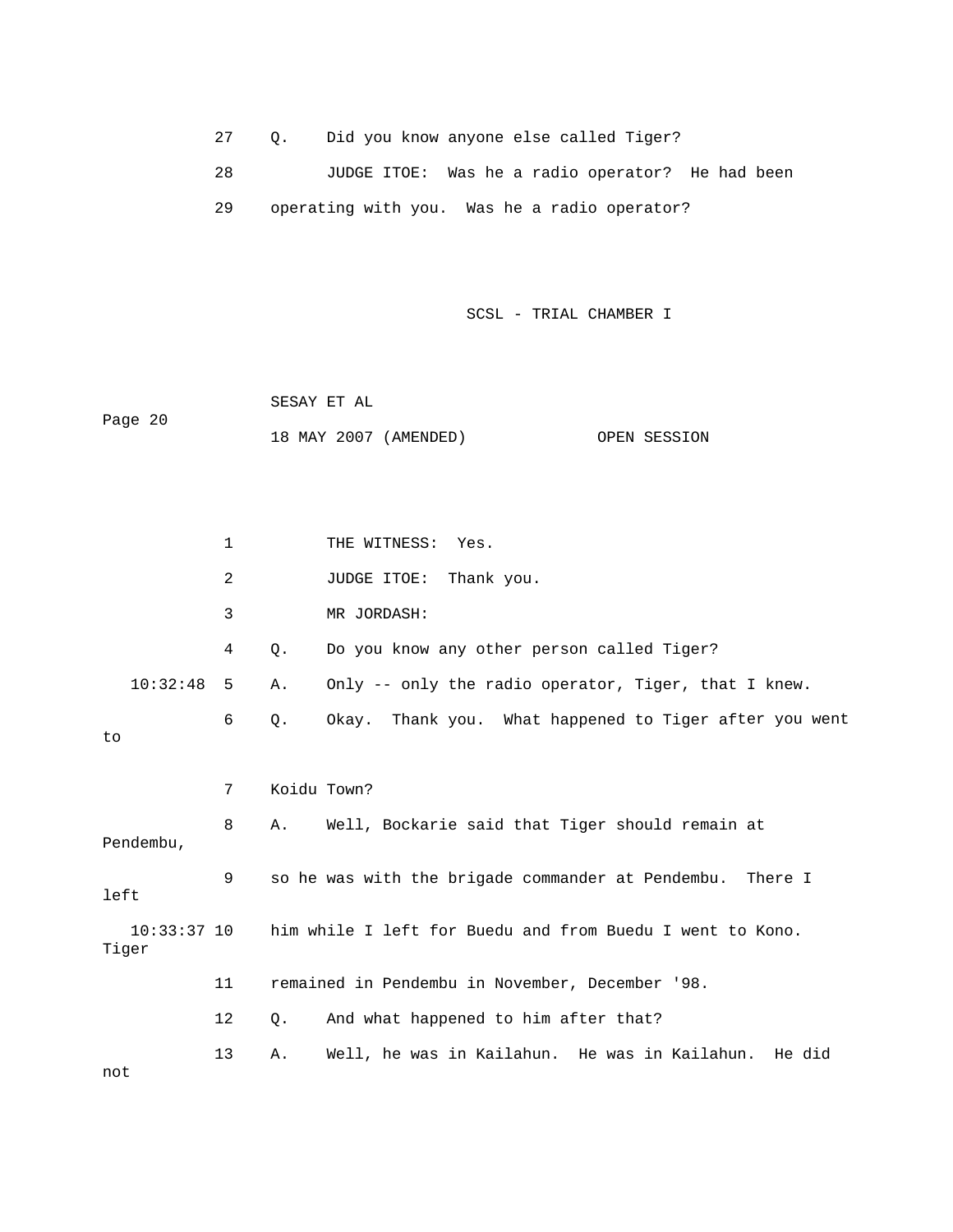| in    |               | 14 |                | come to Kono and he did not come or to Makeni with me.<br>It was |
|-------|---------------|----|----------------|------------------------------------------------------------------|
| was   | $10:34:15$ 15 |    |                | October '99 when I was leaving Buedu to come to Makeni.<br>That  |
|       |               | 16 |                | the time that he joined me and we came to Makeni, so he was in   |
|       |               | 17 |                | Makeni from October '99 to 2000.                                 |
|       |               | 18 | Q <sub>z</sub> | So do you know what he was doing from January to -- from         |
|       |               | 19 |                | December 1998 to October 1999?                                   |
|       | $10:34:42$ 20 |    | Α.             | Well, he was in Pendembu. He would go to Buedu. He was           |
|       |               | 21 |                | assigned to Pendembu.                                            |
|       |               | 22 | Q.             | Doing what?                                                      |
| on    |               | 23 | Α.             | As a radio operator they used to change the commanders           |
|       |               | 24 |                | Bockarie's orders.                                               |
|       | $10:35:11$ 25 |    | Q.             | Radio operator to who?                                           |
|       |               | 26 | Α.             | To the brigade commander at Pendembu; Denis Lansana.             |
|       |               | 27 | Q.             | Now, I want to return now to the advance towards Makeni.         |
|       |               | 28 |                | You gave us details yesterday about what you did in various      |
| Koidu |               | 29 | towns.         | Now, how many RUF men do you estimate advanced from              |

|         | SESAY ET AL |                       |              |
|---------|-------------|-----------------------|--------------|
| Page 21 |             |                       |              |
|         |             | 18 MAY 2007 (AMENDED) | OPEN SESSION |

1 Town towards Makeni?

2 A. Well, I said when we had captured Kono Bockarie sent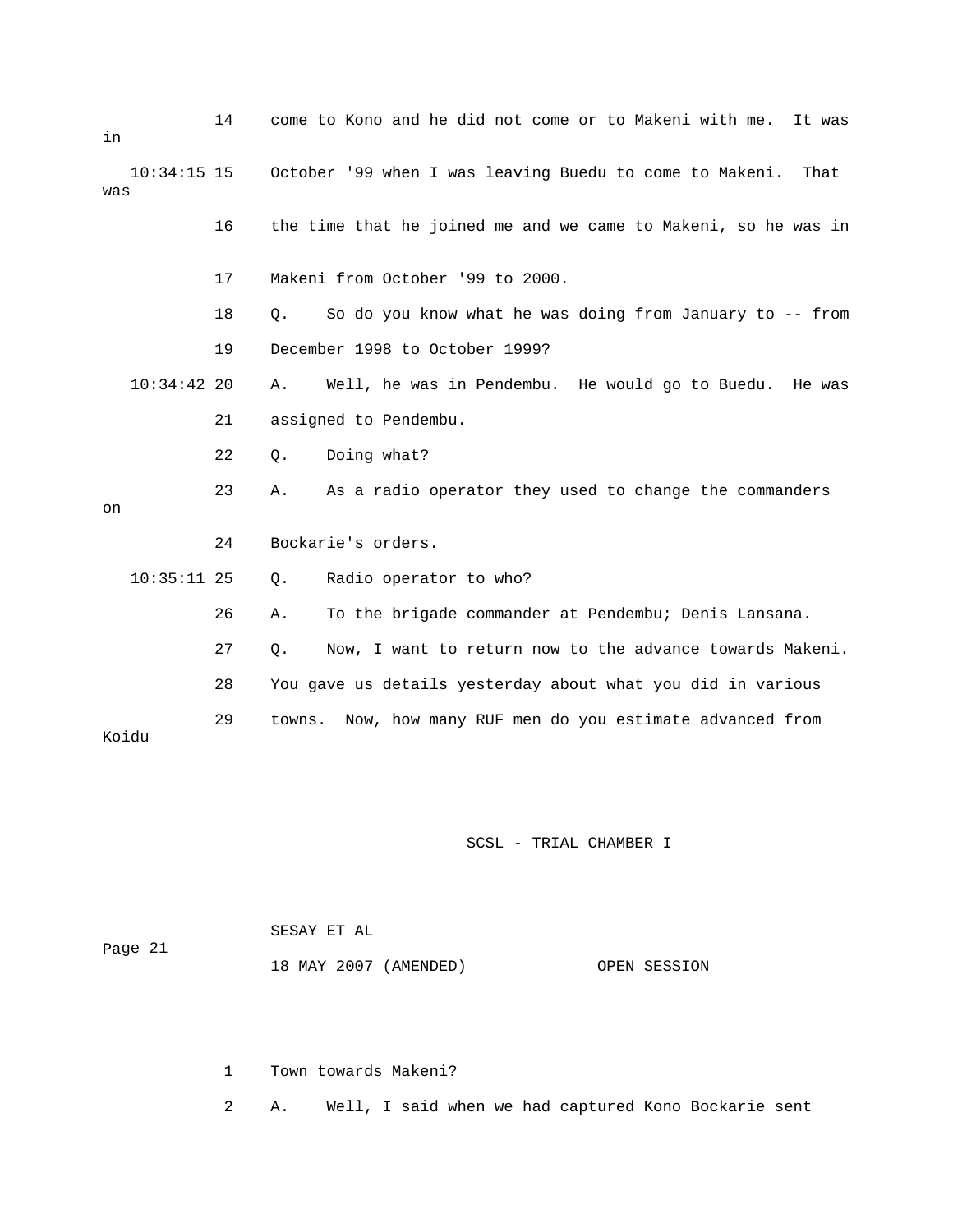3 instructions so that Akim could lead 100 armed men through Jiama 4 Nimikoro to Tongo. Then Kallon had already been around Gold Town 8 Q. And these 150 men, did they advance towards Makeni? 9 A. They joined the men at Gold Town and then they moved 12 Q. So how many men advanced eventually towards Makeni, do 14 A. I said there were about 250 armed men. They were the 16 Tongo; 150 stayed for Kono. Those were the armed men, not the 17 unarmed men. 18 Q. Now, before we get to Makeni, can I ask you this: When 10:38:01 20 A. Well, Kallon came first of all to go and leave his e 21 because he had his mother and other people in May. Then h Bockarie 24 Q. So that was in August. But where did he go after that? 10:36:16 5 with 100 armed men, so Bockarie said: Let another 150 armed men 6 join the advance team towards Makeni. So we had 250 men that had 7 taken the highway. 10:36:49 10 towards Masingbi, Magburaka, then to Makeni. But we were doing 11 deployments on the way. you 13 think? ones 10:37:16 15 that moved towards Makeni, whilst 100 armed men moved towards did 19 Morris Kallon come to Kailahun from Kono, in 1998? family was 22 withdrawn from Kono when he went under punishment from 23 in August 1998.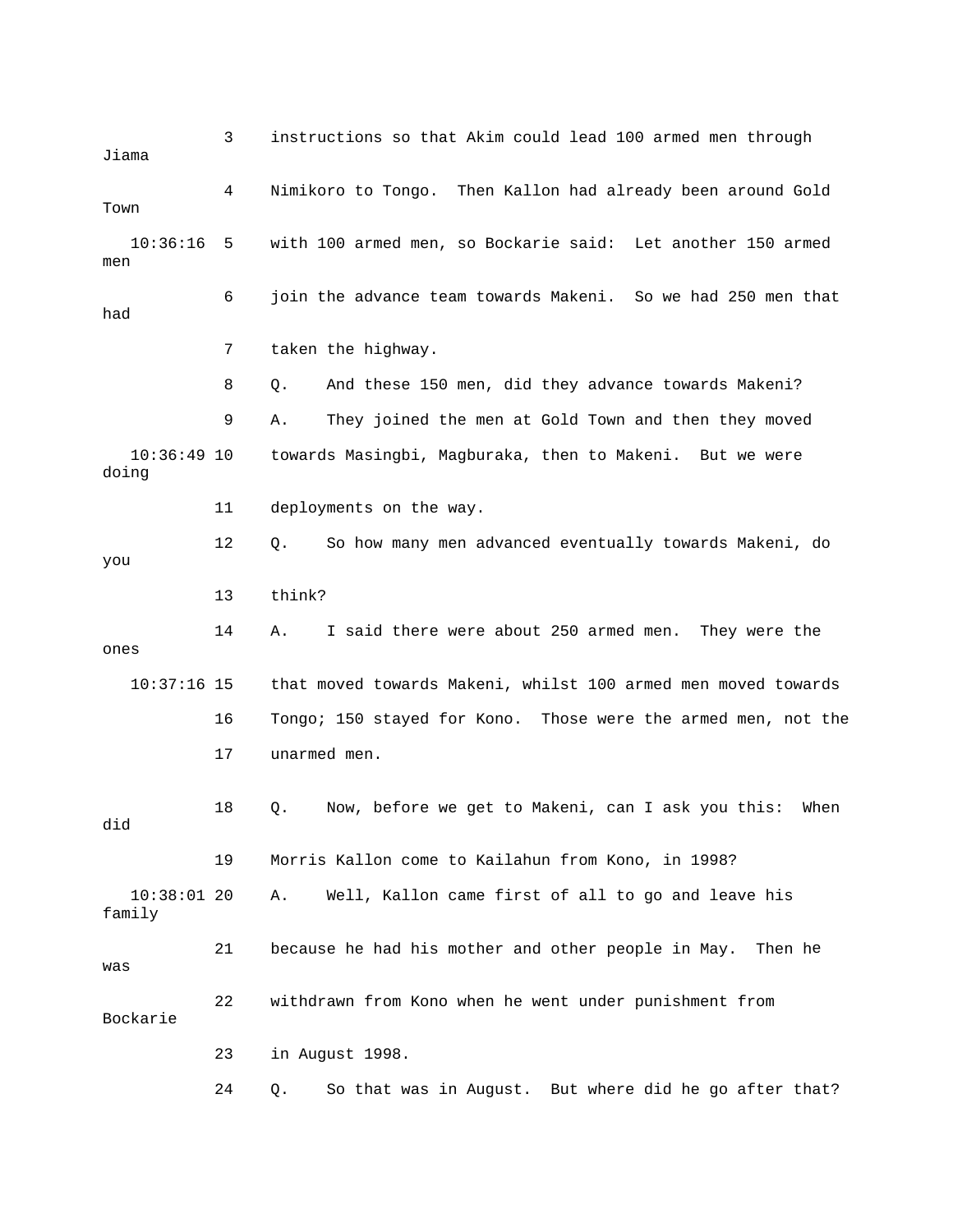|      | $10:38:34$ 25 A. |     |           | Well, he was in Buedu under punishment. After that he       |  |  |
|------|------------------|-----|-----------|-------------------------------------------------------------|--|--|
| was  |                  |     |           |                                                             |  |  |
|      |                  | 26  |           | posted by Bockarie so that he could join me at Pendembu in  |  |  |
|      | August           |     |           |                                                             |  |  |
|      |                  | 2.7 | .198.     |                                                             |  |  |
|      |                  | 28  | $\circ$ . | Do you recall the evidence of TF1-334 who claimed that      |  |  |
| he'd |                  |     |           |                                                             |  |  |
|      |                  | 29  |           | heard a communication between you and Gullit and the troops |  |  |

```
 SESAY ET AL 
 ge 22 
                18 MAY 2007 (AMENDED) OPEN SESSION 
Pa
```

|                            | $\mathbf{1}$ | whilst they were at Rosos?                                    |
|----------------------------|--------------|---------------------------------------------------------------|
| qroup                      | 2            | That was a lie. That was a big lie. And I and this<br>Α.      |
|                            | 3            | that was at Rosos, we never had any communication, so it --   |
| asked                      | 4            | THE INTERPRETER: Your Honours, would the witness be           |
| $10:40:13$ 5<br>testimony. |              | or instructed, you know, to repeat the last bit of his        |
|                            | 6            | MR JORDASH: Go back over the last answer.                     |
|                            | 7            | THE WITNESS: I said the group that was in Koinadugu,          |
|                            | 8            | Kurubonla, SAJ Musa, we never had any communication, and the  |
| mind                       | 9            | group that was at Rosos, we never had any communication, and  |
| $10:40:32$ 10              |              | you, this witness who said so, he was a radio -- he was not a |
|                            | 11           | radio operator. And even if you listened to 360, 360, he was  |
|                            | 12           | part of that system.                                          |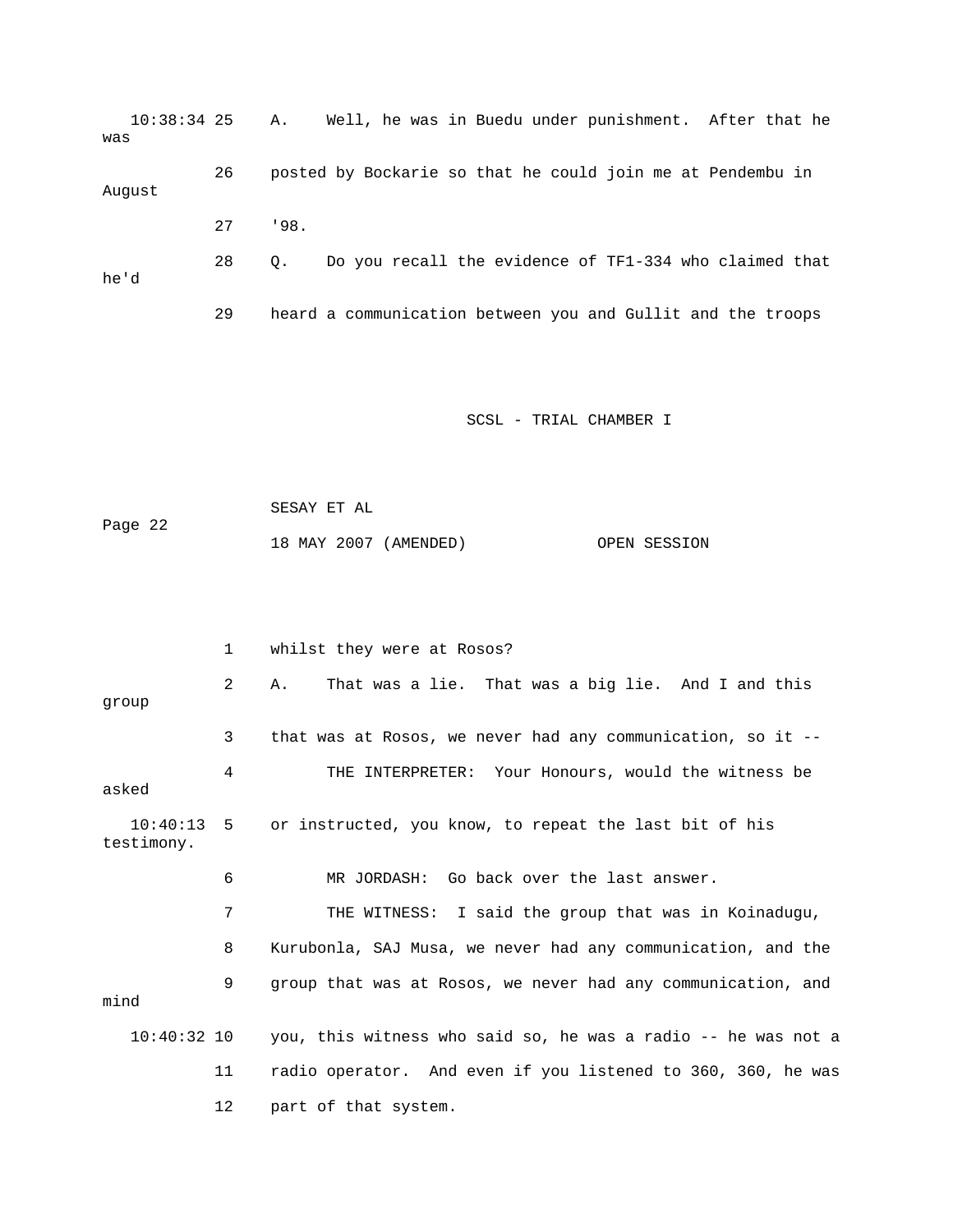|                        | 13 | Okay. This witness -- let me ask you this: What<br>Q.         |
|------------------------|----|---------------------------------------------------------------|
|                        | 14 | nationality was Alfred Brown?                                 |
| $10:41:28$ 15          |    | Alfred Brown was a Liberian. Alfred Brown was just an<br>Α.   |
| the                    | 16 | operator; he was not a commander within the rank and file of  |
|                        | 17 | RUF.                                                          |
|                        | 18 | TF1-334 said that Gullit had communicated with Mosquito<br>О. |
| оf                     | 19 | whilst he was at Major Eddie Town. Did you -- were you aware  |
| $10:42:15$ 20          |    | that?                                                         |
|                        | 21 | I was not aware of that. I never heard about that.<br>Α.      |
| stage,                 | 22 | Do you know what Sam Bockarie's attitude was at that<br>О.    |
| SLAs                   | 23 | around September, October 1998, to -- towards the group of    |
|                        | 24 | in the north?                                                 |
| $10:42:51$ 25<br>these |    | Well, Bockarie was disgruntled with these men because<br>Α.   |
| were                   | 26 | men are not been taking instructions from him, and these men  |
| control                | 27 | on an independent operation. Bockarie did not have any        |
| that                   | 28 | over them and I did not understand about any communication    |
|                        | 29 | took place between them. I did not know anything about that.  |

 SESAY ET AL ge 23 18 MAY 2007 (AMENDED) OPEN SESSION Pa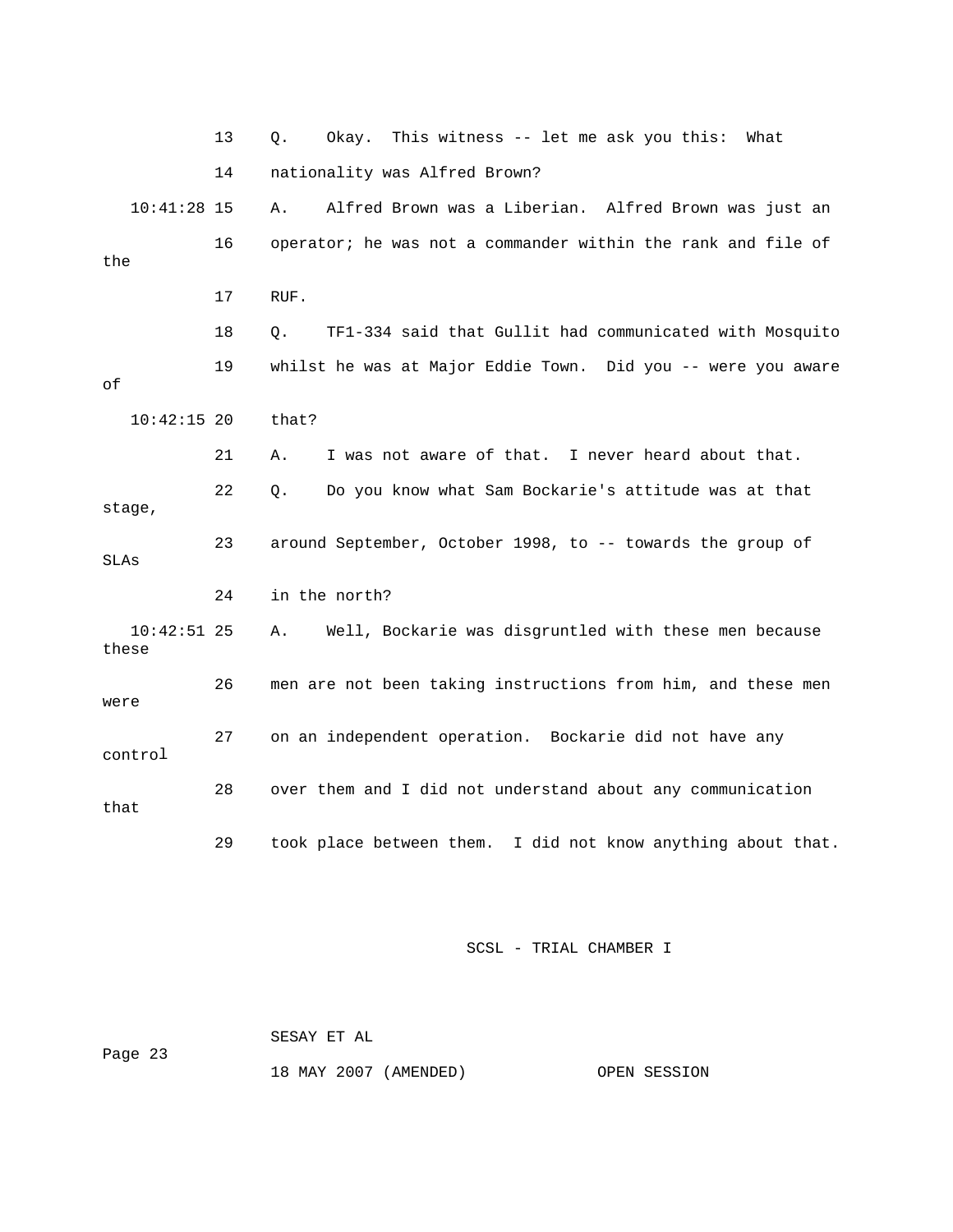1 Q. 334 spoke about SAJ Musa arriving at Colonel Eddie Town and 3 interview by Robin White for the BBC in which Mosquito had Freetown. 6 A. Well, Mosquito made a lot of interviews, you know, so he 7 had just been trying to please himself, or please the people 9 been taking orders from him. But since he had access to 10:44:11 10 satellite phone, that was why he was talking but when it came 12 instructions from Bockarie at all. And even 360 confirmed 14 Freetown -- he testified to that. He said when they captured 10:44:45 15 Masiaka, when Alfred Brown tried to communicate with Bockarie, 16 SAJ Musa said, he seriously beat Alfred Brown -- 17 Q. Wait wait wait; the translation. 18 THE INTERPRETER: Your Honours, I did not get the last 10:45:08 20 PRESIDING JUDGE: Well, we'll ask him to repeat that 21 segment and please translate very carefully. Mr Sesay, please 23 THE WITNESS: Yes, My Lord. My Lord, I said -- I said 2 at some stage whilst at Colonel Eddie Town SAJ Musa heard an said 4 that the troops under his command were moving towards 10:43:52 5 Were you aware of any such announcement by Mosquito? that 8 had been listening but he was not in control; the men had not to 11 the reality SAJ Musa and this of his group had not been taking that 13 who was with this group until the time that they came to bit 19 of the witness's testimony. 22 repeat the last segment of your testimony. that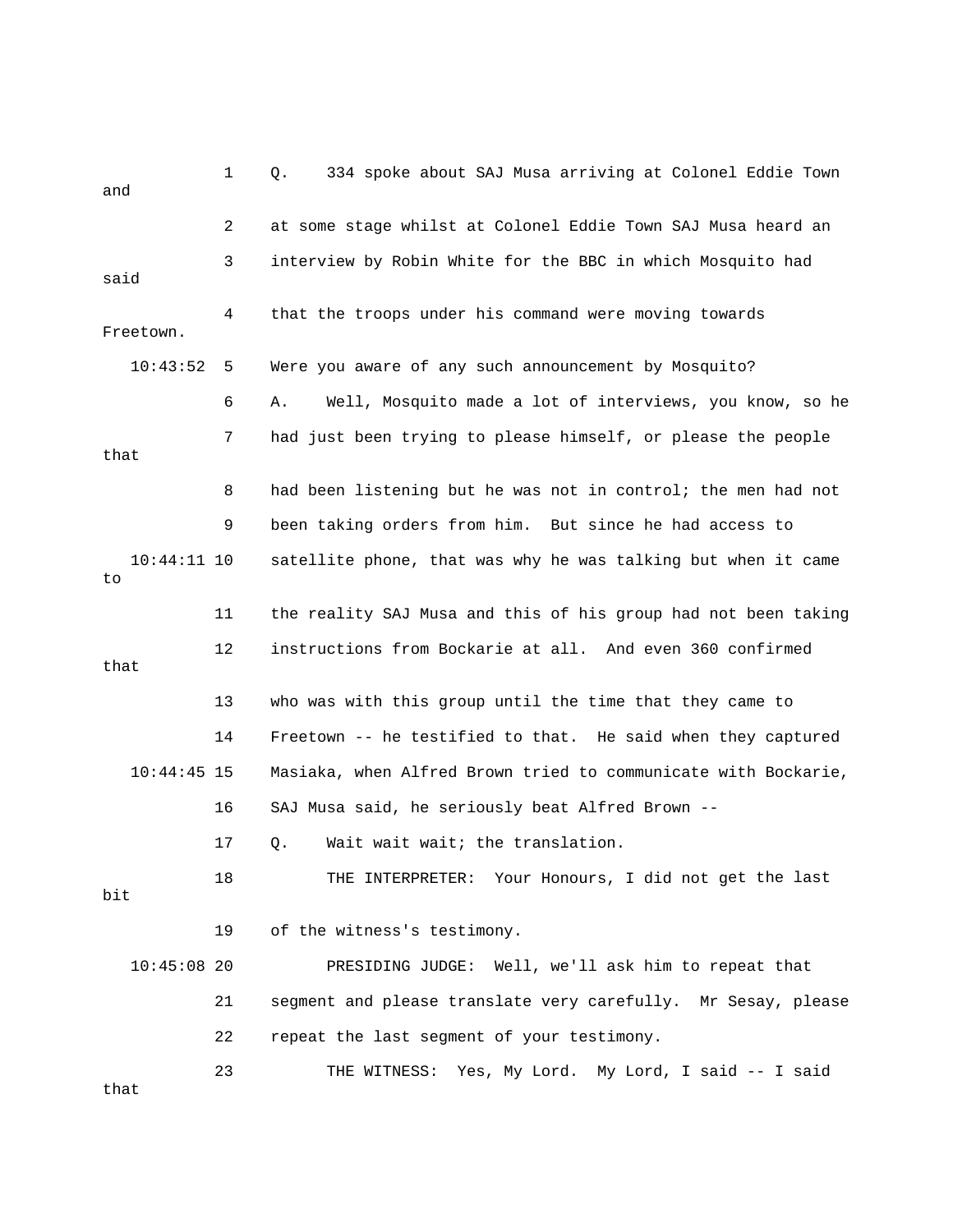24 these men had not been communicating with Bockarie and even 10:45:33 25 according to -- according to this 360, he was with this group, 29 Q. You mentioned Sam Bockarie having -- sorry, did I 26 and he said that on the arrival of SAJ Musa at Major Eddie Town, 27 from Koinadugu, he said no RUF operator should go near the set. 28 MR JORDASH: interrupt

SCSL - TRIAL CHAMBER I

 SESAY ET AL Page 24 18 MAY 2007 (AMENDED) OPEN SESSION

|               | 1 | you?                                                                 |
|---------------|---|----------------------------------------------------------------------|
|               | 2 | I'll come to that; just hold on. So even when they<br>Α.             |
| to            | 3 | captured Masiaka when Alfred [as interpreted] Brown was trying       |
| they          | 4 | pass this information to Bockarie. Then he was caught where          |
| time,         |   | 10:46:16 5 said that SAJ slapped him and he threatened that the next |
|               | 6 | if he went near the set, he will do something bad to him; he         |
| because       | 7 | would kill him. But, 360 said that SAJ beat Alfred Brown             |
| any           | 8 | he caught him communicating with Bockarie. So if there was           |
|               | 9 | communication between Bockarie and SAJ, that wouldn't have           |
| $10:46:38$ 10 |   | happened.                                                            |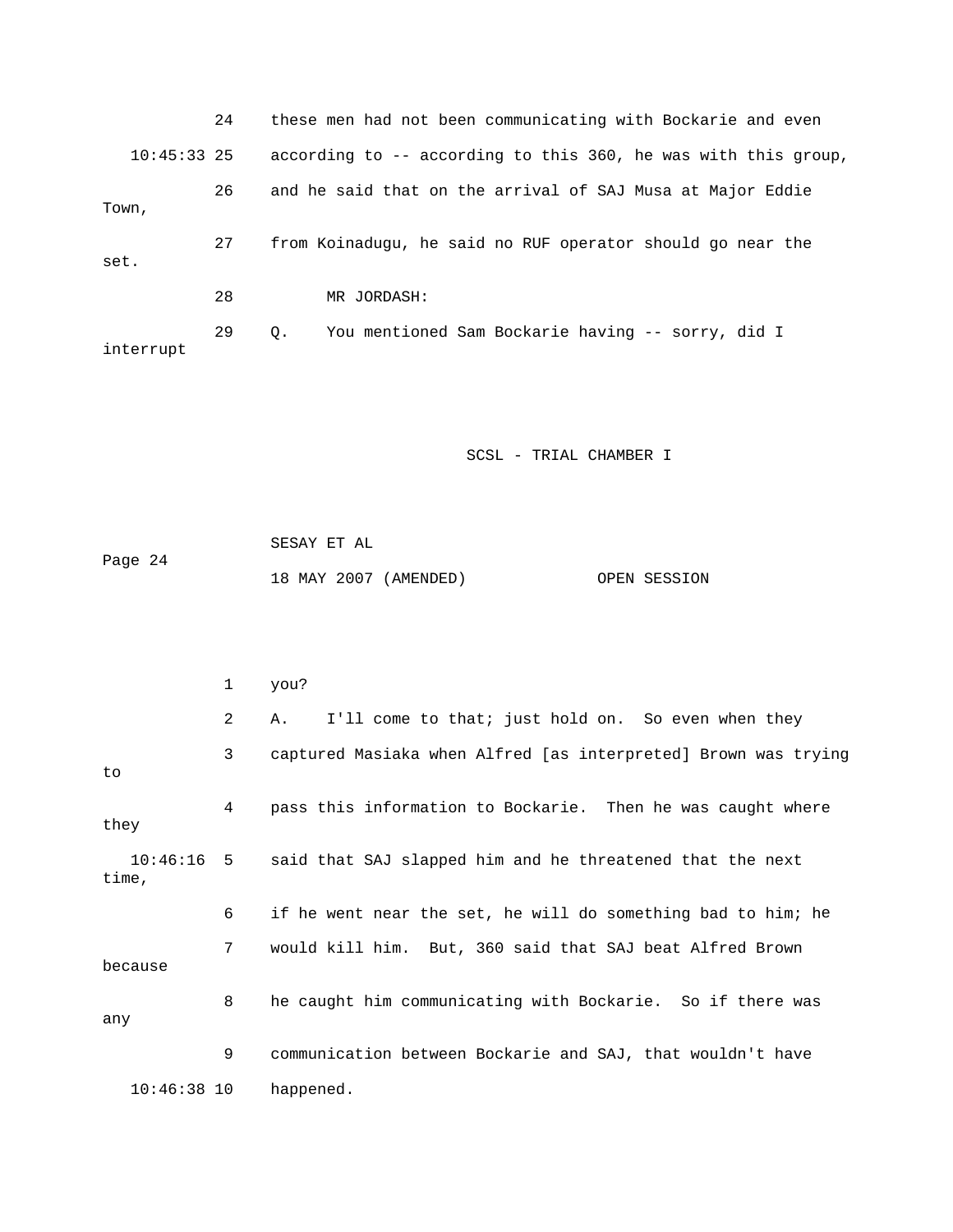11 MR CAMMEGH: Your Honours, I'm so sorry to interrupt. 12 PRESIDING JUDGE: Yes, Mr Cammegh. 13 MR CAMMEGH: I need to print a document in my office and 14 bring it straight back. 10:46:51 15 PRESIDING JUDGE: So you're seeking leave of the Court? 17 PRESIDING JUDGE: Leave is granted. 10:47:01 20 Q. You mentioned Sam Bockarie having a satellite phone at 21 stage; do you know where he got the satellite phone from? 22 A. Well, Bockarie had been going out and coming in and he had 23 people that had been visiting him in Buedu. He had a 24 phone. And he told me that he had a friend who was a Canadian 10:47:28 25 who gave him a satellite phone, they called him Michel. It was 27 Bockarie, the FM station and this man used to come to Bockarie 28 Buedu. 29 Q. He brought the radio FM set; just briefly tell us about 16 MR CAMMEGH: To leave the Court. Fine. 18 MR CAMMEGH: Thank you. 19 MR JORDASH: this satellite 26 this same Canadian man who brought the radio broadcast set for at

SCSL - TRIAL CHAMBER I

Page 25 SESAY ET AL

18 MAY 2007 (AMENDED) OPEN SESSION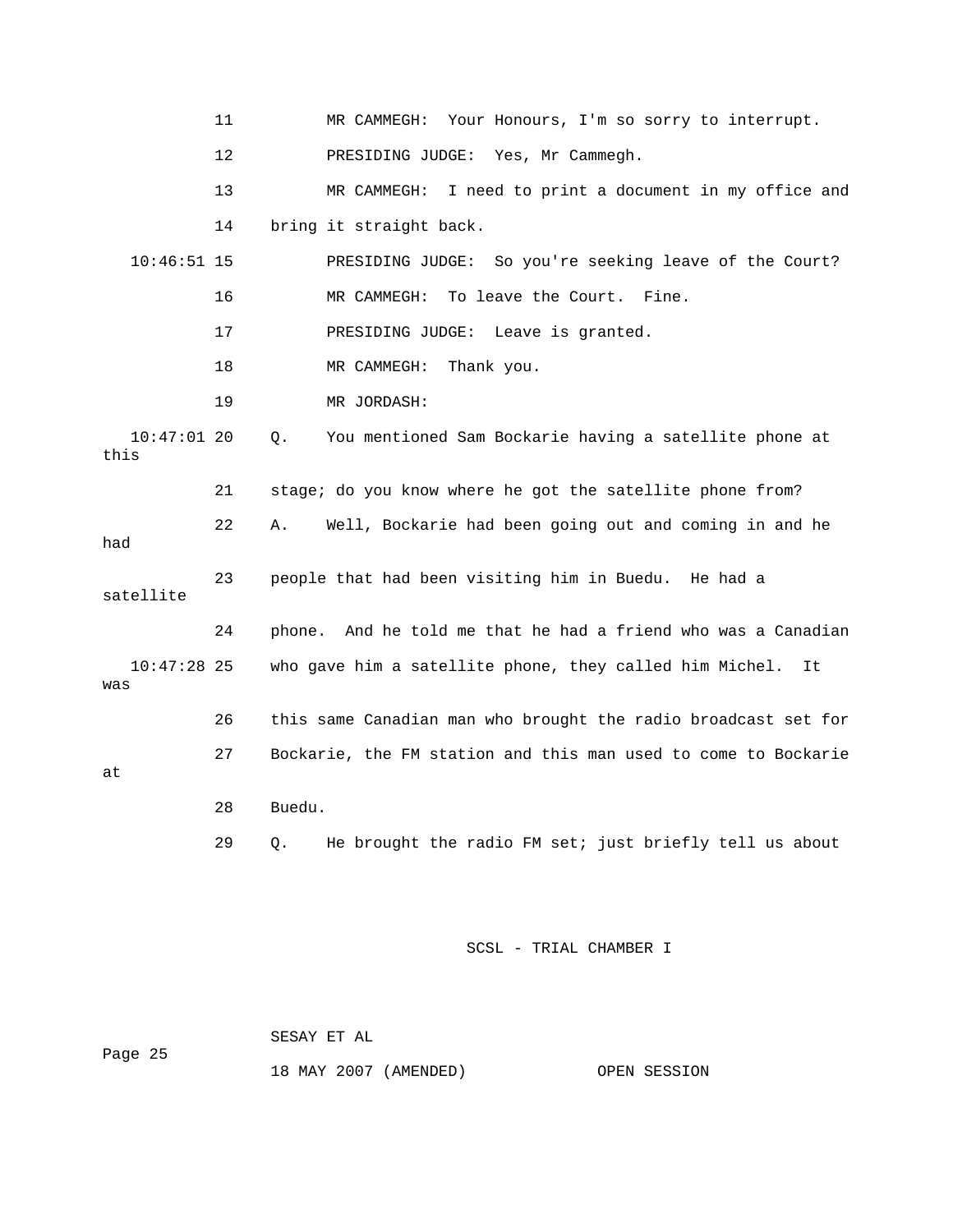1 that?

| The           | 2  | That was January '99. The man was not Michel.<br>Α.<br>Yes.    |
|---------------|----|----------------------------------------------------------------|
| Canada.       | 3  | man was called Carlos. Carlos. He came with this from          |
| man           | 4  | He came with this FM station for Bockarie. It was the same     |
| 10:48:13      | 5  | who had been giving Bockarie satellite phone.                  |
| to            | 6  | 366 claimed that you had a satellite phone on the attack<br>Q. |
| during        | 7  | Koidu, and that you were communicating with Charles Taylor     |
|               | 8  | the attack; is that correct?                                   |
|               | 9  | PRESIDING JUDGE: Well, I think there are two questions.        |
| $10:48:32$ 10 |    | This is a wicked lie.<br>THE WITNESS:                          |
|               | 11 | PRESIDING JUDGE: Let him answer the first part. Did he         |
| question      | 12 | have a satellite phone? Now, there are two parts of the        |
|               |    |                                                                |
|               | 13 | and I thought you could have different answers.                |
| way           | 14 | MR JORDASH: Well, I am happy to deal with it in that           |
| $10:48:50$ 15 |    | but I think Mr Sesay's pretty good at answering --             |
| that          | 16 | PRESIDING JUDGE: No, that's fine. Okay. It's just              |
|               | 17 | sometimes, as you yourself have observed, the answers get so   |
| he            | 18 | conglomerated and we seek clarification. It is either because  |
| for           | 19 | seeks to link together ideas which could clearly be separate   |
| $10:49:06$ 20 |    | the purpose of evaluating the evidence.                        |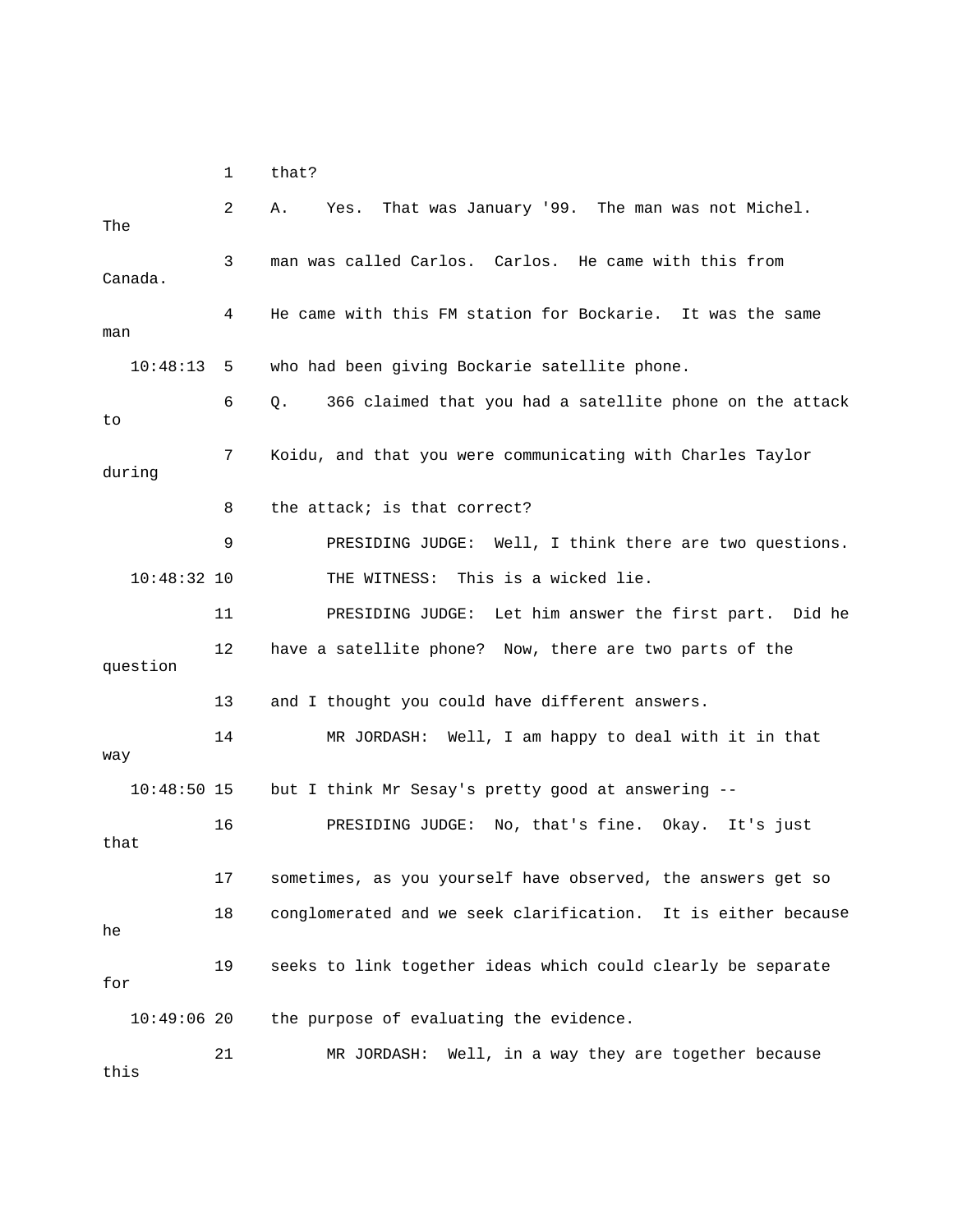| high          | $22 \,$ | is a -- the witness is trying to implicate Mr Sesay in being |
|---------------|---------|--------------------------------------------------------------|
|               | 23      | up in the command structure communicating things.            |
|               | 24      | PRESIDING JUDGE: No, but it's just the manner of --          |
| $10:49:18$ 25 |         | MR JORDASH: I will separate it.                              |
| the           | 26      | PRESIDING JUDGE: -- examination-in-chief, just to help       |
|               | 27      | Court, so that we get the answers different, you know,       |
|               | 28      | separately.                                                  |
|               | 29      | MR JORDASH: Certainly.                                       |
|               |         | SCSL - TRIAL CHAMBER I                                       |
| Page 26       |         | SESAY ET AL<br>18 MAY 2007 (AMENDED)<br>OPEN SESSION         |

 1 Q. Did you have a satellite phone on the attack? 2 A. No, no. No. And I can explain. Let him 3 PRESIDING JUDGE: Okay. Right. Yes, go ahead. 4 that. Yes, right. THE WITNESS: Thank you, My Lord. My Lord, there are three 6 witnesses whom the Prosecution had brought, who knew very much within 9 should have said it. They should have said it. But it was only do  $10:49:48$  5 7 about this attack on Kono, and all of them were commanders 8 the rank and file of the RUF. So if I had a satellite phone they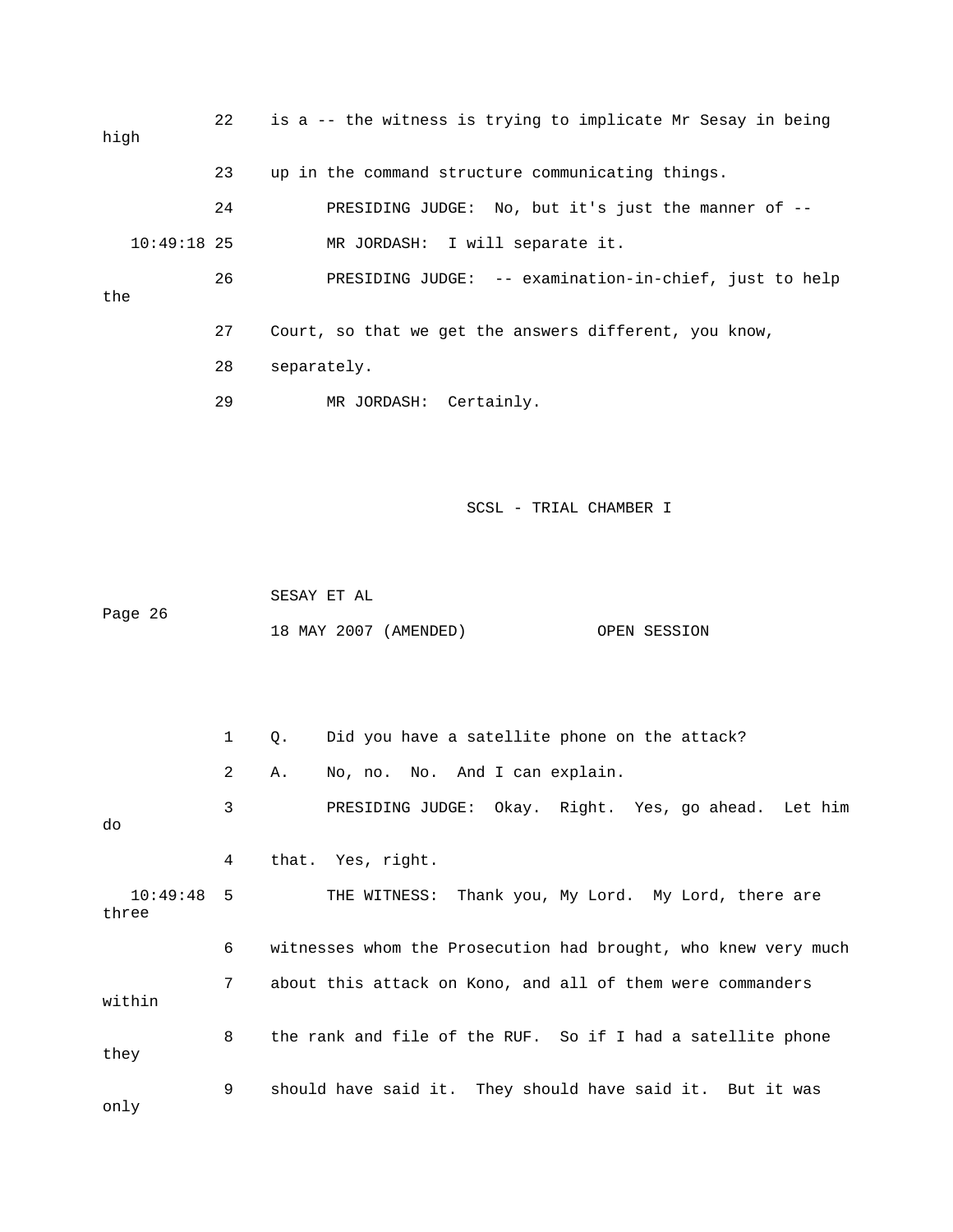| $10:50:12$ 10              |    | Bockarie that had a satellite phone in '98. Nobody else. And   |
|----------------------------|----|----------------------------------------------------------------|
|                            | 11 | even in '99, it was only Bockarie that had a satellite phone;  |
| no                         |    |                                                                |
|                            | 12 | other person had a satellite phone in the RUF. I, in January   |
|                            | 13 | 2001, that was the time that Foday Sankoh sent one of his      |
| was                        | 14 | bodyguards with a satellite phone for me. But this phone it    |
| $10:50:35$ 15              |    | not I that was operating it. It was the operator whom -- who   |
|                            | 16 | Foday Sankoh sent with the satellite phone, who was his        |
| satellite                  | 17 | bodyquard, he was the one that had been operating this         |
|                            | 18 | phone, and this satellite phone did not have any unit in it,   |
|                            | 19 | except if Foday Sankoh called me but I did not --              |
| $10:50:56$ 20<br>satellite |    | Can we have the date again? When did you get the<br>Q.         |
|                            | 21 | phone?                                                         |
| sent                       | 22 | In January 2000. That was the time that Foday Sankoh<br>Α.     |
| to                         | 23 | his bodyguard, who was Jabbati, to come with satellite phone   |
|                            | 24 | Makeni.                                                        |
| $10:51:17$ 25              |    | Q.<br>Why did -- sorry, go on.                                 |
|                            | 26 | I am not sure of January, but maybe it might be between<br>Α.  |
|                            | 27 | November, December '98 -- I mean December '99, sorry, December |
| had                        | 28 | '99 to January 2000. It was between those two months that I    |
|                            | 29 | this satellite phone from Foday Sankoh in Freetown.            |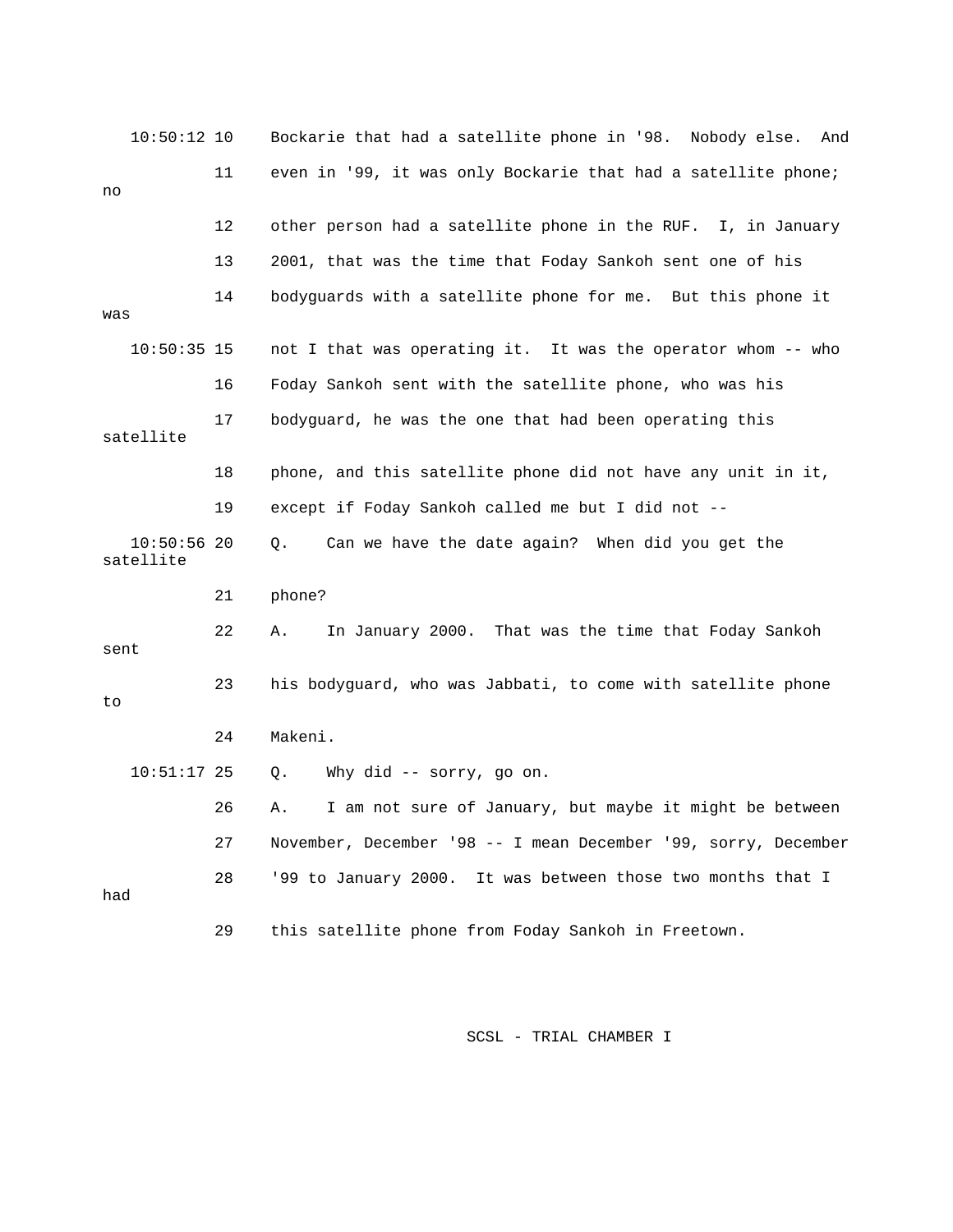|         | SESAY ET AL           |  |              |
|---------|-----------------------|--|--------------|
| Page 27 | 18 MAY 2007 (AMENDED) |  | OPEN SESSION |

| stage?              | $\mathbf{1}$ | Why did he give you the phone, do you know, at that<br>Q.       |
|---------------------|--------------|-----------------------------------------------------------------|
| He                  | 2            | Well, at that time, Bockarie had resigned from the RUF.<br>Α.   |
|                     | 3            | had appointed me as battle-field commander and he felt that he  |
| want                | 4            | should be communicating some things to me which he did not      |
| 10:52:04            | 5            | done on the radio. That was why he said that use a satellite    |
|                     | 6            | phone and the phone was only useful to Foday Sankoh and me.     |
|                     | 7            | Did you know how to operate the phone; you personally?<br>Q.    |
| not                 | 8            | I did not know how to operate it and I believe -- I did<br>Α.   |
| sounded             | 9            | That $--$ that was the one. And two, it was $--$ it<br>know.    |
| $10:52:28$ 10       |              | to me that Foday Sankoh did not even trust me for the phone.    |
| the                 | 11           | That was why he sent his bodyguard to operate the phone.<br>And |
| calls               | 12           | phone did not have any unit. It was only there to receive       |
| bodyguard,          | 13           | from Foday Sankoh. Because if he had trusted me, his            |
| me                  | 14           | who knew how to operate the phone, he would have just taught    |
| $10:52:58$ 15<br>to |              | how to operate the phone but the man was permanently assigned   |
|                     | 16           | the operation of the phone.                                     |
|                     | 17           | The last part was not clear; he said<br>THE INTERPRETER:        |
|                     | 18           | something that I did not get, Your Honours.                     |
| they                | 19           | Mr Sesay, try again and see, so that<br>PRESIDING JUDGE:        |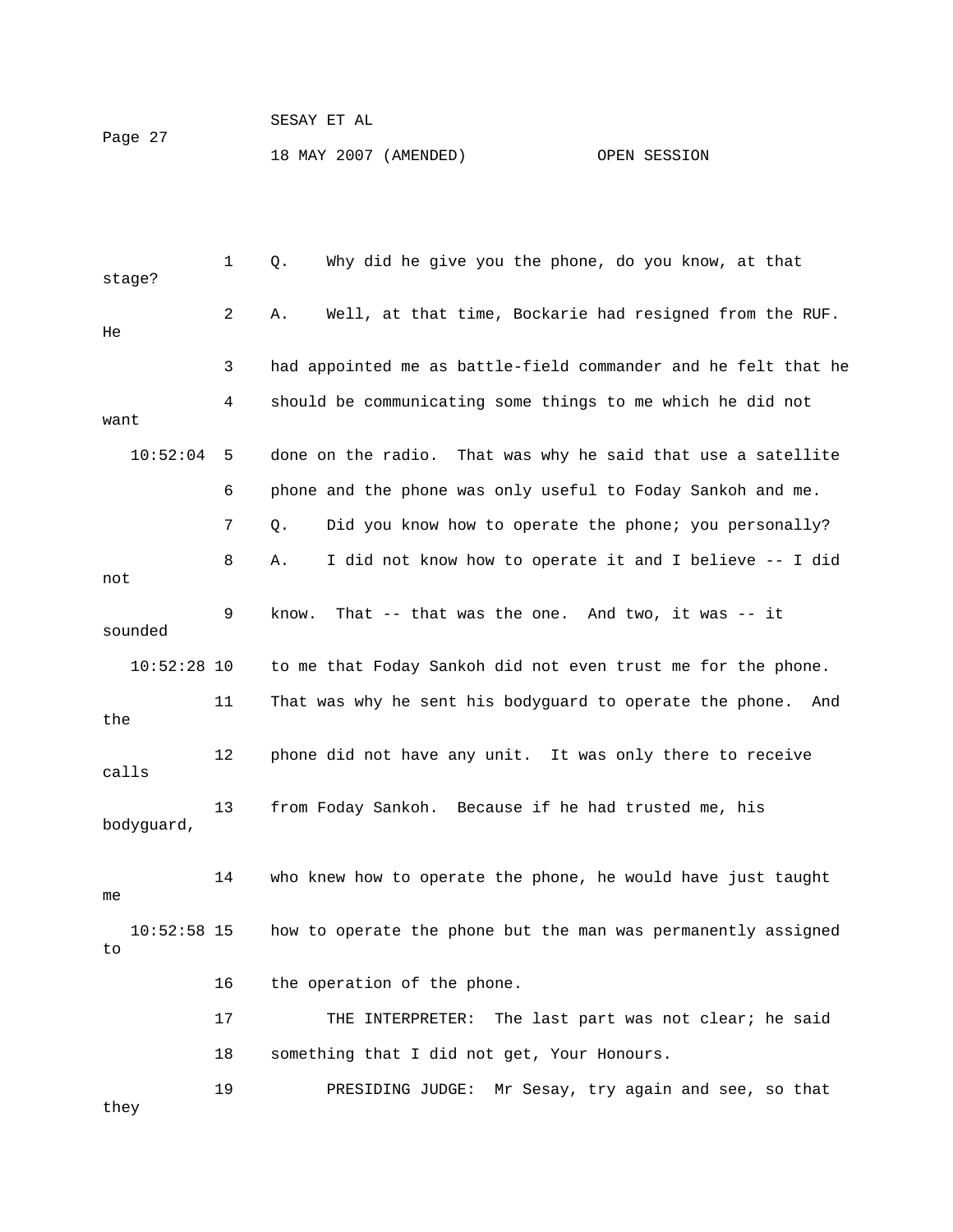10:53:17 20 can get the last part clearly.

 21 THE WITNESS: My Lord, I said, it sounded to me that Foday 22 Sankoh did not trust me to have the phone on my own, because 23 he had given the phone to me as something personal, he would 24 just sent this bodyguard to teach me how to operate the phone. 28 PRESIDING JUDGE: Thank you. 29 THE WITNESS: Thank you, sir. if have 10:53:37 25 But he assigned the bodyguard to this phone to be with me. And 26 the phone did not have any unit; it was only there to receive 27 calls from him, Foday Sankoh.

SCSL - TRIAL CHAMBER I

Page 28 18 MAY 2007 (AMENDED) OPEN SESSION SESAY ET AL

 1 MR JORDASH: 2 Q. When you attacked Koidu Town, were you in touch with any 3 communication with Charles Taylor? 4 A. No. No. And -- 10:54:15 5 Q. Can I ask you this -- 6 JUDGE ITOE: Mr Sesay, when he was where did he have 7 communication with Charles Taylor? Was it in Freetown or so? 8 MR JORDASH: No. I was asking whether he had any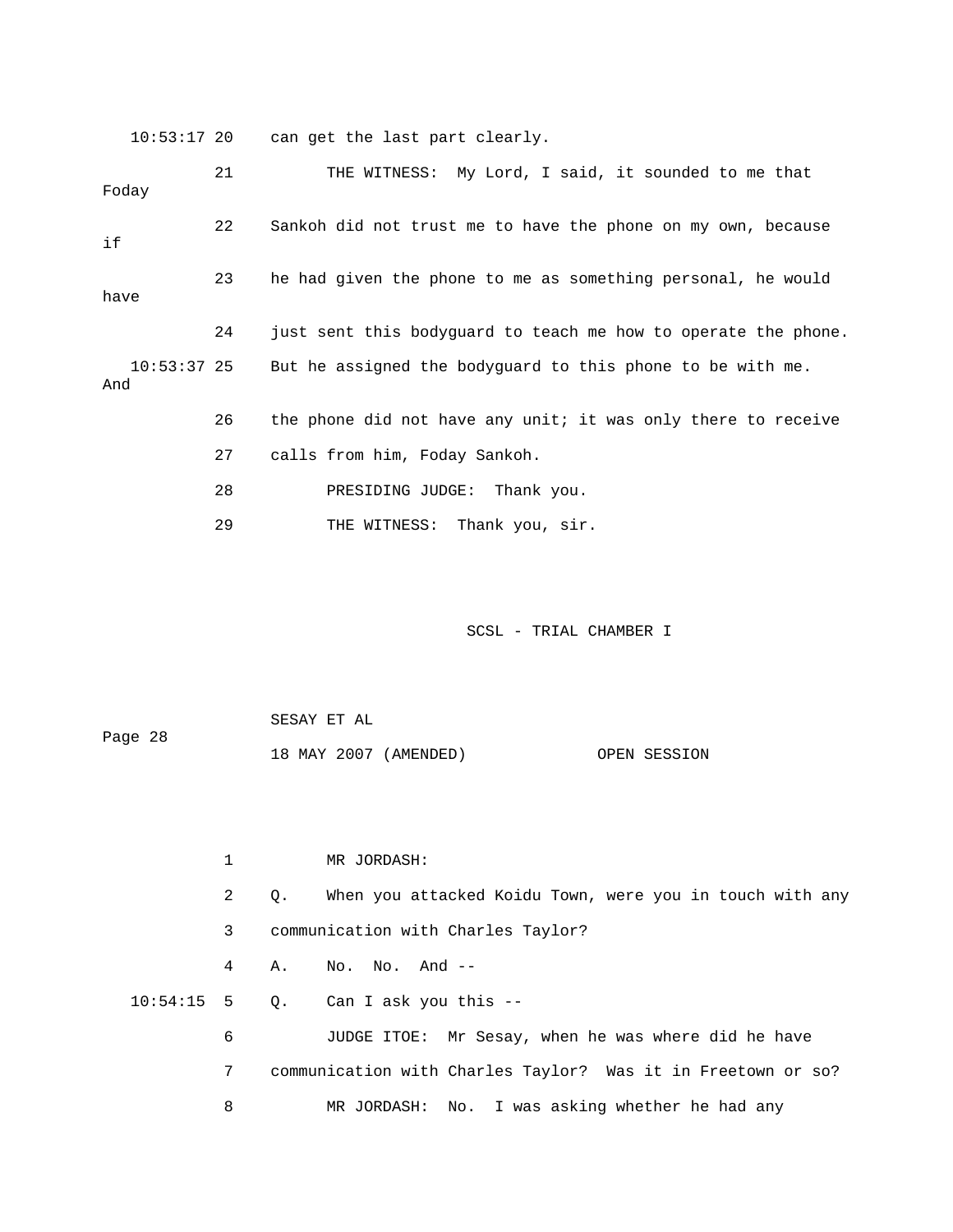|                        | 9  | communication with Charles Taylor --                          |
|------------------------|----|---------------------------------------------------------------|
| $10:54:29$ 10          |    | With Charles Taylor.<br>JUDGE ITOE:                           |
|                        | 11 | -- when he was on the attack to Koidu.<br>MR JORDASH:         |
|                        | 12 | JUDGE ITOE: Okay. Thank you.                                  |
|                        | 13 | THE WITNESS: My Lord, I did not have any communication        |
| 1991,                  | 14 | with Charles Taylor when I was attacking Kono. And, from      |
| $10:54:44$ 15<br>first |    | Charles Taylor did not know me and I did not know him.<br>The |
| him                    | 16 | time I came to know Charles Taylor, when I communicated with  |
|                        | 17 | and he knew me was in May, late May 2000. That was the first  |
|                        | 18 | time that I came in contact with Charles Taylor.              |
|                        | 19 | MR JORDASH:                                                   |
| $10:55:01$ 20          |    | Okay. We'll come to that. 334 --<br>Q.                        |
|                        | 21 | Yes.<br>Α.                                                    |
| advance                | 22 | -- said that you'd communicated with Gullit on the<br>Q.      |
|                        | 23 | to Kono and that, at the time, your call sign was Jaffa.      |
|                        | 24 | Well, you see now, Jaffa, the code name is xxxxx<br>Α.        |
| $10:55:43$ 25          |    | xxxxxxxx. Just know now how these people came to lie in this  |
|                        | 26 | place. Jaffa was what they called xxxxxxxxx. He was the       |
| had                    | 27 | one that had that code name. So that alone had proved that I  |
|                        | 28 | not been communicating with Gullit. And, even at this time,   |
|                        | 29 | xxxxxxxxx, he himself who had this name, Jaffa, was under     |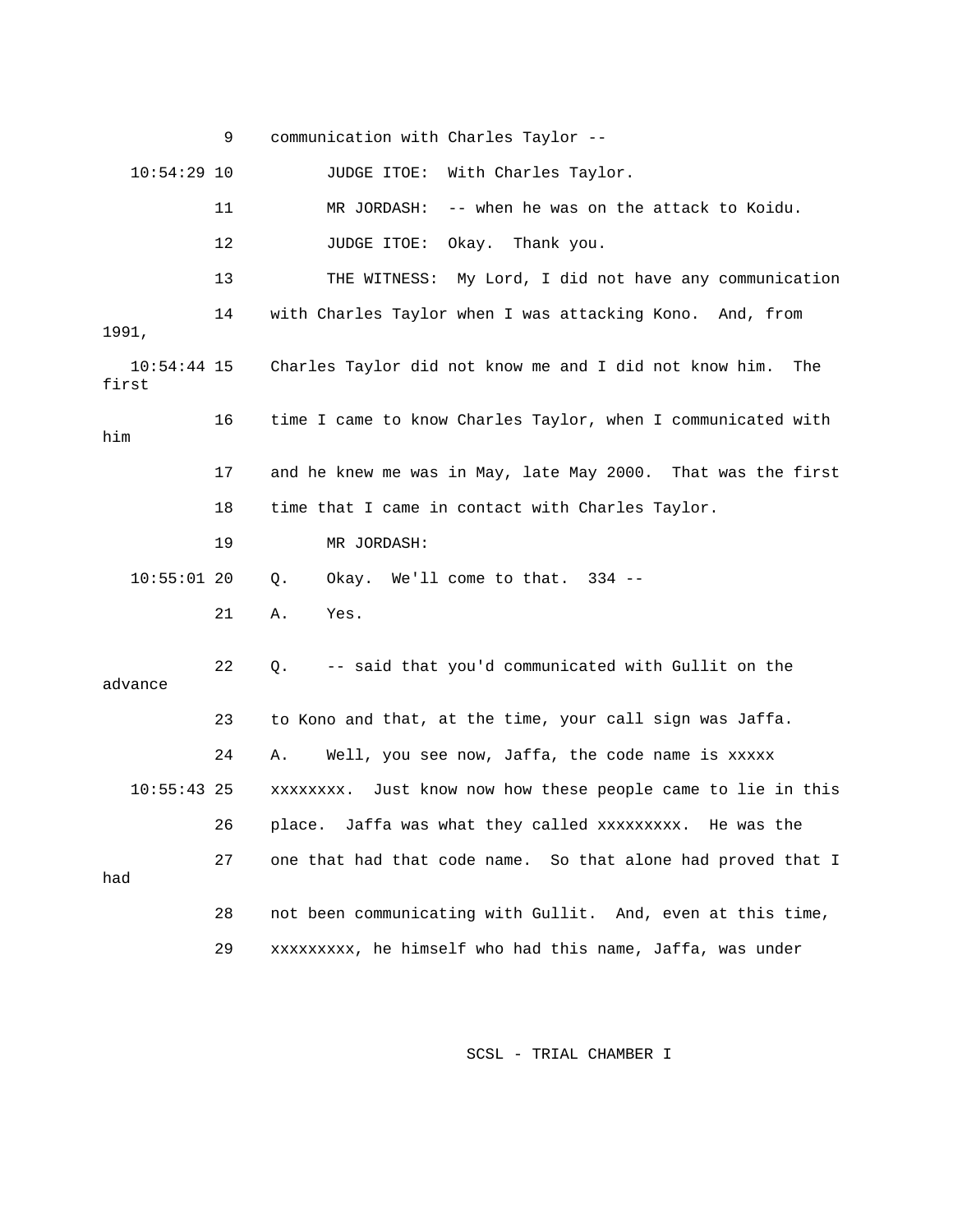| Page 29               |    | SESAY ET AL                                                     |  |  |  |  |
|-----------------------|----|-----------------------------------------------------------------|--|--|--|--|
|                       |    | 18 MAY 2007 (AMENDED)<br>OPEN SESSION                           |  |  |  |  |
|                       |    |                                                                 |  |  |  |  |
|                       |    |                                                                 |  |  |  |  |
|                       | 1  | custody at Pademba Road Prisons.                                |  |  |  |  |
|                       | 2  | What was your code name at that time?<br>Q.                     |  |  |  |  |
|                       | 3  | You mean what time?<br>Α.                                       |  |  |  |  |
|                       | 4  | At the time you're heading to Koidu, at the time you're<br>Q.   |  |  |  |  |
| 10:56:26              | 5  | heading to Makeni?                                              |  |  |  |  |
|                       | 6  | Well, from '94, my code name, up to December '98, was<br>Α.     |  |  |  |  |
| Foday                 | 7  | Survival. That was the code name that was given to me by        |  |  |  |  |
|                       | 8  | Sankoh.                                                         |  |  |  |  |
|                       | 9  | JUDGE ITOE: From 1994, up to what date?                         |  |  |  |  |
| $10:56:48$ 10         |    | THE WITNESS: From 1994, My Lord, up to December '98, my         |  |  |  |  |
|                       |    |                                                                 |  |  |  |  |
|                       | 11 | code name was Survival.                                         |  |  |  |  |
|                       | 12 | MR JORDASH:                                                     |  |  |  |  |
|                       | 13 | But in 1998 did it change?<br>Q.                                |  |  |  |  |
| said                  | 14 | Yes. After I had captured Koidu Town from Buedu, they<br>Α.     |  |  |  |  |
| $10:57:09$ 15         |    | my new code name, was Solar System; SSS.                        |  |  |  |  |
|                       | 16 | Why were you given that name?<br>Q.                             |  |  |  |  |
|                       | 17 | Well, they said that I had charged ECOMOG's battery in<br>Α.    |  |  |  |  |
| Kono,                 | 18 | Bockarie said that I had charged ECOMOG's battery in<br>Kono.   |  |  |  |  |
|                       | 19 | so that was my code name, Solar System.                         |  |  |  |  |
| $10:57:56$ 20<br>were |    | Do you recall who you were communicating with when you<br>$Q$ . |  |  |  |  |
|                       | 21 | moving towards Makeni from Koidu?                               |  |  |  |  |

22 A. Yes, I communicated with Rambo's Station; I communicated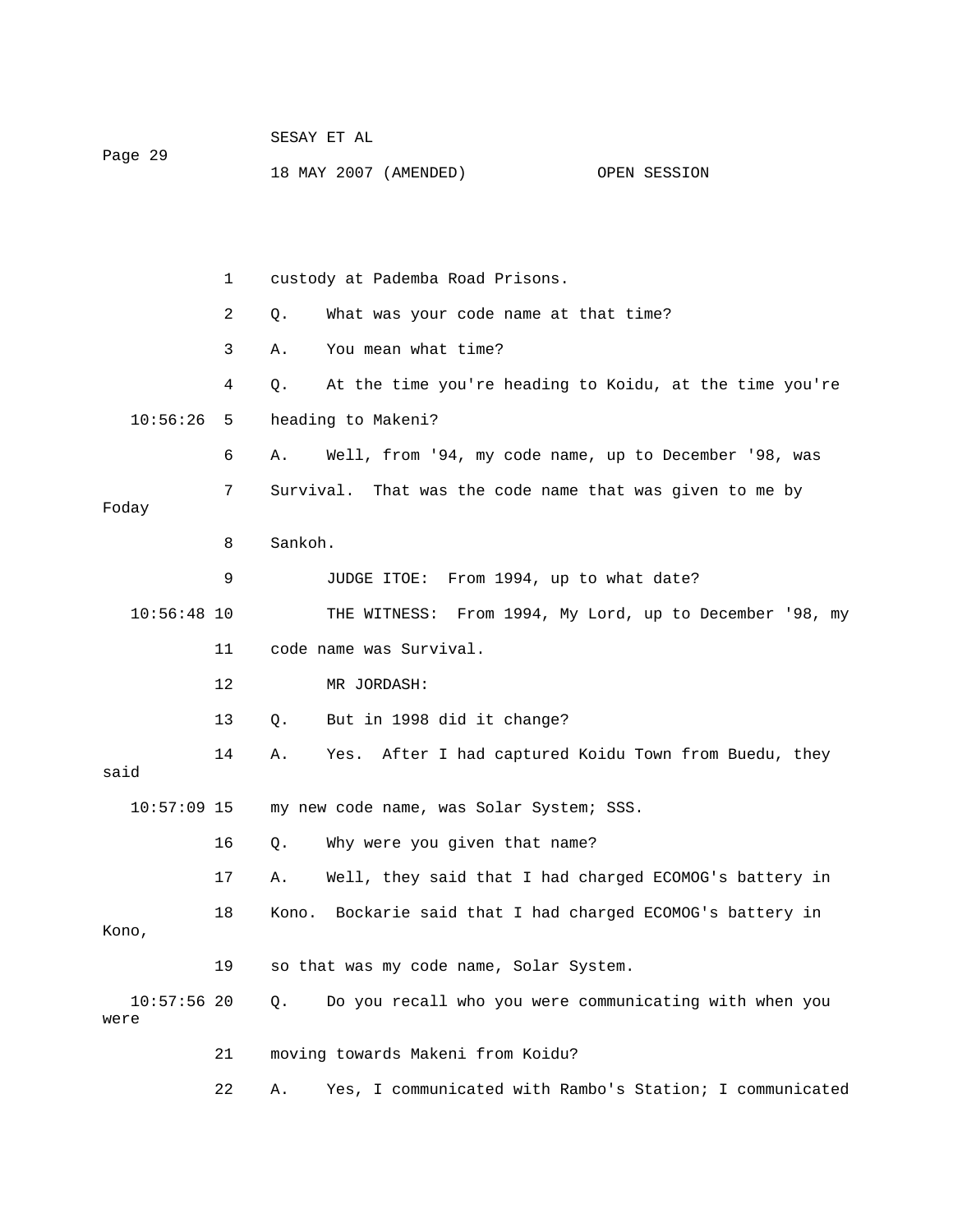| who           | 23 | with Bockarie, and it was Bockarie's station, it was Bockarie  |
|---------------|----|----------------------------------------------------------------|
| to            | 24 | told me on the radio that he had given instruction to Superman |
| $10:58:32$ 25 |    | join Rambo so that they could capture the barracks, Teko, in   |
|               | 26 | Makeni.                                                        |
|               | 27 | Now, was there an attack on Makeni?<br>Q.                      |
|               | 28 | Well, the fight really took place in the barracks.<br>Α.       |
|               | 29 | Barracks.                                                      |
|               |    |                                                                |
|               |    |                                                                |
|               |    | SCSL - TRIAL CHAMBER I                                         |
|               |    |                                                                |
|               |    | SESAY ET AL                                                    |
| Page 30       |    | 18 MAY 2007 (AMENDED)<br>OPEN SESSION                          |
|               |    |                                                                |
|               |    |                                                                |
| slowly        | 1  | Right. Let's start from the beginning and take it<br>Q.        |
|               | 2  | and explain what happened. Let's start with the outskirts of   |
|               | 3  | Makeni?                                                        |
|               | 4  | JUDGE BOUTET: The time frame, Mr Jordash.                      |
| 10:59:25      | 5  | MR JORDASH:                                                    |
|               | 6  | The outskirts of Makeni, when do --<br>Q.                      |
|               | 7  | Well, I only want -- I want you to help me with two<br>Α.      |
| minutes       |    |                                                                |
|               | 8  | so that I can use the bathroom.                                |
|               | 9  | PRESIDING JUDGE: Leave is granted.                             |

10:59:40 10 THE WITNESS: Thank you, sir.

11 PRESIDING JUDGE: We can have a short stand down.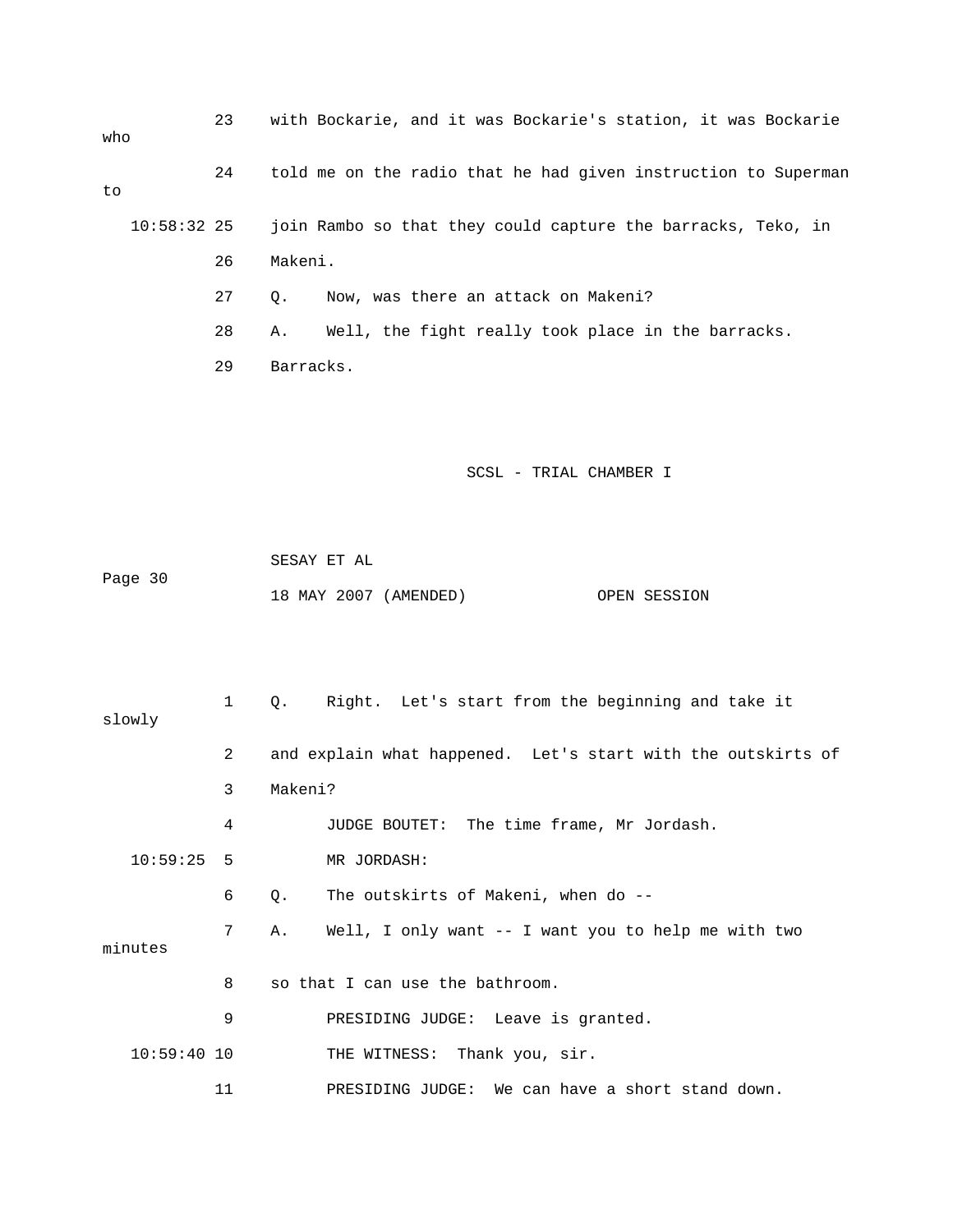|               | 12 | [Break taken at 11.00 a.m.]                                       |
|---------------|----|-------------------------------------------------------------------|
|               | 13 | [Upon resuming at $11.10$ a.m.]                                   |
|               | 14 | PRESIDING JUDGE: Yes, Mr Jordash.                                 |
| $11:11:50$ 15 |    | MR JORDASH:<br>Thank you, Your Honour.                            |
|               | 16 | Before I ask about Makeni, one thing I wanted to ask you<br>$Q$ . |
| this          | 17 | about quickly: Which village -- if you don't want to answer       |
|               | 18 | in public, just write the name down -- which village is your      |
|               | 19 | mother from?                                                      |
| $11:12:26$ 20 |    | Well, I will write it.<br>Α.                                      |
| gave          | 21 | JUDGE BOUTET: Wasn't it on the personal data that you             |
|               | 22 | us at the beginning the trial, Mr Jordash?                        |
| actually,     | 23 | MR JORDASH: I think it probably was. I forget,                    |
|               | 24 | and I don't have a copy.                                          |
| 11:12:42 25   |    | PRESIDING JUDGE: The trouble is, even in his summary of           |
|               | 26 | the statement, his testimony, it's still possible that --         |
| closed        | 27 | MR JORDASH: I'll leave this. I'll deal with it in                 |
|               | 28 | later.                                                            |
|               | 29 | PRESIDING JUDGE:<br>Okay.                                         |

|         | SESAY ET AL |                       |              |
|---------|-------------|-----------------------|--------------|
| Page 31 |             |                       |              |
|         |             | 18 MAY 2007 (AMENDED) | OPEN SESSION |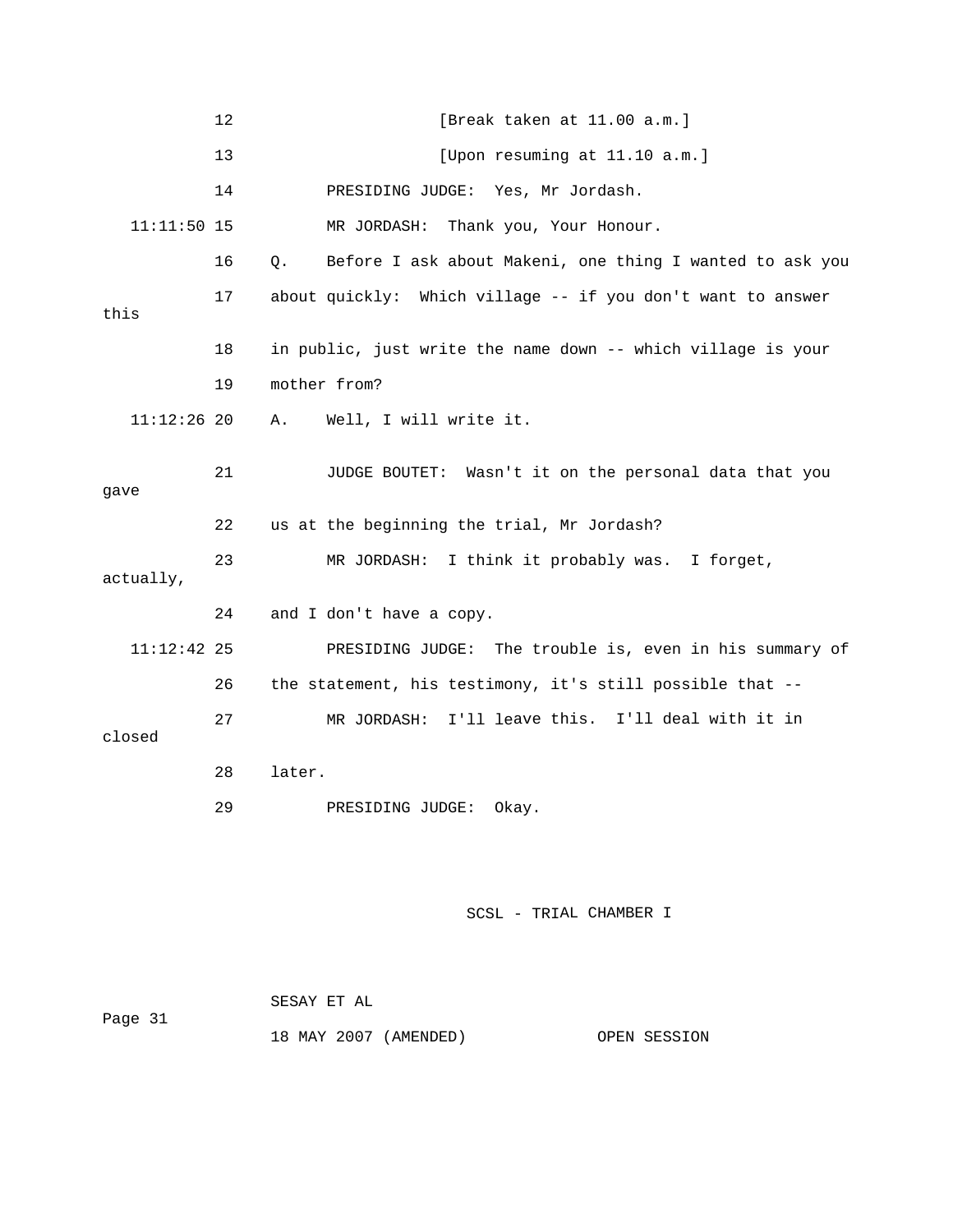1 MR JORDASH: Thank you. 2 Q. Let's go back to Makeni. 3 JUDGE ITOE: Mr Sesay. 4 THE WITNESS: Yes, My Lord. 11:13:03 5 JUDGE ITOE: There is a grandmother's village there, in 6 that document. 7 THE WITNESS: My Lord, my grandmother's village is not y 9 grandfather transferred there, in that document. But where m grandpa [as interpreted] gave birth to my mother. That was 11 the lawyer was asking me to write. argumentative 13 on it. 14 JUDGE ITOE: I wanted to consult your document, just to 11:13:52 15 facilitate matters for you. It doesn't prevent you from 16 what you want to write. 19 PRESIDING JUDGE: Okay. 11:14:02 20 MR JORDASH: 22 JUDGE ITOE: If I may ask, Mr Sesay, the FM radio which 23 given to Mr Bockarie, was it in use? Was it -- did it 24 THE WITNESS: My Lord, I have just forgotten the date, in 8 that document. Her village of birth, it is not there. There, my  $11:13:35$  10 what 12 PRESIDING JUDGE: All right. Let's not get writing 17 MR JORDASH: We'll come back to this issue in a closed 18 session. 21 Q. Let's go to Makeni. was function? but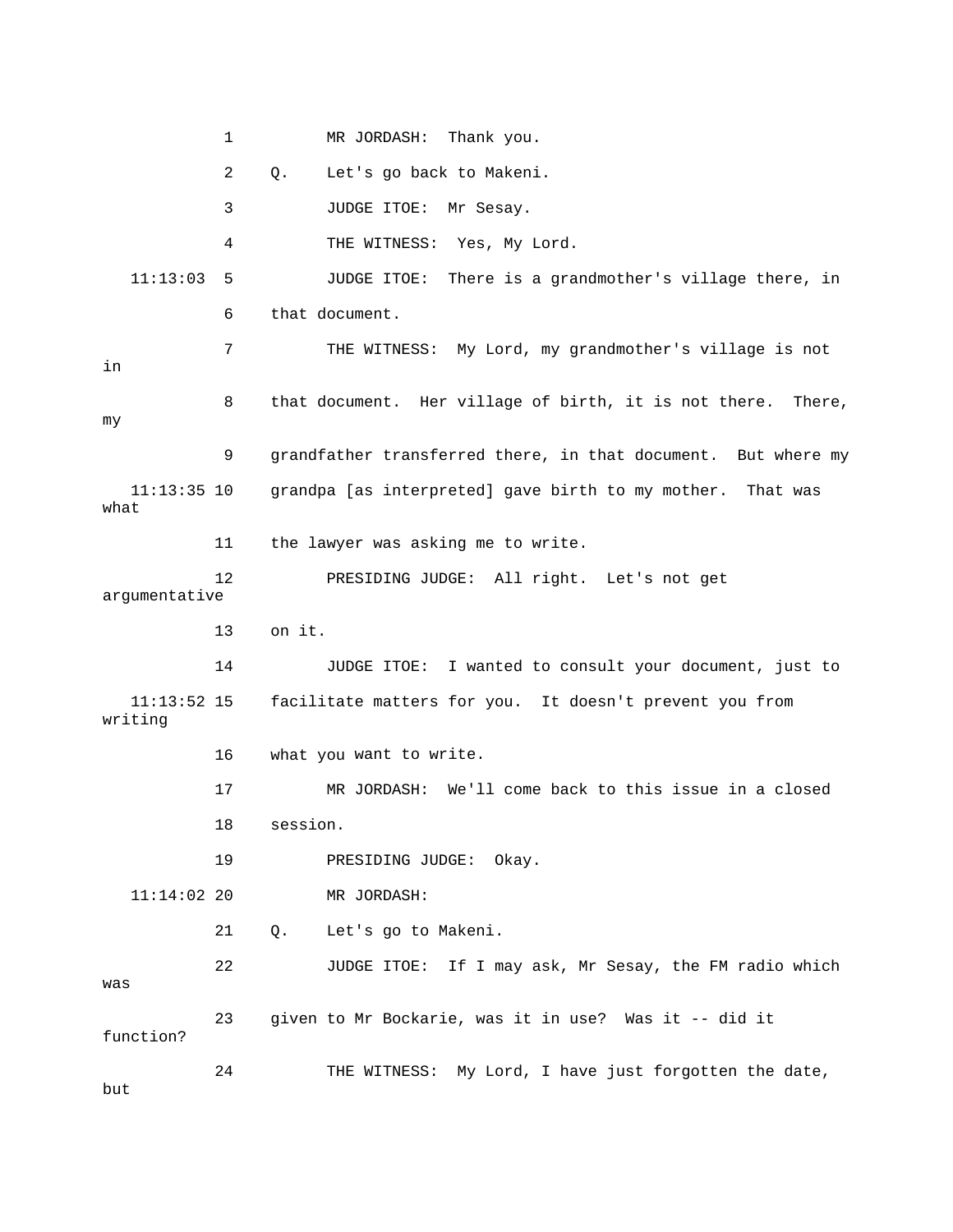11:14:28 25 it was during the Lome negotiations that Bockarie installed 26 radio at Dodo Kotuma, so it worked during that time. When 27 Bockarie resigned in December, then he packed all the station and 28 went with it to Liberia. So, it would be around -- I think it this 29 would be around June, August to June, when they opened that

```
 SESAY ET AL 
                                                  OPEN SESSION
Page 32 
                 18 MAY 2007 (AMENDED)
```

| is            | $1 \quad$ | station. In fact, a radio message, that the Prosecutor gave    |
|---------------|-----------|----------------------------------------------------------------|
|               | 2         | there to that effect; the messages the Prosecutor disclosed to |
|               | 3         | the Defence.                                                   |
|               | 4         | JUDGE ITOE: It opened in August, June? What month?             |
| $11:15:12$ 5  |           | THE WITNESS: My Lord, I cannot be specific about the           |
|               | 6         | month, but I think --                                          |
|               | 7         | JUDGE ITOE: No, don't be specific. You think, yes?             |
| the           | 8         | THE WITNESS: I said, I think it was in June, because           |
|               | 9         | station was opened before the Accord was signed.               |
| $11:15:29$ 10 |           | JUDGE ITOE: June of what year, please?                         |
| the           | 11        | THE WITNESS: June '99, sir. May or June '99, one of            |
|               | 12        | two.                                                           |
|               | 13        | Okay. Thank you.<br>JUDGE ITOE:                                |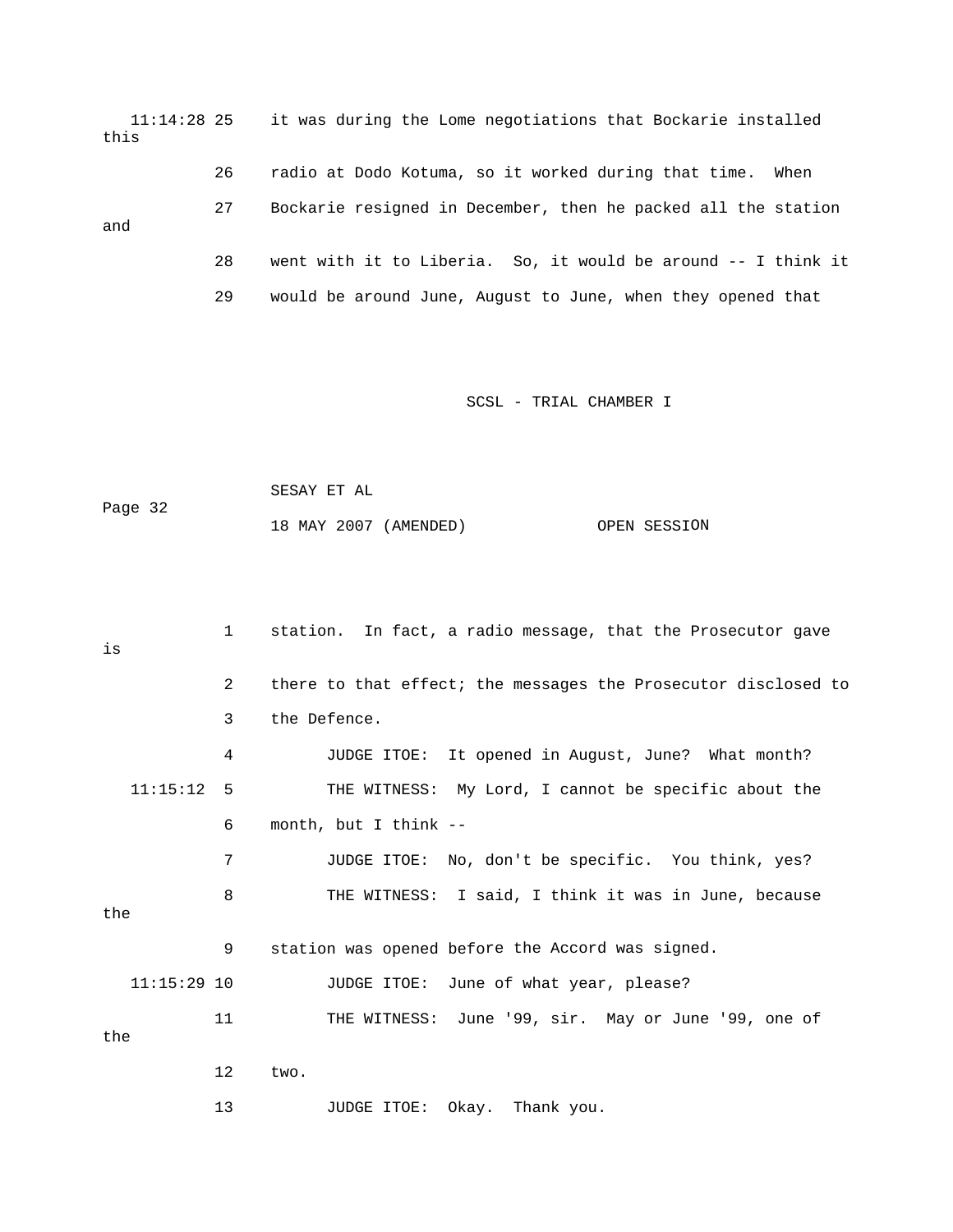|               | 14 | MR JORDASH: Could I just --                                     |
|---------------|----|-----------------------------------------------------------------|
| $11:15:47$ 15 |    | THE WITNESS:<br>Thank you, sir.                                 |
| this          | 16 | JUDGE BOUTET:<br>This radio that you're talking about,          |
|               | 17 | is a radio station? This is a radio from where you can          |
|               | 18 | broadcast; is that what you mean by this?                       |
| broadcasting  | 19 | THE WITNESS: Well, My Lord this station was                     |
| $11:15:59$ 20 |    | from Dodo, Buedu, Balahun, but people in Kailahun Town did not  |
|               | 21 | receive the transmission. So I am saying it just went around    |
|               | 22 | five miles, to six mile distance because of the antenna's       |
|               | 23 | problem.                                                        |
|               | 24 | <b>JUDGE BOUTET:</b><br>That's right. That answers my question. |
| $11:16:20$ 25 |    | Thank you very much.                                            |
| 141.          | 26 | MR JORDASH: Could I just wrap up one point about TF1-           |
|               | 27 | If I can read you the section of the testimony, which I was     |
|               | 28 | referring to concerning the companies.                          |
|               | 29 | The one that I raised this morning?<br>JUDGE BOUTET:            |
|               |    |                                                                 |
|               |    | SCSL - TRIAL CHAMBER I                                          |
| Page 33       |    | SESAY ET AL                                                     |
|               |    | 18 MAY 2007 (AMENDED)<br>OPEN SESSION                           |

1 MR JORDASH: Your Honour, yes. It says the witness 2 "It's like a city attack. They divided us into companies. It said,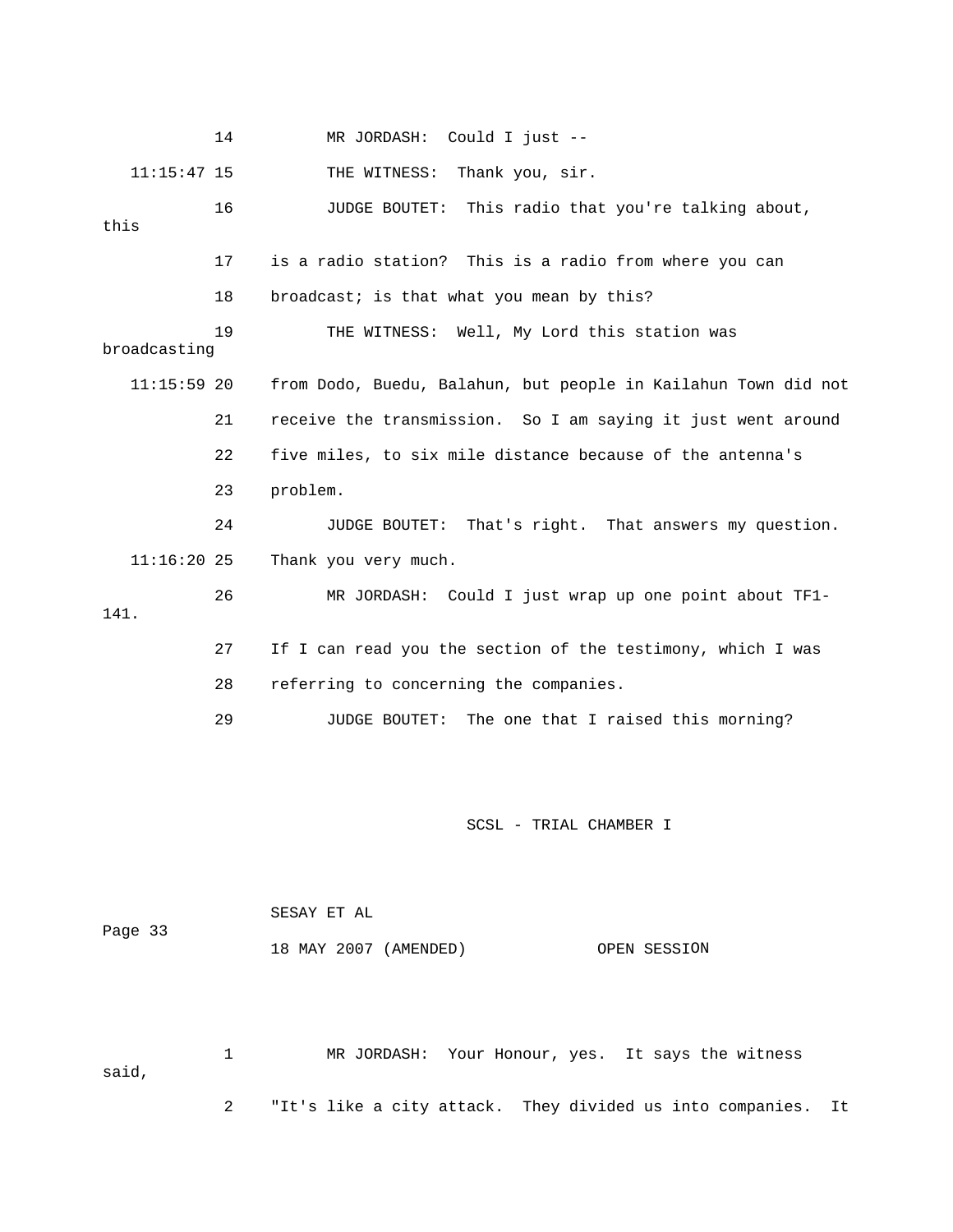3 wouldn't be that when they say company it would be the actual companies. 6 team, bulldoze team and the rear team." A little unclear, but 7 MR HARRISON: I'm sorry, could I just ask for the 8 reference? 11:17:47 10 17:32:26. 11 Q. Now, Mr Sesay, let's deal with the attack on Makeni, 12 is the next subject. Now, what date did the attack, the first 13 attack, by any armed group, on Makeni or the Makeni Barracks take 16 and Brigadier Mani's group, from Koinadugu, they attacked Teko 17 Barracks on 23rd of December 1998, but they were not able and 19 Q. Now, where were you on 23 December 1998? 11:19:24 20 A. I was in Koidu; I was in Kono. 23 A. Well, on the 23rd, in the evening, the men from Kono Q. Now, I want to take it step by step. How do you know mbo, Ra 4 number to complete a company. But it was shared into 11:17:07 5 The first company which is "A" Co [phon] - that was the advance -- 9 MR JORDASH: Sorry, yes. 15 April 2005, page 107, at which 14 place? 11:18:35 15 A. Well, I came to understand later that Superman and the STF 18 then they retreated to Binkolo. 21 Q. Where had the men from the attack on Koidu reached, in any 22 advance to Koidu -- to Makeni? 24 arrived in Magburaka, so they slept in Magburaka on the 23rd.  $11:19:55$  25 that? 26 A. Well, the advance team, which was Boston Flomo, aka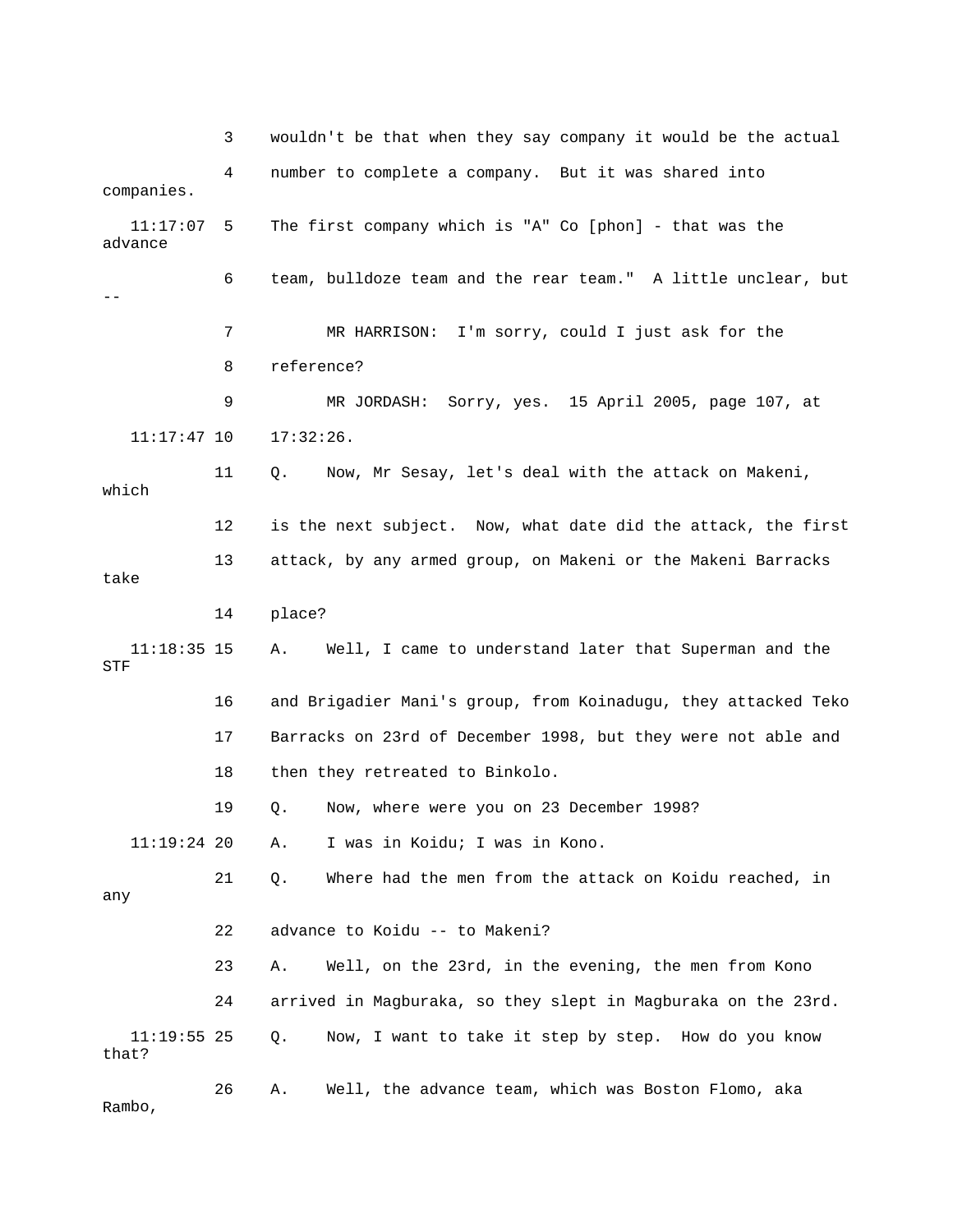- 27 he was communicating with me, so I knew.
- 28 Q. What did you know, if anything, of the location of
- 29 Superman, around the 21st or 22nd of December?

 SESAY ET AL Page 34 18 MAY 2007 (AMENDED) OPEN SESSION

 1 A. I didn't know the location of Superman. I knew the 2 location of Superman on the 24th when Bockarie told me that he 3 had given instruction to Superman to join up with Rambo and 4 others, in Makeni, so that they could pursue the ECOMOG out of 11:20:49 5 Makeni. Well, I didn't hear. 9 Q. So take us then through -- when did you hear on the 24th from Sam Bockarie? 11 A. It was around 3.00 p.m. on the 24th of December '98 when 12 Rambo sent a message to me that they had reached Makeni 13 College, so the ECOMOG had withdrawn and they had gone to the  $11:21:54$  15 Bockarie received the message, and he said he wanted to talk 6 Q. Right. On the 23rd, did you hear anything about any attack 7 on Teko Barracks? 8 A. Wel 11:2 Teachers' 14 barracks. So, as I was sending the radio message to Bockarie,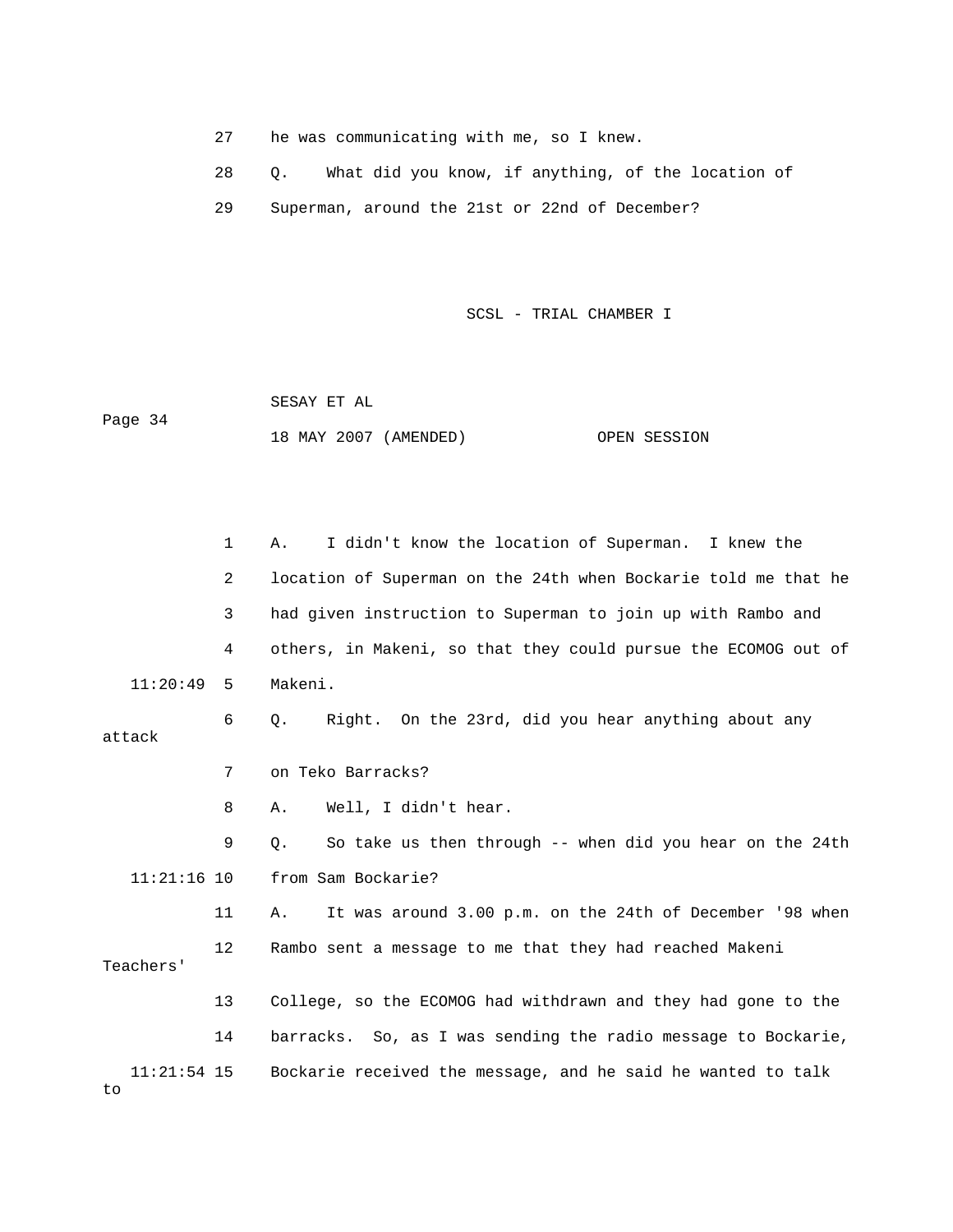|                      | 16 | Then Bockarie told me that he had instructed Superman to<br>me. |
|----------------------|----|-----------------------------------------------------------------|
| they                 | 17 | join with Rambo and others, who had reached Makeni, so that     |
|                      | 18 | would be able to attack the enemy, the ECOMOG and the CDF, at   |
|                      | 19 | Teko Barracks so that Makeni would be under our control.        |
| $11:22:22$ 20<br>do. |    | So, I told him, what are we to do? I asked him what to          |
| And I                | 21 | He said, I should move to join Rambo and others in Makeni.      |
|                      | 22 | said, "Well, before leaving, I would like to send these 12      |
|                      | 23 | prisoners of war, these ECOMOG, to you at Buedu." He said, I    |
|                      | 24 | should dispatch them before leaving Kono to go.                 |
| $11:22:55$ 25        |    | Who did you dispatch them with?<br>Q.                           |
|                      | 26 | I dispatched them with the MP and a few fighters who<br>Α.      |
|                      | 27 | escorted him to the Moa River, when Bockarie sent other MPs to  |
|                      | 28 | receive them at the Moa River.                                  |
| do?                  | 29 | What happened after you dispatched them; what did you<br>Q.     |
|                      |    |                                                                 |

|         | SESAY ET AL |                       |              |
|---------|-------------|-----------------------|--------------|
| Page 35 |             |                       |              |
|         |             | 18 MAY 2007 (AMENDED) | OPEN SESSION |

 2 early in the morning, I left Kono to come to Makeni. That was 3 the 25th of December. 1 A. Well, when I dispatched them, I slept. The next morning, on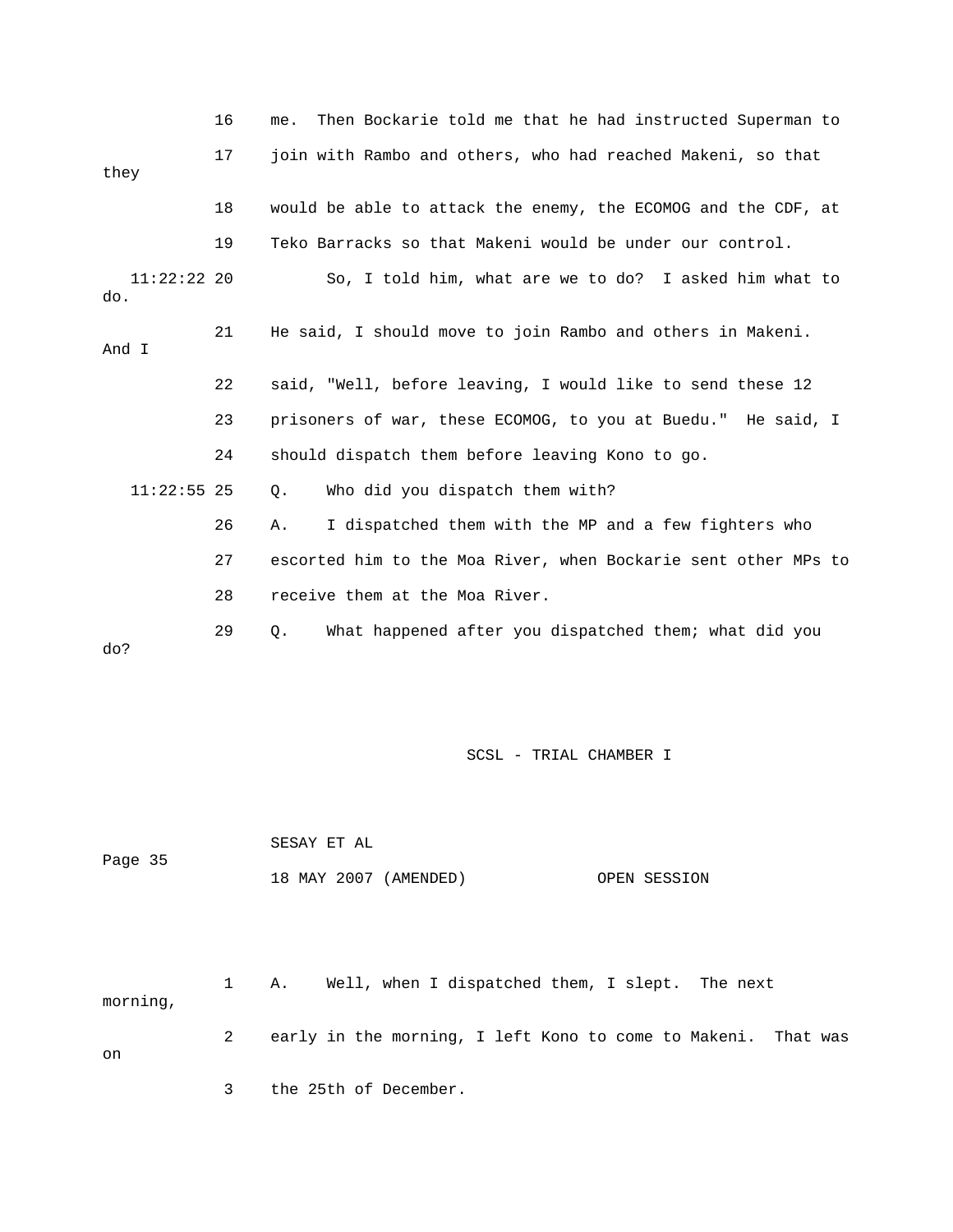|               | 4  | Did you communicate with any of the commanders, such as<br>Q.    |
|---------------|----|------------------------------------------------------------------|
| 11:23:45      | 5  | Rambo?                                                           |
|               | 6  | I communicated with Rambo, I communicated with<br>Α.<br>Yes.     |
|               | 7  | Kallon.                                                          |
|               | 8  | What was the nature of the communication?<br>Q.                  |
| was           | 9  | Because I asked Kallon whether what I heard from Rambo<br>Α.     |
| $11:24:00$ 10 |    | Kallon said, "Yes, it's true." He said, "Our men have<br>true.   |
| was           | 11 | reached Makeni." And Kallon was in Magburaka by then.<br>That    |
|               | 12 | on the 24th, in the evening.                                     |
|               | 13 | Was there any further news about the whereabouts of<br>Q.        |
|               | 14 | Superman and Mani?                                               |
| $11:24:26$ 15 |    | Well, at that moment, Rambo only told me that they heard<br>Α.   |
|               | 16 | firing beyond Makeni, but they never knew the exact town.<br>But |
|               | 17 | Rambo, himself, told me that he also received instruction from   |
| that          | 18 | Bockarie that he and Superman should meet at Makeni Town, so     |
|               | 19 | they could join together to attack the barracks.                 |
| $11:24:53$ 20 |    | Where, exactly, was Rambo at this point?<br>Q.                   |
| the           | 21 | At this time, Rambo had controlled from the college to<br>Α.     |
|               | 22 | junction which would enter Makeni Town, called Magburaka Road.   |
|               | 23 | That was the junction, Rambo had controlled up to Makeni         |
|               | 24 | Teachers' College on the 24th, evening.                          |
| $11:25:18$ 25 |    | Did he say to you what had happened during his attack on<br>Q.   |
|               | 26 | Makeni?                                                          |
|               | 27 | Well, he told me that the civilians were moving out of<br>Α.     |
| they          | 28 | Makeni and that ECOMOG had withdrawn to the barracks, that       |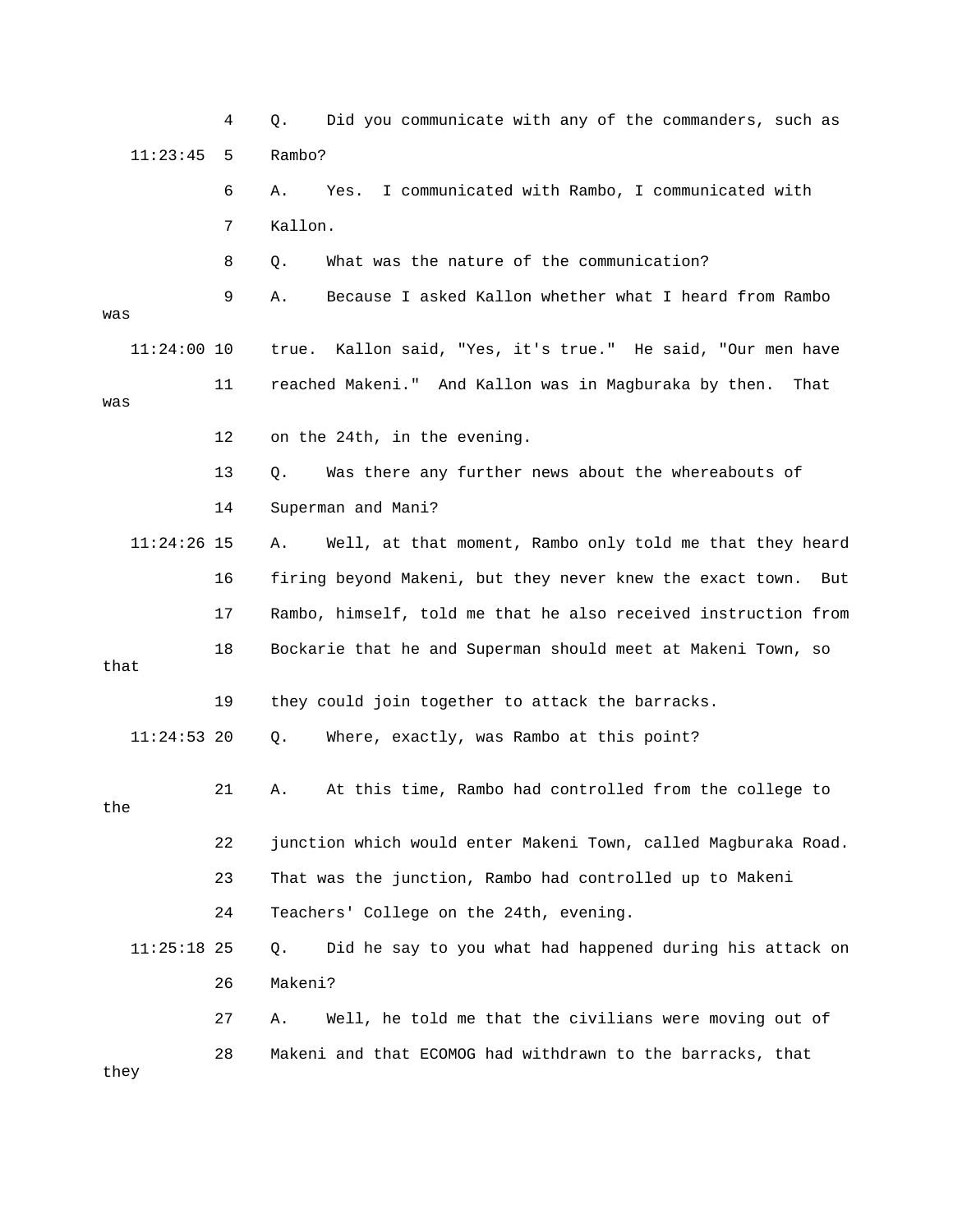29 had withdrawn to the barracks; the whole troops had gone to

SCSL - TRIAL CHAMBER I

|         | SESAY ET AL           |              |
|---------|-----------------------|--------------|
| Page 36 |                       |              |
|         | 18 MAY 2007 (AMENDED) | OPEN SESSION |

the

|      |               | $\mathbf{1}$   | barracks, both ECOMOG and CDF.                                 |
|------|---------------|----------------|----------------------------------------------------------------|
|      | there.        | $\overline{2}$ | There's something -- there's something a bit unclear<br>Q.     |
|      |               | 3              | Are you saying that ECOMOG and CDF had withdrawn from the      |
|      |               | 4              | barracks or to the barracks?                                   |
|      | 11:25:55      | 5              | Well, ECOMOG had a checkpoint, where there was an ECOMOG<br>Α. |
|      |               | 6              | deployment, to enter Makeni from Magburaka, that is at the     |
| that |               | 7              | college. And when they were attacked there, Rambo told me      |
|      |               | 8              | they all -- they have all gone to the barracks. He said they   |
|      |               | 9              | withdrew to the barracks.                                      |
| in   | $11:26:20$ 10 |                | 0.<br>Was there any other report by Rambo about the situation  |
|      |               | 11             | Makeni, at that stage?                                         |
| оf   |               | 12             | Well, Rambo never -- he only told me about the situation<br>Α. |
|      | barracks.     | 13             | the ECOMOG when they went to re-org themselves at the          |
| he   |               | 14             | Because he, himself, had not controlled the whole town yet, so |
| me a | $11:26:52$ 15 |                | could not give me details about the town; he could only give   |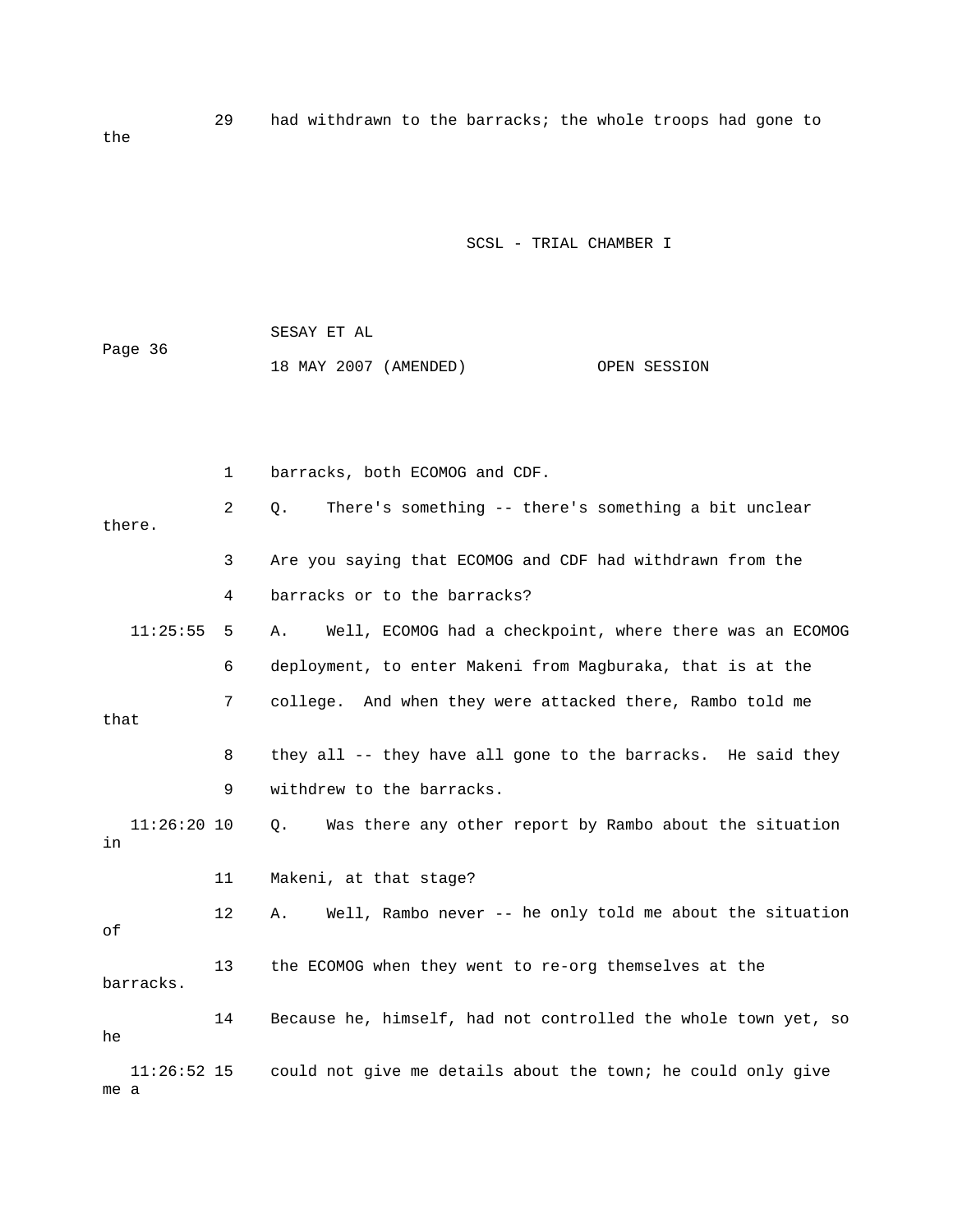16 the part of where he had captured, which was, if you know 17 from that junction to the barracks, on the road to Magburaka, 18 it's a very short -- 11:27:09 20 A. So, in the morning, on the 25th, I left from Kono, when 21 made some stops 'till I arrived in Makeni in the afternoon. 22 Around 4.00 or around 4.30, when I arrived in Makeni. At that 24 Q. Go on, sorry. 11:27:32 25 A. I said, at that time, they had just captured Teko 26 when I reached Makeni. 27 Q. Who did you reach Makeni with; who did you travel with? 29 Q. Had you heard any communication between Bockarie and SCSL - TRIAL CHAMBER I SESAY ET AL Makeni, 19 Q. What happened then?  $\mathsf{T}$  23 time -- Barracks 28 A. Well, it was I and my bodyguards, in a pick-up van.

18 MAY 2007 (AMENDED) OPEN SESSION

Page 37

 1 Superman, either -- what, at any stage? 2 A. Well, I had told you that it was Bockarie who told me that 3 he had given instruction to Superman. When I spoke to Bockarie 4 on the 24th in the evening, that was the time I heard about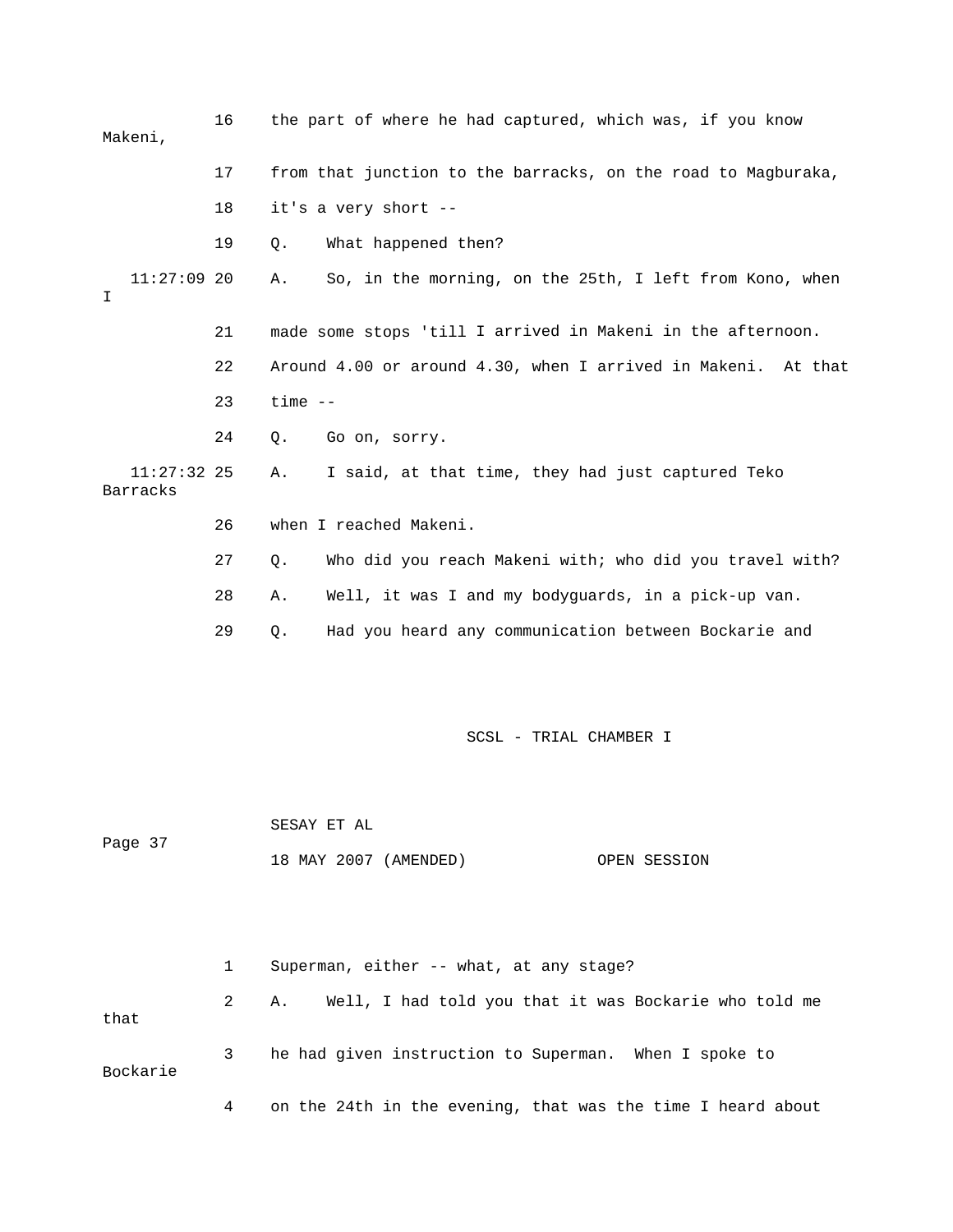11:28:30 5 Superman.

 8 time, around these dates? 9 A. Well, my operator never monitored the conversation. But was Bockarie himself who told me that he had given instruction 11 Superman, but the operator did not tell me that he monitored 12 conversation between Bockarie and Superman. No. 13 Q. Just dealing with what you may have heard since then, did 14 you ever find out more details about the nature of the 11:29:19 15 communication between Bockarie and Superman, around this time? 17 had been no communication between Bockarie and Superman. It was 18 this Makeni attack that caused Bockarie to start talking to 22 A. Well, Bockarie told me that Superman and others had 24 withdrawn; they were around Makeni. He said, so that was why  $11:30:19$  25 had instructed him to join Rambo so that they would be able to 6 Q. Did you hear any communication, or did your radio operator 7 monitor any communication between Bockarie and Superman, at any it  $11:28:56$  10 to that 16 A. Well, I knew that from August, September to December, there 19 Superman again. 11:29:48 20 Q. Do you know, or did you find out since these events, where 21 it was Superman was when Bockarie and him first communicated? 23 attacked, but were unable to take the barracks, so they had he 26 capture Makeni. But he never told me this particular town. It

27 was when I arrived at Makeni, that I knew it.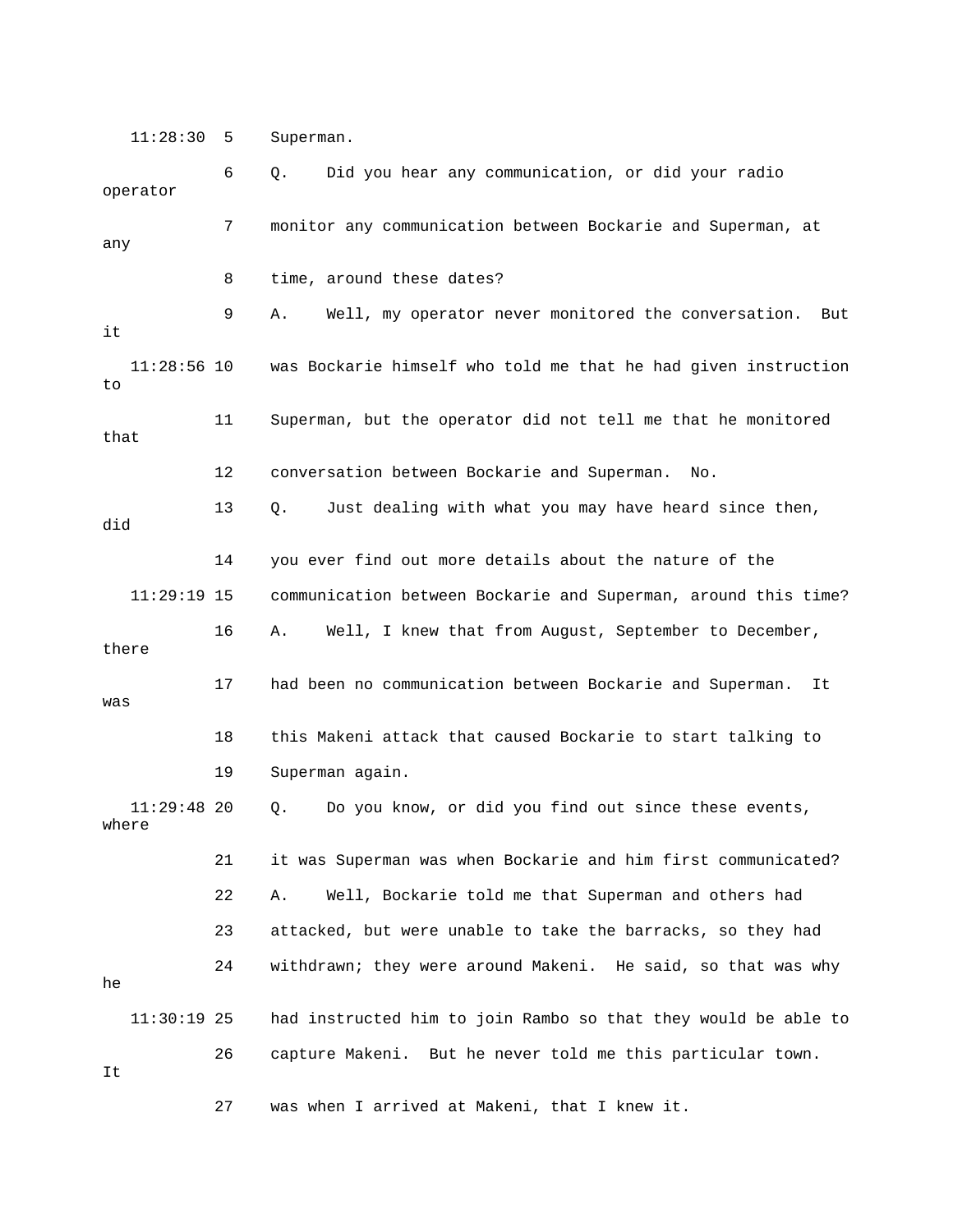28 Q. Okay. Well, let's go then to Makeni. What happened when 29 you arrived at Makeni; what do you find?

|         | SESAY ET AL |                       |              |
|---------|-------------|-----------------------|--------------|
| Page 38 |             |                       |              |
|         |             | 18 MAY 2007 (AMENDED) | OPEN SESSION |

| Teko               | 1              | When I reached Makeni, I met -- they had just captured<br>Α.         |
|--------------------|----------------|----------------------------------------------------------------------|
|                    | $\overline{2}$ | Barracks. So I drove to the barracks. I too drove to the             |
|                    | 3              | barracks there for us to be able to get control of the               |
| barracks.          | 4              | ammunition, arms and medicine and food that was in the               |
| $11:31:07$ 5<br>in |                | Well, who do you meet in Makeni? Do you speak to anyone<br>$\circ$ . |
|                    | 6              | Makeni before going to Teko Barracks?                                |
|                    | 7              | Yes. I met Kallon in the college, and we all drove to<br>Α.          |
| captured           | 8              | Teko. He said -- he too confirmed to me that they had                |
|                    | 9              | Teko, so we all drove there; the two of us went there. We met        |
| $11:31:35$ 10      |                | Rambo at Teko and we met Superman there.                             |
|                    | 11             | Right. What was the situation, in Makeni, when you<br>Q.             |
|                    | 12             | arrived? What was the state of Makeni?                               |
|                    | 13             | Well, after I had come out of the barracks, I drove to<br>Α.         |
| had                | 14             | Makeni. And then, during this time, the civilian population          |
| $11:31:55$ 15      |                | left the town; they had gone to the surrounding villages.            |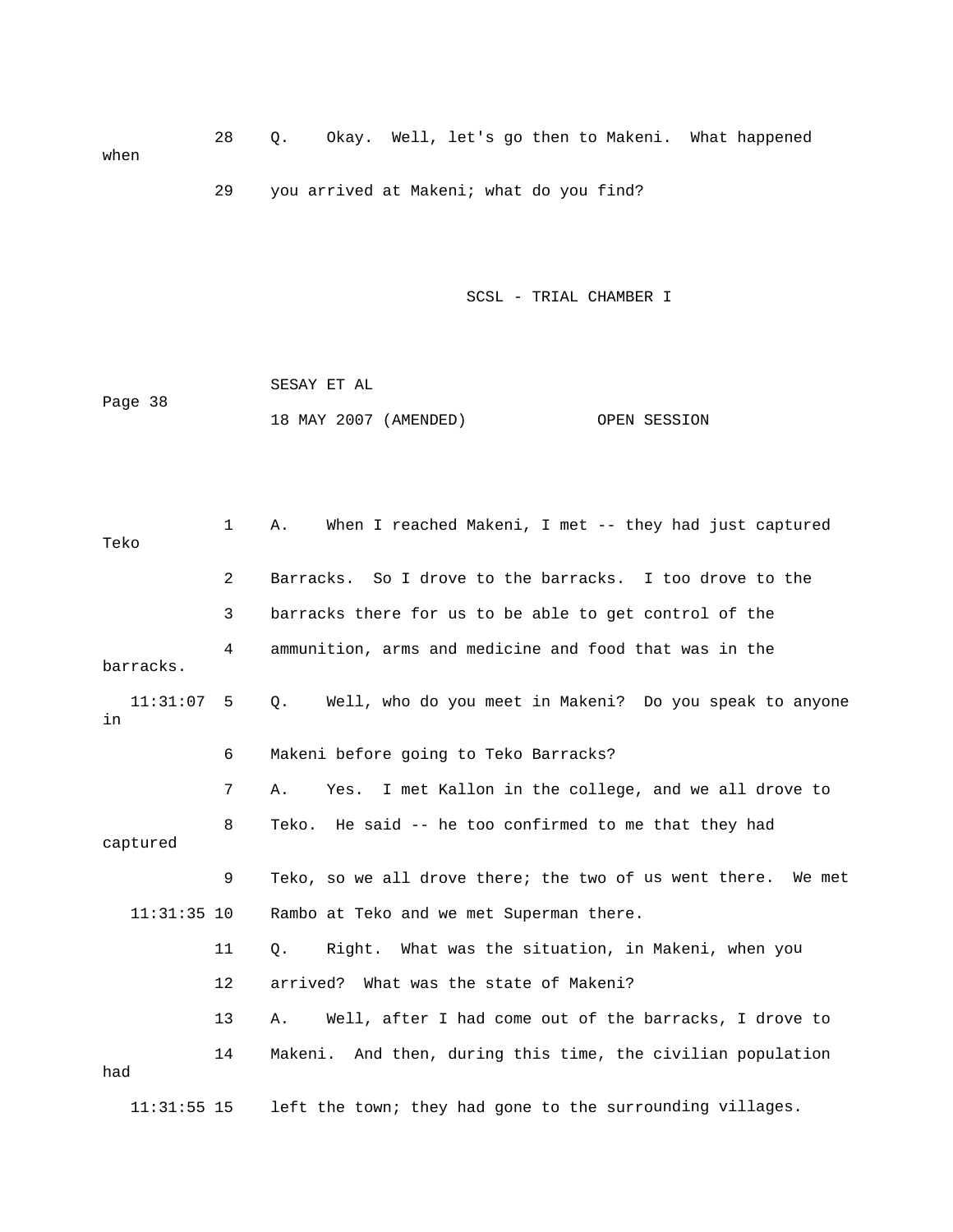| fact                 | 16 | And what was the situation, in Makeni? Aside from the<br>О.  |
|----------------------|----|--------------------------------------------------------------|
|                      | 17 | it was empty of civilians, what was -- what did you observe? |
|                      | 18 | Well, I observed that we had met with a group whose<br>Α.    |
|                      | 19 | attitude were completely different from us coming from Kono, |
| $11:32:26$ 20<br>the |    | because I saw some shops open. Some things were scattered in |
|                      | 21 | street, especially at Rogbane Road, where you have the park. |
|                      | 22 | Where you have the?<br>$Q$ .                                 |
|                      | 23 | Where you have the lorry park.<br>Α.                         |
|                      | 24 | Okay. Let's then deal with who is in Makeni when you<br>Ο.   |
| $11:32:53$ 25        |    | arrive.                                                      |
| that                 | 26 | At that time, when I arrive at Makeni, you had a group<br>Α. |
|                      | 27 | came from Kono. You had the STF --                           |
| when                 | 28 | I want you to describe what you see. What do you see<br>Q.   |
| you                  | 29 | you arrive in Makeni? Which groups are there? Tell us what   |

|         | SESAY ET AL           |              |
|---------|-----------------------|--------------|
| Page 39 |                       |              |
|         | 18 MAY 2007 (AMENDED) | OPEN SESSION |

1 see.

 2 A. Well, I have told you that I met the civilians; they had 3 moved out of Makeni. I met armed and unarmed men in the town,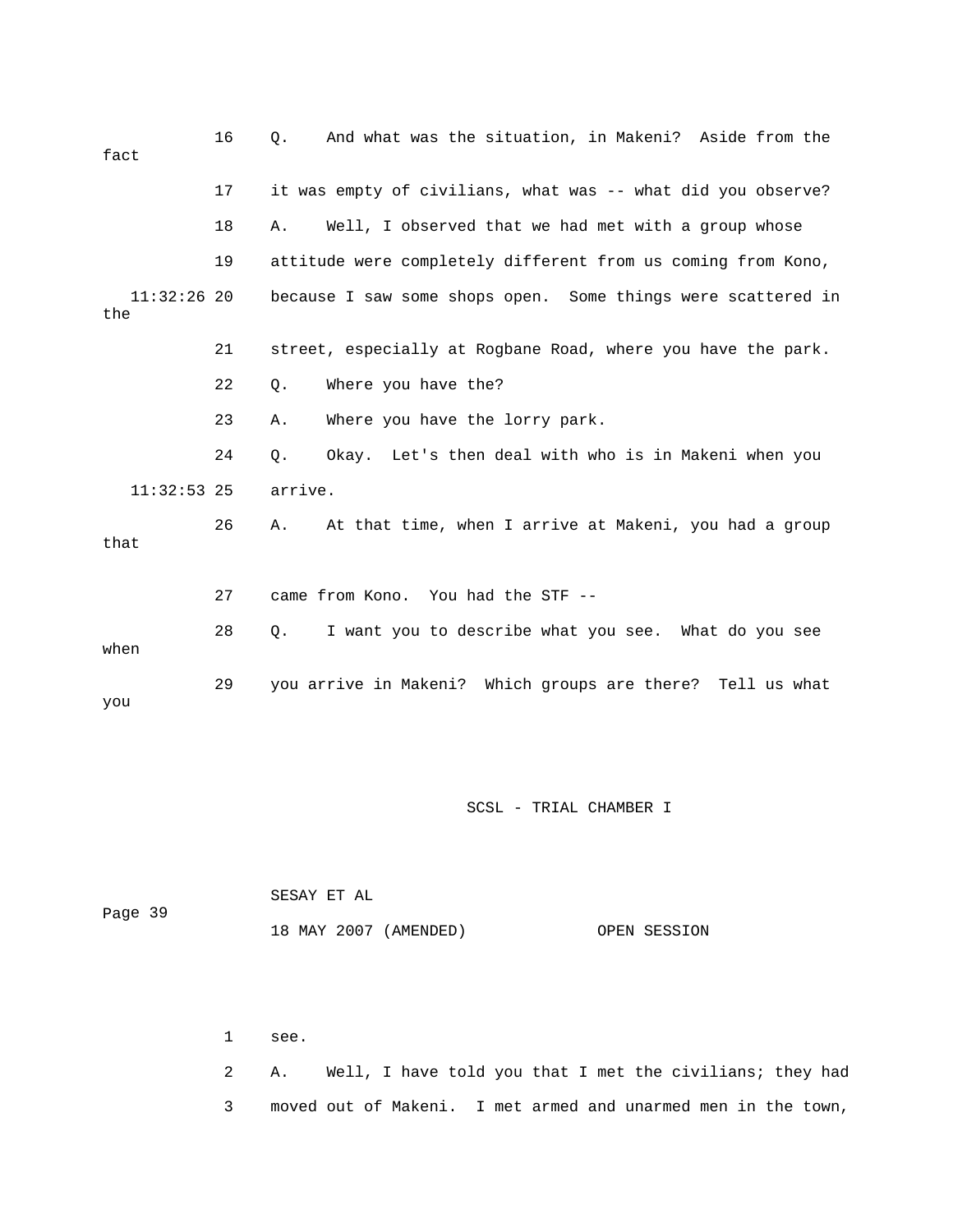4 espec ially because the group that came from Koinadugu District, t until 7 PRESIDING JUDGE: Mr Jordash, he can save the res 9 [Break taken at 11.37 a.m.] 11 [Upon resuming at 11.55 a.m.] 14 Q. The Rambo group which had entered Makeni was something,  $11:56:07$  15 from what you've told us, less than 250; is that correct? 16 A. Yes. I said the men who left from Kono were 250 armed 17 But before they reached Makeni, it was not up to that figure Road, and they sent other men on the road towards Bumbuna while Rambo 21 headed the other group to Makeni. 23 How many went to Makeni? 24 THE WITNESS: My Lord, about this time, it was about two 11:57:06 25 platoons; about 120 men arrived in Makeni with Rambo, Boston 27 MR JORDASH: 28 Q. And you said before the break that when you arrived in 11:33:32 5 it was three times, the group that we came with from Makeni. So 6 the group from Koinadugu was the largest group now. we 8 come back after the break. We'll take a short break now. 11:33:49 10 [RUF18MAY07B-SM] 12 PRESIDING JUDGE: Let us continue, counsel. 13 MR JORDASH: Certainly. men. 18 because we captured and we did some deployments. And when the 19 group arrived at Magburaka, one group went towards Mile 91  $11:56:45$  20 22 JUDGE ITOE: How many went to Makeni? That's the question. 26 Flomo.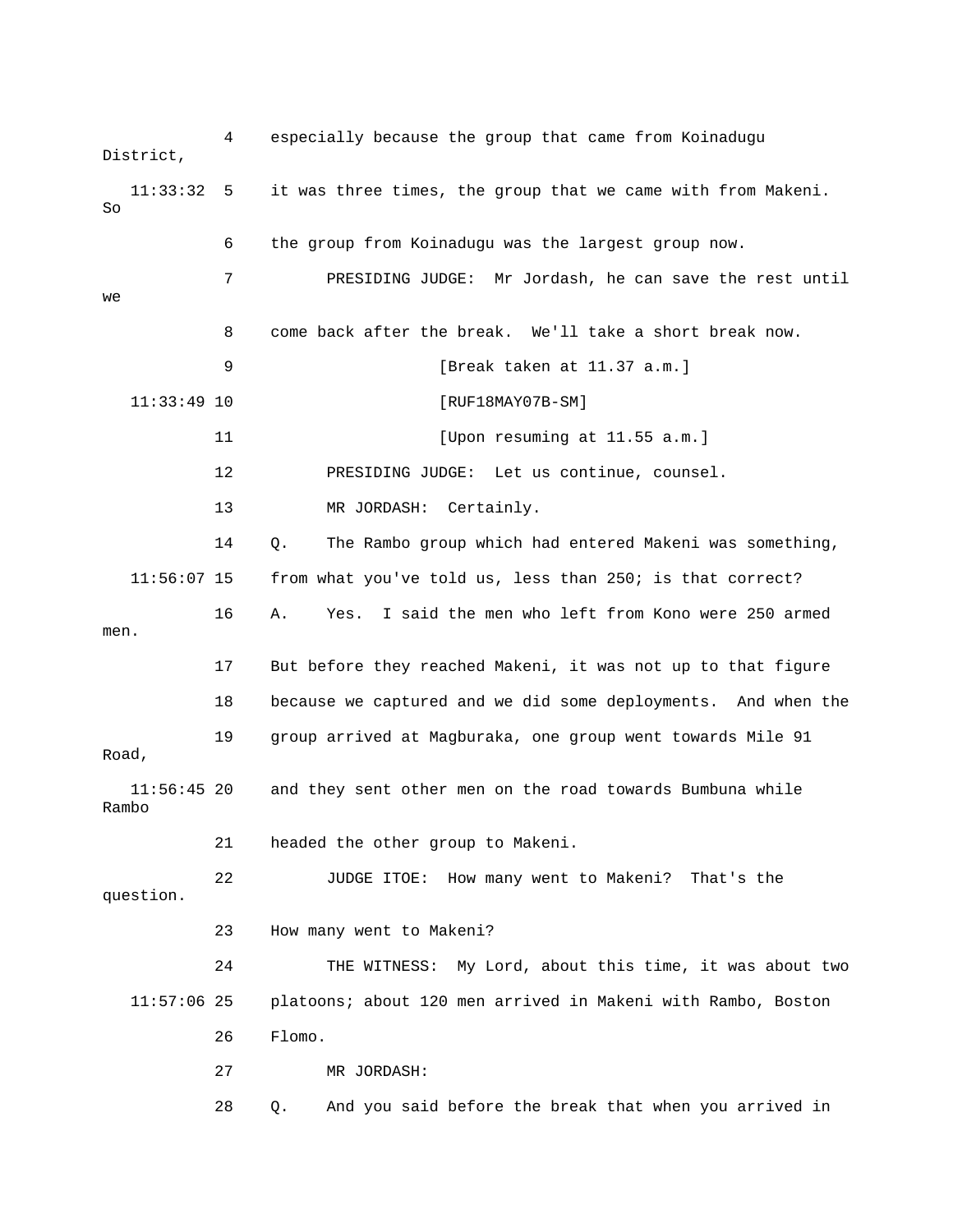29 Makeni the group from Koinadugu was about three times as large.

SCSL - TRIAL CHAMBER I

| Page 40 | SESAY ET AL |                       |              |
|---------|-------------|-----------------------|--------------|
|         |             | 18 MAY 2007 (AMENDED) | OPEN SESSION |

|    |               | $\mathbf{1}$   | What were these men --                                                |
|----|---------------|----------------|-----------------------------------------------------------------------|
|    |               | $\overline{2}$ | Yes, that was what I said.<br>Α.                                      |
|    |               | 3              | Where were these men when you arrived in Makeni?<br>Q.                |
|    |               | 4              | These men were all over Makeni Town.<br>Α.                            |
|    | 11:57:51      | 5              | And when you arrived in Makeni did you observe what they<br>$\circ$ . |
|    |               | 6              | were doing, if anything?                                              |
|    | shops,        | 7              | This group from Koinadugu, they were looting<br>Α.<br>Yes.            |
|    |               | 8              | especially around the park, around the lorry park at Rogbane          |
|    |               | 9              | Road.                                                                 |
|    | $11:58:11$ 10 |                | Well, was this going on when you arrived or had it<br>0.              |
|    |               | 11             | happened? What is the situation?                                      |
|    | arrived,      | 12             | This had been going on before I arrived, so when I<br>Α.              |
|    |               | 13             | I said no. I told Superman that we should not encourage these         |
|    |               | 14             | type of things.                                                       |
| to | $11:58:34$ 15 |                | Let's take it one step at a time. So you go with Kallon<br>Q.         |
|    |               | 16             | Teko Barracks; what happened when you arrived at Teko                 |

Barracks?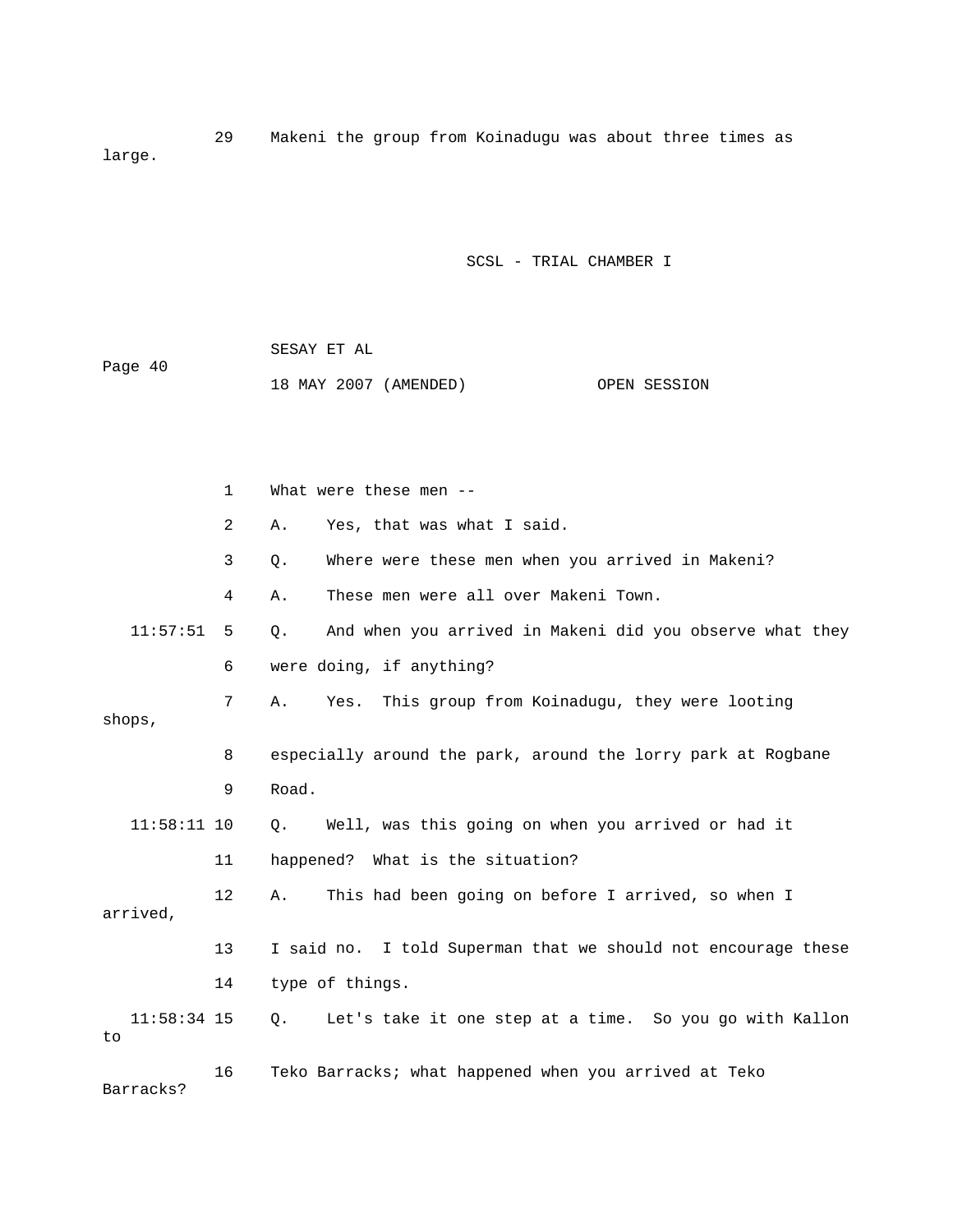| his     | 17            | Well, we met. Superman had been taking ammunitions on<br>Α.     |
|---------|---------------|-----------------------------------------------------------------|
| have    | 18            | own, according to what Rambo told me. He said, "Colonel, I      |
|         | 19            | been trying to pack the ammunitions we have captured, but       |
| town."  | $11:59:04$ 20 | Superman had taken a lot in his own car and he's gone to        |
|         | 21            | He's gone to which town?<br>Q.                                  |
| оf      | 22            | He had gone to Makeni Town, because the barracks is out<br>Α.   |
|         | 23            | the town.                                                       |
|         | 24            | So when you arrived at Teko Barracks, who do you meet?<br>Q.    |
|         | $11:59:24$ 25 | I met Rambo there, and I met Colonel Tee, who is now a<br>Α.    |
|         | 26            | major in the army. He was an AFRC man. I met them all at the    |
|         | 27            | barracks.                                                       |
|         | 28            | And how many men -- how many fighters were there?<br>Q.         |
|         | 29            | Well, this time I will not be able to tell you.<br>During<br>Α. |
|         |               | SCSL - TRIAL CHAMBER I                                          |
|         |               |                                                                 |
|         |               | SESAY ET AL                                                     |
| Page 41 |               | 18 MAY 2007 (AMENDED)<br>OPEN SESSION                           |
|         |               |                                                                 |
|         | $\mathbf{1}$  | that time I was not able to know the figure that came from      |
| were    | 2             | Koinadugu, but all I know is they were more than us.<br>They    |
|         | 3             | in the town and in the barracks.                                |
|         | 4             | Now, how long did you stay at the barracks?<br>Q.               |

e 12:00:00 5 A. Well, I just told Rambo that he has done well. All th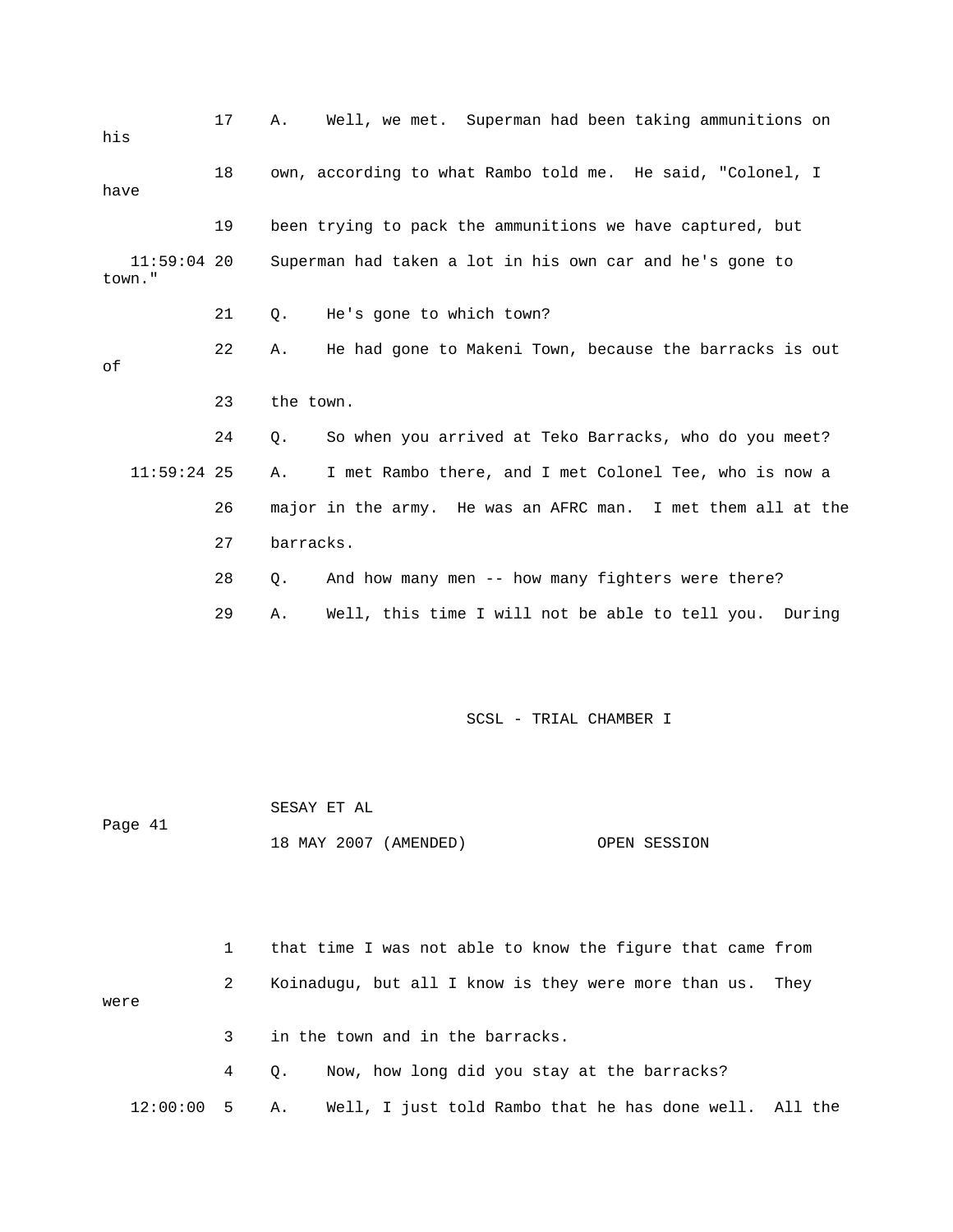|                     | 6  | ammunition that he knows are useful, let him pack them, then   |
|---------------------|----|----------------------------------------------------------------|
| drove               | 7  | about -- about an hour I was in the barracks, and then we      |
|                     | 8  | to the town.                                                   |
| under               | 9  | And where were the -- where were the men who had been<br>Q.    |
| $12:00:23$ 10       |    | Rambo's command? I know you've just said there was men at the  |
|                     | 11 | barracks; were there any elsewhere?                            |
|                     | 12 | Well, it's only the few that I met at Makeni Teachers<br>Α.    |
|                     | 13 | College, but the rest were in the barracks with Rambo.         |
| town?               | 14 | So, what did you do when you -- when you went to the<br>Q.     |
| $12:00:46$ 15       |    | Well, I told Superman that this is a big town. Since we<br>Α.  |
|                     | 16 | have all come $-$                                              |
| town.               | 17 | Let us take it step by step. You were going to the<br>Q.       |
| the                 | 18 | You drove to the town. What did you do when you arrived at     |
|                     | 19 | Let's take it step by step.<br>town?                           |
| $12:01:13$ 20<br>I. |    | This was in the evening hours on the 25th.<br>Α.<br>Thank you. |
|                     | 21 | drove, I and Kallon drove from the barracks. We drove to Teko  |
| saw                 | 22 | As we reached the paramount chief's compound, then we<br>Road. |
| spotted             | 23 | somebody who was trying to escape from a vehicle, but I        |
|                     | 24 | him, because I was driving opposite the paramount chief's      |
| $12:01:45$ 25       |    | compound, so I stopped.                                        |
|                     | 26 | Who was this person trying to escape from a vehicle?<br>Q.     |
|                     | 27 | Well, this person, I later discovered that he was a<br>Α.      |
|                     | 28 | civilian, and he was called Sakito.                            |
|                     | 29 | Well, what happened with Sakito?<br>Q.                         |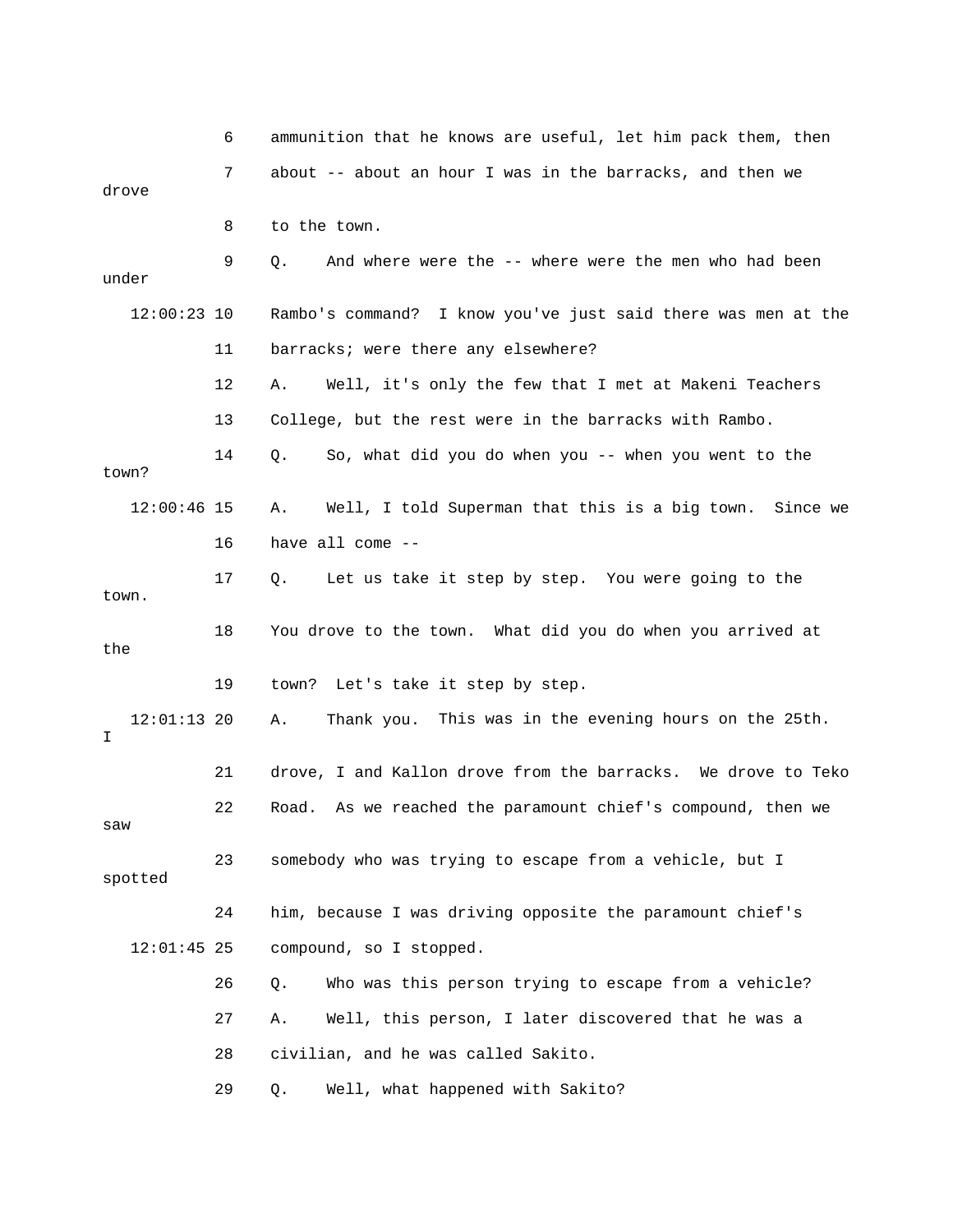|         | SESAY ET AL           |              |
|---------|-----------------------|--------------|
| Page 42 | 18 MAY 2007 (AMENDED) | OPEN SESSION |

| call                 | 1  | Well, I stopped and talked to him. I said, let them<br>Α.     |
|----------------------|----|---------------------------------------------------------------|
| out                  | 2  | him. And then they called him out of the house, and he came   |
| told                 | 3  | of the house, and I asked him why was he hiding from us? He   |
| civilian,            | 4  | us that, "We have just seen a lot of armed men. I am a        |
| 12:02:28             | 5  | so I just had to hide." And I said, "No." I said, "No. You    |
| house?"              | 6  | don't need to hide." I said, "Are you alone here in this      |
|                      | 7  | I asked him. He said "No." He said his wife is at the back.   |
| called               | 8  | Then I said, "Call her." And he went to the back and then     |
|                      | 9  | his wife whose name was Mariama. So the wife too came. We     |
| $12:02:56$ 10<br>our |    | greeted, and I said, "Don't be afraid to talk to us. You are  |
|                      | 11 | people." And then the woman said, she said we have -- we have |
| So                   | 12 | cause to fear because of the gunshots that we were hearing.   |
|                      | 13 | we were to be afraid.                                         |
|                      | 14 | What happened then?<br>Q.                                     |
| $12:03:16$ 15        |    | Then, I asked, "Where are the other people who are your<br>Α. |
| surrounding          | 16 | neighbours?" She said a lot of them had gone to the           |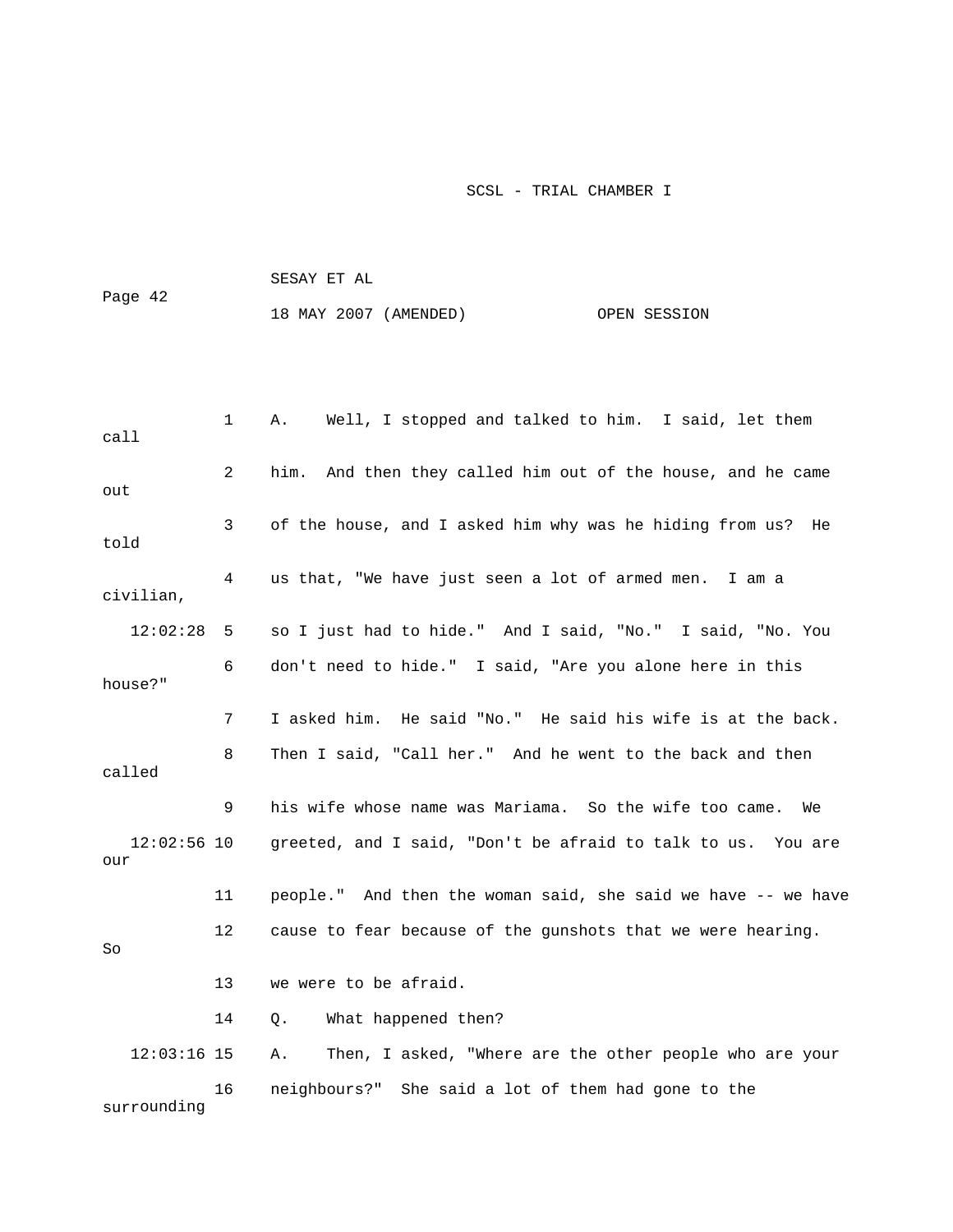| was                   | 17 | villages, but the Pa, who had the next building, said the Pa     |
|-----------------------|----|------------------------------------------------------------------|
| said,                 | 18 | in his house. He said he was called Pa Conteh. And then I        |
| Sakito                | 19 | "Will you go and call her so that I will greet him?"<br>Then     |
| $12:03:39$ 20<br>out, |    | went. He knocked at the door. Pa Conteh opened and he came       |
| want                  | 21 | and Pa Conteh also spoke to us. So I asked Pa Conteh: "If I      |
|                       | 22 | the civilians to come to town," I said, "How would you assist    |
|                       | 23 | And he said, "Well, a lot of the people of Makeni have -<br>us?" |
| to                    | 24 | have gone to Yele Sanda, so if you go to Yele Sanda and talk     |
| $12:04:08$ 25         |    | them" $--$                                                       |
|                       | 26 | Can you spell Yele Sanda, please?<br>Q.                          |
|                       | 27 | Y-E-L-E, Yele, S-A-N-D-A.<br>Α.                                  |
|                       | 28 | Which is where?<br>Q.                                            |
| on                    | 29 | That was just two miles out of Makeni on the road to --<br>Α.    |

|         | SESAY ET AL           |              |
|---------|-----------------------|--------------|
| Page 43 |                       |              |
|         | 18 MAY 2007 (AMENDED) | OPEN SESSION |

1 the road to Kamakwie.

2 Q. Before we continue the story, we have another Conteh.

3 There seems to be a lot of Contehs in Bombali.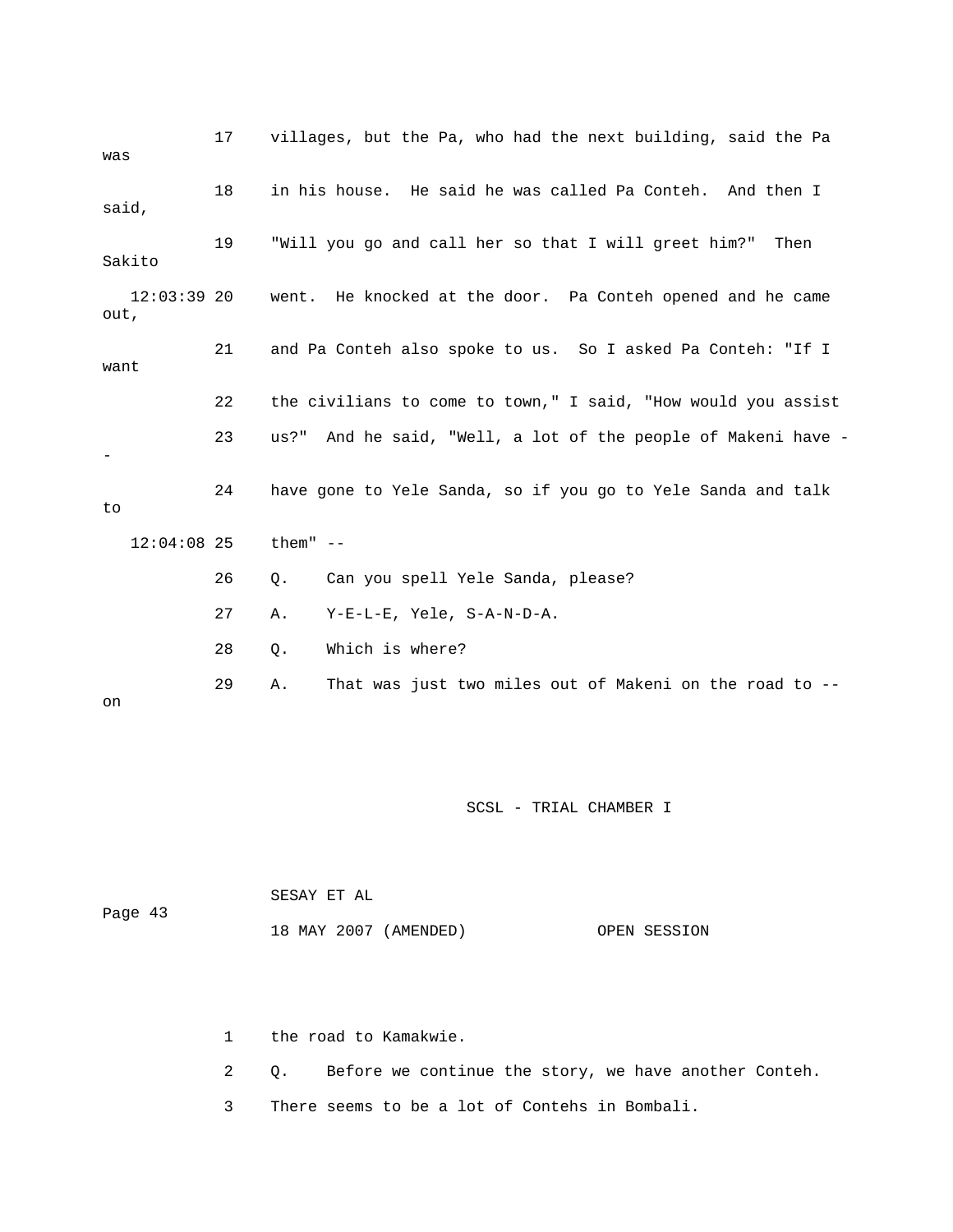4 A. Yes, yes. This was a popular surname in the Bombali and 12:04:57 5 Tonkolili districts.

6 Q. Right. Go on.

7 A. So I spoke to Pa Conteh, and then Pa Conteh said: "In 8 fact, one man is in my house who is my wife's relative. Let 9 call him and let you talk to him so that you can talk to him 12:05:17 10 too." Then Pa Conteh called this man who was called Mr Also. Kallon 12 spoke to them. We said: "I want" -- "We want you to spread this 14 town." And then Mr Old Soul said, "Most of the people are 12:05:42 15 Mena Hills. Some of them are behind to the hills at 16 He said, "But" -- 17 Q. Mena Hills? 12:05:55 20 A. Well, it is part of Makeni Town, because the reservation 21 Makeni Town by the police station, behind the hill, that hill 22 there is called the Mena Hills. It was behind the hills that the 23 people have gone. The civilians. And some of them were 24 the hills at Waterworks, according to what Mr Old Soul told 26 A. Well, this was what I knew. I didn't know any other me 11 Mr Old Soul too came, and the civilians became four, I and 13 message to your people, so that they would come back to the behind Waterworks." 18 A. M-E-N-A, yes. 19 Q. Where is that in relation to Makeni? is behind us. 12:06:24 25 Q. Does Old Soul have another name? name.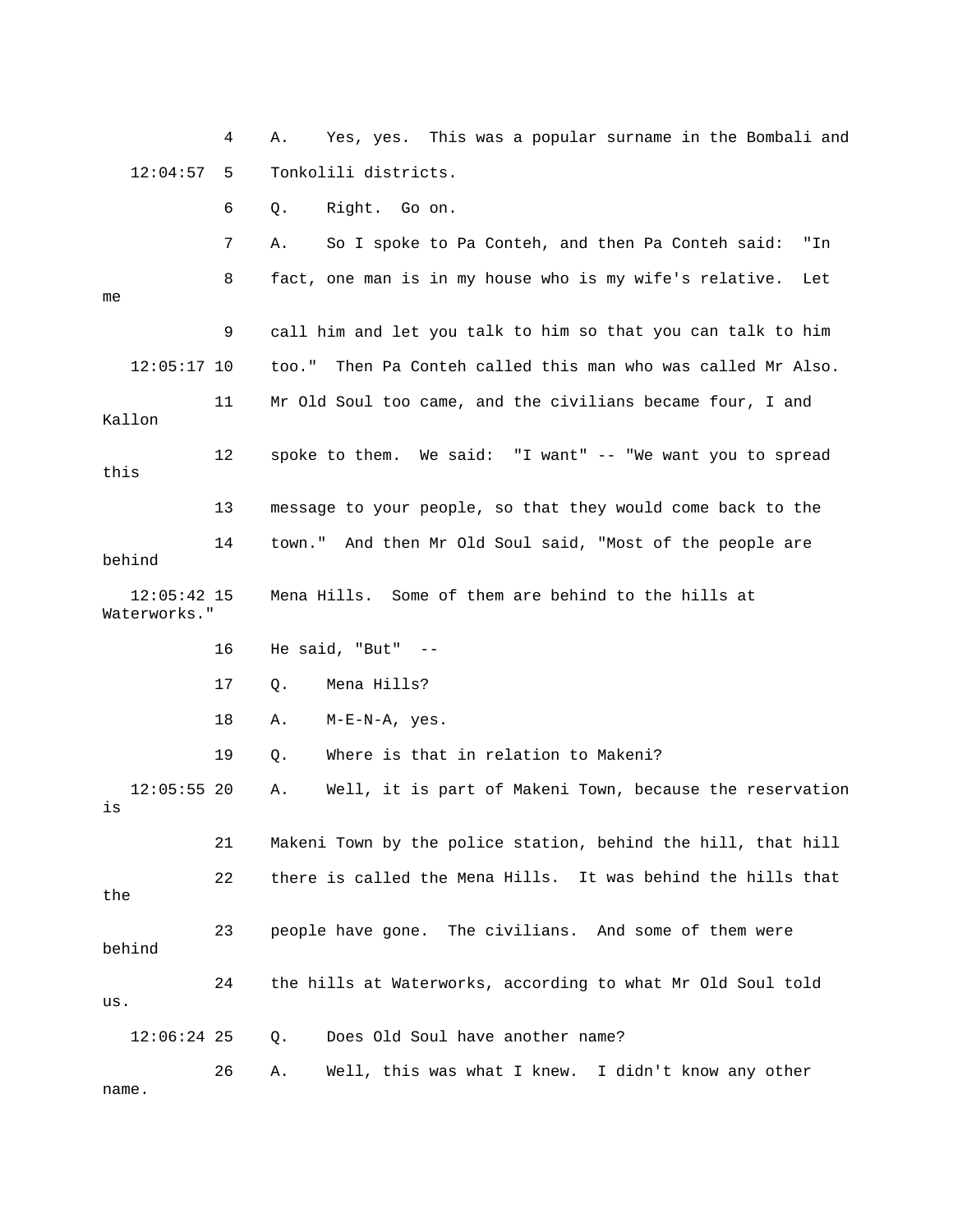27 Q. Okay. Go on.

 28 A. So Sakito said, if you go to Yele Sanda and talk to the 29 people there, that information will spread. And then I said, "If

SCSL - TRIAL CHAMBER I

 SESAY ET AL Page 44 18 MAY 2007 (AMENDED) OPEN SESSION

 1 you also would help us to tell your people behind those hills 2 come back to town." Then Pa Conteh said, "I am an old person 3 I am a native of Makeni, but the way you have spoken to us you 4 have given us some words of courage, so we would" -- "we would 7 empty. People, civilians were not there. There were only 9 broken into. They did not forcefully break into people's houses 11 the park before I arrived in Makeni. 14 Koinadugu carried out this thing. Because they came in from to and 12:07:15 5 now stay in our houses." 6 I and Kallon drove around the town wherein the town was armed 8 men. But, in fact, many, 90 per cent of the houses were not 12:07:34 10 in the first two days. Although they opened some shops around 12 Q. Did you investigate into these offences? 13 A. Yes. I later on knew that these people coming from the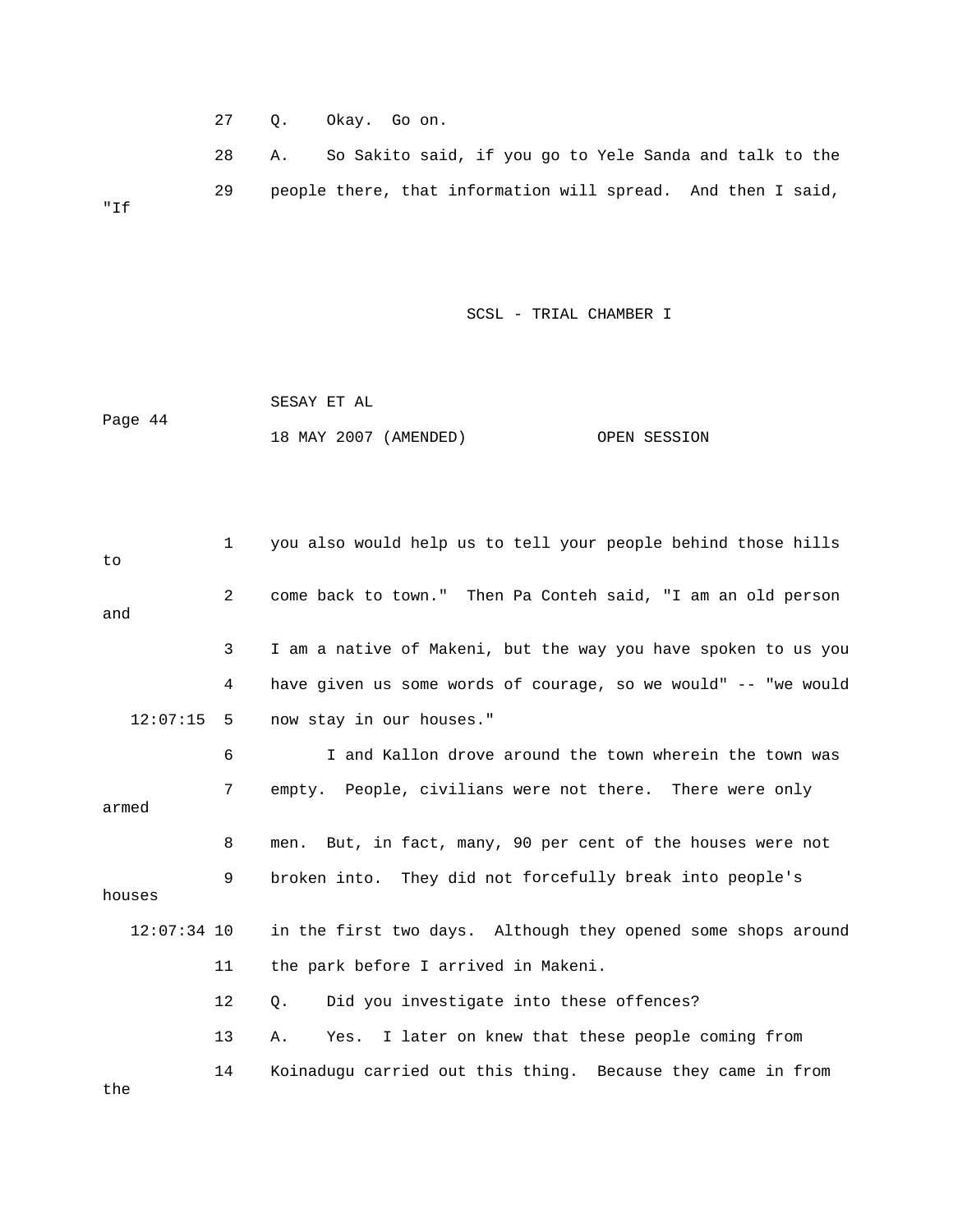| $12:08:07$ 15<br>Road, |    | main road from Binkolo; they entered Makeni from the Kabala    |
|------------------------|----|----------------------------------------------------------------|
| when                   | 16 | through Rogbane Road, and they joined with Rambo and others    |
|                        | 17 | they attacked the barracks.                                    |
|                        | 18 | And how did you find out it was them?<br>Q.                    |
|                        | 19 | Well, they had a group with Superman. Some of these men<br>Α.  |
| $12:08:33$ 20<br>one   |    | were coming from Kailahun, they too told me. Like, Jackson,    |
|                        | 21 | of Pa Sankoh's bodyguards, he said it.                         |
|                        | 22 | Well, how did he know?<br>Q.                                   |
| They                   | 23 | Well, he came with them. He was there with Superman.<br>Α.     |
|                        | 24 | were all together with Superman.                               |
| $12:08:54$ 25          |    | Now, after you'd had this conversation with Old Soul and<br>Q. |
|                        | 26 | Sakito, what happened then?                                    |
| to                     | 27 | Well, the day was almost finishing. When I have talked<br>Α.   |
| and                    | 28 | them, we drove to Makeni Town and we came back to the college  |
|                        | 29 | there we slept for that night.                                 |
|                        |    |                                                                |
|                        |    | SCSL - TRIAL CHAMBER I                                         |
| Page 45                |    | SESAY ET AL<br>18 MAY 2007 (AMENDED)<br>OPEN SESSION           |

2 A. Well, during that time, Rambo had discovered a house out 1 Q. Well, what were your men doing during this time?

of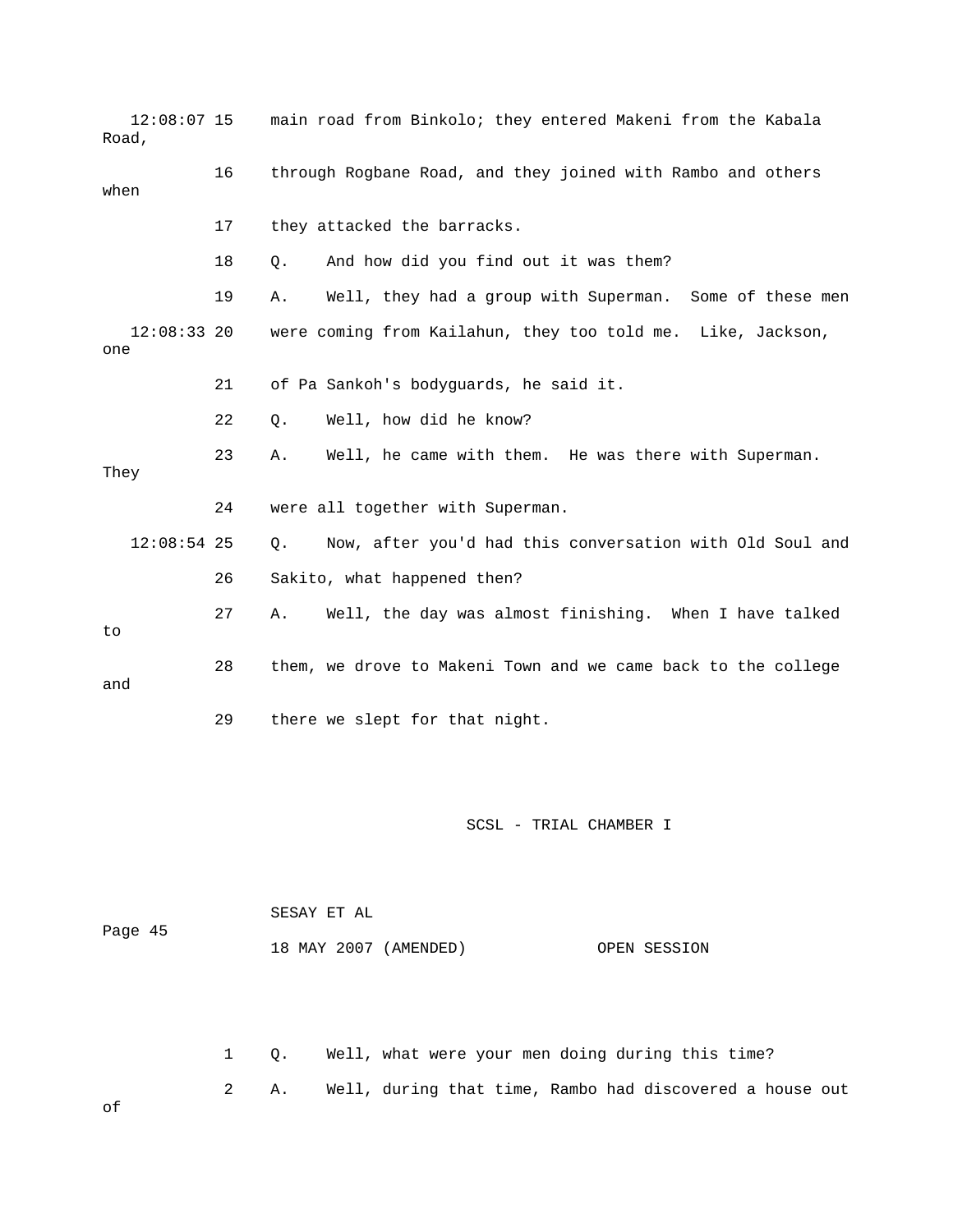| said                   | 3  | Makeni towards Magburaka Road where he liked. I think they       |
|------------------------|----|------------------------------------------------------------------|
|                        | 4  | it was a government building, when he was transporting the       |
| 12:09:50<br>them,      | 5  | ammunition from the barracks, the men from Kono would pack       |
|                        | 6  | he would transport them and store them in this house, out of     |
|                        | 7  | Makeni, on the road to Magburaka.                                |
|                        | 8  | But what are the other men doing?<br>Q.                          |
| college,               | 9  | Well, they were in the barracks, some were in the<br>Α.          |
| $12:10:12$ 10          |    | because the fight had already ended.                             |
|                        | 11 | And what was happening in Makeni, at this time?<br>Q.            |
| air                    | 12 | Well, during this time, men were just shooting in the<br>Α.      |
|                        | 13 | and the town was empty; civilians were not there. There were     |
| from                   | 14 | only the armed men that had captured the town and the groups     |
| $12:10:36$ 15<br>time. |    | the Koinadugu axis, they were all in the town during that        |
|                        | 16 | Well, can you name some of those from the Koinadugu axis<br>Q.   |
|                        | 17 | who were there?                                                  |
|                        | 18 | Yes, I will try, especially the commandants.<br>Α.               |
|                        | 19 | Commandants or commanders?<br>Q.                                 |
| 12:11:00 20            |    | Commanders.<br>I said commanders.<br>Commanders, those are<br>Α. |
|                        | 21 | training. These are commanders.                                  |
|                        | 22 | Go on.<br>Q.                                                     |
| Superman;              | 23 | You had Superman, he and his RUF group. He had<br>Α.             |
| you                    | 24 | you had Babe; you had Nyaa; you had Rocky CO; he had titles;     |
| 12:11:32 25            |    | had Miloskie Kallon; you had Jackson. There were many.           |
|                        | 26 | Who were these men reporting to?<br>Q.                           |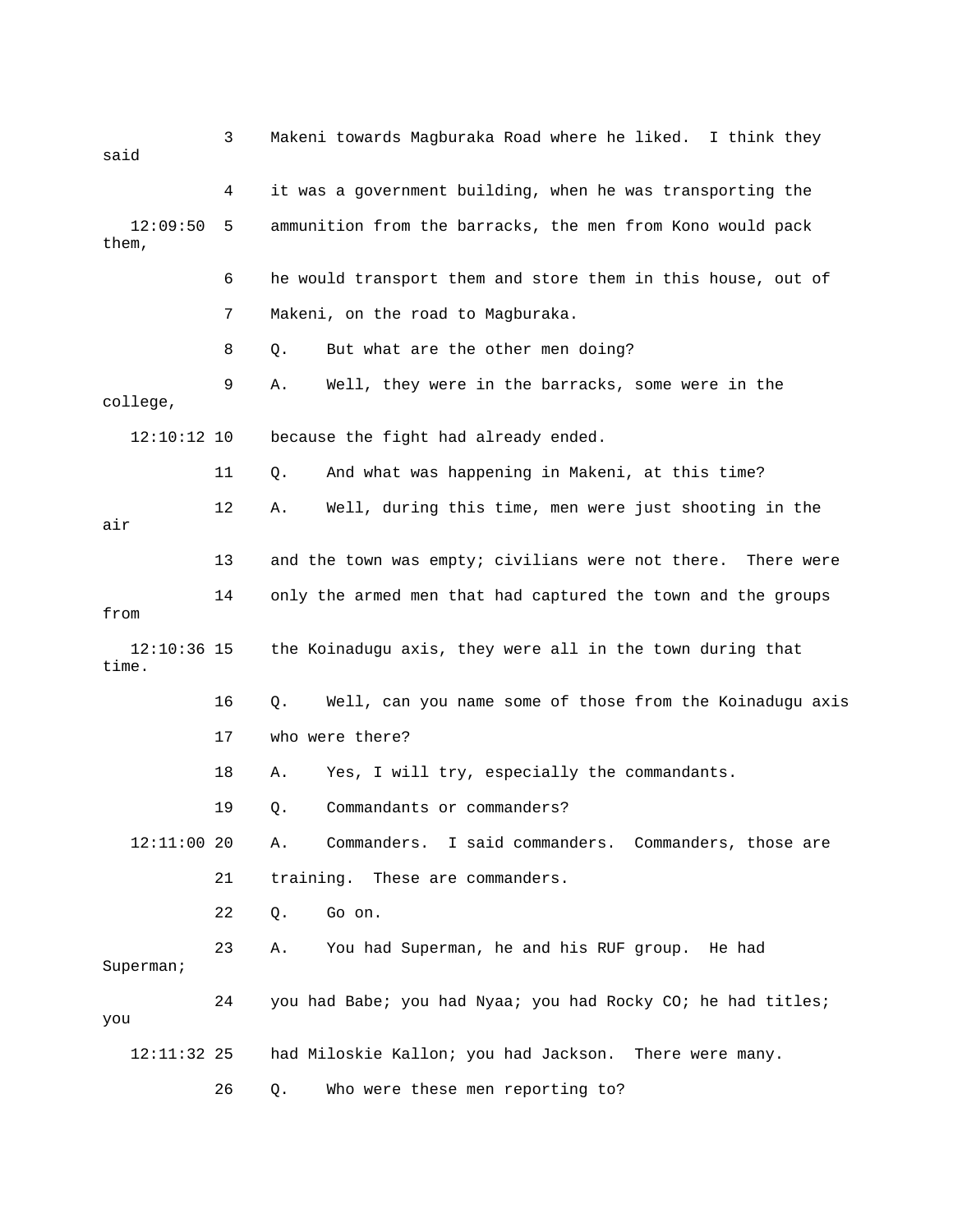- 27 A. They were reporting to Superman.
- 28 Q. Now, what did you next do?
- 29 A. I said, when I left the barracks, when I had spoken to

| Page 46 | SESAY ET AL           |              |
|---------|-----------------------|--------------|
|         | 18 MAY 2007 (AMENDED) | OPEN SESSION |

| evening,      | $\mathbf 1$    |       | these people, I drove into the town, on the 25th in the |
|---------------|----------------|-------|---------------------------------------------------------|
|               | $\overline{2}$ |       | and I met with Superman at Rogbane Road.                |
|               | 3              | $Q$ . | Brigadier Mani, do you know where he was at this time?  |
| I             | 4              | Α.    | Yes, but I want to complete the question you asked me.  |
| 12:12:41      | -5             |       | want to complete the question you asked me.             |
|               | 6              | Q.    | Sorry, sorry. Go ahead.                                 |
| the           | 7              | Α.    | I said, I met Superman at Rogbane Road and he stopped   |
|               | 8              |       | vehicle. I also stopped and we greeted.                 |
|               | 9              | О.    | What date was this?                                     |
| $12:13:02$ 10 |                | Α.    | Come again?                                             |
|               | 11             | Q.    | What date?                                              |
| the           | $12 \,$        | Α.    | This was on the 25th, evening, 25th of December '98 in  |
|               | 13             |       | evening -- '98, around 5.00 to 6.00.                    |
|               | 14             | Q.    | Go on.                                                  |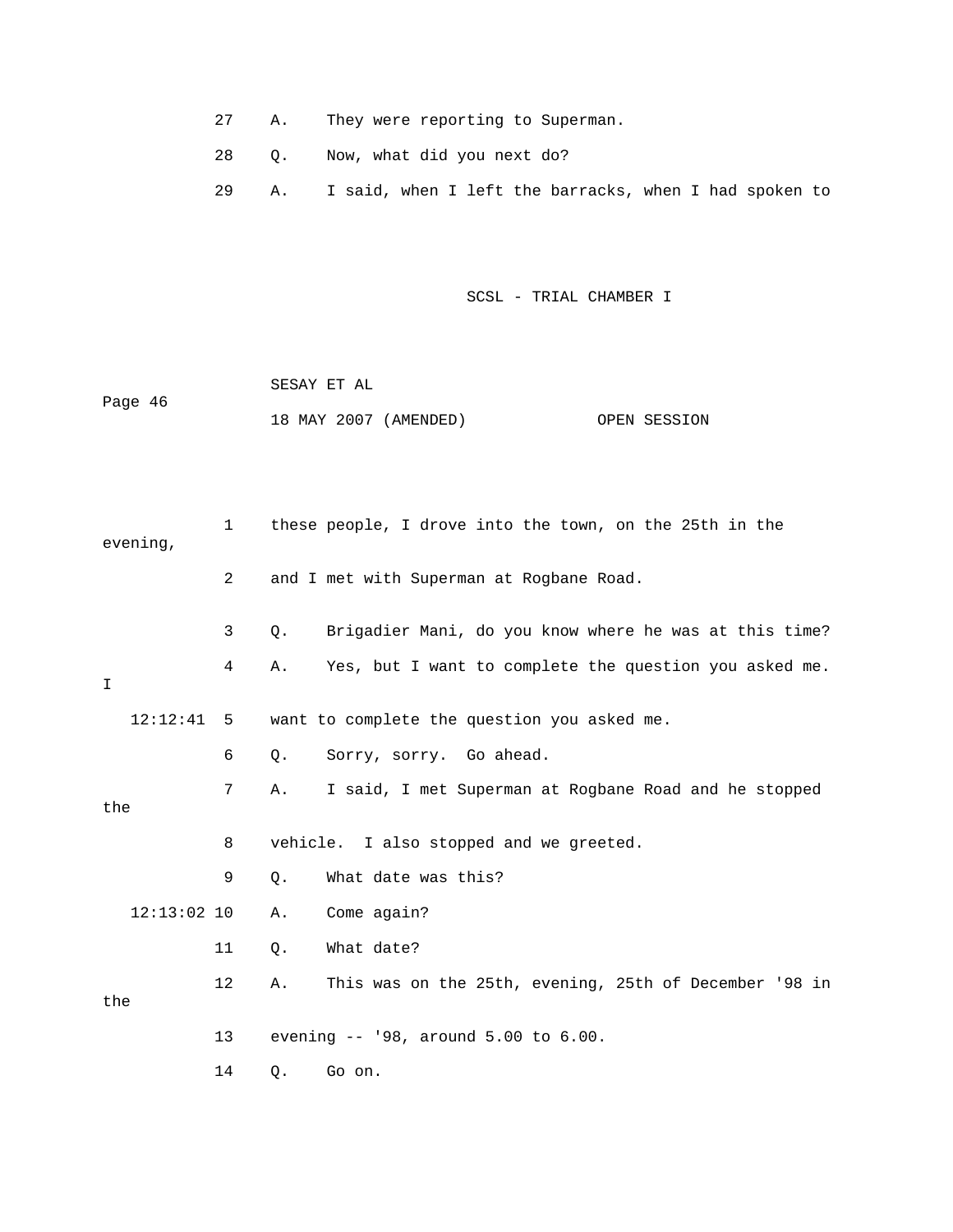12:13:21 15 A. I said, I and Superman greeted each other. Then 17 that I should join Rambo and others." He said, "So we have 18 captured the barracks." And then I said, "Well," I said, "He 19 told me also, he, Mosquito, told me that he had given you instruction to join up with the operation." So, I said, "Let 21 try very hard to put the men under control, let us not allow them 22 to just break into people's houses because here we have come 24 "Yes, that is true." Q. Well, control our men. Were your men out of control? that 28 was why I told him to try very hard to control the men. Let Superman 16 said, "Your brother," -- "Your commander gave me the instruction now 12:13:43 2  $11S$ to 23 stay. It is good that we control the men." And then he said,  $12:14:03$  25 26 A. Well, from what I had seen, yes, I knew that the men were 27 not under control. Especially the group from Koinadugu. So the 29 men be under control, because I have seen shops opened. And we,

SCSL - TRIAL CHAMBER I

 SESAY ET AL Page 47 18 MAY 2007 (AMENDED) OPEN SESSION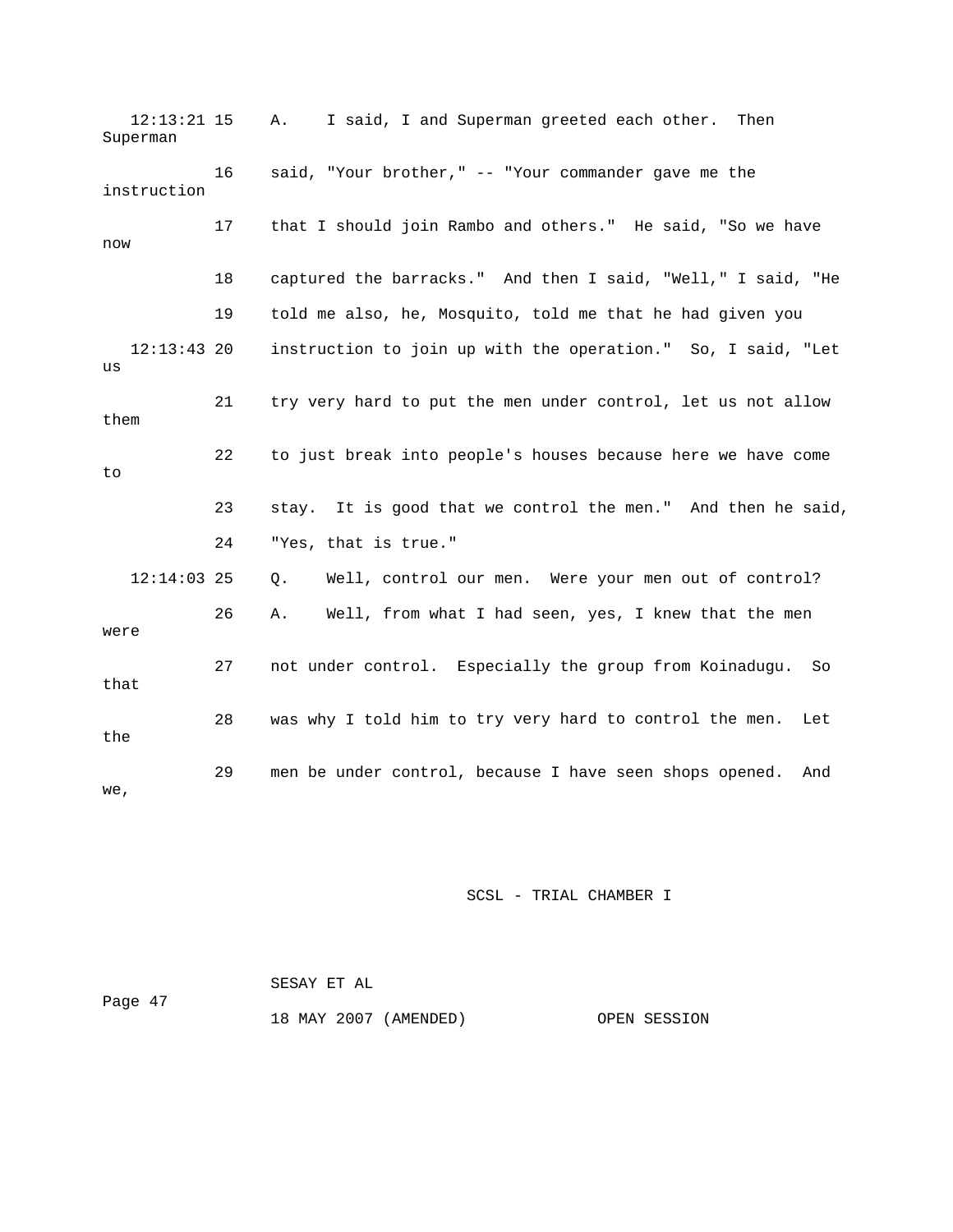|                       | 1  | the group that came from Kono, for example, when they captured   |
|-----------------------|----|------------------------------------------------------------------|
| broke                 | 2  | Magburaka, they never opened anybody's house. They never         |
| it                    | 3  | into any shop. So if I have seen that in Makeni, I know that     |
| that                  | 4  | was the men from Koinadugu that have started these acts and      |
| 12:14:42              | 5  | was why I told Superman.                                         |
|                       | 6  | Well, let's be $-$ - I don't know if there is a difficulty<br>Q. |
| some                  | 7  | with translation or what, but this is important. There is        |
|                       | 8  | ambiguity in the answer. When I asked whether your men were      |
|                       | 9  | under control, you suggested, at one point, that some of them    |
| $12:15:04$ 10<br>all  |    | were not. And then you went on to answer that your men were      |
|                       | 11 | in control -- under control. I don't know whether it's your      |
| Were                  | 12 | answer or the translation. Can you clarify the situation.        |
|                       | 13 | your men committing offences or not?                             |
|                       | 14 | I think -- I am sorry to say, maybe, it's the<br>Α.              |
| $12:15:30$ 15         |    | interpretation. But what I said, what I'm talking about is       |
| whom                  | 16 | something I have clear understanding about. I said, the men      |
|                       | 17 | we led from Kono, to come to Makeni, they were not committing    |
| they                  | 18 | crimes. And even Magburaka, when they captured Magburaka,        |
| So                    | 19 | never opened anybody's house, they never broke into any shop.    |
| $12:15:49$ 20<br>that |    | if I have seen that in Makeni, that was why I told Superman,     |
|                       | 21 | the men that he came with from Koinadugu, to please put them     |
| have                  | 22 | under control. Because now that we are here in Makeni, we        |
|                       | 23 | not come to retreat, we have come here to stay. So it is good    |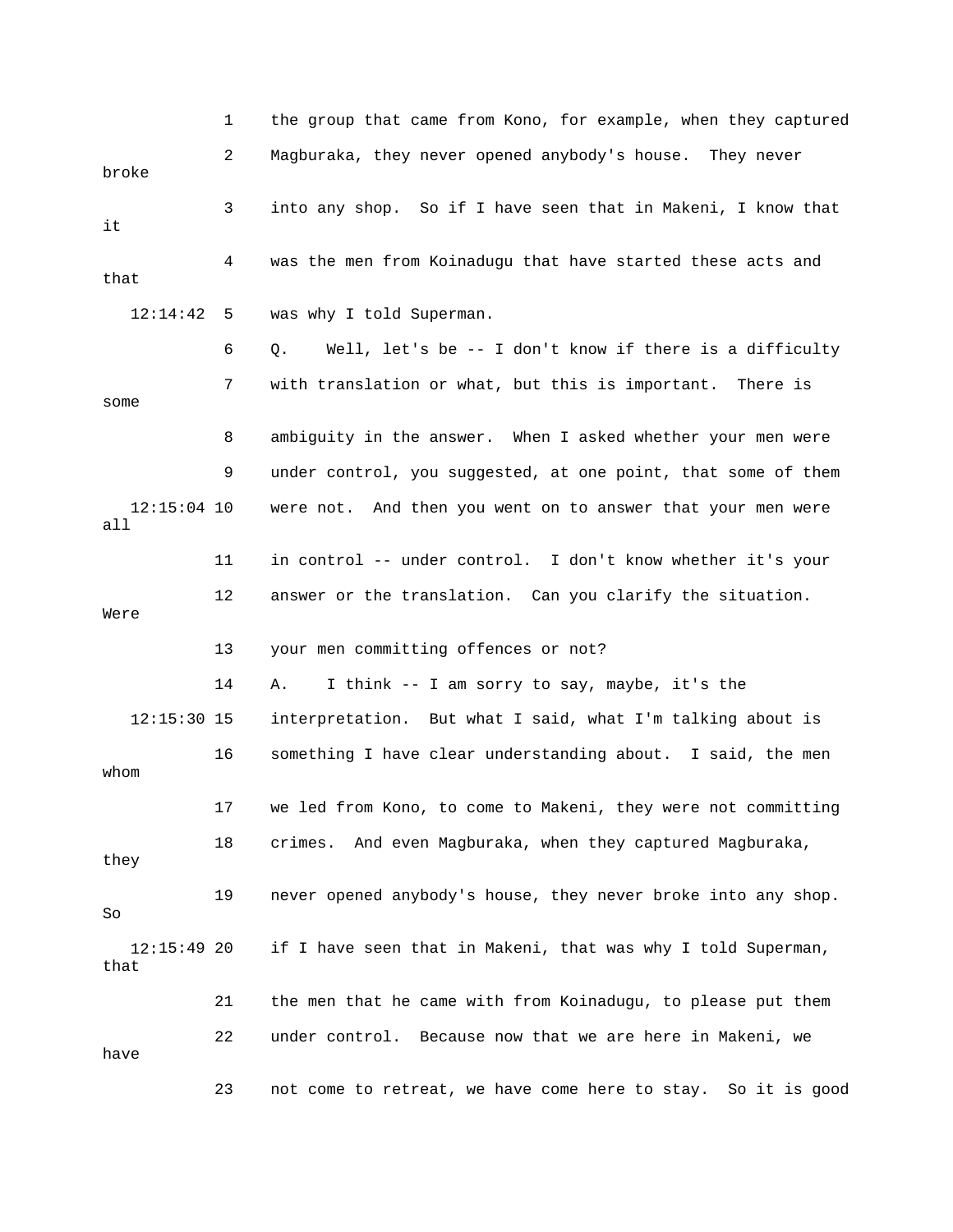|               | 24           | for us to control the men so that they will not hurt the       |
|---------------|--------------|----------------------------------------------------------------|
| $12:16:16$ 25 |              | civilians.                                                     |
|               | 26           | So you say that Superman agreed with you; what happened<br>Q.  |
|               | 27           | after that?                                                    |
| he            | 28           | He answered. He said, "Yes, what you said is true," but<br>Α.  |
|               | 29           | did not take my advice.                                        |
|               |              |                                                                |
|               |              | SCSL - TRIAL CHAMBER I                                         |
|               |              | SESAY ET AL                                                    |
| Page 48       |              | 18 MAY 2007 (AMENDED)<br>OPEN SESSION                          |
|               |              |                                                                |
|               | $\mathbf{1}$ | How do you know he didn't take your advice?<br>Q.              |
|               | 2            | Well, $I$ -- well, $I$ --<br>Α.                                |
| He            | 3            | THE INTERPRETER: My Lord, let the witness come again.          |
|               | 4            | is going too fast.                                             |
| 12:16:50      | $5^{\circ}$  | MR JORDASH:                                                    |
|               | 6            | Slow down and repeat your last answer, please.<br>Q.           |
|               | 7            | I said, I never saw anywhere he disciplined any fighter<br>Α.  |
| prove         | 8            | among the group that came from Koinadugu District. And to      |
|               | $\mathsf 9$  | that he did not accept what I had suggested to him, because I  |
| $12:17:09$ 10 |              | even caught some of his men who were looting and I disciplined |
|               | 11           | them.                                                          |
|               | 12           | Well, let's try and deal with this in chronology. After<br>Q.  |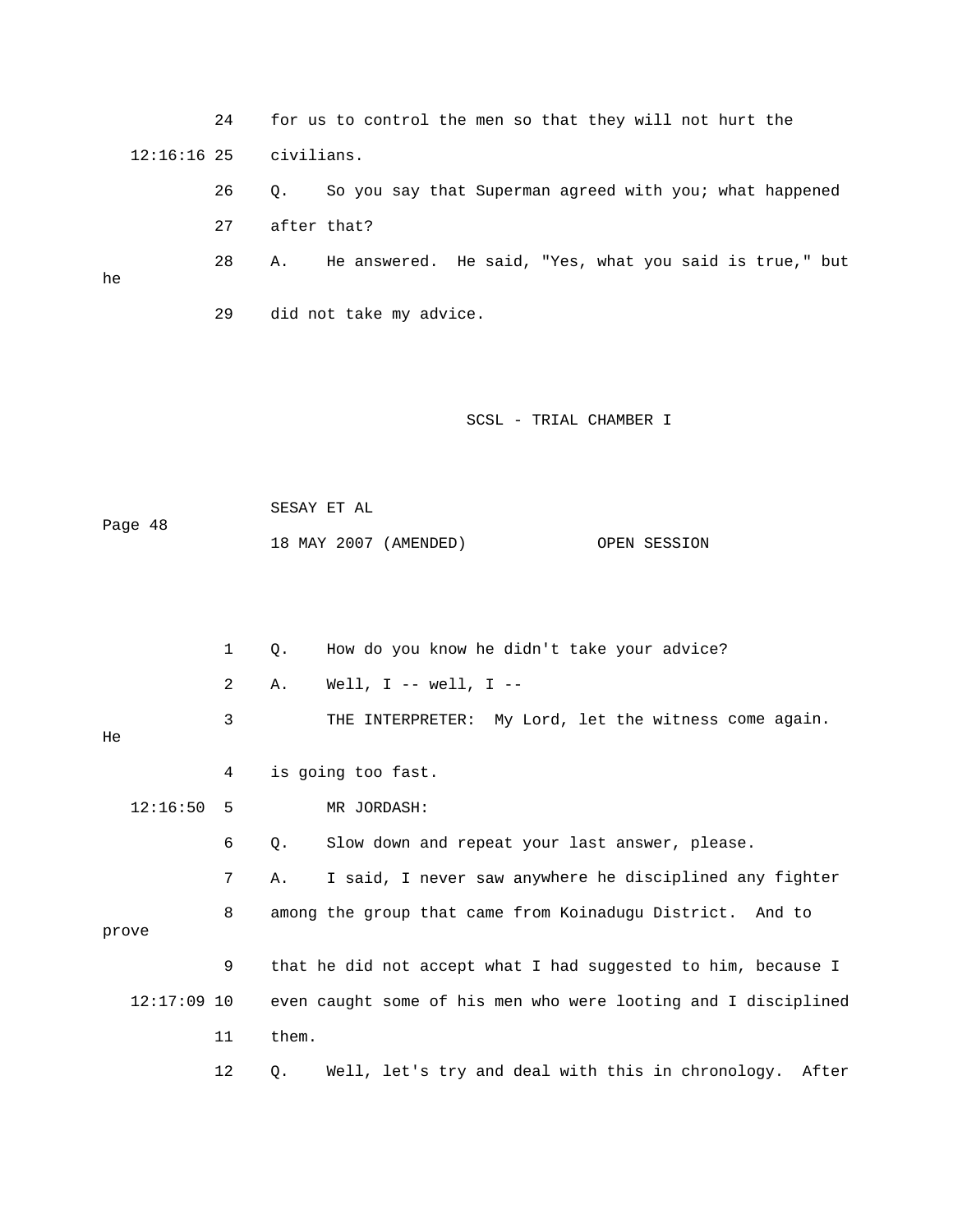| it                        | 13 | you had spoken -- we'll come to the discipline when we come to |
|---------------------------|----|----------------------------------------------------------------|
|                           | 14 | in time, okay. After speaking to Superman, what did you do?    |
| $12:17:42$ 15<br>drove.   |    | Well, when I spoke to him, he drove off and I also<br>Α.       |
|                           | 16 | He went to the place which he had taken at Station Road.       |
|                           | 17 | What did you do?<br>Q.                                         |
| to                        | 18 | Then, I drove towards the edge of the town on the road<br>Α.   |
| drove                     | 19 | Kabala, and I left there. I came through Lunsar Road and I     |
| $12:18:10$ 20             |    | back to the college where I slept.                             |
|                           | 21 | And what was the point of that?<br>Q.                          |
| started                   | 22 | Well, I just wanted to see Makeni Town, because I<br>Α.        |
| would                     | 23 | seeing some civilians. I also continued driving, maybe I       |
| continued                 | 24 | see other people, but I never saw other people.<br>And I       |
| $12:18:31$ 25<br>place, I |    | to drive in order that if I met soldiers breaking into a       |
| we                        | 26 | will stop them, and then I will tell them that where we are,   |
| drove                     | 27 | have to behave ourselves here. That was the reason why I       |
|                           | 28 | around the town.                                               |
|                           | 29 | So what happened then?<br>Q.                                   |

ge 49 Pa

SESAY ET AL

18 MAY 2007 (AMENDED) OPEN SESSION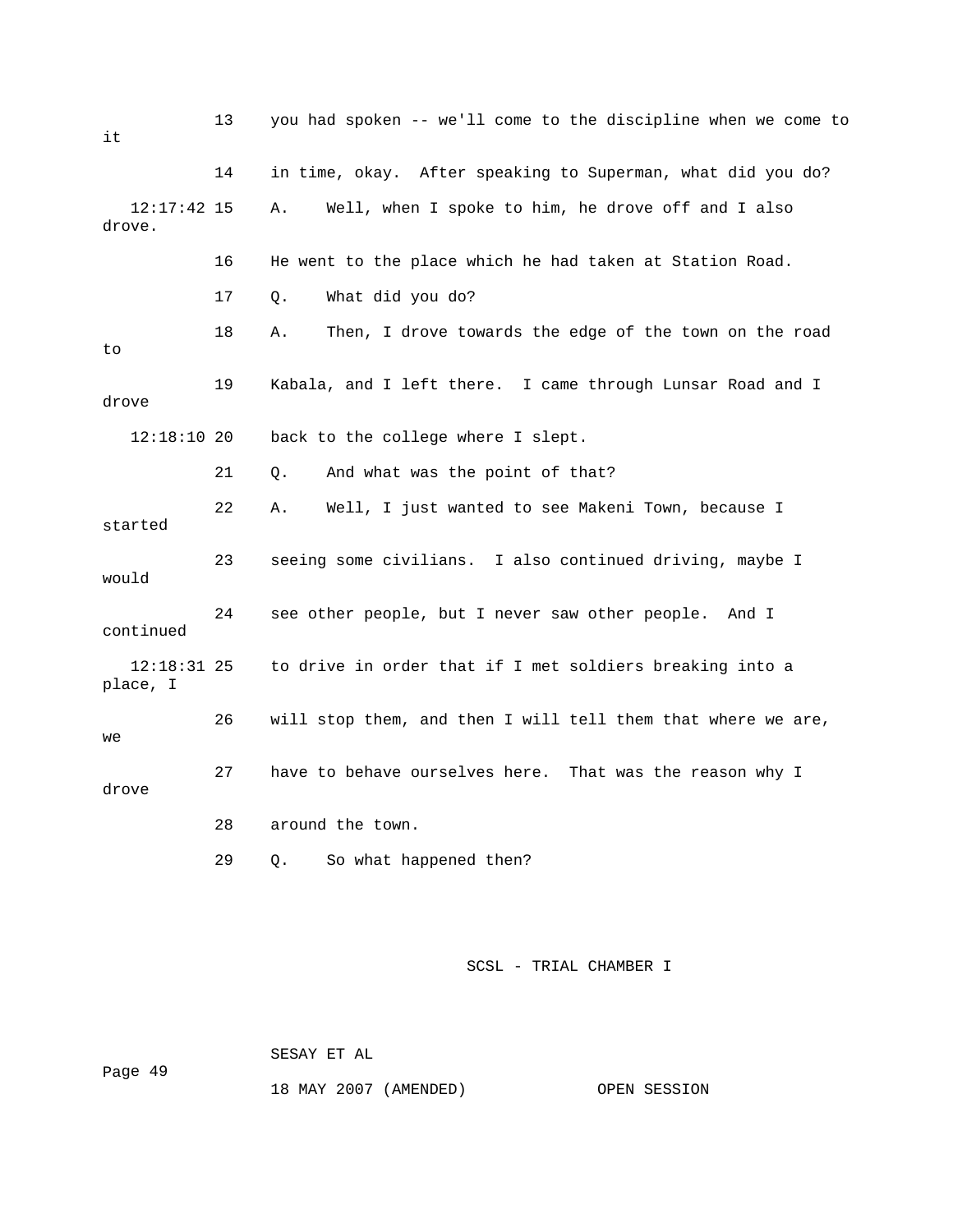|               | 1  | I told you, I came to the college and I slept there.<br>Α.      |
|---------------|----|-----------------------------------------------------------------|
|               | 2  | And what happened then?<br>Q.                                   |
|               | 3  | Well, the next day, in the morning, Rambo -- he slept in<br>Α.  |
|               | 4  | the barracks, he and his men. I went there; we had parade; I    |
| 12:19:12      | 5  | spoke to the men, those from Makeni. I told them that the       |
|               | 6  | discipline that they had maintained from Kono to Kono, I am     |
| are           | 7  | urging them still to maintain that discipline, because now we   |
| And           | 8  | telling the civilians to come back to their various houses.     |
| have          | 9  | anybody, if I have a complaint from a civilian, then I will     |
| $12:19:38$ 10 |    | to deal with that person.                                       |
|               | 11 | So what happened then?<br>Q.                                    |
|               | 12 | Well, from that, I told Kallon that where Mr Sakito had<br>Α.   |
|               | 13 | told us that a lot of civilians were, let us drive to that      |
| we            | 14 | village, Yele Sanda, and let's talk to the people there.<br>So  |
| $12:19:59$ 15 |    | drove to Yele Sanda.                                            |
|               | 16 | What date was this?<br>Q.                                       |
|               | 17 | That was on the 26th, in the morning, December '98.<br>Α.       |
|               | 18 | What did you do when you arrived there?<br>Q.                   |
| saw           | 19 | Well, when I reached there, the first thing -- first, I<br>Α.   |
| 12:20:20 20   |    | a lot of civilians behind the houses, under the orange trees,   |
|               | 21 | I saw bundles. I saw sponge mattresses lying on<br>mango trees. |
|               | 22 | the ground.                                                     |
|               | 23 | What happened there?<br>Q.                                      |
| about         | 24 | So when we went, we stopped, and the civilians were<br>Α.       |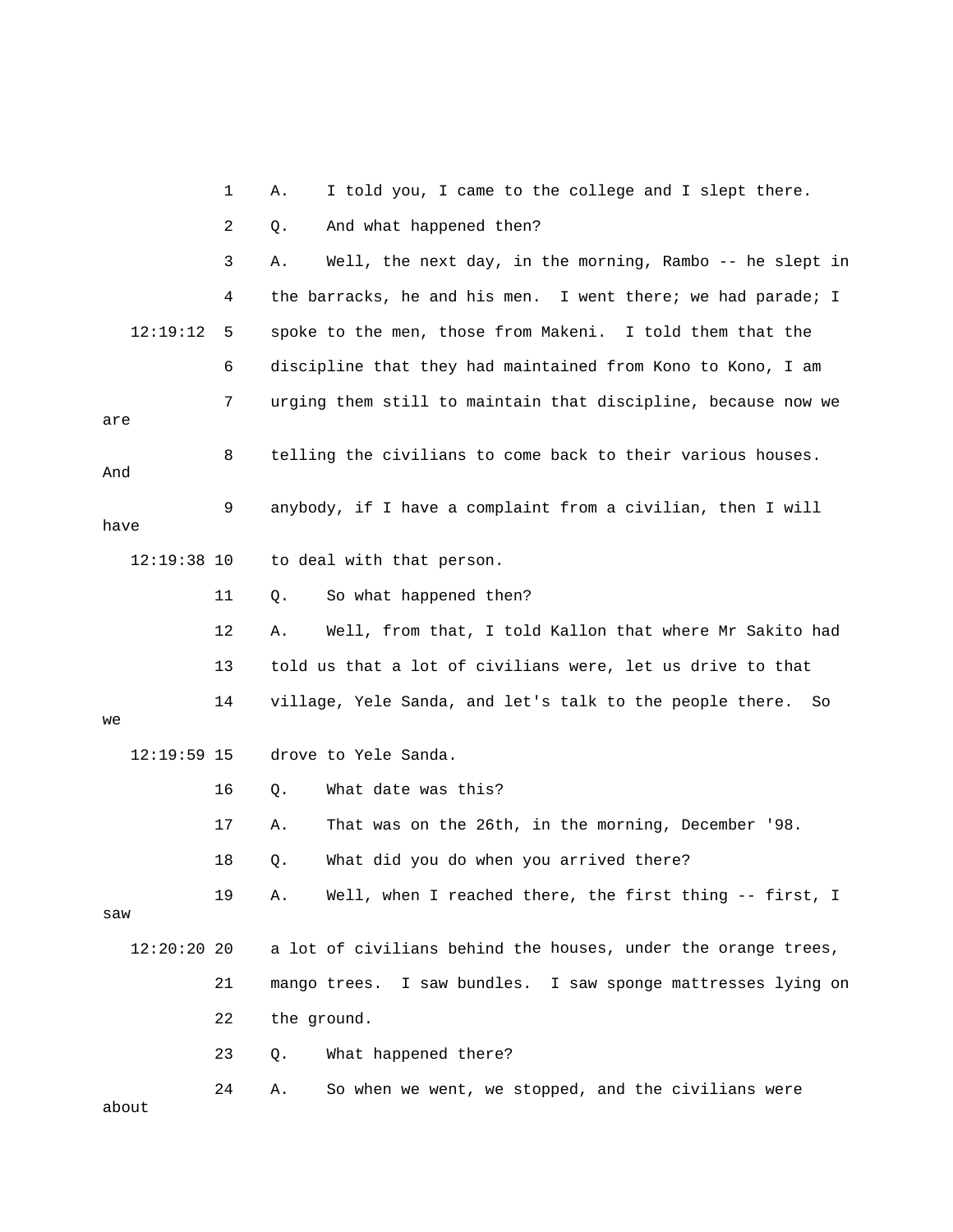12:20:52 25 to go behind the house. And then I spoke to them in Temne. I 26 said, "No, don't run." Let them come, let me talk to them. 27 the people started coming. They gathered before the street 28 I had parked the vehicle. They came a lot -- a lot of them So where came. 29 And I told them that they should go back to Makeni. I said

SCSL - TRIAL CHAMBER I

 SESAY ET AL Page 50 18 MAY 2007 (AMENDED) OPEN SESSION

 1 nothing will be wrong with them. Let them go back to Makeni. 3 A. From then, from the time I had spoken to them, before I 4 left, people started returning to Makeni. And so I and Kallon 12:21:36 5 came back to Makeni. And I told them that when they had returned 6 on the 26th, on the 27th, we will have to call a meeting at 8 Q. Do you know or can you estimate how many -- about how 9 people came back into Makeni, after your meeting? A. Well, on that very day not everybody came, but the meeting 2 Q. What happened then? the 7 Town Hall so that -- let people go and hear what we have to say. many  $12:22:12$  10

11 on the 27th at around 11.00 a.m. at the town hall, there were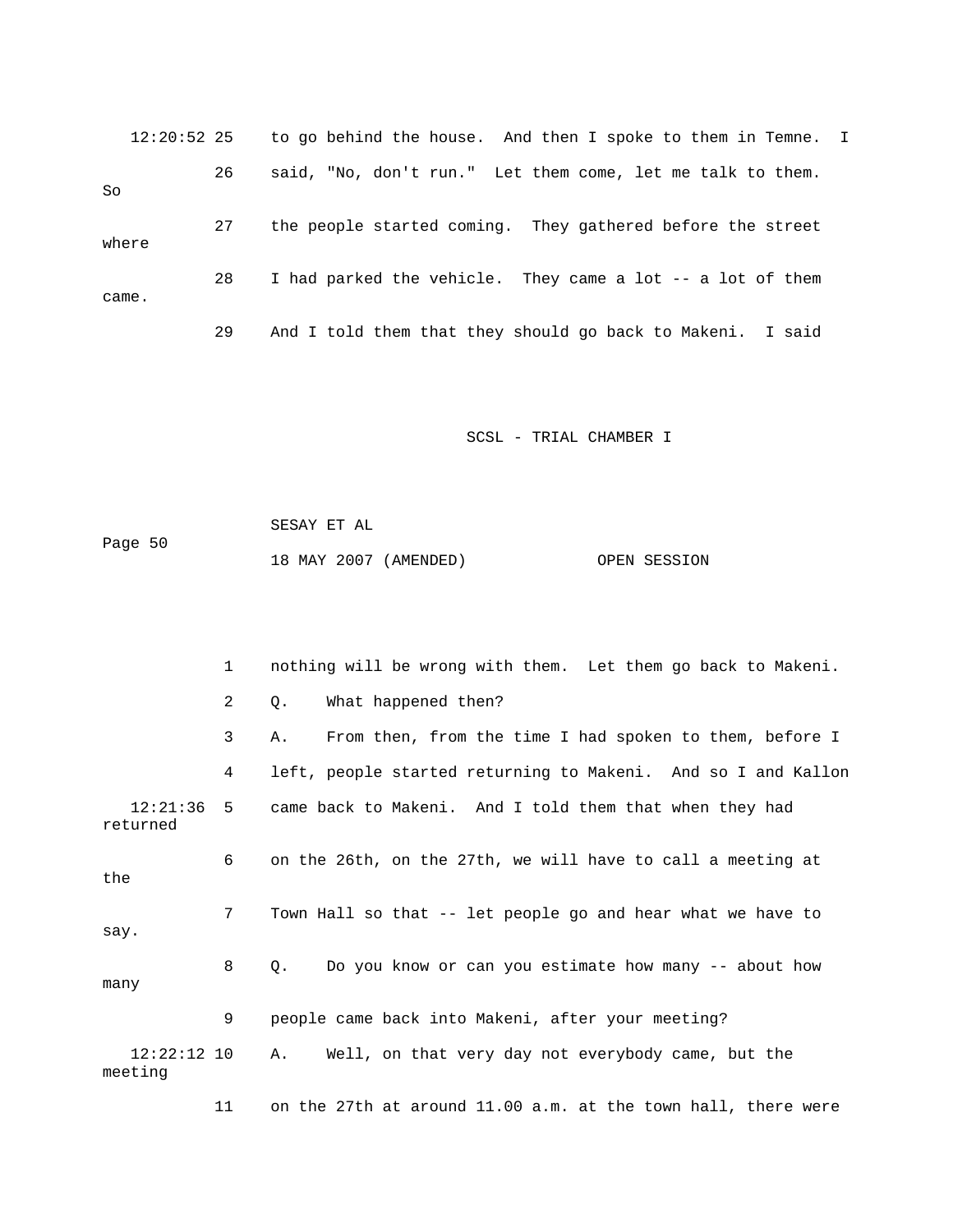12 about 75 civilians there.

|        |               | 13 | How did you announce -- or was the meeting announced?<br>Q.    |
|--------|---------------|----|----------------------------------------------------------------|
| Soul   |               | 14 | Well, I had spoken to Mr Sakito, Pa Conteh, and Mr Old<br>Α.   |
|        | $12:22:47$ 15 |    | on the 25th in the evening. They themselves went and spoke to  |
| to     |               | 16 | the people behind the hills to say that the commanders wanted  |
|        |               | 17 | speak to the people and that was why 75 people were able to    |
|        |               | 18 | attend that meeting on the 27th at 11.00, December '98.        |
|        |               | 19 | Did you speak at the meeting?<br>$Q$ .                         |
|        | $12:23:14$ 20 |    | Yes, I spoke.<br>Α.                                            |
|        |               | 21 | Can you describe what happened at the meeting?<br>Q.           |
| myself |               | 22 | Well, the civilians came. From there, I introduced<br>Α.       |
| I      |               | 23 | as Colonel Issa and the battlefield commander for the RUF, and |
| have   |               | 24 | So I will want to assure the people that -- that we<br>said:   |
|        | $12:23:45$ 25 |    | not come to Makeni to fight against them, we have come here to |
| the    |               | 26 | fight ECOMOG and the CDF. And it was in that meeting I told    |
|        |               | 27 | civilians that anybody who is a Civil Defence Force, let them  |
|        |               | 28 | pass the message around, let them all report at the police     |
| were   |               | 29 | station on the 28th at 12 noon. And all the policemen that     |

SCSL - TRIAL CHAMBER I

 SESAY ET AL ge 51 18 MAY 2007 (AMENDED) OPEN SESSION Pa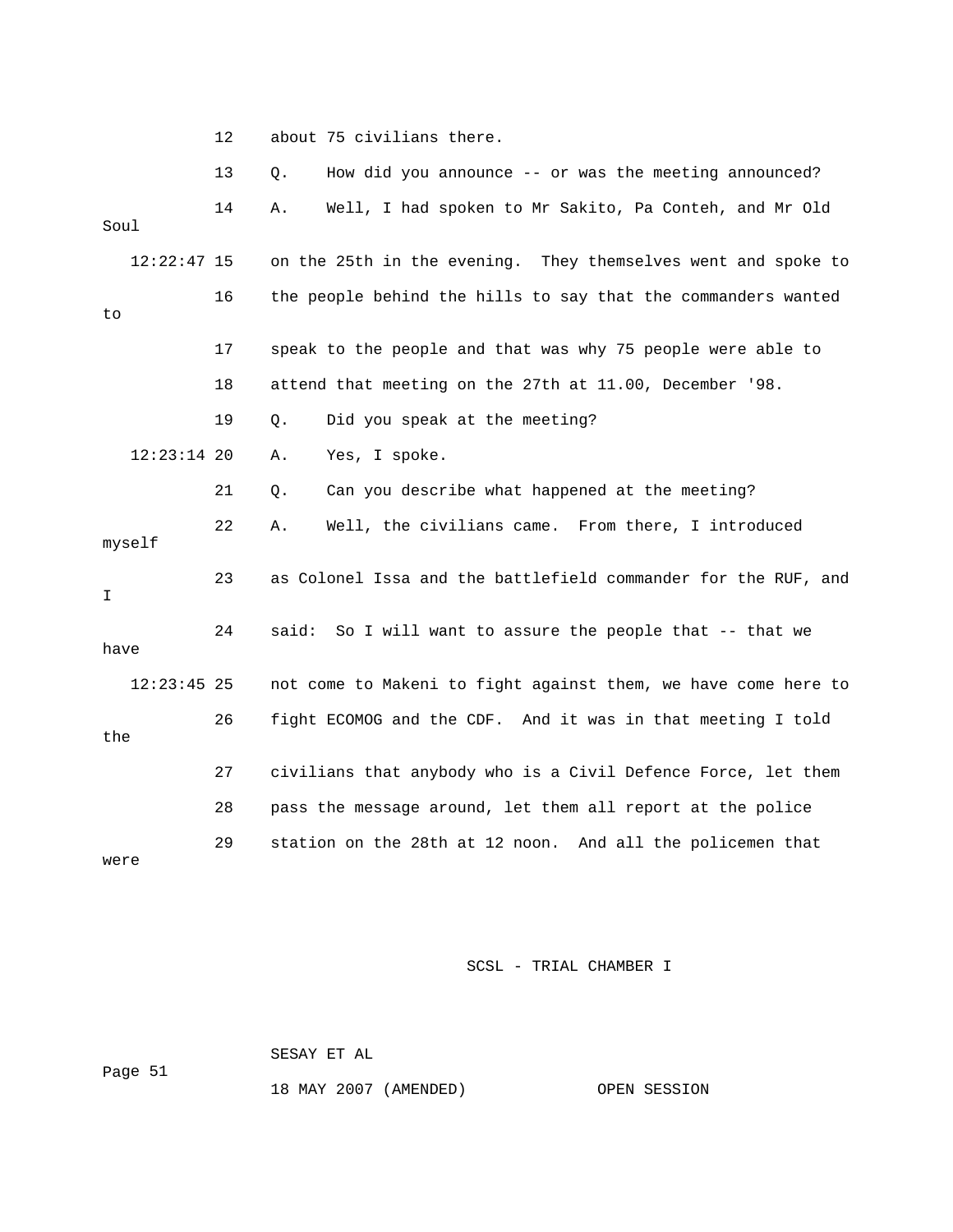|                       | 1  | in Makeni, let them also assemble at the police station on the |
|-----------------------|----|----------------------------------------------------------------|
|                       | 2  | 28th at 12 noon.                                               |
|                       | 3  | And what was the purpose of that?<br>Q.                        |
| that                  | 4  | Well, that would -- to enable me to know the policemen<br>Α.   |
| 12:24:58<br>were      | 5  | were in Makeni, that is one; and two, the civil defence that   |
|                       | 6  | in Makeni, so that we were able to get them from among the     |
|                       | 7  | civilians.                                                     |
| the                   | 8  | What was the purpose of that, of getting the CDF out of<br>Q.  |
|                       | 9  | civilians?                                                     |
| $12:25:16$ 10<br>have |    | Well, if the civilians come to know that these people<br>Α.    |
| to                    | 11 | requested for the CDF and they turn up, we don't do anything   |
|                       | 12 | the CDF, then the civilians would have confidence that these   |
|                       | 13 | people have not come here to harm us.                          |
|                       | 14 | So what happened -- did anything else happen at the<br>Q.      |
| $12:25:49$ 15         |    | meeting?                                                       |
| tell                  | 16 | I told the civilians that do, I am begging you,<br>Α.<br>Yes.  |
| to                    | 17 | your people let them not be -- let them not be in the bushes   |
| town,                 | 18 | suffer themselves because they are leaving their houses in     |
| them                  | 19 | and they have gone to the various villages and bushes, let     |
| $12:26:07$ 20         |    | come to town. I will do my best to protect them. And if any    |
|                       | 21 | fighter goes into their houses and disturbs them, I said that  |

I,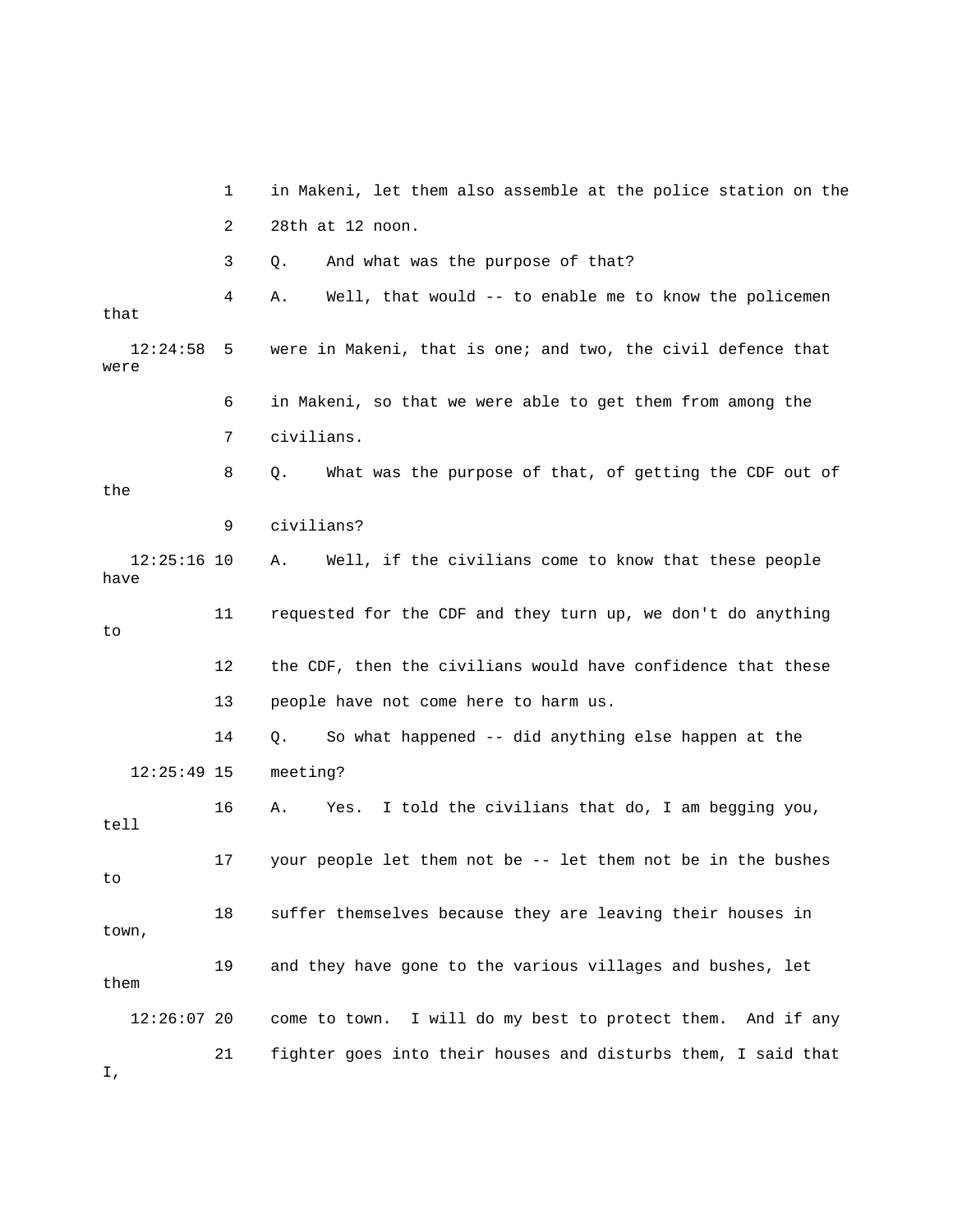| was           | 22 | Issa, I am open to receive complaints at any time, even if it |
|---------------|----|---------------------------------------------------------------|
|               | 23 | at night. Let them not be afraid to go where I was. Let them  |
|               | 24 | complain.                                                     |
| $12:26:31$ 25 |    | Was there a town crier in the camp?<br>0.                     |
|               | 26 | Yes. It was from that meeting that they showed me one,<br>Α.  |
| the           | 27 | Mr Jalloh, whom they said was the town crier. And it was in   |
| that          | 28 | meeting I told Mr Jalloh that after here, he should announce  |
| all           | 29 | people should come back to Makeni. He should announce that    |

|         | SESAY ET AL           |              |
|---------|-----------------------|--------------|
| Page 52 |                       |              |
|         | 18 MAY 2007 (AMENDED) | OPEN SESSION |

1 CDF assemble at the police station the next day, the 28th, and

2 that was the same for the police.

3 Q. And where was Brigadier Mani at this point?

4 A. Well, Brigadier Mani was at the back in the meantime.

He

 12:27:20 5 came around the 29th to the 30th of December. That was the time 6 he arrived in Makeni. But it was only his troops that came with 7 Superman, General Bropleh, because the commander who came with

8 Superman, who was Brigadier Mani's deputy at that time was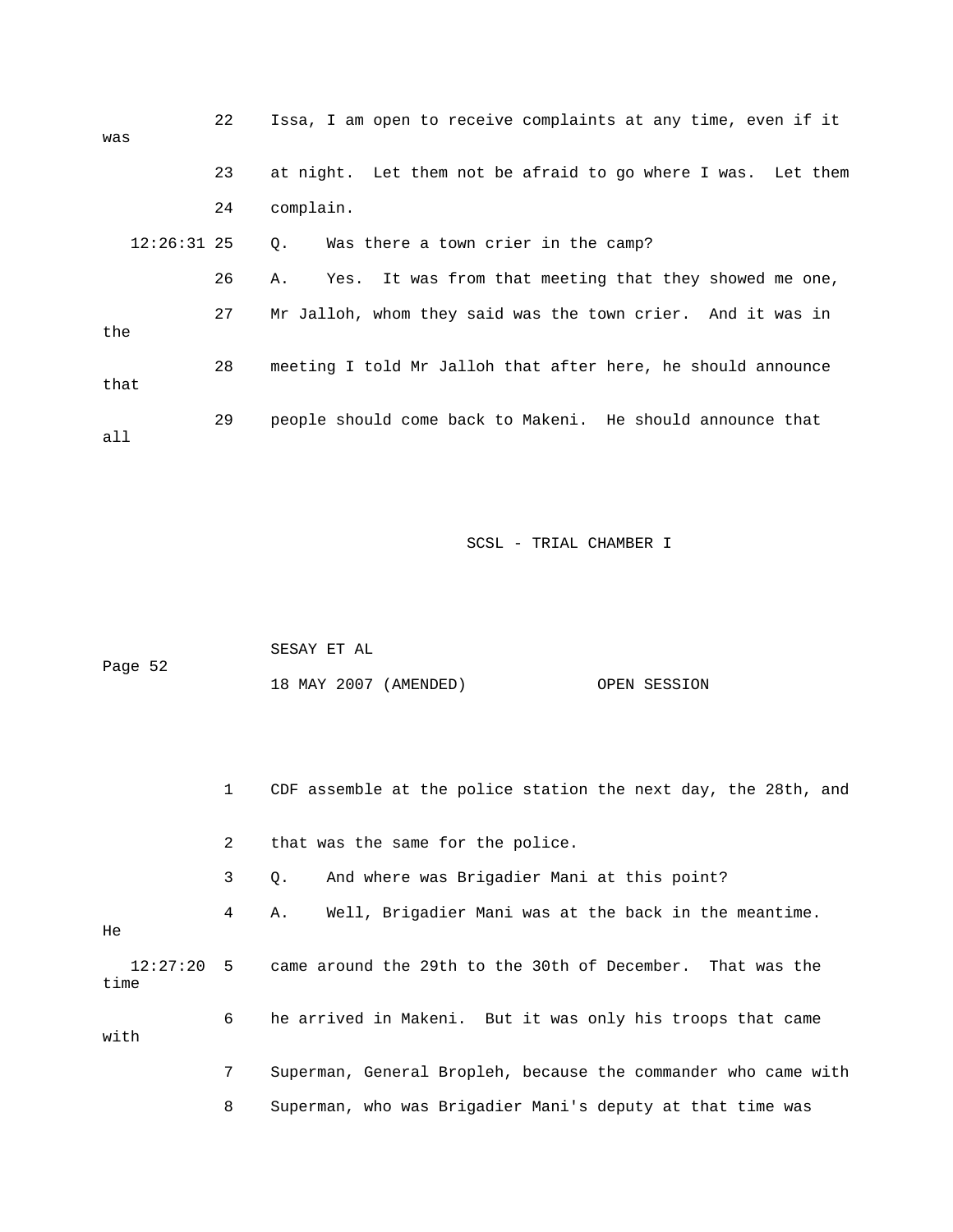9 Colonel T. 11 armed groups in Makeni not under your control? So you are 13 THE INTERPRETER: My Lord, let the lawyer ask again; the 14 question was not too clear. 16 Q. There is these armed groups under the control of others 18 meeting, reassuring the population that they will be safe. 12:28:24 20 A. Well, my intention, I had started talking to Superman, I the fighters 23 under control, so they will not do things that will harm the 24 civilians or disturb the peace of the civilians. Q. Well, what happened the next day? 26 A. Well, the next day civilians started coming back to the 27 town. Some had their bundles, and they went to various 28 and various houses. So around 11.30, I also drove to the -- I 29 drove to the police station where I met the CDF coming, and they 12:27:46 10 Q. What was -- from what you've described there was these 12 announcing -- 12:28:04 15 MR JORDASH: in 17 Makeni, from what you've told us. And yet you're announcing at a What 19 was your intention? 21 was to continue talking to the other commanders who came with 22 men from Koinadugu, so that we would be able to put the  $12:28:48$  25 streets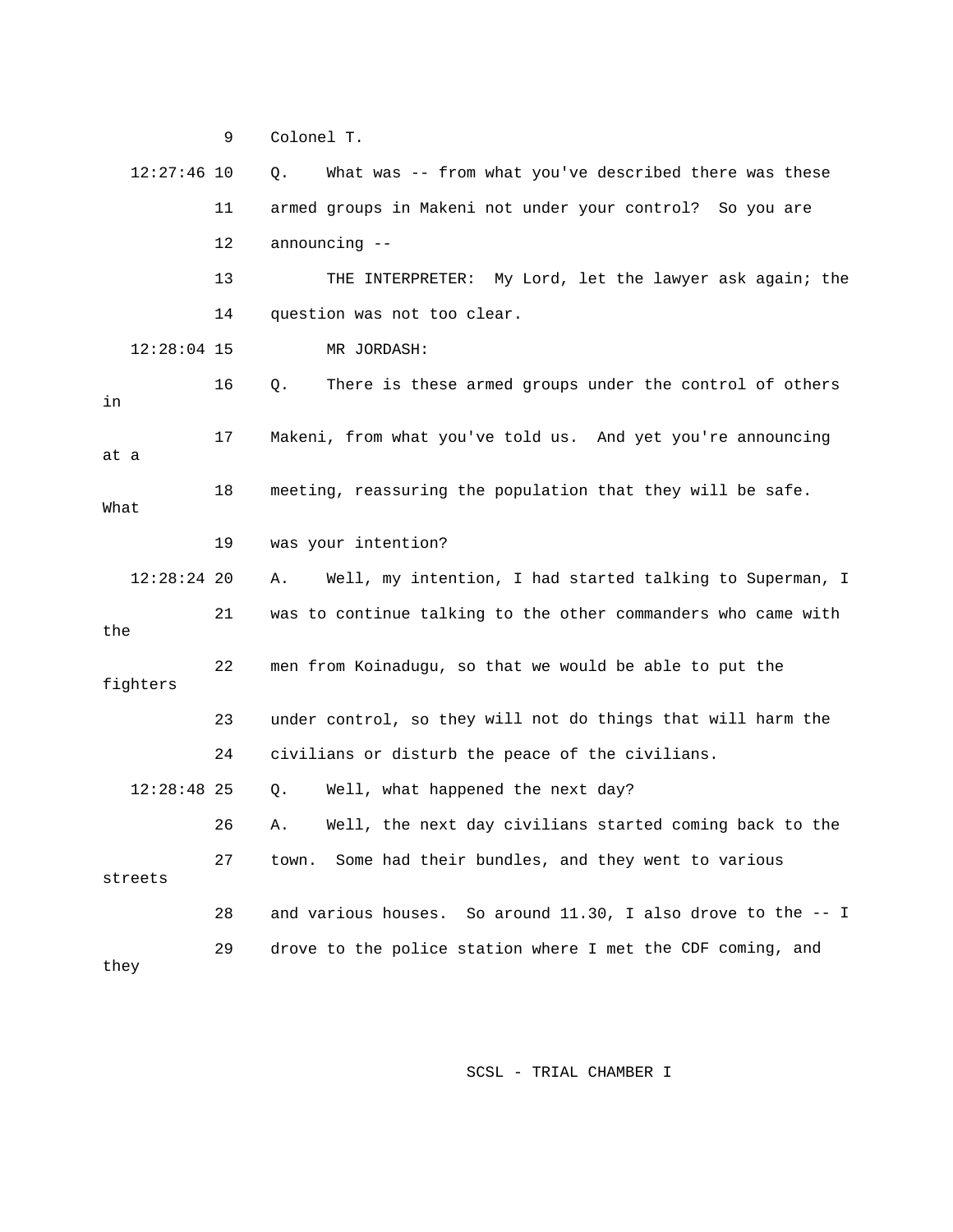| Page 53 | SESAY ET AL           |              |
|---------|-----------------------|--------------|
|         | 18 MAY 2007 (AMENDED) | OPEN SESSION |

 1 continued coming until 12.00, and the police also had already 3 -- among those 87 there were two women. And one of the women 4 there was one of the station -- is one of the station commanders 6 first, and they fell in. I spoke to them. I told them that I 7 know they are working with the government of the day, so 8 if Tejan Kabbah is not president the next man who is coming as 9 president, the police will work with him. I said so they were 11 said: We don't have money to pay them, and we don't have rice Q. Anything else? 16 A. Yes, and then I said: You see, they had been giving you 18 and you are not able to do anything. I just shared that fun 19 them and I asked them to fall out. And some of them actually 2 gathered there. I met 87 policemen. Among those men there were 12:29:40 5 at Masingbi now, currently. And so I went to the policeman today, 12:30:15 10 not targets to me, and I don't have anything against them. And I to 12 give them and I would advise them that anyone who can find his 13 way to go to Freetown, where the government is, for him to be 14 able to receive salary; let him go ahead. 12:30:48 15 17 guns. But when we are ready, you are women; you cannot stand us with 12:31:13 20 left Makeni, some stayed in Makeni up to the Lome time.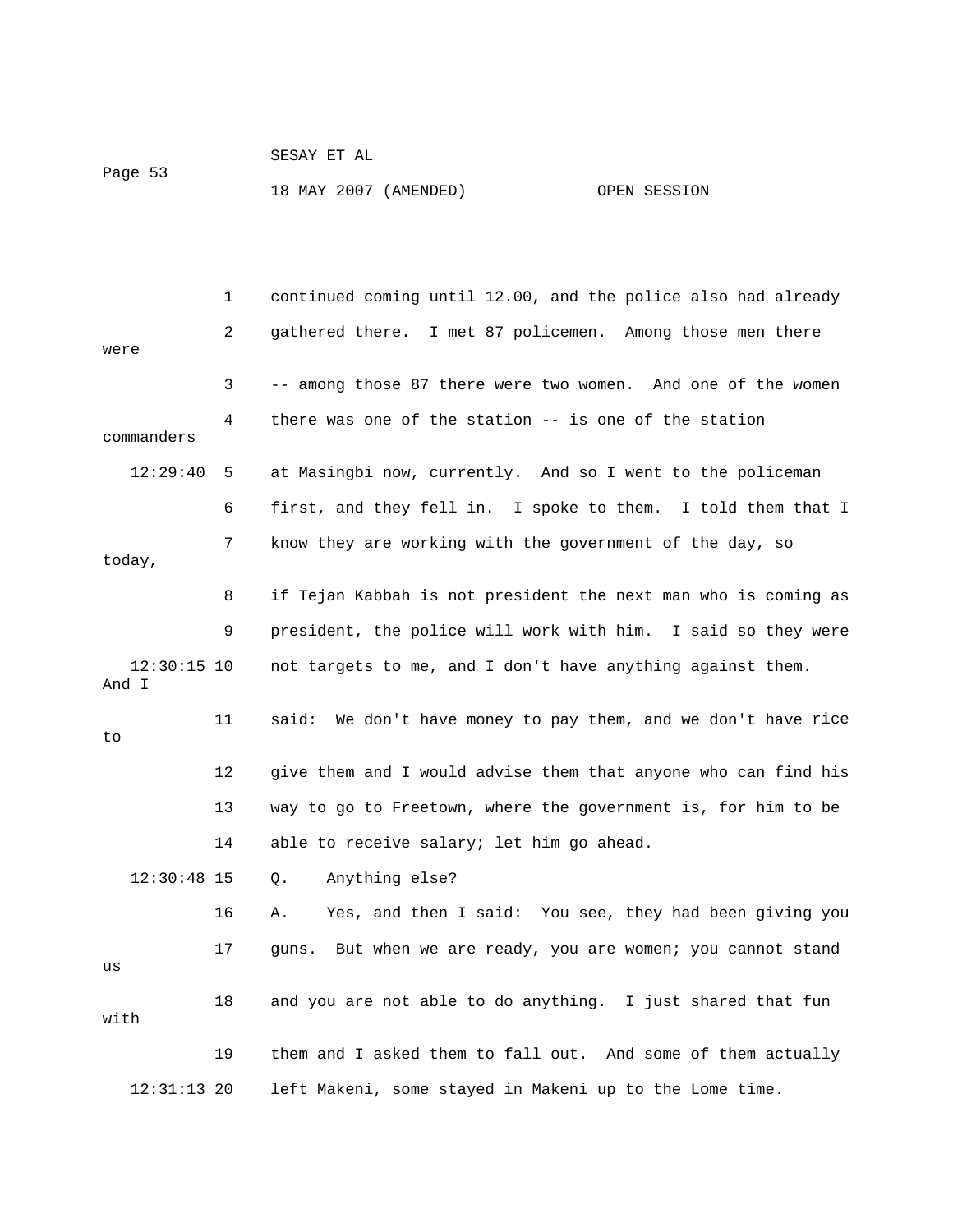| did           | 21 | Well, some stayed in Makeni and some went to Freetown;<br>$\circ$ . |
|---------------|----|---------------------------------------------------------------------|
|               | 22 | any go anywhere else?                                               |
| commander     | 23 | Yes. Because, like, this woman who is a station<br>Α.               |
| I.            | 24 | in Masingbi, throughout she stayed at Makeni. From the 28th,        |
| $12:31:42$ 25 |    | knew her as policewoman but nobody disturbed them. Even some        |
| to            | 26 | other police were in Magburaka. In '98, from December '98 up        |
|               | 27 | '99, after the Lome, some of them came to Freetown. Like now,       |
|               | 28 | even the OC traffic in Magburaka, Ibrahim, he was in Magburaka      |
|               | 29 | from December right through. Mansaray and others. When I had        |

|         | SESAY ET AL |                       |              |
|---------|-------------|-----------------------|--------------|
| Page 54 |             |                       |              |
|         |             | 18 MAY 2007 (AMENDED) | OPEN SESSION |

|            | 1           | spoken to the police I went to the CDF. For the CDF, their              |
|------------|-------------|-------------------------------------------------------------------------|
|            | $2^{\circ}$ | commander was Nelson Bangura who is now a policeman. I also             |
| qovernment | 3           | spoke to them. I said: you, are civilians, whom the                     |
|            | 4           | had told to take up arms against us but, as far as I know, and          |
| you        |             | 12:32:58 5 now that you have surrendered yourself to us, as from today, |
| have       | 6           | are our brothers. We have nothing against you. But again I              |
|            | 7           | to inform my commander about you people.                                |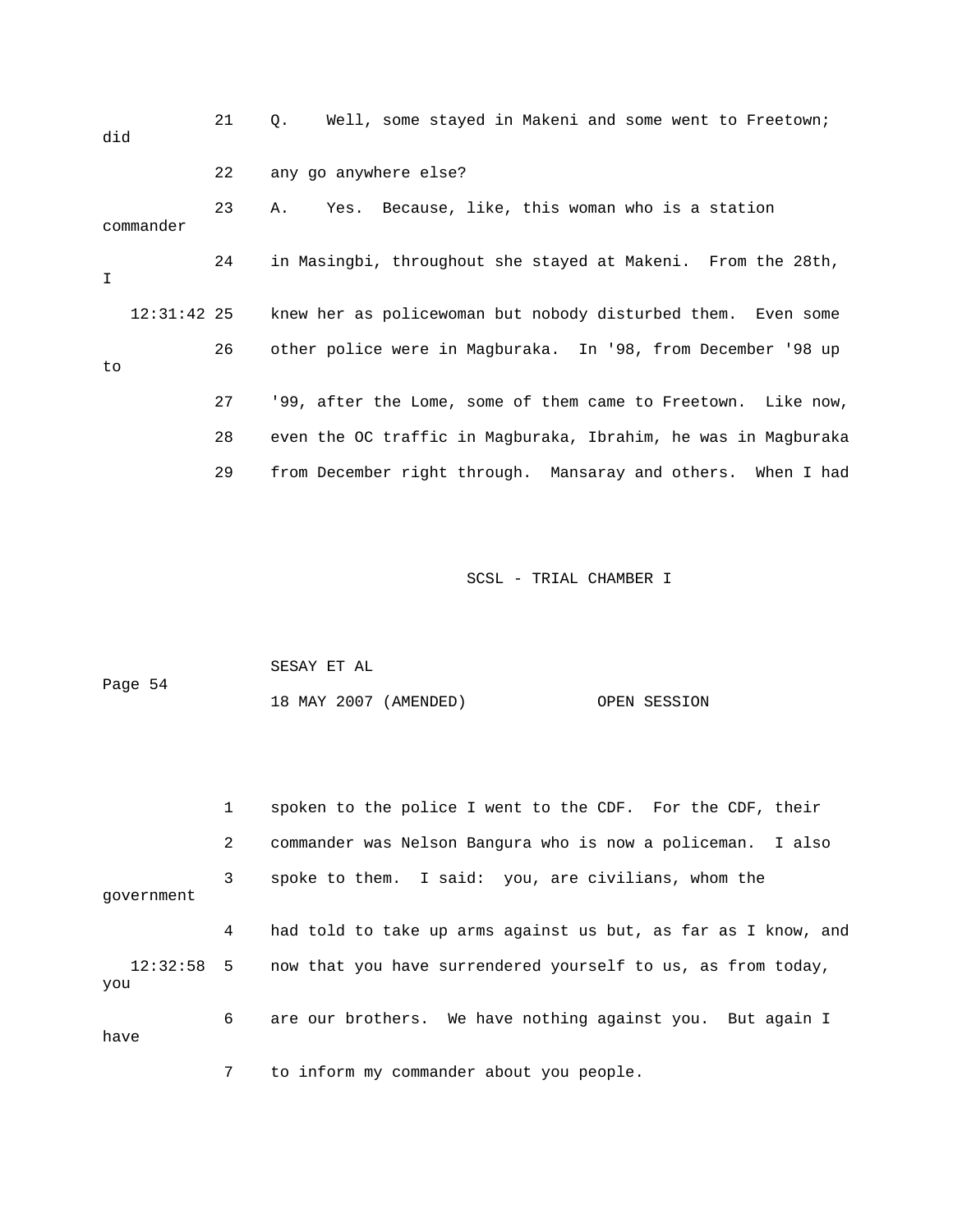| you                  | 8  | All right. Let me stop you there at the moment.<br>Q.<br>Have  |
|----------------------|----|----------------------------------------------------------------|
|                      | 9  | finished that?                                                 |
| $12:33:15$ 10        |    | I have not yet finished.<br>Α.                                 |
|                      | 11 | Please continue.<br>Q.                                         |
| I                    | 12 | Then I told the commander, when I had spoken to the men,<br>Α. |
| CDF,                 | 13 | said do -- I said I would like your men, every day you, the    |
| able                 | 14 | should come and assemble here. You, the commander, will be     |
| $12:33:38$ 15<br>go  |    | to know that your men were intact. Every morning they would    |
| should               | 16 | back to their various homes. I said: So that is what you       |
|                      | 17 | do until you hear from me. And they said yes.                  |
|                      | 18 | Now, I just want to pick up on some -- one or two<br>Q.        |
| closed               | 19 | Prosecution allegations. I think we can avoid going into       |
| $12:34:05$ 20        |    | session. You recall a witness who claimed that Superman had a  |
| was                  | 21 | man called Blood carrying a communication set, or a man who    |
|                      | 22 | with a communication set who was called Blood.                 |
|                      | 23 | Well, I did not know him. The operators that I knew for<br>Α.  |
|                      | 24 | about Superman, he was -- their names were not Blood. As you   |
| $12:34:53$ 25<br>who |    | yourselves had heard from one of the Prosecution witnesses,    |
|                      | 26 | was with Superman during this time, he knew that -- he did not |
| called               | 27 | say that one of the operators that was with Superman were      |
| have                 | 28 | I don't know whether I will be specific about what I<br>Blood. |
| time,                | 29 | said a moment ago. 361, he was with Superman during this       |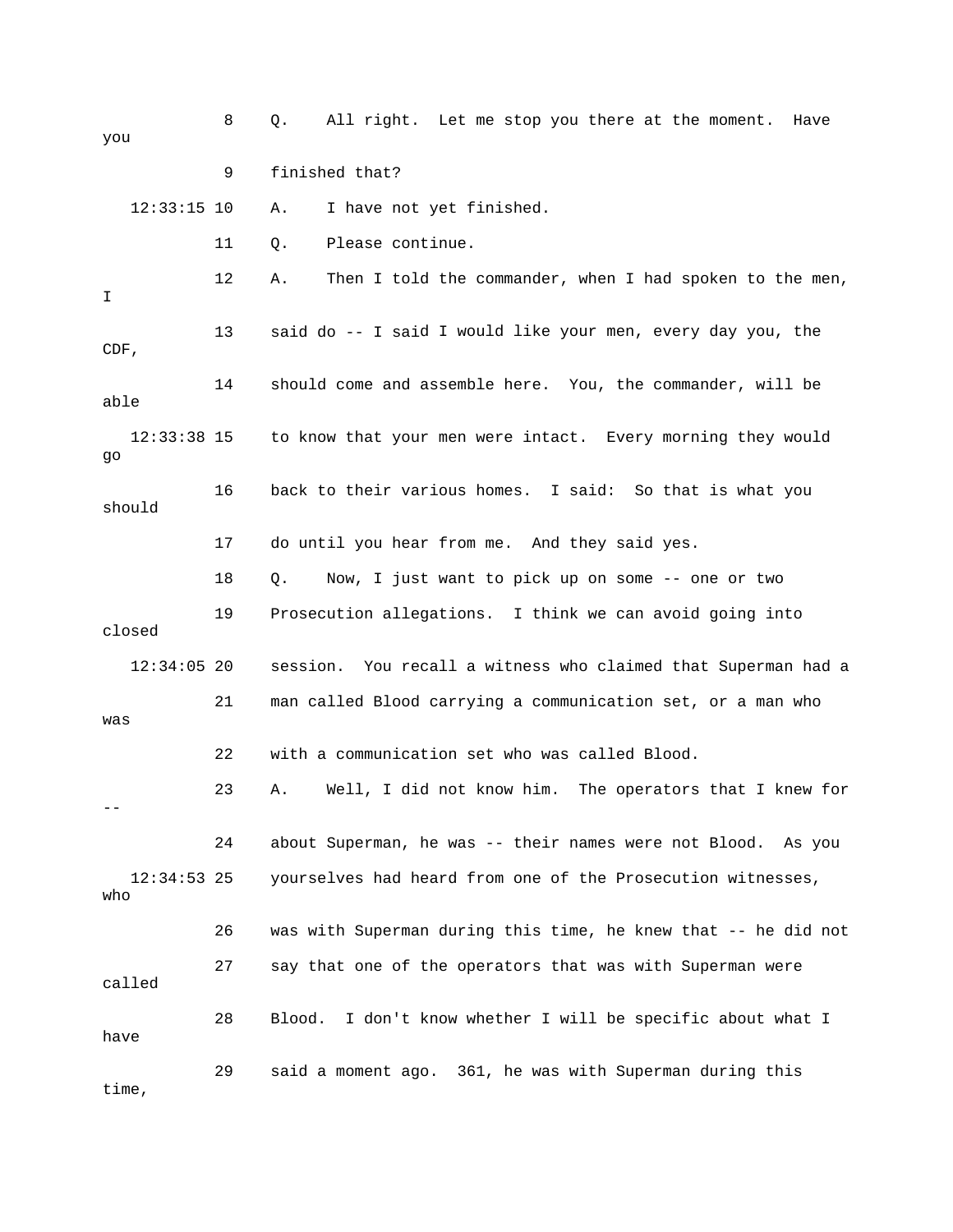SESAY ET AL Page 55 18 MAY 2007 (AMENDED) OPEN SESSION

 1 and he did not tell this Court that there was an operator that 3 Q. Thank you. 4 JUDGE BOUTET: Mr Jordash, isn't this kind of response 12:35:44 5 somewhat argumentative? And I am concerned that this is moving 7 not or he was. It is for you, not for the witness, to raise 8 these kind of arguments; if witnesses for the Prosecution have question, he should answer the question, but to carry on, I am should 13 last response, where he said, this witness, whatever number, 14 the Prosecution has stated this. I mean, yes, the record for itself in this respect, and you will certainly argue that 2 was called Blood. 6 outside the realm of his evidence. I mean, you may say he was 9 said, or didn't say, or they may lie or may not. And you ask a 12:36:00 10 a 11 bit concerned that it is somewhat beyond what the witness 12 be answering in that it becomes argumentative. I say this on his for speaks  $12:36:20$  15 in

16 due course. But whether the witness should go to that extent,

I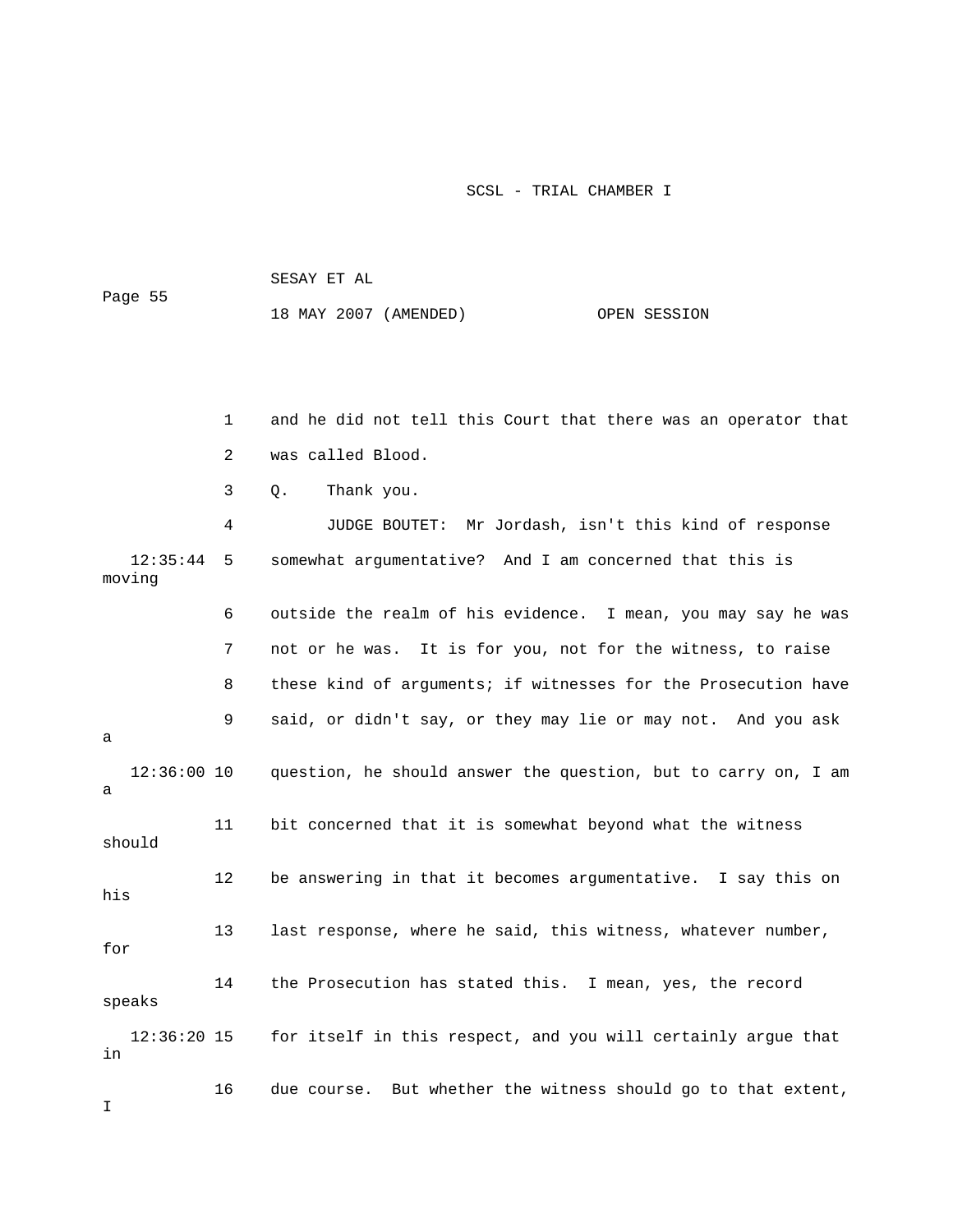| you.                 | 17 | am somewhat concerned. So I am just posing the question to    |
|----------------------|----|---------------------------------------------------------------|
|                      | 18 | MR JORDASH: I understand Your Honour's concern. On the        |
|                      | 19 | other hand, Mr Sesay has sat for over two years whilst a huge |
| $12:36:46$ 20<br>who |    | number of allegations have been made against him by witnesses |
|                      | 21 | have alleged the worst possible crimes against him. And to a  |
|                      | 22 | degree, I would invite Your Honours to give him a degree of   |
|                      | 23 | latitude in defending himself from such allegations. This is  |
|                      | 24 | JUDGE BOUTET: Mr Sesay, please, please.                       |
| $12:37:11$ 25        |    | THE WITNESS: Yes, My Lord, would you allow me to say          |
|                      | 26 | something?                                                    |
| talking              | 27 | You will, in due course. I am just<br>JUDGE BOUTET:           |
|                      | 28 | to Mr Jordash at this moment. You will be given the time to   |
|                      | 29 | speak, if need be.                                            |

 SESAY ET AL Page 56 18 MAY 2007 (AMENDED) OPEN SESSION

 1 I think, Mr Jordash, we're trying to be giving this 2 latitude. But we've been sitting here too for over two years, 3 and we've heard the evidence. Now, I, as I say, a lot of it

is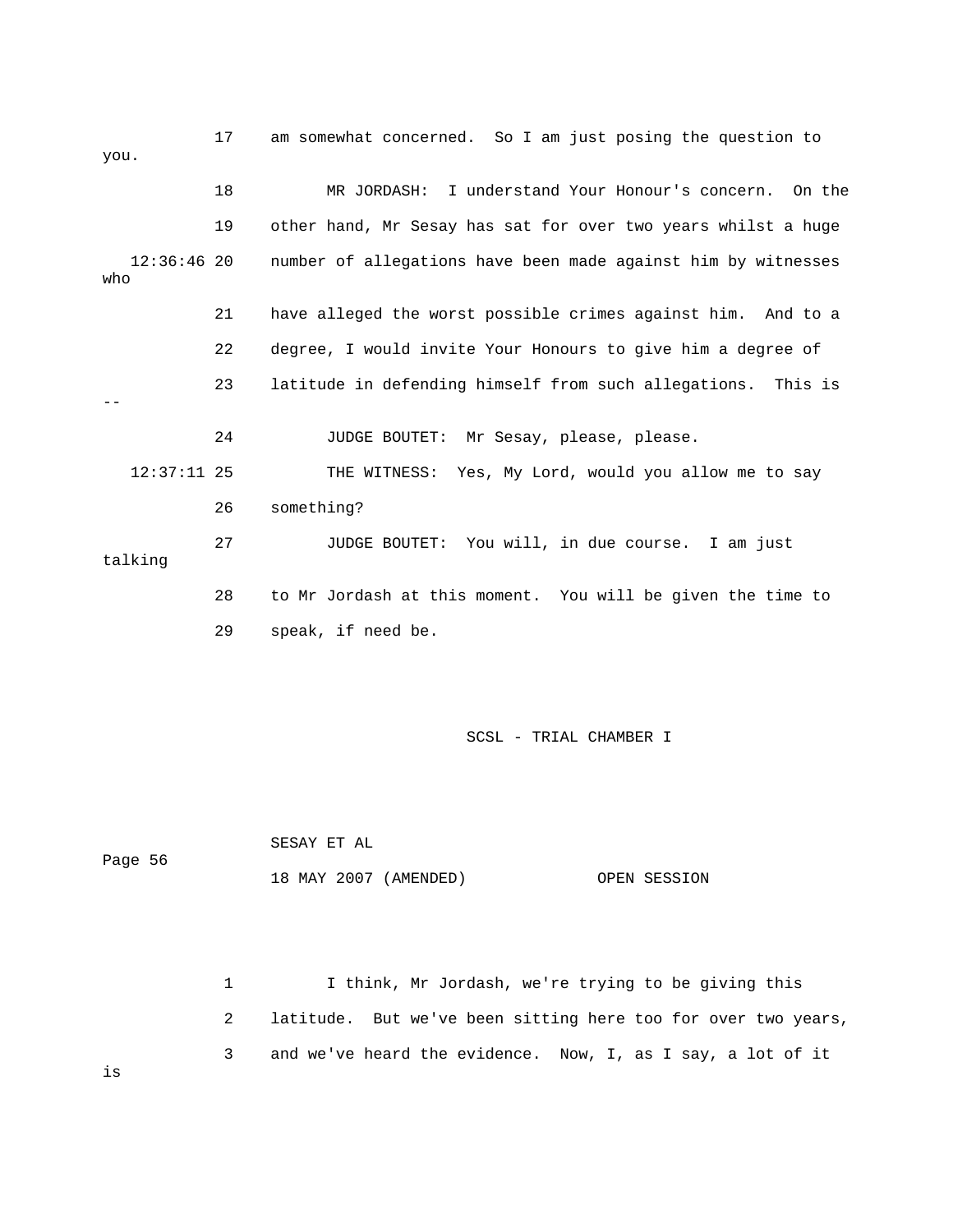| how           | 4  | for you to do that. Now, $I'm$ -- what I'm raising simply is     |
|---------------|----|------------------------------------------------------------------|
| 12:37:46      | 5  | far and how much do we go into this argumentative aspect of $-$  |
|               | 6  | which is not what the witness should be testifying about.<br>And |
|               | 7  | that's the question I pose to you.                               |
|               | 8  | MR JORDASH: Well --                                              |
|               | 9  | JUDGE BOUTET: And you know what I'm saying.                      |
| $12:37:58$ 10 |    | MR JORDASH:<br>$I - -$                                           |
| giving        | 11 | JUDGE BOUTET: You asked a question, the witness is               |
| witness       | 12 | you the answer. And from there he moves to say: Well,            |
|               | 13 | so-and-so and number 3 of the Prosecution has also stated this   |
| my            | 14 | and so on. Well, that was not your question. That's really       |
| $12:38:13$ 15 |    | How far and how much of that are we to entertain and<br>concern. |
| here          | 16 | for how long? Bearing in mind that we too have been sitting      |
| to            | 17 | and have listened to this evidence, and this is our function,    |
|               | 18 | make a determination in due course.                              |
| Honour's      | 19 | MR JORDASH: Well, as I noted, I understand Your                  |
| $12:38:34$ 20 |    | concern, but on the other hand, if I was sat in Mr Sesay's       |
| attack        | 21 | position, I would like the opportunity to do what I can to       |
| within        | 22 | the case against me. And I understand, of course, that's         |
| within        | 23 | reason, but I would respectfully submit that it has been         |
|               | 24 | And I think it's perfectly natural for somebody who<br>reason.   |
| $12:39:04$ 25 |    | protests their innocence, when accused with such crimes, to do   |
| obvious       | 26 | what they can to defend themselves and to point out the          |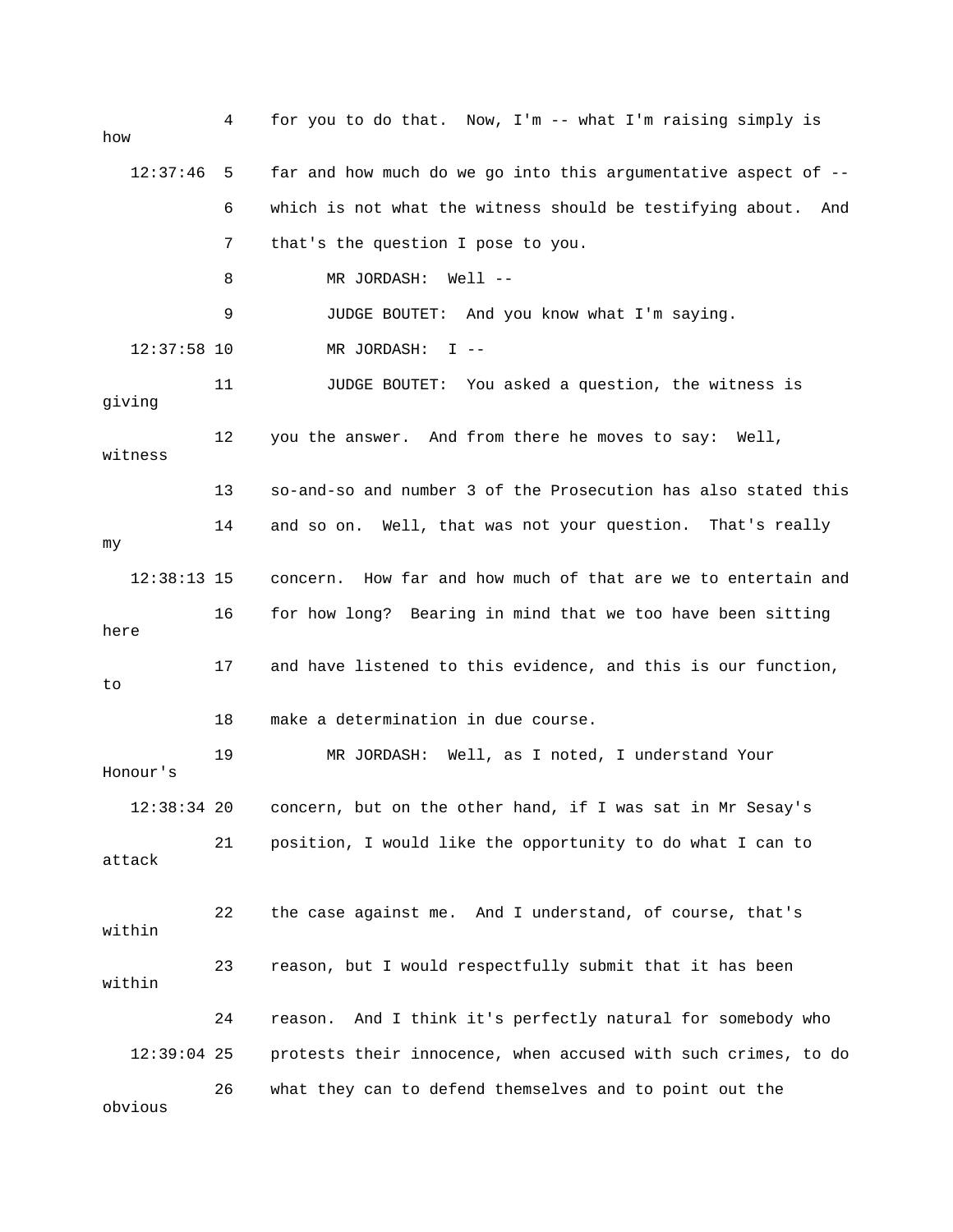27 inconsistencies in the Prosecution case. But I understand what 28 Your Honour is getting at, that there is a limit to this 29 latitude, and I understand that. And I am sure Mr Sesay can hear

|         | SESAY ET AL |                       |              |
|---------|-------------|-----------------------|--------------|
| Page 57 |             |                       |              |
|         |             | 18 MAY 2007 (AMENDED) | OPEN SESSION |

|               | 1  | what Your Honour has said, and I think he will understand that |
|---------------|----|----------------------------------------------------------------|
| оf            | 2  | there is a limit to what he's doing, but I certainly find it   |
|               | 3  | assistance in being reminded of the inconsistencies in the     |
| interventions | 4  | Prosecution case; and I would hope that Mr Sesay's             |
| $12:39:44$ 5  |    | are of assistance.                                             |
| we've         | 6  | JUDGE BOUTET: As you know, we've been patient, and             |
| concerned     | 7  | tried to limit his evidence, as such. But I am getting         |
|               | 8  | that after a while and, to an extent, it becomes argumentative |
| and           | 9  | and it is now as such. And accepting that he is the accused,   |
| $12:40:02$ 10 |    | he's entitled to and should be allowed much latitude. But      |
| to            | 11 | arguments are not in the mouth of the witness, this is for you |
| been          | 12 | put forward, arguments, if you want to do that. But we have    |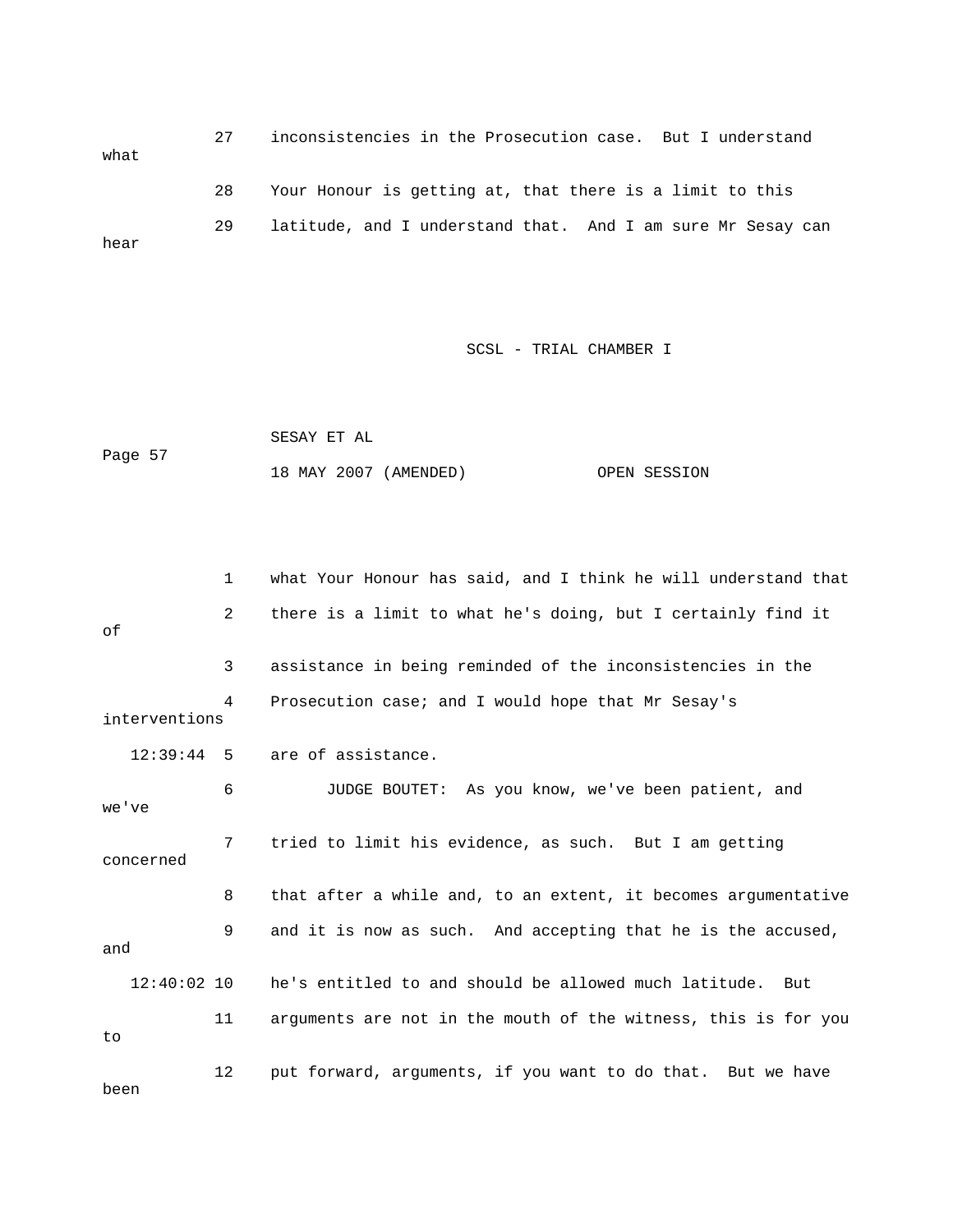|      |               | 13 | patient in this respect. I'm just drawing your attention to    |
|------|---------------|----|----------------------------------------------------------------|
| in   |               | 14 | this; how far and how much are we to listen to this? Bearing   |
| have | $12:40:21$ 15 |    | mind that, as I say, we too have heard the evidence; we too    |
|      |               | 16 | been listening to that for over two years. So, thank you       |
|      |               | 17 | Mr Jordash.<br>Mr Sesay, you intended to say something?<br>I'm |
|      |               | 18 | hearing and listening to what you are saying.                  |
| is   |               | 19 | THE WITNESS: My Lord, with all due respect, sir, this          |
| to   | $12:40:42$ 20 |    | my life. And you find me guilty of anything here, I'll have    |
| is   |               | 21 | face punishment. And I believe that this witness, whom Wayne   |
| οf   |               | 22 | asking me about, who came and testified here, he was not part  |
|      |               | 23 | the communication system. Now, look at the radio operator who  |
|      |               | 24 | was with Superman, what he had said in this Court.<br>My Lord, |
|      | $12:41:10$ 25 |    | because these are direct allegations against me, so I believe  |
| see  |               | 26 | that, you see, I am just trying to explain so that you will    |
|      |               | 27 | where the facts are.                                           |
|      |               | 28 | Thank you, Mr Sesay.<br>JUDGE BOUTET:                          |
|      |               | 29 | That is all that I wanted to say.<br>THE WITNESS:              |
|      |               |    |                                                                |

|         | SESAY ET AL |                       |              |
|---------|-------------|-----------------------|--------------|
| Page 58 |             |                       |              |
|         |             | 18 MAY 2007 (AMENDED) | OPEN SESSION |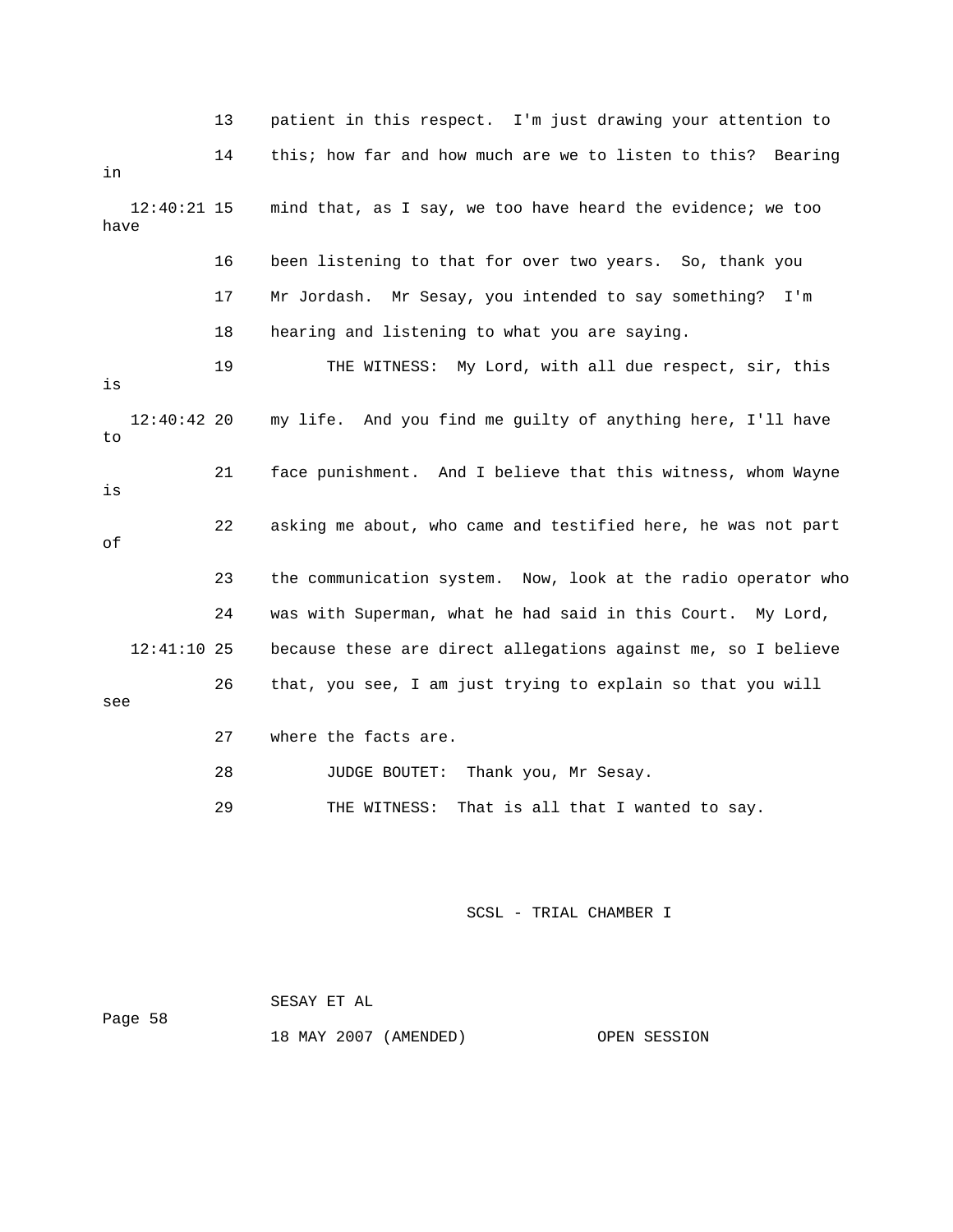1 JUDGE BOUTET: Mr Jordash.

2 MR JORDASH: Thank you, Your Honour.

 3 Q. You heard the learned Judge, Mr Sesay, so just bear in 4 the comment. Okay? And make sure that we try to stick to the 12:41:41 5 facts. 8 JUDGE ITOE: But let me say this, Mr Jordash, that he 9 should not feel inhibited to testify, you know, where he feels mind 6 A. Okay. 7 Q. Now, were there any other units --

 12:42:04 10 that it is in his -- in the interests of his defence. If he is

 11 going beyond -- if he is crossing the red line, well, his 12 attention will be drawn to it at any one time. He should not 13 feel inhibited to present his case as forcefully as he can

14 within, of course, the limit which we all know.

12:42:29 15 MR JORDASH: Yes, Your Honour. Thank you.

16 A. Yes, but -- yes, I want --

17 Q. Do you want me to ask you a question, or do you want to 18 something? Let me ask you a question. Let's deal with some 19 facts: Were there any unit commanders under your control in say 12:43:00 20 Makeni at this time?

 21 A. Yes, Rambo was there, the group that came from Kono. 22 But the unit, it was late in December to early January when I 23 said the MP and the other units should move from Kono to come

to

24 Makeni.

12:43:20 25 Q. How did that happen?

26 A. Well, I had seen that Makeni from the 28th, 29th that it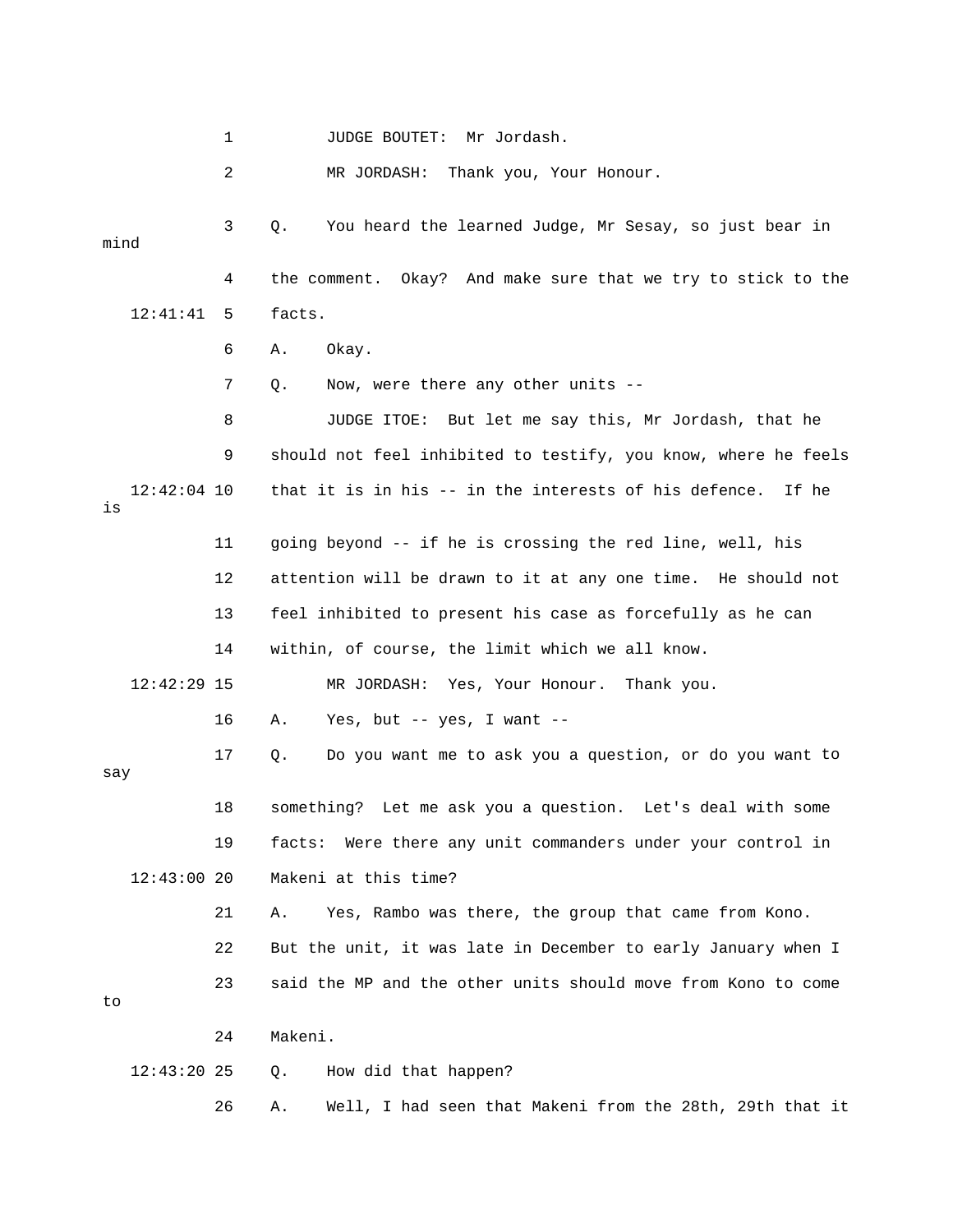27 was necessary so that the MPs in Kono would come -- come down to 28 Kono so that there would be control, especially with the men that 29 had come from Koinadugu, so that they would be able to have

|         | SESAY ET AL |                       |              |
|---------|-------------|-----------------------|--------------|
| Page 59 |             |                       |              |
|         |             | 18 MAY 2007 (AMENDED) | OPEN SESSION |

| they |               | 1  | people that would stop them concerning the harassment; that    |
|------|---------------|----|----------------------------------------------------------------|
|      |               | 2  | had been harassing the civilians.                              |
|      |               | 3  | So how was it organised that they came?<br>Q.                  |
|      |               | 4  | Well, I told Rambo, I said: Rambo, call for the MP<br>Α.       |
|      | 12:44:07      | 5  | commander, the MP commander from Kono, the IDU commander from  |
| the  |               | 6  | Kono, the combat medic commander who was in Kono, the S4, and  |
|      |               | 7  | G5.                                                            |
|      |               | 8  | Did you speak to Bockarie?<br>$Q$ .                            |
|      |               | 9  | Yes, I talked to Bockarie when I arrived at Makeni.<br>Α.      |
|      | $12:44:35$ 10 |    | Well, did you speak to Bockarie around this time?<br>Q.        |
| we   |               | 11 | Well, I told Bockarie, I said the men we had got Makeni,<br>Α. |
|      |               | 12 | had captured ammunition in the barracks, medicines, but the    |
|      |               | 13 | problem that was in Makeni, the group from Koinadugu, their    |
|      |               | 14 | commanders, I was not able to control them. So this was the    |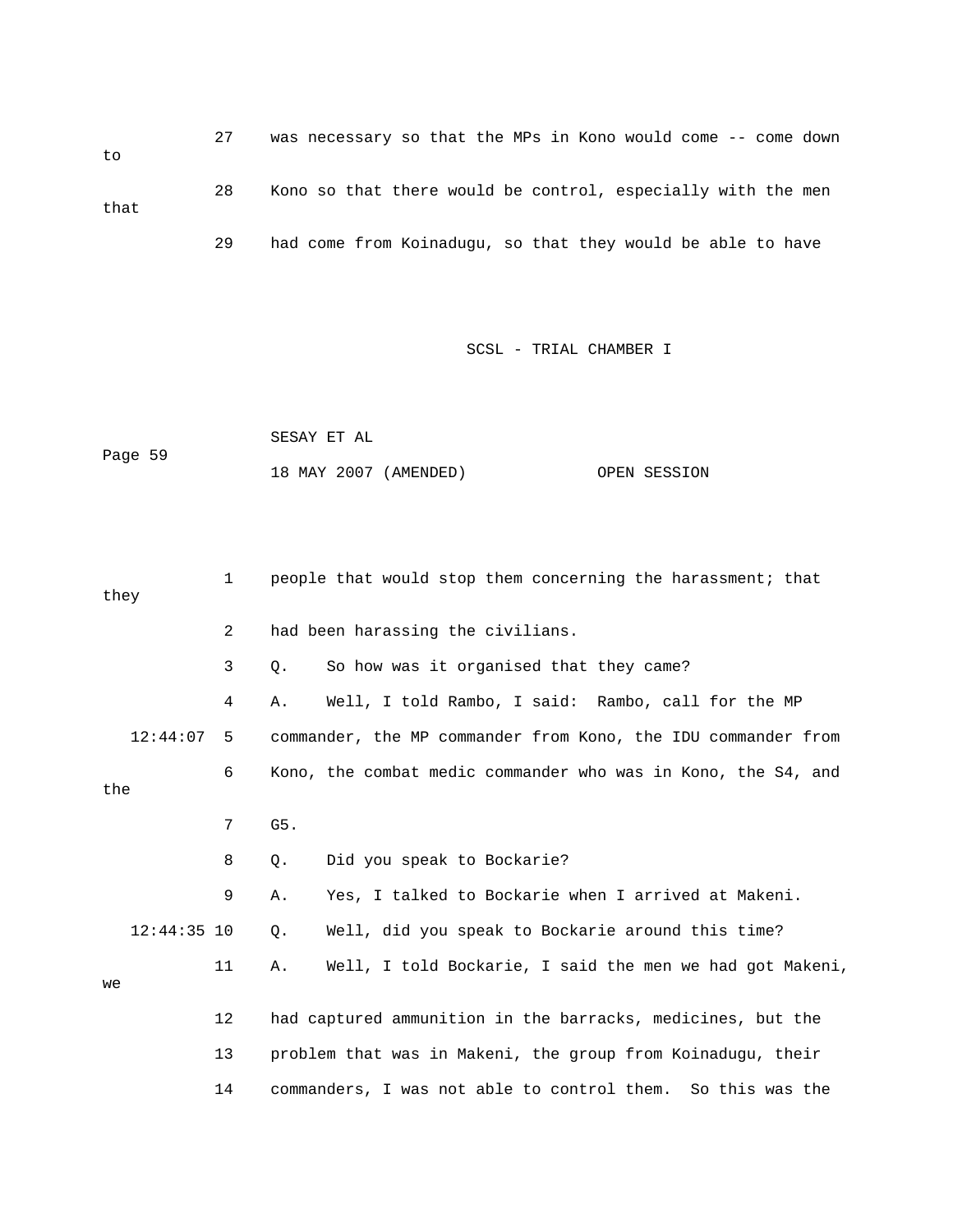12:45:00 15 problem. 16 Q. Well, what was Bockarie's response to that? 17 A. Well, Bockarie just said that I was to try my level best 18 that I would be able to protect Makeni and the people, but he 19 himself was not able to instruct Superman -- I mean, he was able to instruct Brigadier Mani or General Bropleh to take 21 from me. 22 Q. Well, was it your suggestion, or whose suggestion was it 23 get people from Kono; to get the IDU and MPs from Kono? 24 A. I said that based on what I'd experienced in Makeni, that 26 should transfer to Makeni. 27 Q. Well, who gave the order for them to transfer? SCSL - TRIAL CHAMBER I Page 60 so not  $12:45:20$  20 orders to 12:45:45 25 was why I said that unit commanders from Kono should come -- 28 A. I gave the order so that they could come to Makeni. 29 Q. When did they come to Makeni? SESAY ET AL

OPEN SESSION 18 MAY 2007 (AMENDED)

1 JUDGE ITOE: You gave the orders to those from Kono? The 2 orders, you gave them to which group?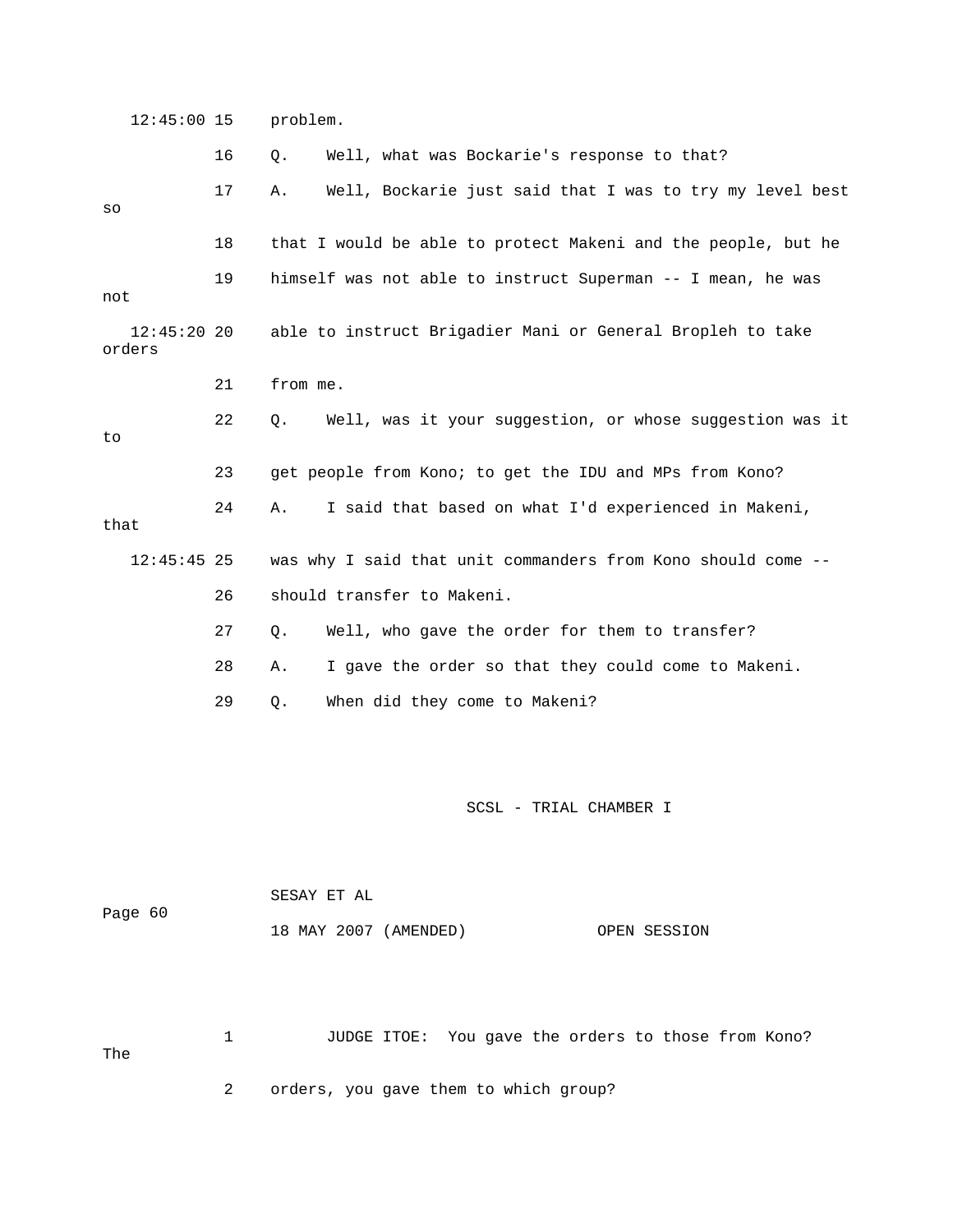|               | 3  | THE WITNESS: My Lord, I gave the order to Buster Flomo,        |
|---------------|----|----------------------------------------------------------------|
|               | 4  | who was the brigade commander for the unit -- these unit       |
| 12:46:30 5    |    | commanders in Kono. So the brigade commander --                |
|               | 6  | JUDGE ITOE:<br>Thank you.                                      |
|               | 7  | THE WITNESS: Yes, sir.                                         |
|               | 8  | MR JORDASH:                                                    |
|               | 9  | When $--$ who came?<br>Q.                                      |
| $12:46:43$ 10 |    | Well, Mohamed Jalloh came, the MP commander, the G5<br>Α.      |
|               | 11 | commander.                                                     |
|               | 12 | THE INTERPRETER: MP commander instead of IDU commander.        |
|               | 13 | Interpreter. Mohamed Jalloh --<br>Correction.                  |
| right?        | 14 | MR JORDASH: Mohamed Jalloh, MP commander; is that              |
| $12:47:05$ 15 |    | THE WITNESS: Yes, that's correct.                              |
|               | 16 | So when they arrived, did you have any involvement with<br>Q.  |
|               | 17 | them?                                                          |
| agricultural  | 18 | I had told them to set up offices at the<br>Α.<br>Yes.         |
|               | 19 | compound, which was the ministry's compound.                   |
| $12:47:32$ 20 |    | Let's get a full list of who came. We've got Mohamed<br>Q.     |
|               | 21 | Jalloh, MP commander.<br>Who else?                             |
|               | 22 | Dr Gina who was the head of the medic in Kono, Pa Balla,<br>Α. |
|               | 23 | who was the S4; Mr JK Bangali, who was the IDU; Captain JK     |
|               | 24 | Bangali, IDU, and the G5 commander.                            |
| $12:48:17$ 25 |    | And did you see them set up the office?<br>Q.                  |
|               | 26 | Yes, they set up the office at the --<br>Α.                    |
|               | 27 | Q.<br>Sorry.                                                   |
|               | 28 | I, myself, had an office at the place where they set up<br>Α.  |
| station       | 29 | these offices at the agricultural compound which was at        |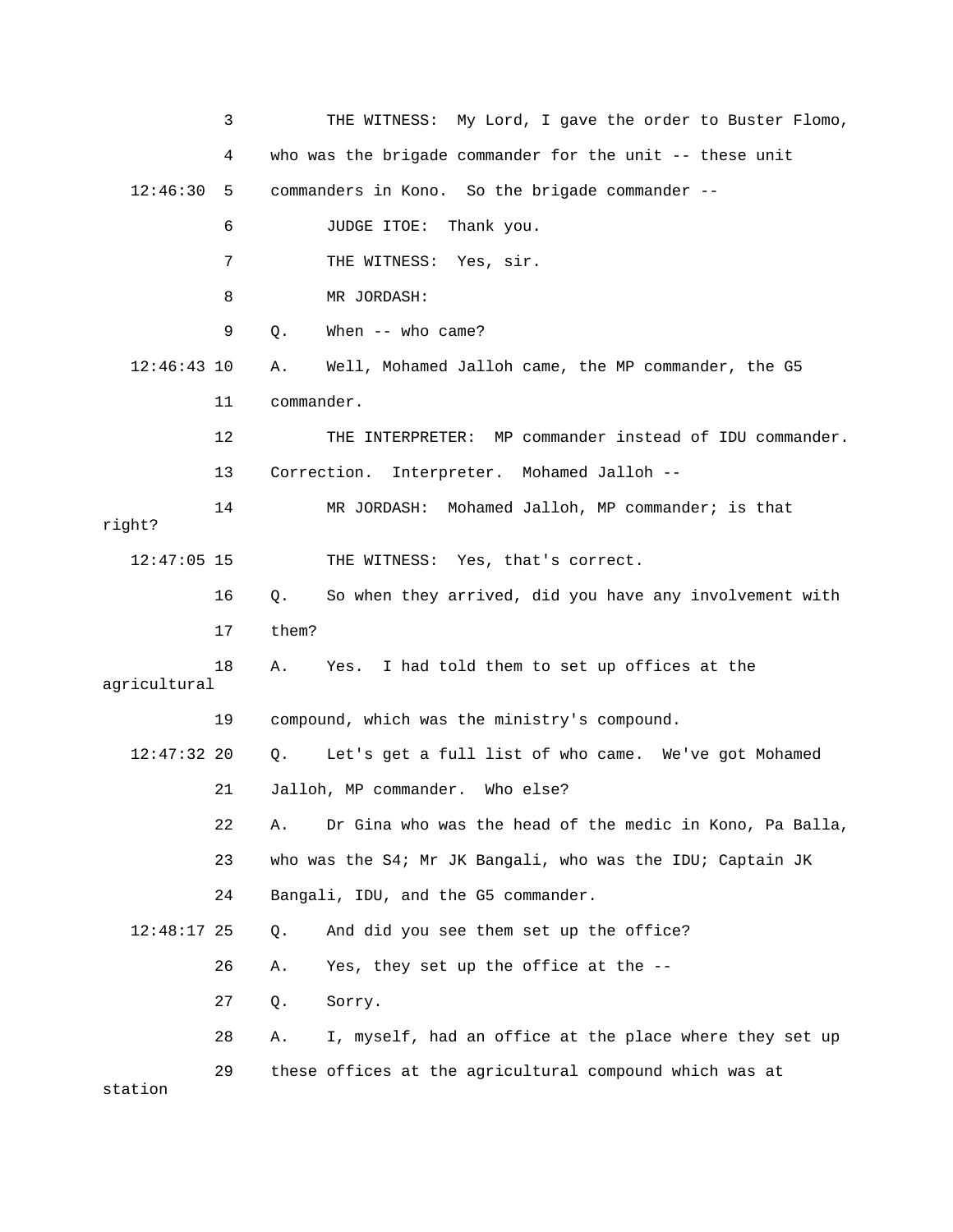|          |              | SESAY ET AL |                                                         |              |  |  |
|----------|--------------|-------------|---------------------------------------------------------|--------------|--|--|
| Page 61  |              |             | 18 MAY 2007 (AMENDED)                                   | OPEN SESSION |  |  |
|          |              |             |                                                         |              |  |  |
|          |              |             |                                                         |              |  |  |
|          | $\mathbf{1}$ | road.       |                                                         |              |  |  |
|          | 2            | Q.          | And at what date was the office set up and functioning? |              |  |  |
|          | 3            | Α.          | That was the first week in January '99.                 |              |  |  |
|          | 4            | Q.          | Was this before 6 January?                              |              |  |  |
| 12:49:03 | 5            | Α.          | Well, it was around that time.                          |              |  |  |
| office?  | 6            |             | Q. Did you see or observe them doing any work from the  |              |  |  |
| I        | 7            | Α.          | Yes, they had been working there. I used to go there.   |              |  |  |

9 Q. Mr Sesay, help us out. You were there; what were they

12:49:31 10 doing? Tell us.

8 had an office there.

 11 A. Well, when they set up the office, the MPs, they were 12 and the over unit heads. They had been working. They would 13 report cases to the MPs and the MPs would arrest and they there

would 14 investigate, and they would suggest punishment. 16 investigation and so on, but how were they discovering crimes? 17 A. Well, as I told you, from the 27th I had a meeting with 12:49:54 15 Q. Well, how were the MPs working? Now, I know punishment and

the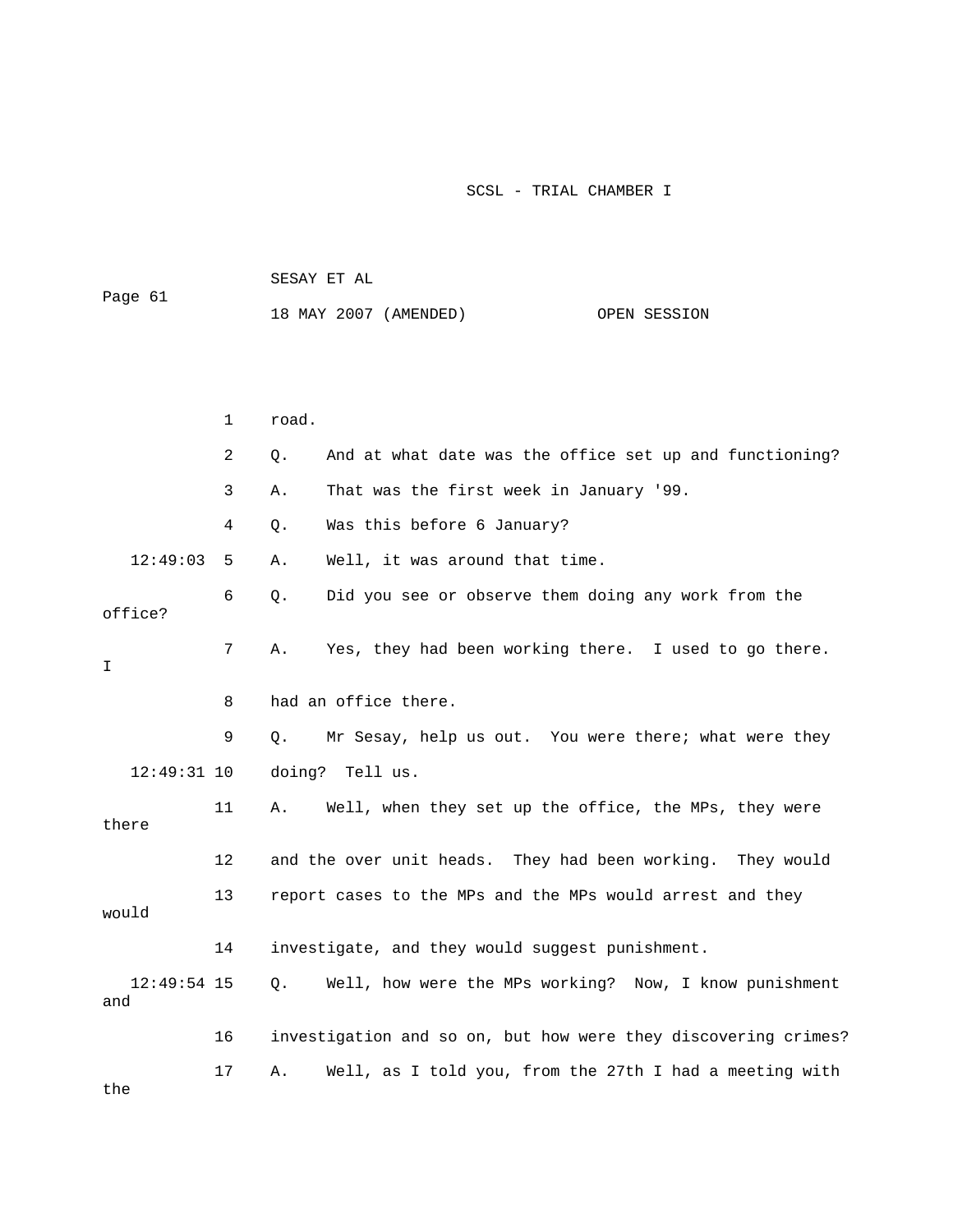| crier                        | 18 | civilians, and I told the town cryer and the -- this town      |
|------------------------------|----|----------------------------------------------------------------|
| the                          | 19 | who would come to this office, and I told him to announce to   |
| $12:50:25$ 20<br>did         |    | township that any fighter who went to a civilian's house and   |
| the                          | 21 | anything, let the civilian come to the agricultural compound   |
|                              | 22 | MPs were there, let them report. And at the same time I had    |
|                              | 23 | civilians who had been gathering information pertaining to the |
|                              | 24 | fighters, and they had been reporting to me also.              |
| $12:50:46$ 25<br>structures. |    | Now, just, let's be clear about the reporting<br>Q.            |
|                              | 26 | When were you involved -- let me start that again. At what     |
|                              | 27 | stage, if any, did these unit commanders report to you?        |
| had                          | 28 | Well, this was a difficult administration in Makeni. I<br>Α.   |
| were                         | 29 | an MP group from Kono which was not able to arrest men who     |

 SESAY ET AL 18 MAY 2007 (AMENDED) OPEN SESSION Page 62

1 with Mani. They were not able to arrest men that were with 2 Bropleh because Superman, he had moved with his own men and went 3 and based himself at Lunsar.

4 Q. Right. Well, let's try and get -- let's deal with the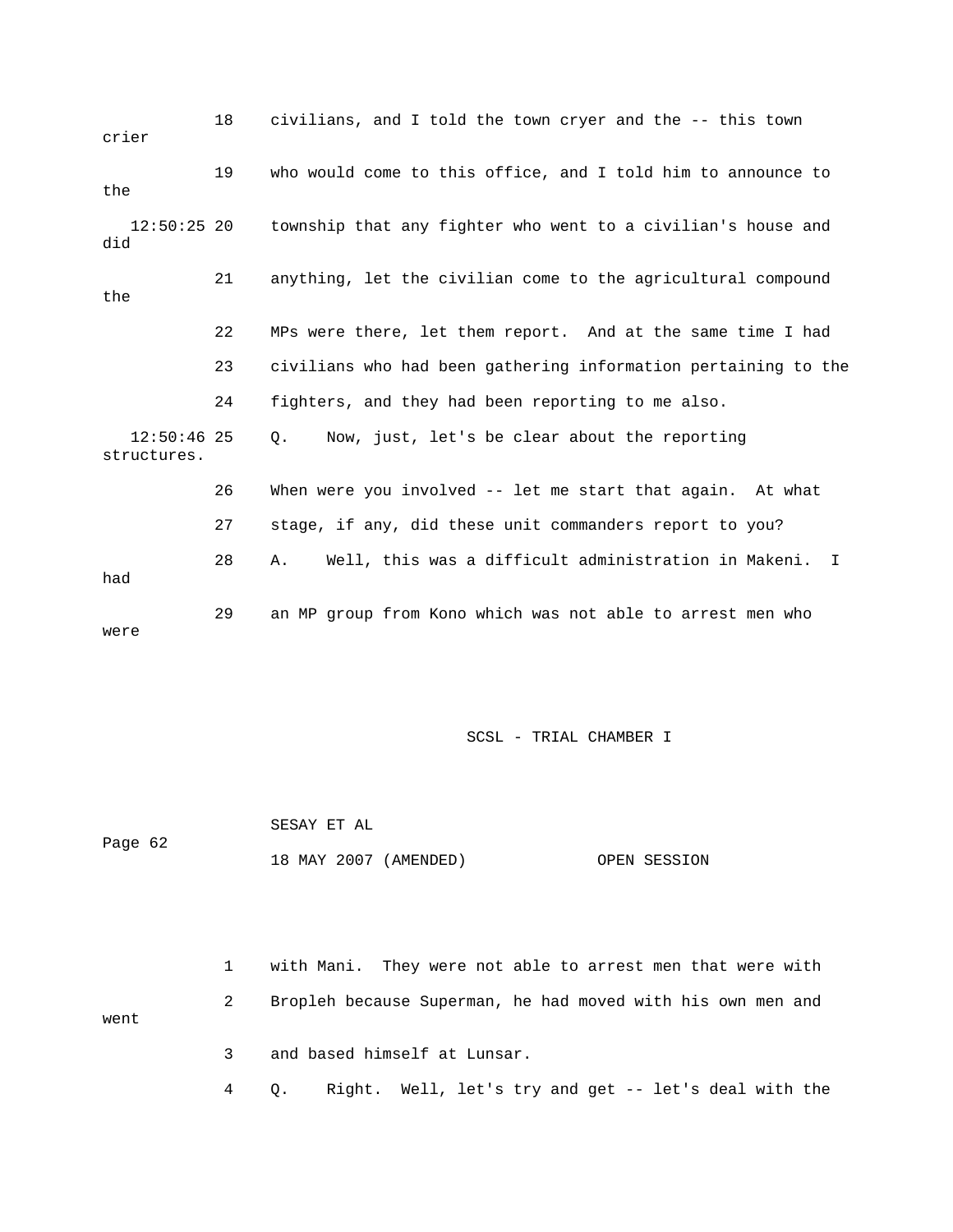12:51:40 5 movement of Superman to Lunsar in a moment. But deal with - did 6 this unit, did the MPs, did the IDU, did the G5, did they 8 A. Yes, they reported to me. 11 been reporting to me, because Mani -- Mani's men were not in 12 MP unit, Bropleh's men were not in the MP unit. So they did not 13 report to them. They reported to me, and it was to me that 14 Mohamed Jalloh, who was the MP commander, reported to, me. 16 A. He was MP commander. 17 Q. -- commander at this time? 19 Q. Well, did the IDU from Makeni report to him? 12:52:48 20 A. Yes. He had been reporting to me up to the time that 21 overall commander came. Because, on the information that I 22 I would also report to Bockarie that I was finding it 23 with these other commanders who had come from Koinadugu, how 24 protect the civilians in Makeni from the different fighting :53:09 25 groups that had assembled in Makeni. So Bockarie said -- he 27 will join you in Makeni," who was Augustine Gbao. 28 Q. When did Gbao arrive then? report 7 to you? 9 Q. Did they report to anyone else? 12:52:02 10 A. Well, the group from Kono, who set up this unit, they had the 12:52:28 15 Q. Where was the overall IDU -- 18 A. The overall IDU commander, I left him in Kailahun. the got, difficult to  $12:53:09$  25 26 said, "Well, I will send the overall IDU commander so that he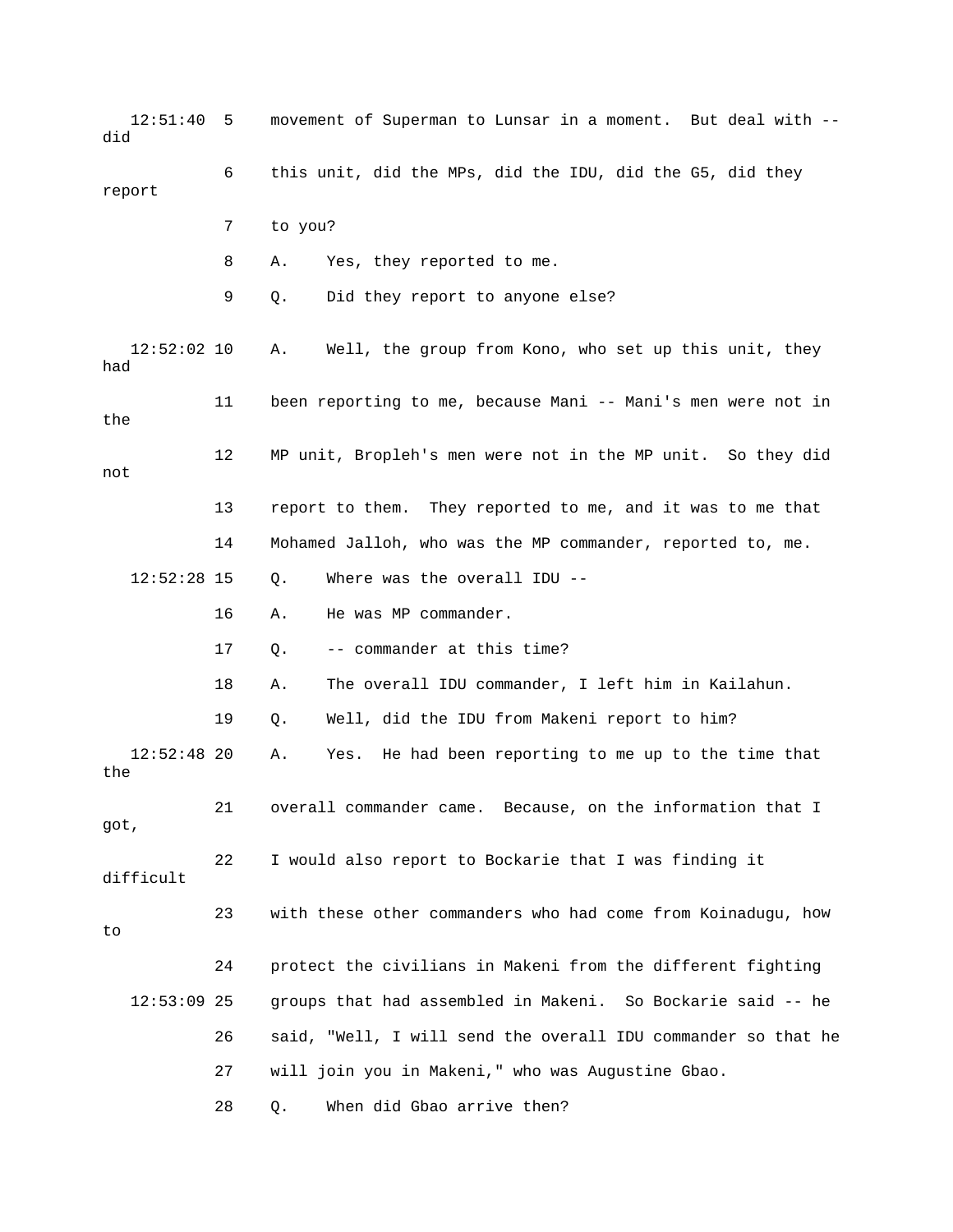29 A. Gbao arrived in Makeni early February 1999.

|         | SESAY ET AL           |  |              |
|---------|-----------------------|--|--------------|
| Page 63 |                       |  |              |
|         | 18 MAY 2007 (AMENDED) |  | OPEN SESSION |

|                       | $\mathbf 1$    | So I should have made my question clearer then. Before<br>Q.    |
|-----------------------|----------------|-----------------------------------------------------------------|
| reporting             | $\overline{2}$ | the -- before Mr Gbao arrived, was the IDU from Makeni          |
|                       | 3              | to him in Kailahun?                                             |
|                       | 4              | The one was in Makeni -- the one in Makeni was<br>No.<br>Α.     |
| 12:53:49<br>Kailahun. | 5              | reporting to me. He had not been reporting to Gbao in           |
| overall               | 6              | Same question for the MPs, did they report to the<br>Q.         |
|                       | 7              | MP commander?                                                   |
| that                  | 8              | They had been reporting to me on a daily basis except<br>Α.     |
|                       | 9              | he had been preparing monthly reports for the attention of his  |
| $12:54:14$ 10<br>me   |                | commanders. But, on a daily basis, he had been reporting to     |
|                       | 11             | in Makeni.                                                      |
|                       | 12             | Right.<br>Thank you.<br>Q.                                      |
|                       | 13             | MR JORDASH:<br>The next stage of the examination will, I        |
|                       | 14             | think almost certainly, need to be in closed session.<br>So I'd |
| $12:55:03$ 15         |                | invite Your Honours to allow me to make an application.         |
|                       | 16             | And there is nothing, no short episode<br>PRESIDING JUDGE:      |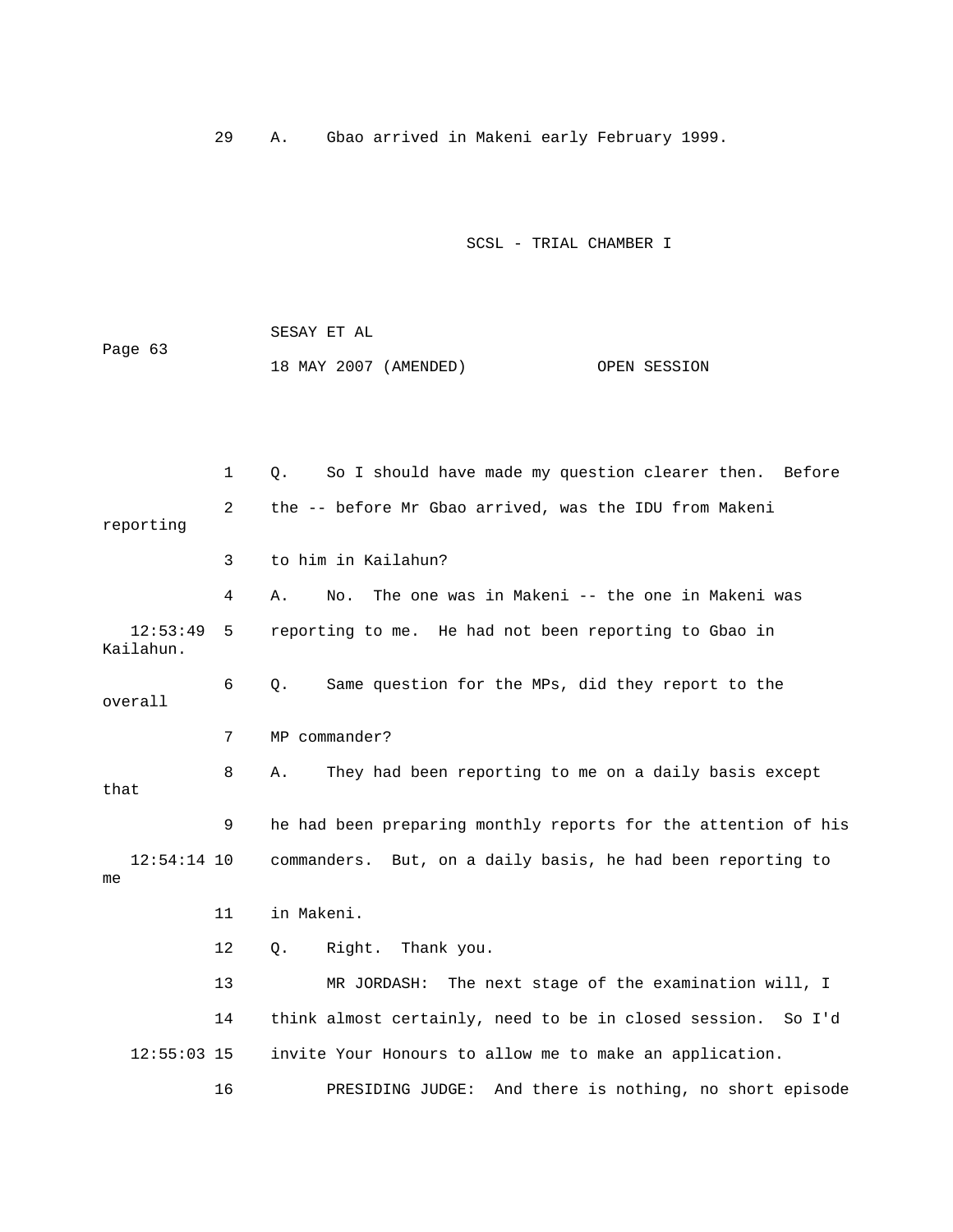|               | 17 |       | you want to cover in five minutes in open session?      |
|---------------|----|-------|---------------------------------------------------------|
|               | 18 |       | MR JORDASH: Yes, I can, actually.                       |
|               | 19 | Q.    | When does General Bropleh arrive --                     |
| $12:55:22$ 20 |    |       | MR JORDASH: Sorry.                                      |
|               | 21 |       | PRESIDING JUDGE: That's okay.                           |
|               | 22 |       | MR JORDASH: I'm just going to deal with this.           |
|               | 23 |       | PRESIDING JUDGE: That's okay. Go ahead then.            |
|               | 24 |       | MR JORDASH:                                             |
| $12:55:27$ 25 |    | Q.    | When does General Bropleh arrive in Makeni?             |
|               | 26 | Α.    | General Bropleh came with Superman in Makeni, together. |
|               | 27 | $Q$ . | Okay. When did Superman go to Lunsar?                   |
|               | 28 | Α.    | Superman went to Lunsar -- Superman went to Lunsar on   |
| the           |    |       |                                                         |
|               | 29 |       | second week in January '99.                             |

|         | SESAY ET AL |                       |              |
|---------|-------------|-----------------------|--------------|
| Page 64 |             |                       |              |
|         |             | 18 MAY 2007 (AMENDED) | OPEN SESSION |

 2 A. -- because when we had captured Makeni, on the 28th, 3 Superman left to go and attack Kabala. And the attack -- he 4 not able to capture Kabala. So on his way back, to come back 12:56:24 5 Makeni, he had an accident with his vehicle. 1 Q. Well - was to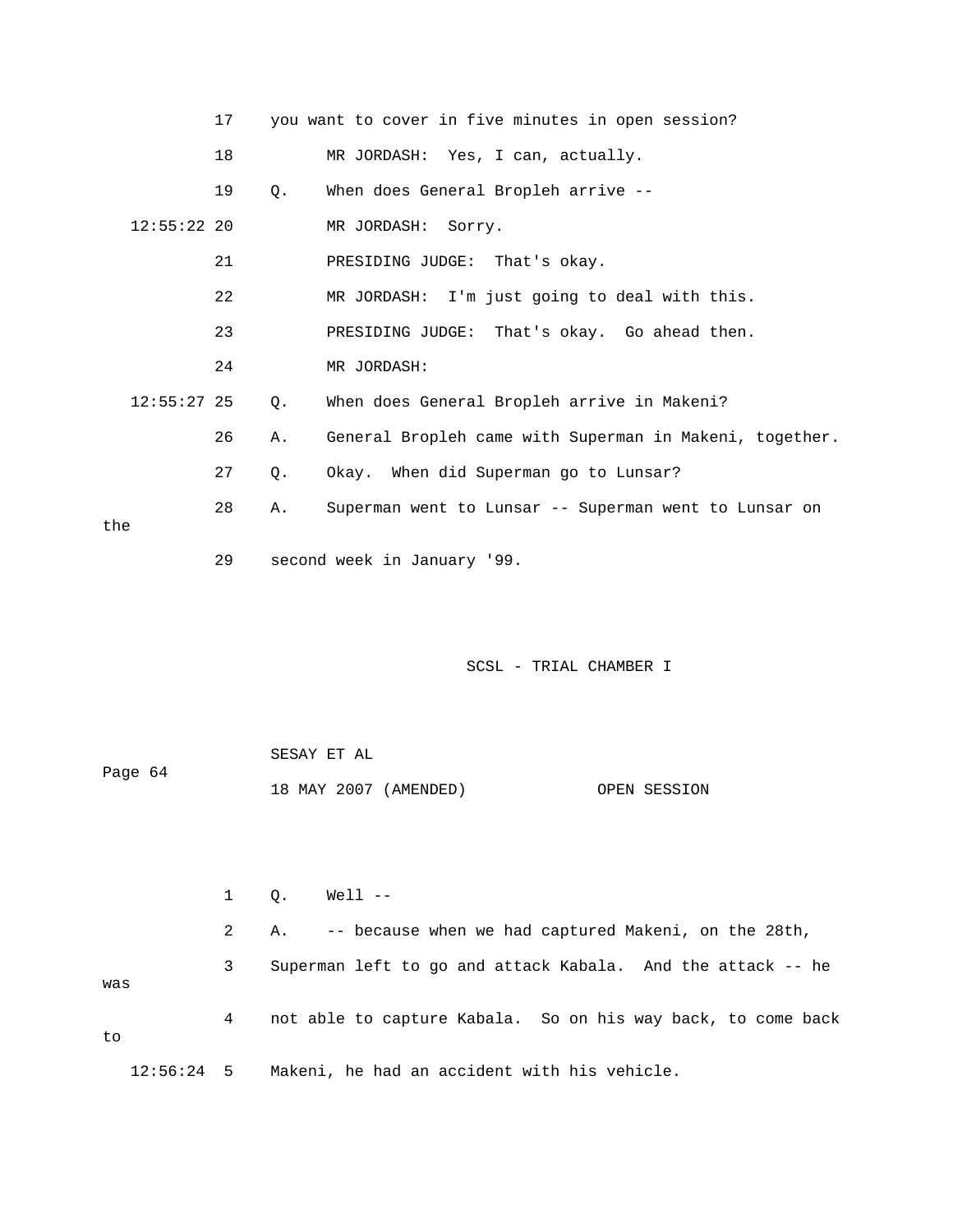6 Q. Right. Just stop there. Why did he go to attack 8 ones that made that preparation to go and attack Kabala. And 9 too, planned to attack, we from Kono, we attacked Bumbuna 12:56:50 10 they went and attacked Kabala. Because we were going with the 11 idea that we don't want to come forward and leave enemies at 12 rear, because ECOMOG was at Kabala and Bumbuna, together with 13 CDF and the loyal SLAs -- the SLA troops to the government. 14 during this time, the SLA had split. We had SLA/AFRC and we 16 side by side -- alongside with the ECOMOG. 17 Q. So on the way back from the attack, you say Mr -- Superman, 18 sorry, had an accident in his vehicle. What happened after 19 accident? 21 myself had information that they had brought Superman, that he 22 was unconscious; he had an accident. So I and Kallon decided 24 reached at the compound at Station Road, where Superman was, 12:58:09 25 bodyguards, they went with mixed feelings, and they went and told 26 Superman that Issa and Kallon had come to arrest you. Kabala? 7 A. Well, he and the commanders from Koinadugu, they were the we, while the the And, had 12:57:17 15 the loyal SLA, which was with the ECOMOG who had been fighting the 12:57:41 20 A. Well, he had an accident. He was brought to Makeni, so I to 23 go and see him. That was around 7.00 at night. But when we his

Superman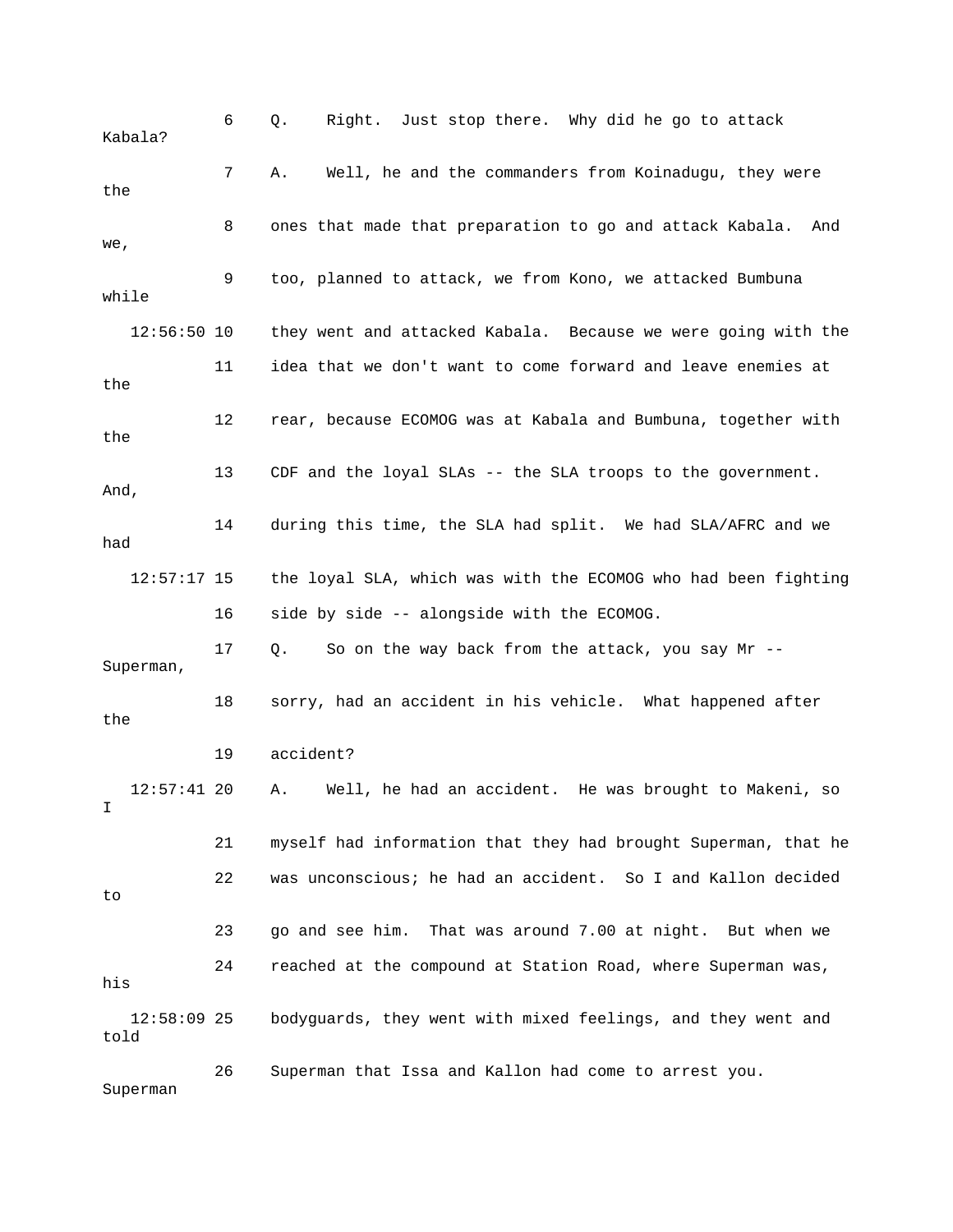27 jumped through the back door with all his bodyguards. They all 28 ran away, and they took their vehicles and went to Binkolo. They 29 were in Binkolo two days with his group.

SCSL - TRIAL CHAMBER I

 SESAY ET AL 18 MAY 2007 (AMENDED) OPEN SESSION Page 65

 1 Q. Well, let me ask you: Why did you go see Superman? 2 A. Well, we went -- I went to go and see Superman on 3 Bockarie's instruction, because Bockarie said that -- when 12:58:54 5 accident, he said, well, this was the time that he was to be 6 arrested, so he said, "You are to go there." So that when I went 7 there, Superman had had the information, so he ran -- ran away 12:59:09 10 A. Well, on Bockarie's instruction, he said I was to arrest him 14 Q. Well, let's get this clear. Are you arresting him or are 12:59:35 15 you taking him for treatment, or both? 4 Bockarie had got the information that Superman had had an 8 and went to Binkolo. 9 Q. You were going to arrest him and do what? 11 him; to take him to Kono. Then, from Kono, we were to take 12 to Kailahun, and that if he was not well, he would have been 13 treated in Kailahun.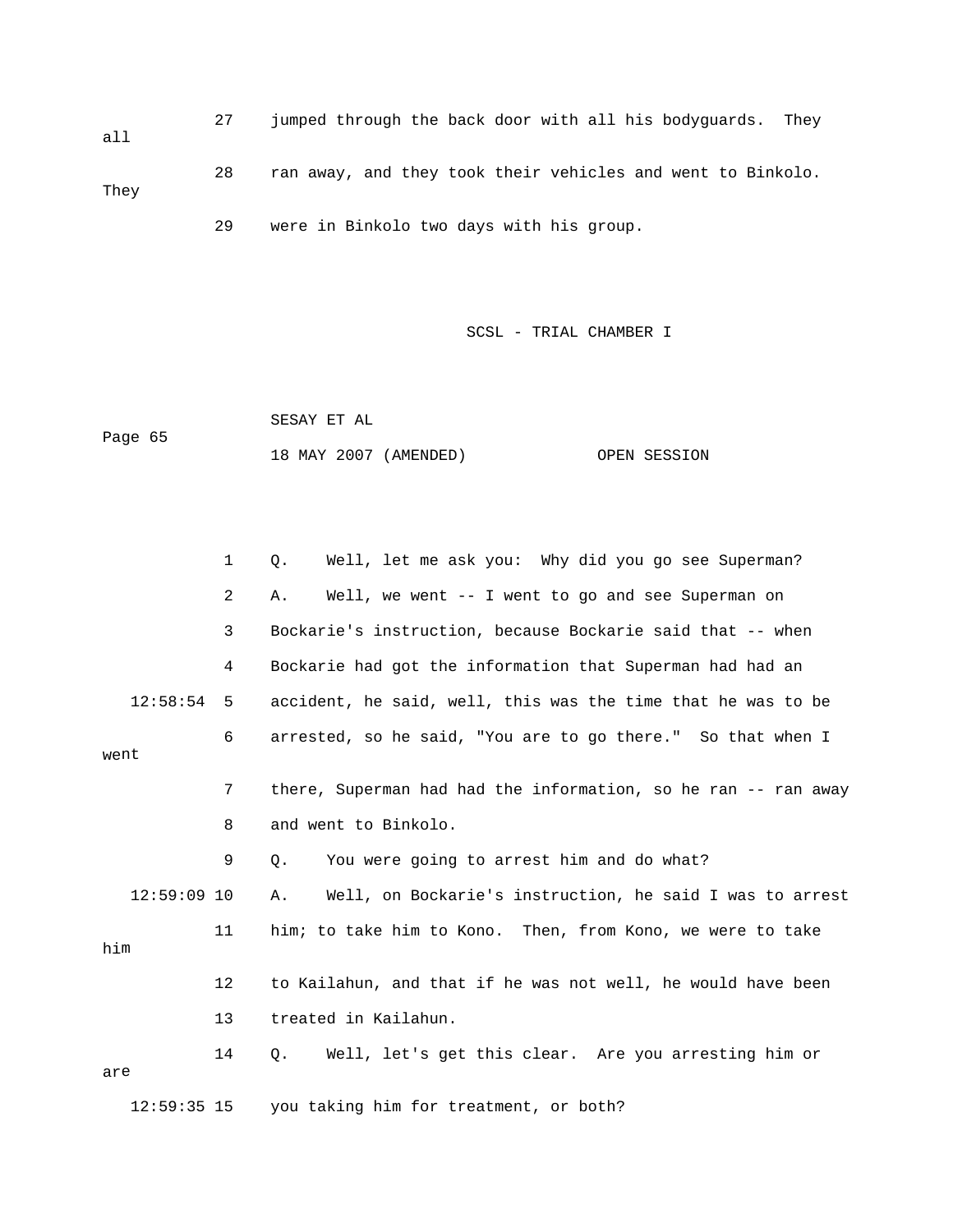| that,                  | 16 | Well, the purpose was to arrest him. Bockarie said<br>Α.      |
|------------------------|----|---------------------------------------------------------------|
| that                   | 17 | even if he was not well, he said, this was the right time;    |
| him                    | 18 | the man was unconscious, I should have arrested him and sent  |
| to                     | 19 | to Kono and from Kono, he, Bockarie, would have sent somebody |
| $12:59:54$ 20<br>this  |    | take him. Even if he was not well, he would have continued    |
|                        | 21 | treatment in Kailahun, Buedu.                                 |
|                        | 22 | Thank you. And so he went to Binkolo, and what happened<br>Q. |
|                        | 23 | there?                                                        |
|                        | 24 | Well, when he went to Binkolo, that was the time that<br>Α.   |
| $13:00:12$ 25<br>said, |    | General Bropleh went and met me the following morning. He     |
|                        | 26 | eh -- he said, my children. He said, because you are my       |
| here.                  | 27 | children, because I am the oldest. I am the oldest rebel      |
| his                    | 28 | And, indeed, General Bropleh was an old man. He said we were  |
| did                    | 29 | children. He said, "You should have unity." He said, "Why     |

|         | SESAY ET AL           |              |  |  |  |
|---------|-----------------------|--------------|--|--|--|
| Page 66 | 18 MAY 2007 (AMENDED) | OPEN SESSION |  |  |  |

1 you want to arrest Superman?" I said, "Well, no, I was," --

"I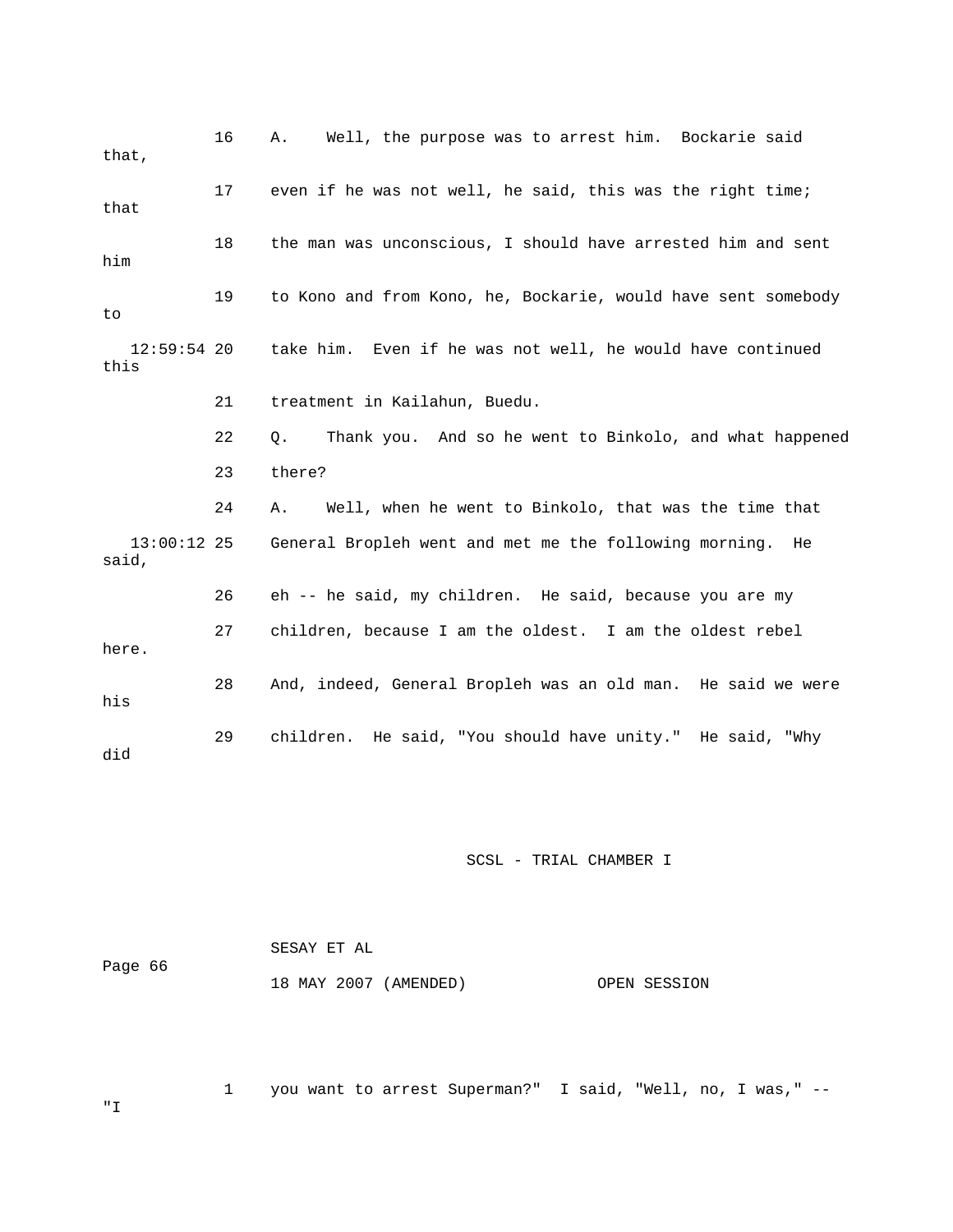|                    | 2  | only went to sympathise." He said it was a lie. We had got     |
|--------------------|----|----------------------------------------------------------------|
|                    | 3  | information that Bockarie told you to arrest him.              |
| Lunsar?            | 4  | So what happened then? How did Superman end up in<br>Q.        |
| 13:00:49<br>arrest | 5  | So I definitely denied Bropleh I had an intention to<br>Α.     |
|                    | 6  | Bropleh, and he said he was going to bring peace between I and |
|                    | 7  | between me and Superman, and he went and spoke to Superman in  |
| following          | 8  | When he talked to Superman, Superman said the<br>Binkolo.      |
| came               | 9  | day he was coming to Makeni. Superman -- Superman's group      |
| $13:01:07$ 10      |    | to General Bropleh's house at Turay Street, in Makeni.<br>Then |
| Bropleh            | 11 | Bropleh sent for me and I went there. When I went there,       |
|                    | 12 | came and said that we should not have misgivings amongst       |
|                    | 13 | ourselves and that bygones should be bygones. If Sam Bockarie  |
|                    | 14 | wanted to arrest Superman, let him come to Makeni and arrest   |
| $13:01:27$ 15      |    | Superman. But let Bockarie not create a problem between I and  |
| seen,              | 16 | between me and Superman. Superman said, well, what he had      |
|                    | 17 | he and his group were going to base --                         |
|                    | 18 | PRESIDING JUDGE: Let him pause a bit. Continue.                |
| General            | 19 | So Superman, he said at the house of<br>THE WITNESS:           |
| $13:01:52$ 20      |    | Bropleh that he had decided to go and base at Lunsar with his  |
| own                | 21 | So Superman left Makeni and went to Lunsar with his<br>group.  |
|                    | 22 | That was the second week in January 1999.<br>men.              |
|                    | 23 | I don't know if that's --<br>MR JORDASH:                       |
| the                | 24 | Approximately for how long will<br>PRESIDING JUDGE:<br>Yes.    |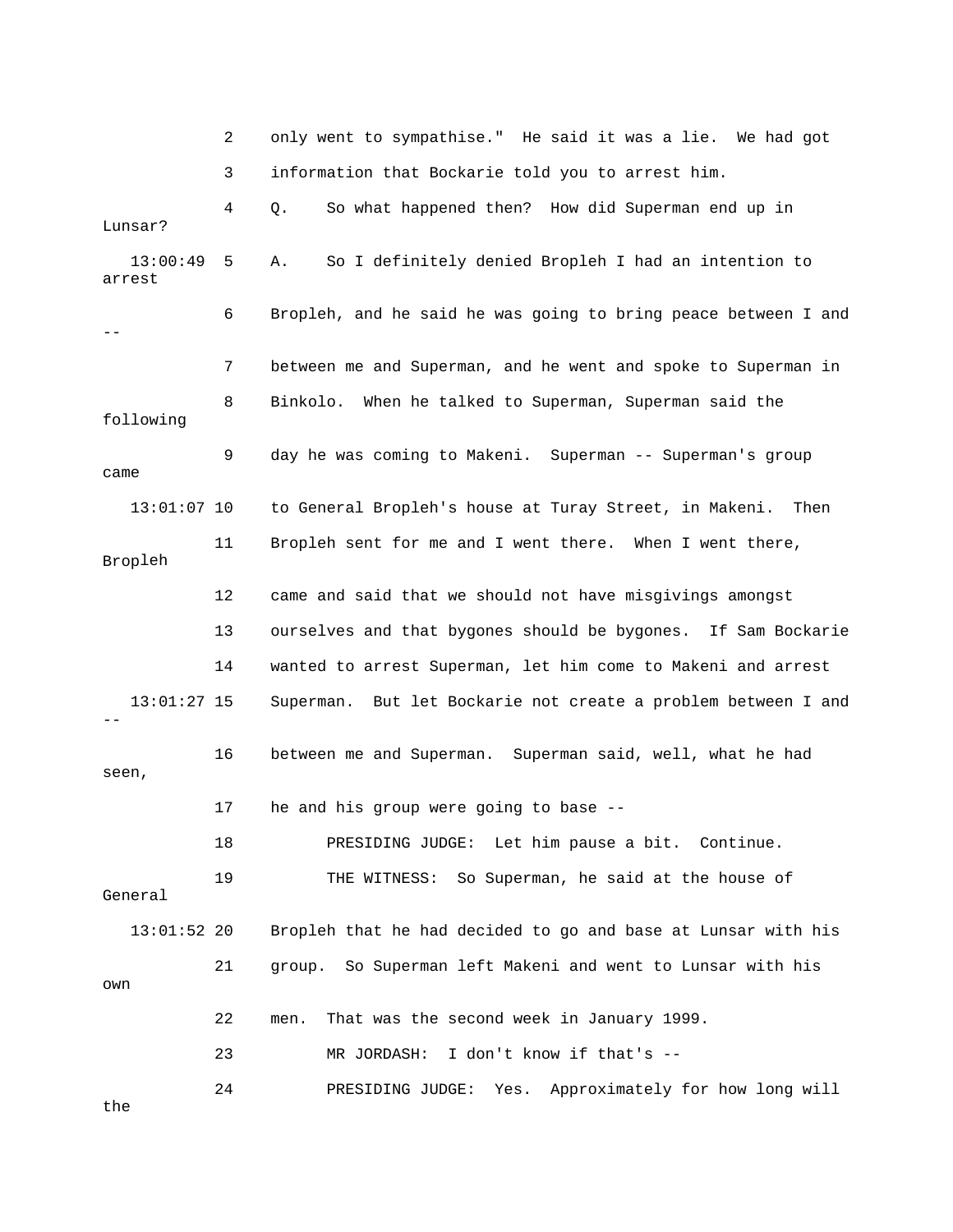13:02:19 25 closed session last?

 27 last -- 26 MR JORDASH: I think it may last some time. I think it may

- 28 PRESIDING JUDGE: The entire afternoon?
- o January 6. 29 MR JORDASH: Yes, because we're coming t

```
 SESAY ET AL 
               18 MAY 2007 (AMENDED) OPEN SESSION 
Page 67
```

| advise        | $\mathbf 1$ | PRESIDING JUDGE: To members of the public, I would           |
|---------------|-------------|--------------------------------------------------------------|
|               | 2           | that you retire from the courtroom and don't come back until |
| going         | 3           | Monday $-$ sorry, Tuesday, at 9.30 a.m., because we will be  |
| you           | 4           | into closed session and it will take some time. So we'll see |
| $13:03:07$ 5  |             | on Tuesday next, at 9:30.                                    |
| p.m.          | 6           | We will, in fact, recess for lunch and resume at 2.30        |
|               | 7           | and then we'll take your application for closed session.     |
|               | 8           | MR JORDASH: Yes, Your Honours.                               |
|               | 9           | [Luncheon recess taken at 1.03 p.m.]                         |
| $14:44:52$ 10 |             | [Upon resuming at 2.40 p.m.]                                 |
| session       | 11          | PRESIDING JUDGE: We are resuming the trial in open           |
|               | 12          | and we'll have the technology adjusted to take us to closed  |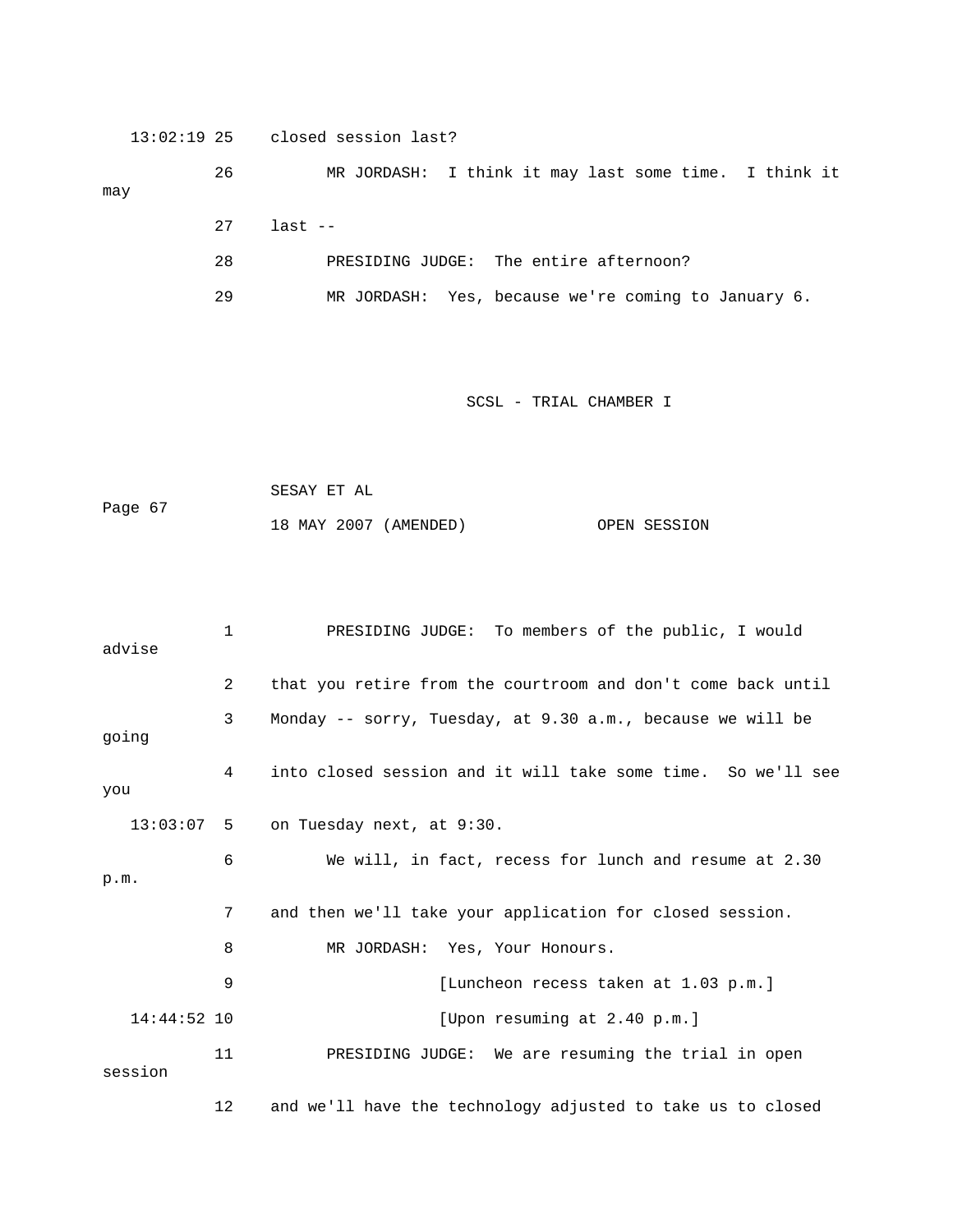| 13             | session hearing.                                            |
|----------------|-------------------------------------------------------------|
| 14             | [At this point in the proceedings, a portion of the         |
| 14:44:52 15    | transcript, pages 68 to 106, was extracted and sealed under |
| 16<br>session] | separate cover, as the proceeding was heard in a closed     |
| 17<br>p.m.     | [Whereupon the hearing adjourned at 4.33                    |
| 18             | to be reconvened on Tuesday, the 22nd day of                |
| 19             | May 2007, at 9.30 a.m.]                                     |
| 20             |                                                             |
| 21             |                                                             |
| 22             |                                                             |
| 23             |                                                             |
| 24             |                                                             |
| 25             |                                                             |
| 26             |                                                             |
| 27             |                                                             |
| 28             |                                                             |
| 29             |                                                             |

EXHIBITS:

Exhibit No. 200 3